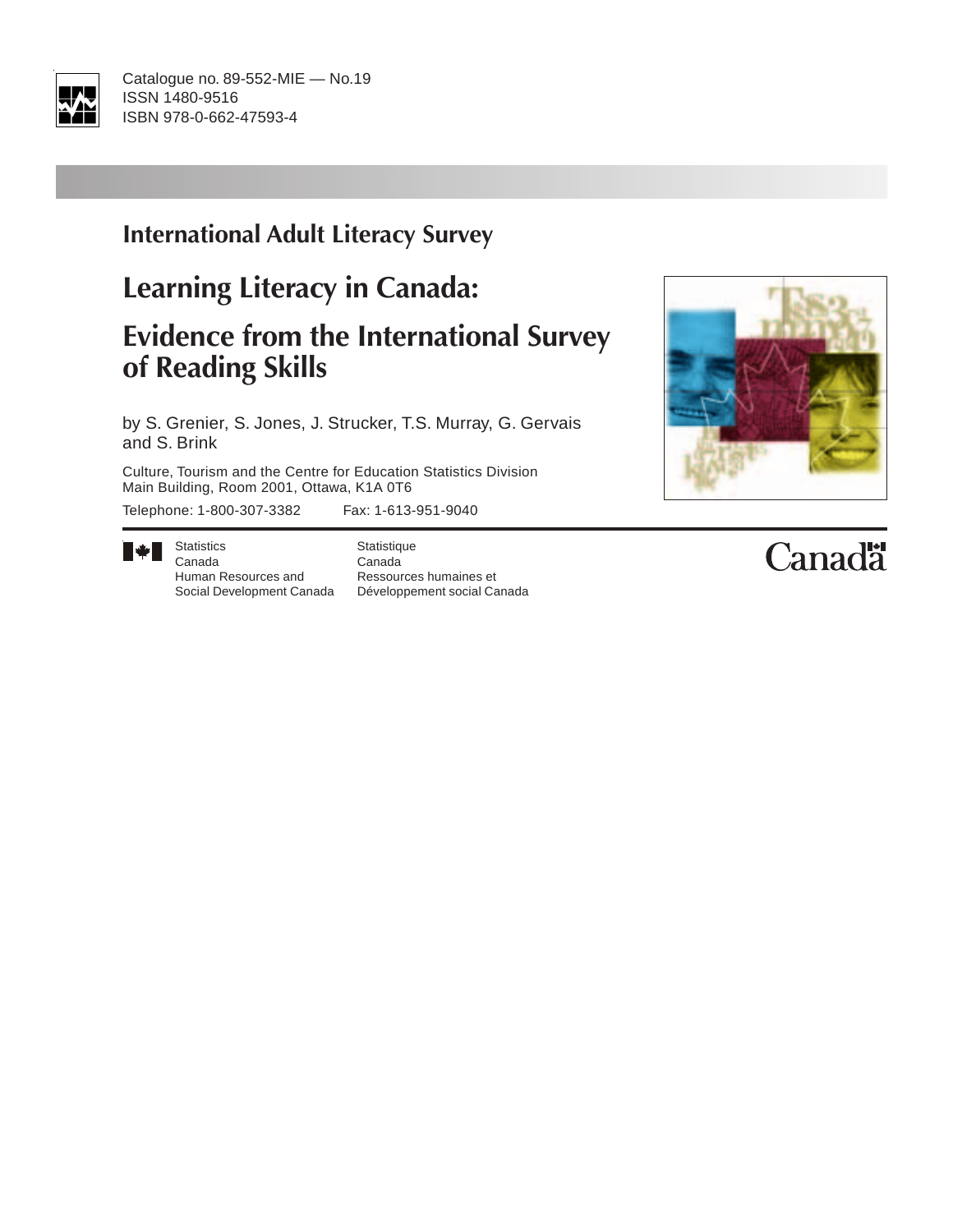### **How to obtain more information**

For information about this product or the wide range of services and data available from Statistics Canada, visit our website at [www.statcan.ca o](http://www.statcan.ca)r contact us by e-mail at [infostats@statcan.ca](mailto:infostats@statcan.ca) or by telephone from 8:30 a.m. to 4:30 p.m. Monday to Friday:

### **Statistics Canada National Contact Centre**

Toll-free telephone (Canada and the United States):

| Inquiries line                                              | 1-800-263-1136 |
|-------------------------------------------------------------|----------------|
| National telecommunications device for the hearing impaired | 1-800-363-7629 |
| Fax line                                                    | 1-877-287-4369 |
| Depository Services Program inquiries line                  | 1-800-635-7943 |
| Depository Services Program fax line                        | 1-800-565-7757 |
| Local or international calls:                               |                |
| Inquiries line                                              | 1-613-951-8116 |
| Fax line                                                    | 1-613-951-0581 |
|                                                             |                |

### **Information to access the product**

This product, Catalogue no. 89-552-MIE, is available for free in electronic format. To obtain a single issue, visit our website at [www.statcan.ca](http://www.statcan.ca) and select "Publications."

### **Standards of service to the public**

Statistics Canada is committed to serving its clients in a prompt, reliable and courteous manner. To this end, the Agency has developed standards of service which its employees observe in serving its clients. To obtain a copy of these service standards, please contact Statistics Canada toll free at 1-800-263-1136. The service standards are also published on [www.statcan.ca](http://www.statcan.ca) under "About us" > "Providing services to Canadians."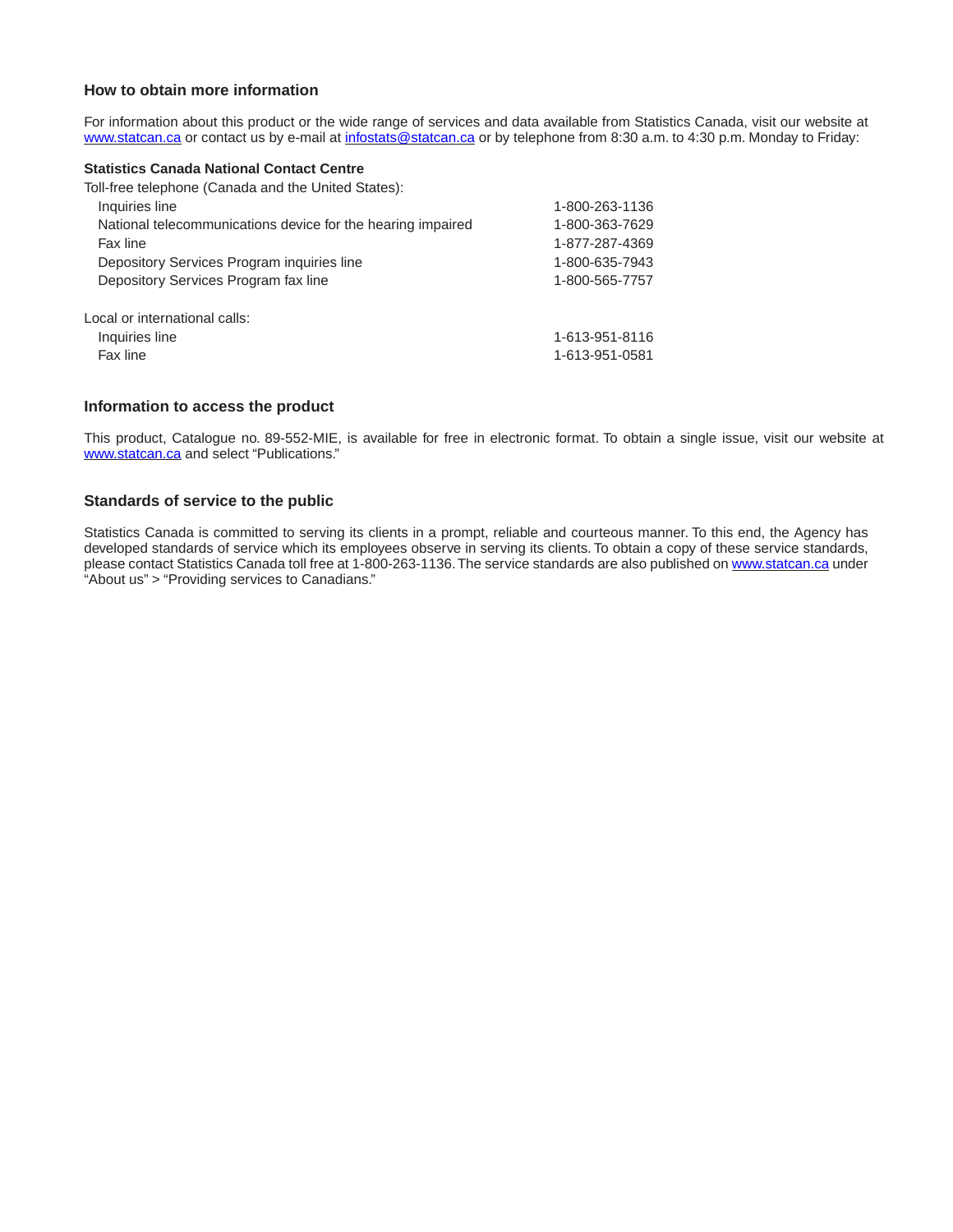## **International Adult Literacy Survey**

## **Learning Literacy in Canada:**

## **Evidence from the International Survey of Reading Skills**

**by S. Grenier,** Statistics Canada

**S. Jones,** Consultant

**J. Strucker,** World Education, Inc.

**T.S. Murray,** DataAngel Policy Research Inc.

**G. Gervais,** Human Resources and Social Development Canada

**S. Brink,** Human Resources and Social Development Canada

Published by authority of the Minister responsible for Statistics Canada

©Minister of Industry, 2008

All rights reserved. The content of this electronic publication may be reproduced, in whole or in part, and by any means, without further permission from Statistics Canada, subject to the following conditions: that it be done solely for the purposes of private study, research, criticism, review or newspaper summary, and/or for non-commercial purposes; and that Statistics Canada be fully acknowledged as follows: Source (or "Adapted from", if appropriate): Statistics Canada, year of publication, name of product, catalogue number, volume and issue numbers, reference period and page(s). Otherwise, no part of this publication may be reproduced, stored in a retrieval system or transmitted in any form, by any means—electronic, mechanical or photocopy—or for any purposes without prior written permission of Licensing Services, Client Services Division, Statistics Canada, Ottawa, Ontario, Canada K1A 0T6.

January 2008

Catalogue no. 89-552-MIE, no. 19 ISSN 1480-9516 ISBN 978-0-662-47593-4 Frequency: Irregular Ottawa

Cette publication est disponible en français (N° 89-552-MIF au catalogue, n° 19)

Statistics Canada Human Resources and Social Development Canada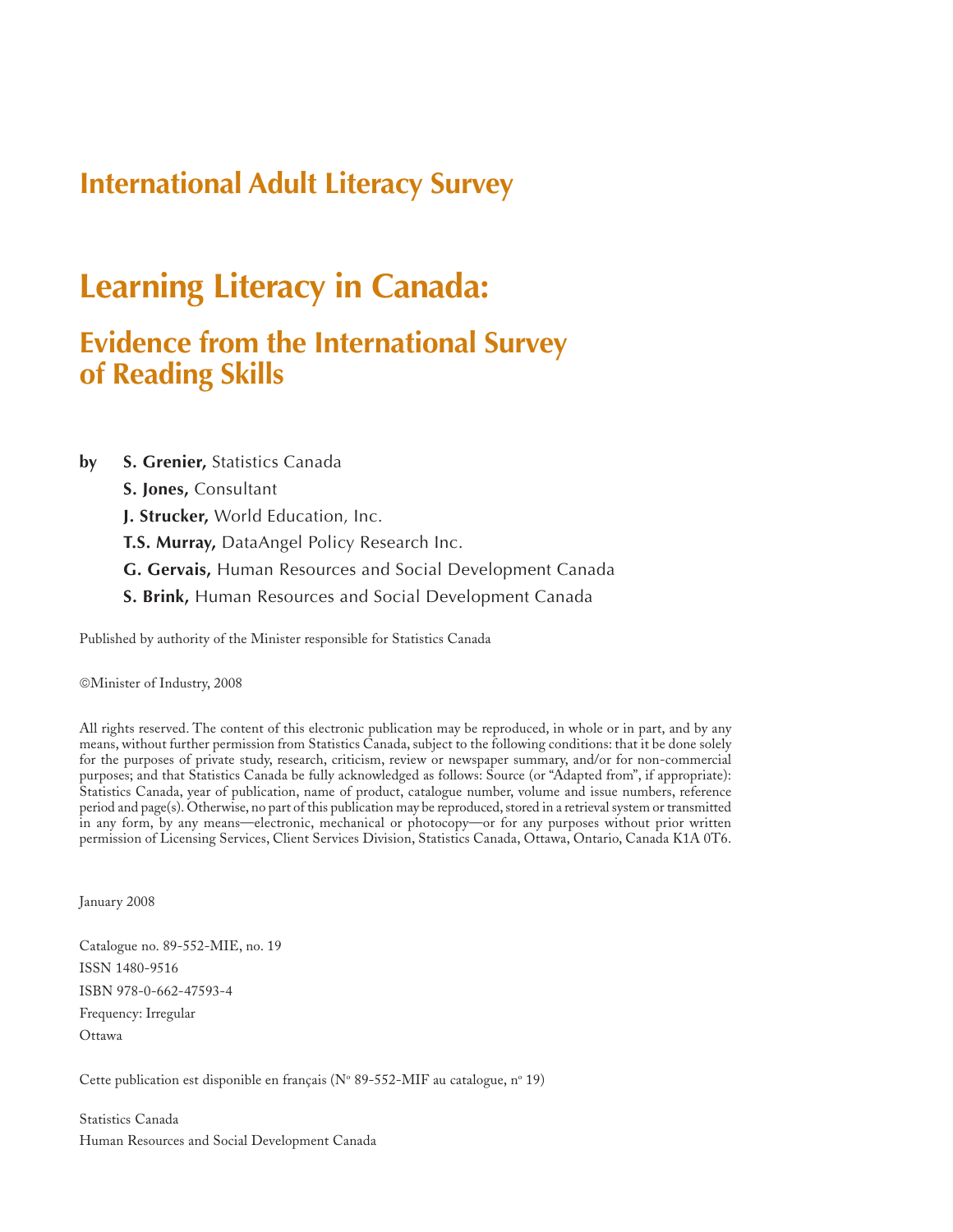## **Acronyms**

| 2PLM         | Two-Parameter Logistic Model                           |  |  |
|--------------|--------------------------------------------------------|--|--|
| ALL          | Adult Literacy and Life-skills                         |  |  |
| DS           | Digit Span                                             |  |  |
| ESL          | English as a Second Language                           |  |  |
| GDP          | Gross domestic product per capita                      |  |  |
| <b>IALS</b>  | <b>International Adult Literacy Survey</b>             |  |  |
| <b>IALSS</b> | International Adult Literacy and Skills Survey         |  |  |
| <b>IRT</b>   | Item Response Theory                                   |  |  |
| <b>ISRS</b>  | International Study of Reading Skills                  |  |  |
| <b>LCA</b>   | Latent Class Analysis                                  |  |  |
| OECD         | Organisation for Economic Co-operation and Development |  |  |
| PPVT-m       | Peabody Picture Vocabulary Test (modified)             |  |  |
| PSU          | Primary sampling units                                 |  |  |
| <b>RAN</b>   | Rapid Automatized Naming - Letters                     |  |  |
| TOWRE-A      | Test of Word Reading Efficiency - Real Words           |  |  |
| TOWRE-B      | Test of Word Reading Efficiency – Pseudo-words         |  |  |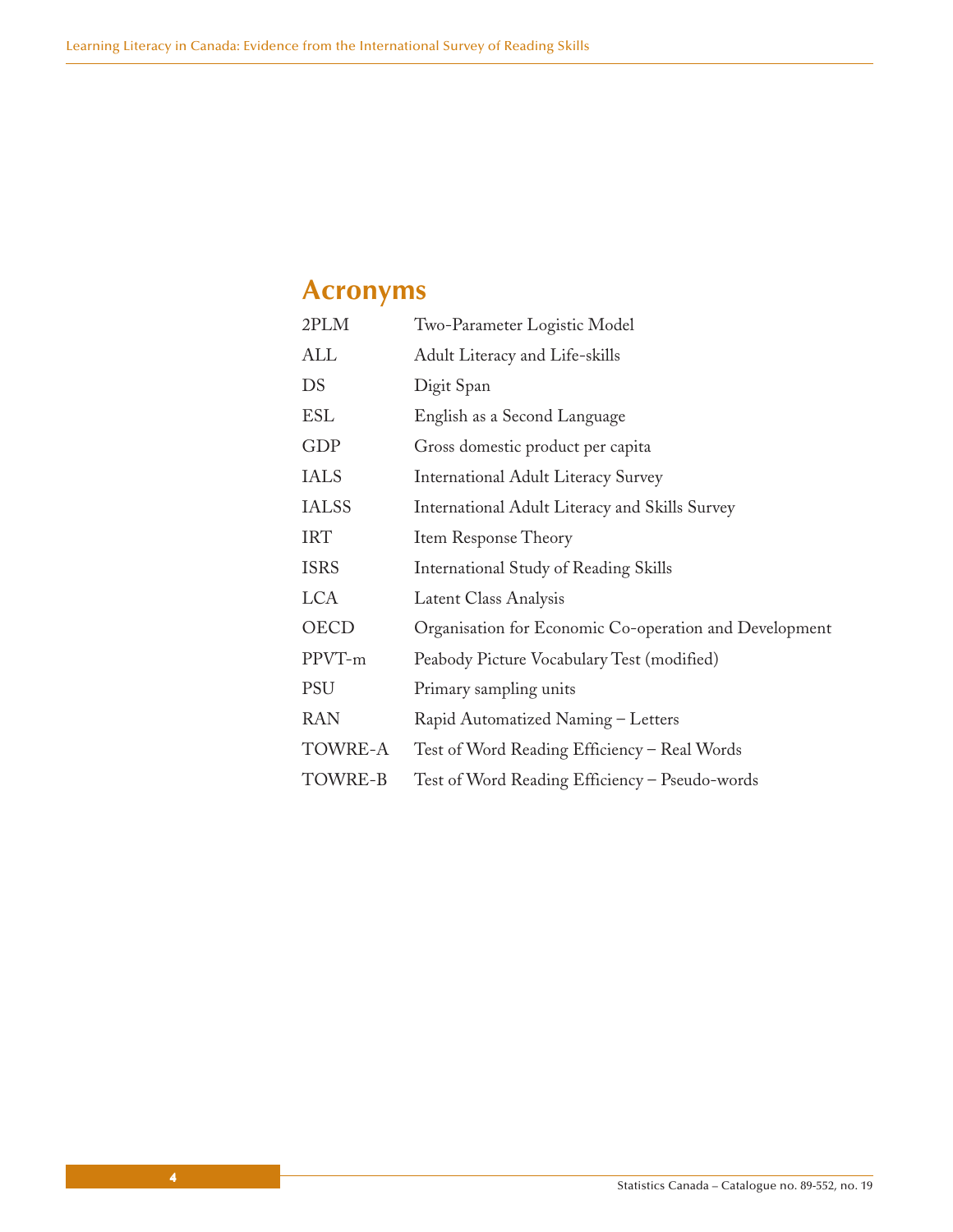## **Acknowledgements**

This report was an effort that was made possible with the financial support of Human Resources and Social Development Canada and Statistics Canada. We would like to thank the team in the Centre of Education Statistics at Statistics Canada that prepared the data for publication, and staff at Education Testing Service that provided advice and that scaled the data. We are also grateful to a number of reviewers for their comments: Pierre Cormier from Université de Moncton, Barbara Macnutt, Literacy Initiatives Secretariat, Pat Campbell from the Canadian Education Association, Urvashi Dhawan-Biswal, Diana Kaan, Ramona McDowell from Human Resources and Social Development Canada, and François Nault, Yvan Clermont, Tamara Knighton from Statistics Canada. We also extend a special thanks to Sarah Plouffe, Delcie Villeneuve, Roland Hébert and Danielle Baum of Statistics Canada for their work in preparing the report and to Albert Tuijnman that edited the report.

## **Note of appreciation**

Canada owes the success of its statistical system to a long-standing partnership between Statistics Canada, the citizens of Canada, its businesses, governments and other institutions. Accurate and timely statistical information could not be produced without their continued cooperation and goodwill.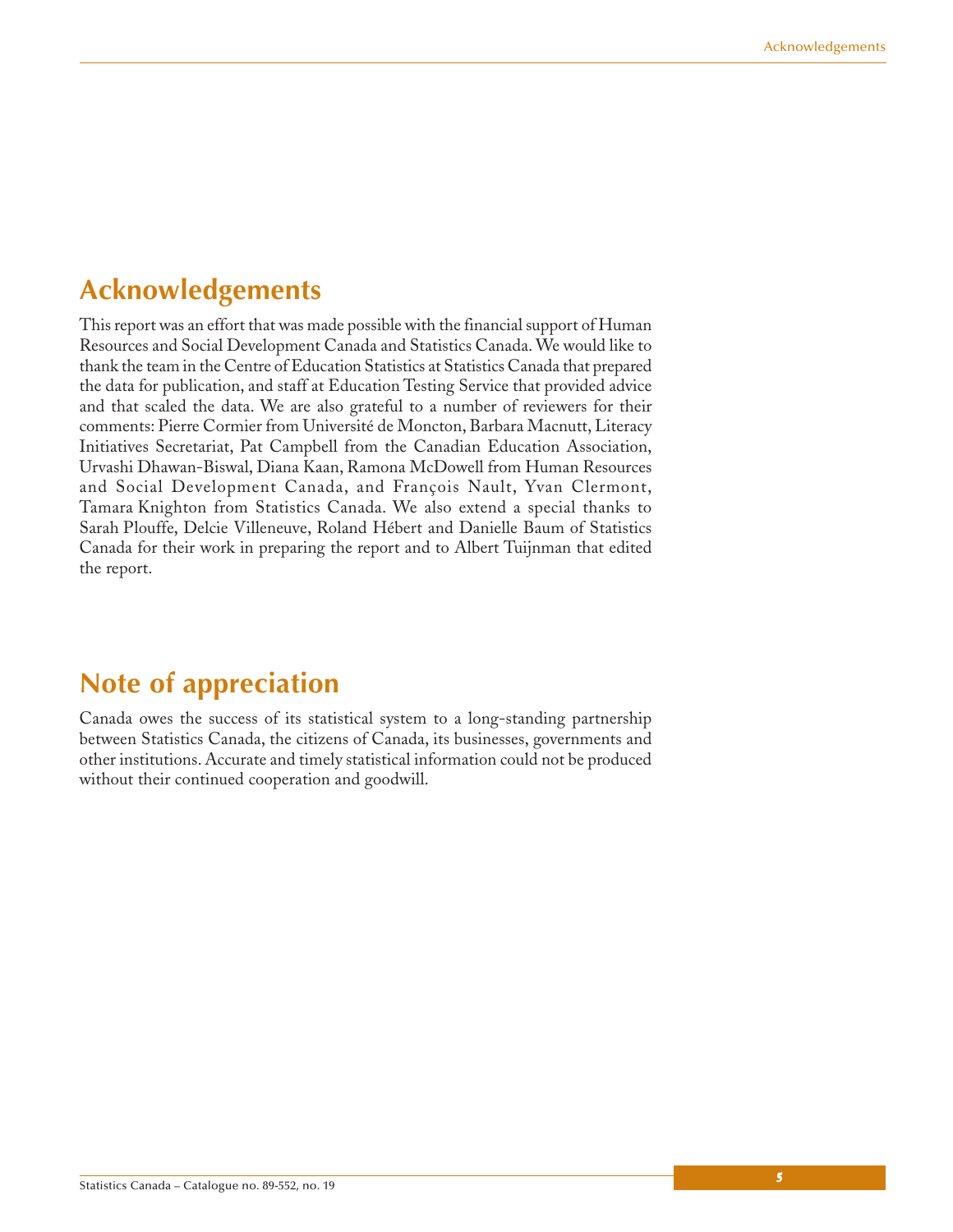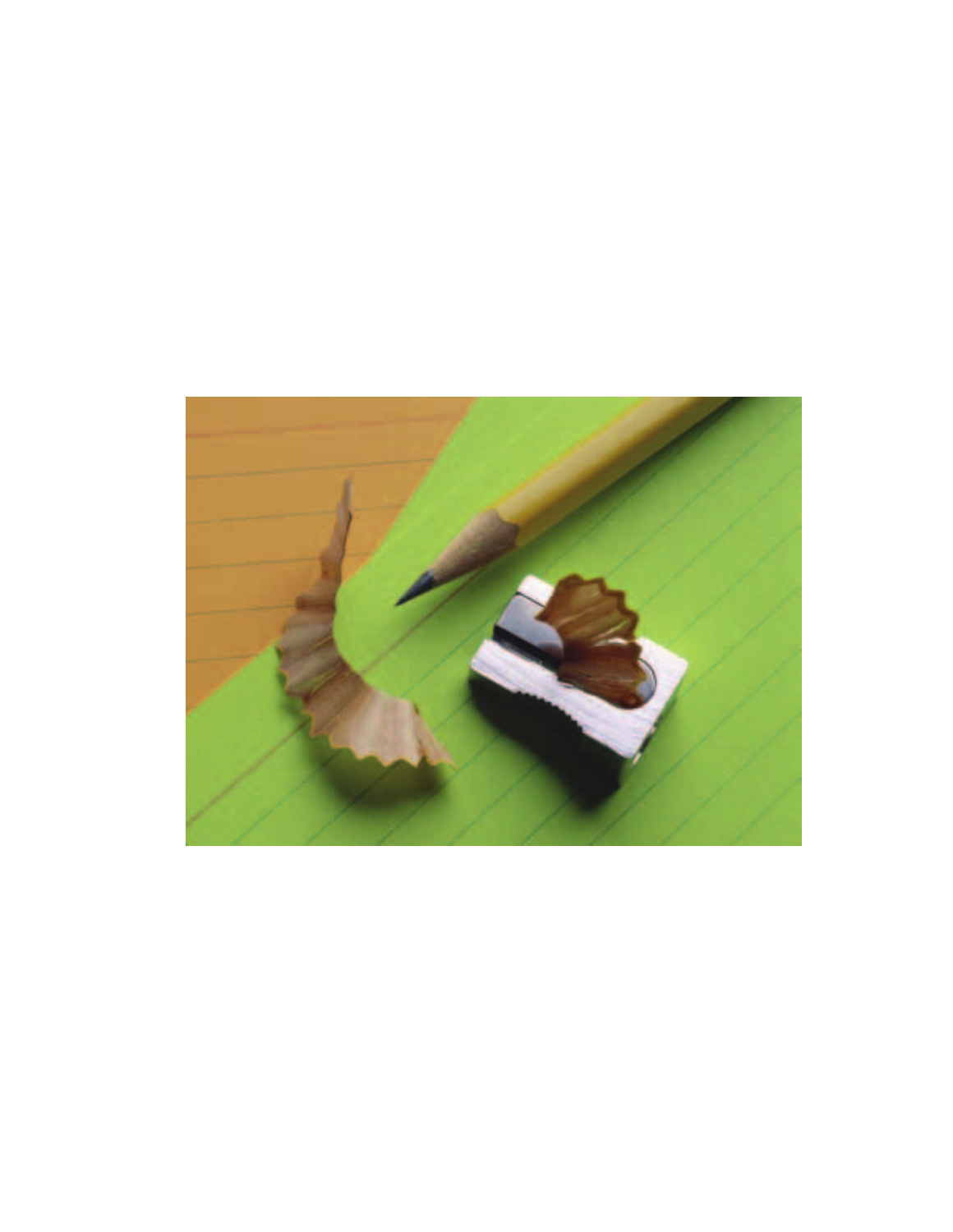# **Foreword**

Canada's future economic prosperity depends on success in trade in an increasingly global knowledge economy. Hence Canadians, and the policy makers serving them, have a vested interest in understanding the factors that might boost individual and collective competitiveness. Canada also is a country committed to equal opportunity, one in which all citizens have fair and equal access to the benefits the country can provide. Thus, Canadians have a vested interest in understanding the causes and consequences of social inequality, including inequality that stems from differences in how well individuals can read.

Literacy – the ability to access and apply information gleaned from the printed word – is known from research studies to enable individual access to social and economic systems, and to play a key role in overall development. The level and distribution of adult literacy in the population influence long term economic growth and are associated with large differences in employment, wages, health, access to learning opportunities, and participation in broader society. Canada's level of adult literacy is comparatively high yet many citizens fail to reach the threshold level of skill required to contribute fully.

Many observers have called for public investment to increase the stock of literacy skill available to the economy and to help contain rising social inequality. If one accepts, for the sake of argument, that additional investment is needed to raise Canada's adult skill levels, and further that this should be publicly financed, then one must decide how much new investment is warranted, what types of programs are needed to serve adults with what types of reading challenges, where these programs would be best provided, and how best to motivate adults to participate.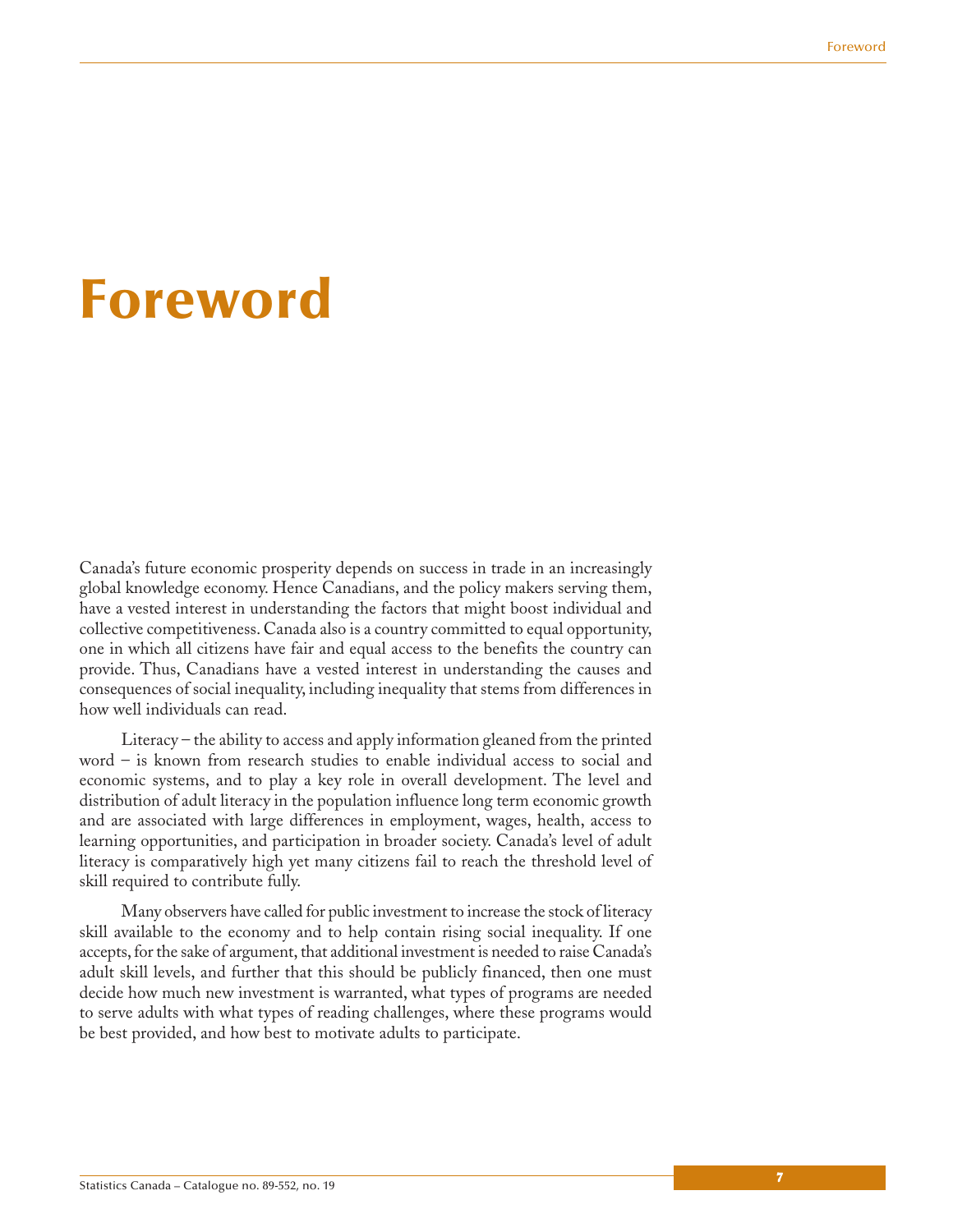Ironically, little is known about the learning needs of Canadians with low literacy skills. National literacy surveys have identified the main characteristics of persons likely to have low skills, where they live, and how low skill influences their quality of life. Helpful though this information is, these surveys were not designed to define the programs and types of instruction that might assist adults in improving their skills.

The evidence presented in this initial report from the International Survey of Reading Skills, a study designed jointly with institutions in the United States, fills several gaps in what is known about the learning needs of Canadians with low literacy skills – a basis for judging whether, where and how much public investment is warranted, and for educators to develop more effective remedial programs.

T. Scott Murray Satya Brink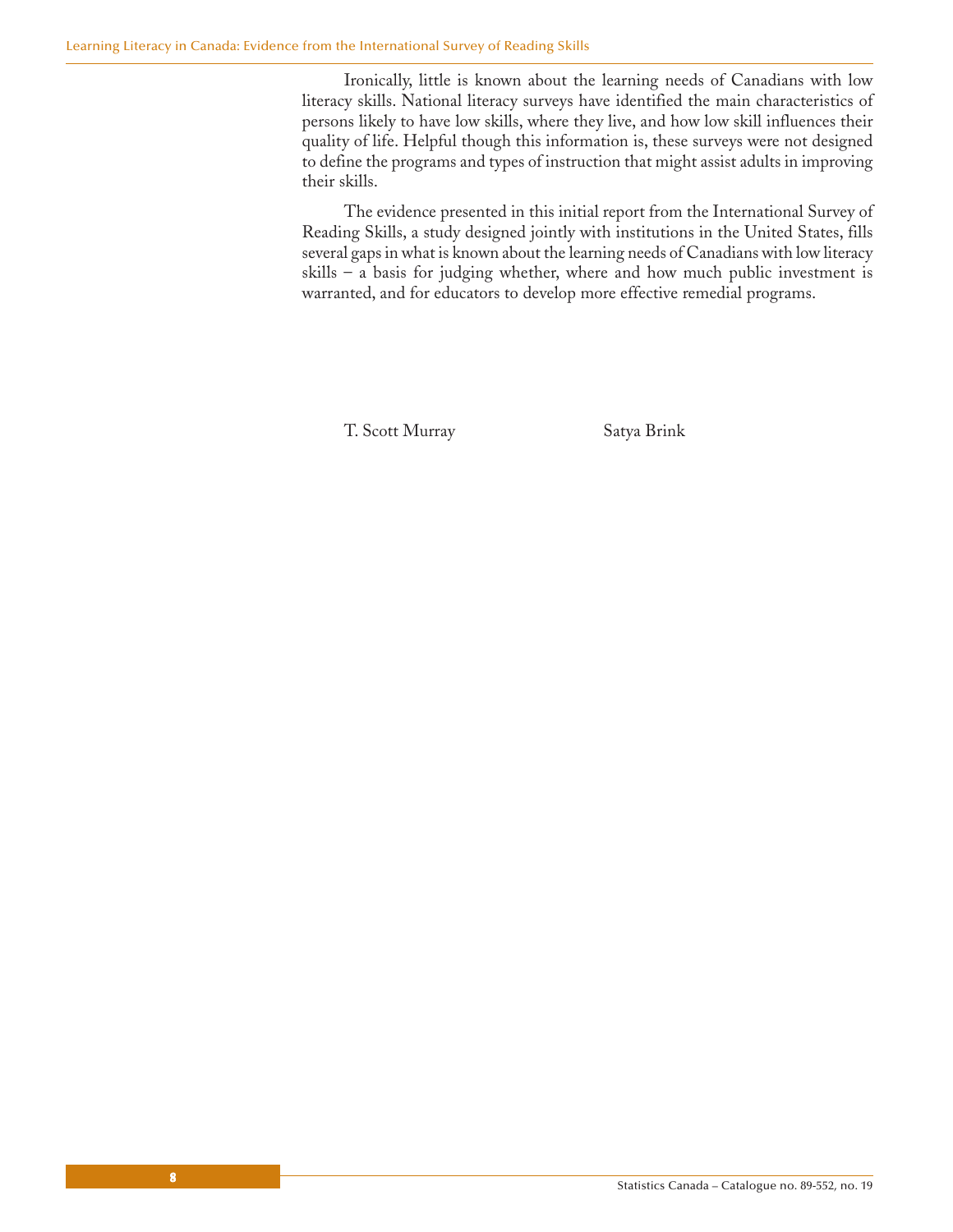## **Table of contents**

| Chapter 1                   | Purpose, theories and methods                                                        | 17       |  |
|-----------------------------|--------------------------------------------------------------------------------------|----------|--|
| 1.1                         | The policy context                                                                   | 17       |  |
| 1.2<br>Purpose of the study |                                                                                      | 19       |  |
| 1.3                         | Theory, definitions and instruments                                                  | 20       |  |
| 1.4                         | Significance and limitations                                                         |          |  |
| 1.5                         | Organization of the report                                                           | 25       |  |
| <b>Chapter 2</b>            | Demographic profiles of Canadians with low literacy proficiency                      | 27       |  |
| 2.1                         | Literacy proficiency by age                                                          | 28       |  |
| 2.2                         | <b>Educational attainment</b>                                                        | 28       |  |
| 2.3                         | Gender differences                                                                   | 29       |  |
| 2.4                         | Language of assessment                                                               | 30       |  |
| 2.5                         | Immigrants                                                                           | 31       |  |
| 2.6                         | Mother tongue                                                                        | 33       |  |
| 2.7                         | Frequency of reading books                                                           | 34       |  |
| 2.8                         | Labour market status                                                                 | 35       |  |
| 2.9                         | Literacy and income                                                                  | 36       |  |
| 2.10                        | Conclusion                                                                           |          |  |
| Chapter 3                   | Theoretical considerations underlying the reading components                         | 39       |  |
| 3.1                         | Components of reading and reading development                                        | 39       |  |
| 3.2                         | Contrasting more-skilled and less-skilled adult readers                              | 40       |  |
| 3.3                         | The components assessed in the ISRS                                                  | 41       |  |
| 3.4                         | Real word reading for accuracy and speed - English only                              | 43       |  |
|                             | <b>Instructional considerations</b>                                                  | 46       |  |
| 3.5                         | Pseudo-word reading for accuracy and speed                                           | 47       |  |
| 3.6                         | Spelling for accuracy                                                                | 49       |  |
| 3.7                         | Vocabulary                                                                           | 52       |  |
| 3.8                         | Scrambled alphabet, rapid letter naming and Digit-Span                               | 54       |  |
| 3.9                         | Short term memory and working memory                                                 | 56       |  |
| 3.10                        | Conclusion                                                                           | 58       |  |
| <b>Chapter 4</b>            | The relationship between reading components and literacy                             |          |  |
|                             | proficiency                                                                          | 59       |  |
| 4.1<br>4.2                  | Reading components and literacy scores                                               | 59<br>66 |  |
| 4.3                         | Component skills of Native and Non-native language speakers                          | 70       |  |
| 4.4                         | Influence of reading experience and education<br>Interrelationships among components | 74       |  |
|                             |                                                                                      |          |  |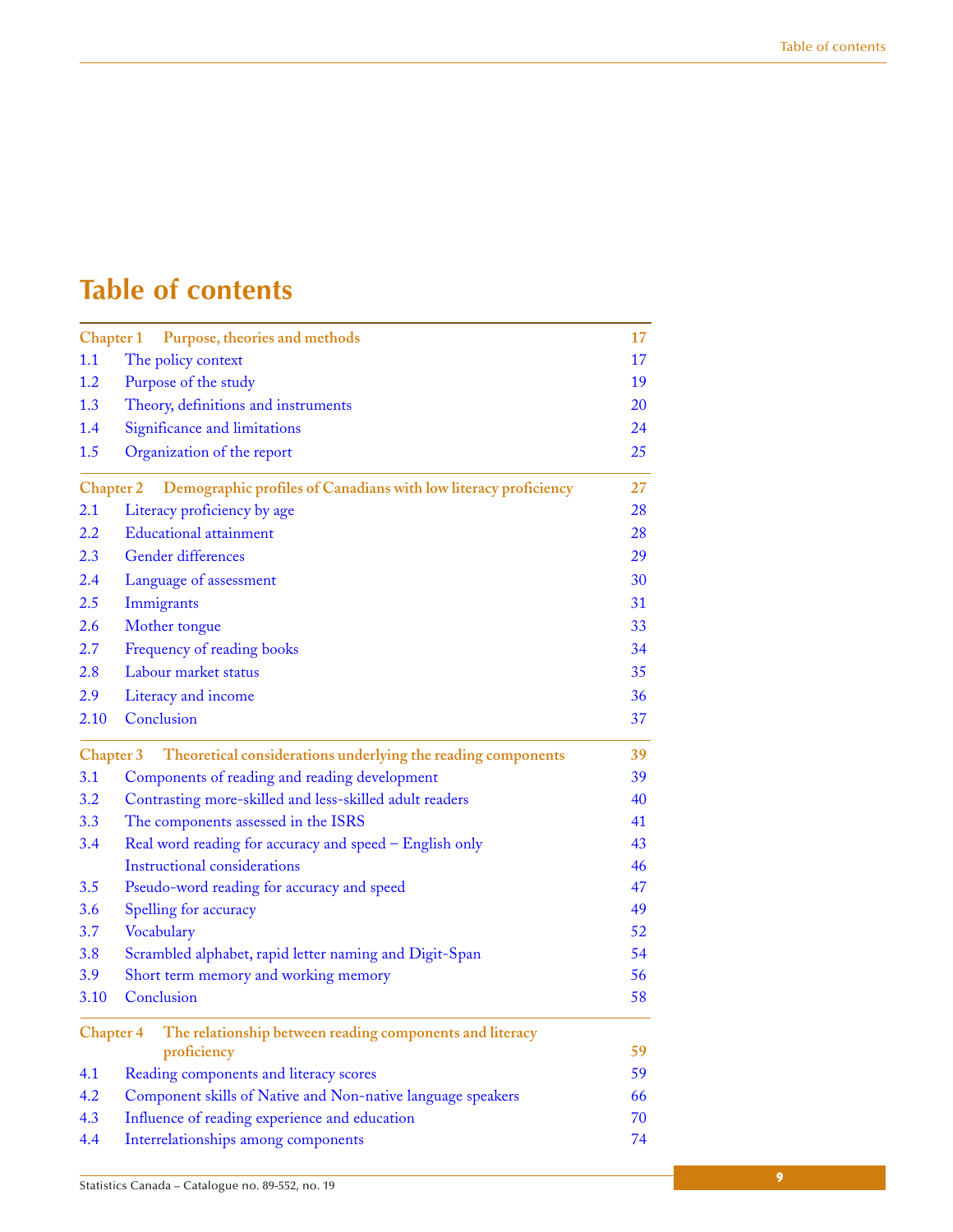| 4.5               | Characterization of components by latent classes                                                                                                                          | 77  |
|-------------------|---------------------------------------------------------------------------------------------------------------------------------------------------------------------------|-----|
| 4.6               | Demographic characteristics of latent classes                                                                                                                             | 81  |
| 4.7               | Conclusion                                                                                                                                                                | 86  |
| Chapter 5         | Conclusions and implications for public policy and instruction                                                                                                            | 89  |
| Annex A           | Assessment design and survey methodology                                                                                                                                  | 93  |
| Annex B           | Statistical models used for proficiency scaling                                                                                                                           | 103 |
| <b>Annex C</b>    | <b>Statistical tables</b>                                                                                                                                                 | 111 |
| Annex D           | References                                                                                                                                                                | 127 |
| List of charts    |                                                                                                                                                                           |     |
| Chart 2.1         | Distribution of prose proficiency levels, by age group,<br>Canada excluding Territories, population aged 16 to 65, 2003                                                   | 28  |
| Chart 2.2         | Distribution of proficiency levels, by educational attainment,<br>Canada excluding Territories, population aged 16 to 65, 2003                                            | 29  |
| Chart 2.3         | Distribution of prose proficiency levels, by gender,<br>Canada excluding Territories, population aged 16 to 65, 2003                                                      | 30  |
| Chart 2.4         | Distribution of prose proficiency levels, by language of assessment,<br>Canada excluding Territories, population aged 16 to 65, 2003                                      | 31  |
| Chart 2.5         | Distribution of Canadian born and immigrants, by prose proficiency<br>levels, Canada excluding Territories, population aged 16 to 65, 2003                                | 32  |
| Chart 2.6         | Distribution of prose proficiency levels, by immigrant status,<br>Canada excluding Territories, population aged 16 to 65, 2003                                            | 32  |
| Chart 2.7         | Distribution of prose proficiency levels, by language of<br>assessment and immigrant status, Canada excluding Territories,<br>population aged 16 to 65, 2003              | 33  |
| Chart 2.8         | Distribution of prose proficiency levels, by mother tongue,<br>Canada excluding Territories, population aged 16 to 65, 2003                                               | 34  |
| Chart 2.9         | Distribution of prose proficiency levels, by reading practices,<br>Canada excluding Territories, population aged 16 to 65, 2003                                           | 35  |
| <b>Chart 2.10</b> | Distribution of prose proficiency levels, by labour force status,<br>Canada excluding Territories, population aged 16 to 65, 2003                                         | 36  |
| <b>Chart 2.11</b> | Distribution of prose proficiency levels, by income quartiles,<br>Canada excluding Territories, population aged 16 to 65, 2003                                            | 37  |
| Chart 3.1         | Line graph showing observed scores on each component by score<br>on the IALSS prose scale, English, Canada excluding territories,<br>population aged 16 to 65, 2005       | 44  |
| Chart 3.2         | Line graph showing observed scores on each component by score<br>on the IALSS prose scale, French, Canada excluding territories,<br>population aged 16 to 65, 2005        | 44  |
| Chart 3.3         | Population distribution by percentage of correct scores, Real Word<br>Reading test, English, Canada excluding territories, population aged<br>16 to 65, 2005              | 45  |
| Chart 3.4         | Population distribution by percentage of correct scores, Pseudo-word<br>Reading test, English and French, Canada excluding territories,<br>population aged 16 to 65, 2005 | 48  |
| Chart 3.5         | Population distribution by percentage of correct scores, Spelling test,<br>English and French, Canada excluding territories, population aged<br>16 to 65, 2005            | 50  |
| Chart 3.6         | Population distribution by percentage of correct scores, Vocabulary test,<br>English and French, Canada excluding territories, population aged<br>16 to 65, 2005          | 53  |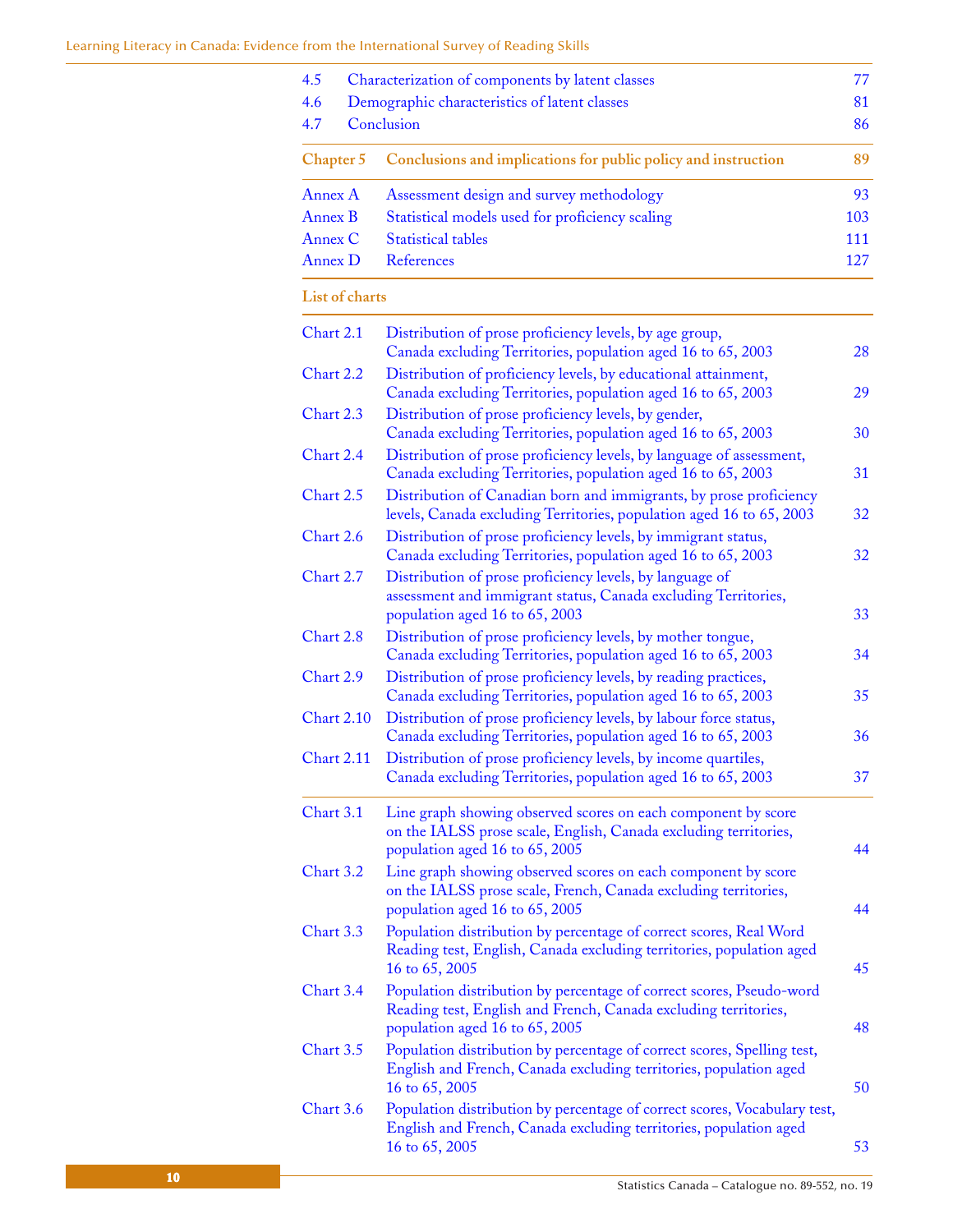| Chart 3.7      | Population percentile distribution, factor rate of letters-per-second,<br>English and French, Canada excluding territories, population aged<br>55<br>16 to 65, 2005<br>Population distribution by percentage of correct scores, Digit-Span<br>test, English and French, Canada excluding territories, population aged<br>16 to 65, 2005<br>57 |     |
|----------------|-----------------------------------------------------------------------------------------------------------------------------------------------------------------------------------------------------------------------------------------------------------------------------------------------------------------------------------------------|-----|
| Chart 3.8      |                                                                                                                                                                                                                                                                                                                                               |     |
| Chart 4.1      | Line graph showing observed scores on each component by score on<br>the IALSS prose scale, French, Canada excluding Territories,<br>population aged 16 to 65, 2005                                                                                                                                                                            | 60  |
| Chart 4.2      | Line graph showing observed scores on each component by score on<br>the IALSS prose scale, English, Canada excluding Territories,<br>population aged 16 to 65, 2005                                                                                                                                                                           | 62  |
| Chart 4.3      | Proportion of native speakers by ISRS test language and IALSS level,<br>Canada excluding Territories, population aged 16 to 65, 2005                                                                                                                                                                                                          | 66  |
| Chart 4.4      | Proportion of native readers by ISRS test language and IALSS level,<br>Canada excluding Territories, population aged 16 to 65, 2005                                                                                                                                                                                                           | 66  |
| Chart 4.5      | Proportion of ISRS respondents who report reading a book at least<br>once a week, by language, Canada excluding Territories,<br>population aged 16 to 65, 2005                                                                                                                                                                                | 71  |
| Chart 4.6      | Average proportion correct scores on each component displayed<br>separately for each latent class, Canada excluding Territories,<br>population aged 16 to 65, 2005                                                                                                                                                                            | 76  |
| Chart 4.7a     | Mean scores with .95 confidence intervals and scores at the 5th, 25th,<br>75th and 95th percentiles on the prose literacy scale for each latent class,<br>French, Canada excluding Territories, population aged 16 to 65, 2005                                                                                                                | 80  |
| Chart 4.7b     | Mean scores with .95 confidence intervals and scores at the 5th, 25th,<br>75th and 95th percentiles on the prose literacy scale for each latent class,<br>English, Canada excluding Territories, population aged 16 to 65, 2005                                                                                                               | 80  |
| Chart B.1      | Item response curve for an ISRS task, 2005                                                                                                                                                                                                                                                                                                    | 108 |
| List of tables |                                                                                                                                                                                                                                                                                                                                               |     |
| Table 1.1      | Five levels of difficulty for the prose and document literacy scale                                                                                                                                                                                                                                                                           | 22  |
| Table 3.1      | Reading components assessed in the ISRS                                                                                                                                                                                                                                                                                                       | 42  |
| Table 3.2      | Correlation coefficients, Real word and Pseudo-word Reading<br>test and Spelling test, English and French, Canada excluding territories,<br>population aged 16 to 65, 2005                                                                                                                                                                    | 50  |
| Table 3.3      | Correlation coefficients, Spelling test and IALSS prose and document<br>literacy scales, English and French, Canada excluding territories,<br>population aged 16 to 65, 2005                                                                                                                                                                  | 50  |
| Table 4.1a     | Proportion correct on the Vocabulary test by prose level, French,<br>Canada excluding Territories, population aged 16 to 65, 2005                                                                                                                                                                                                             | 61  |
| Table 4.1b     | Proportion correct on the Pseudo-word recognition test by prose level,<br>French, Canada excluding Territories, population aged 16 to 65, 2005                                                                                                                                                                                                | 61  |
| Table 4.1c     | Proportion correct on the Spelling test by prose level, French,<br>Canada excluding Territories, population aged 16 to 65, 2005                                                                                                                                                                                                               |     |
| Table 4.1d     | Proportion correct on the Digit-Span test by prose level, French,<br>Canada excluding Territories, population aged 16 to 65, 2005                                                                                                                                                                                                             |     |
| Table 4.2a     | Proportion correct on the Vocabulary test by prose level, English,<br>Canada excluding Territories, population aged 16 to 65, 2005                                                                                                                                                                                                            |     |
| Table 4.2b     | Proportion correct on the Real Word recognition test by prose level,<br>English, Canada excluding Territories, population aged 16 to 65, 2005                                                                                                                                                                                                 | 63  |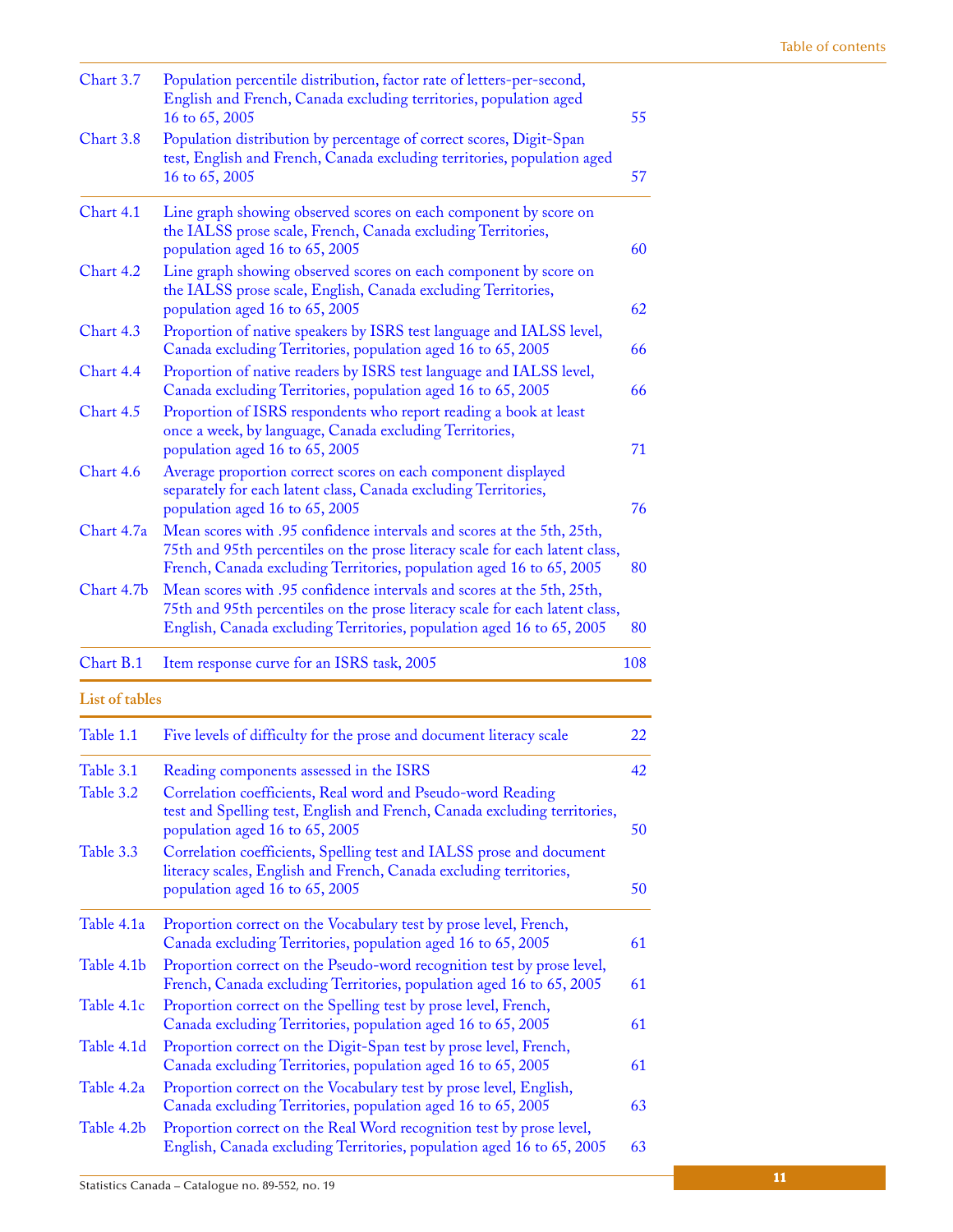| Table 4.2c | Proportion correct on the Pseudo-word recognition test by prose<br>level, English, Canada excluding Territories, population aged 16 to 65,<br>2005                                                           | 63                                                                                                                                                                                                                                                                                                                                                                                                                                                                                                                                                                                   |
|------------|--------------------------------------------------------------------------------------------------------------------------------------------------------------------------------------------------------------|--------------------------------------------------------------------------------------------------------------------------------------------------------------------------------------------------------------------------------------------------------------------------------------------------------------------------------------------------------------------------------------------------------------------------------------------------------------------------------------------------------------------------------------------------------------------------------------|
| Table 4.2d | Proportion correct on the Spelling test by prose level, English,<br>Canada excluding Territories, population aged 16 to 65, 2005                                                                             | 63                                                                                                                                                                                                                                                                                                                                                                                                                                                                                                                                                                                   |
| Table 4.2e | Proportion correct on the Digit-Span test by prose level, English,<br>Canada excluding Territories, population aged 16 to 65, 2005                                                                           | 64                                                                                                                                                                                                                                                                                                                                                                                                                                                                                                                                                                                   |
| Table 4.3a | Proportion of respondents by Native Language and proportion correct<br>on the Vocabulary test, English, Canada excluding Territories,                                                                        | 67                                                                                                                                                                                                                                                                                                                                                                                                                                                                                                                                                                                   |
| Table 4.3b | Proportion of respondents by Native Language and proportion correct<br>on the Pseudo-word test, English, Canada excluding Territories,                                                                       | 67                                                                                                                                                                                                                                                                                                                                                                                                                                                                                                                                                                                   |
| Table 4.3c | Proportion of respondents by Native Language and proportion correct<br>on the Real Word test, English, Canada excluding Territories,                                                                         | 67                                                                                                                                                                                                                                                                                                                                                                                                                                                                                                                                                                                   |
| Table 4.3d | Proportion of respondents by Native Language and proportion correct<br>on the Spelling test, English, Canada excluding Territories,                                                                          | 68                                                                                                                                                                                                                                                                                                                                                                                                                                                                                                                                                                                   |
| Table 4.3e | Proportion of respondents by Native Language and proportion correct<br>on the Digit-Span test, English, Canada excluding Territories,                                                                        | 68                                                                                                                                                                                                                                                                                                                                                                                                                                                                                                                                                                                   |
| Table 4.4a | Proportion of respondents by Native Language and proportion correct<br>on the Vocabulary test, French, Canada excluding Territories,                                                                         | 69                                                                                                                                                                                                                                                                                                                                                                                                                                                                                                                                                                                   |
| Table 4.4b | Proportion of respondents by Native Language and proportion correct<br>on the Pseudo-word test, French, Canada excluding Territories,                                                                        | 69                                                                                                                                                                                                                                                                                                                                                                                                                                                                                                                                                                                   |
| Table 4.4c | Proportion of respondents by Native Language and proportion correct<br>on the Spelling test, French, Canada excluding Territories,                                                                           | 69                                                                                                                                                                                                                                                                                                                                                                                                                                                                                                                                                                                   |
| Table 4.4d | Proportion of respondents by Native Language and proportion correct<br>on the Digit-Span test, French, Canada excluding Territories,                                                                         | 69                                                                                                                                                                                                                                                                                                                                                                                                                                                                                                                                                                                   |
| Table 4.5  | Correlation between reading component scores and prose literacy<br>scores by language of assessment, Canada excluding Territories,                                                                           | 70                                                                                                                                                                                                                                                                                                                                                                                                                                                                                                                                                                                   |
| Table 4.6a | Proportion correct on the spelling component by book reading<br>frequency, English, Canada excluding Territories, population aged                                                                            | 71                                                                                                                                                                                                                                                                                                                                                                                                                                                                                                                                                                                   |
| Table 4.6b | Proportion correct on the spelling component by book reading<br>frequency, French, Canada excluding Territories, population aged                                                                             |                                                                                                                                                                                                                                                                                                                                                                                                                                                                                                                                                                                      |
| Table 4.7a | Proportion of respondents who took the tests in English by highest<br>level of education and proportion correct on the vocabulary component,                                                                 | 72<br>72                                                                                                                                                                                                                                                                                                                                                                                                                                                                                                                                                                             |
| Table 4.7b | Proportion of respondents who took the tests in French by highest<br>level of education and proportion correct on the vocabulary component,                                                                  | 72                                                                                                                                                                                                                                                                                                                                                                                                                                                                                                                                                                                   |
| Table 4.7c | Proportion of respondents who took the tests in English by highest level<br>of education and proportion correct on the Pseudo-Word component,                                                                | 73                                                                                                                                                                                                                                                                                                                                                                                                                                                                                                                                                                                   |
| Table 4.7d | Proportion of respondents who took the tests in French by highest level<br>of education and proportion correct on the Pseudo-Word component,<br>Canada excluding Territories, population aged 16 to 65, 2005 | 73                                                                                                                                                                                                                                                                                                                                                                                                                                                                                                                                                                                   |
|            |                                                                                                                                                                                                              | population aged 16 to 65, 2005<br>population aged 16 to 65, 2005<br>population aged 16 to 65, 2005<br>population aged 16 to 65, 2005<br>population aged 16 to 65, 2005<br>population aged 16 to 65, 2005<br>population aged 16 to 65, 2005<br>population aged 16 to 65, 2005<br>population aged 16 to 65, 2005<br>population aged 16 to 65, 2005<br>16 to 65, 2005<br>16 to 65, 2005<br>Canada excluding Territories, population aged 16 to 65, 2005<br>Canada excluding Territories, population aged 16 to 65, 2005<br>Canada excluding Territories, population aged 16 to 65, 2005 |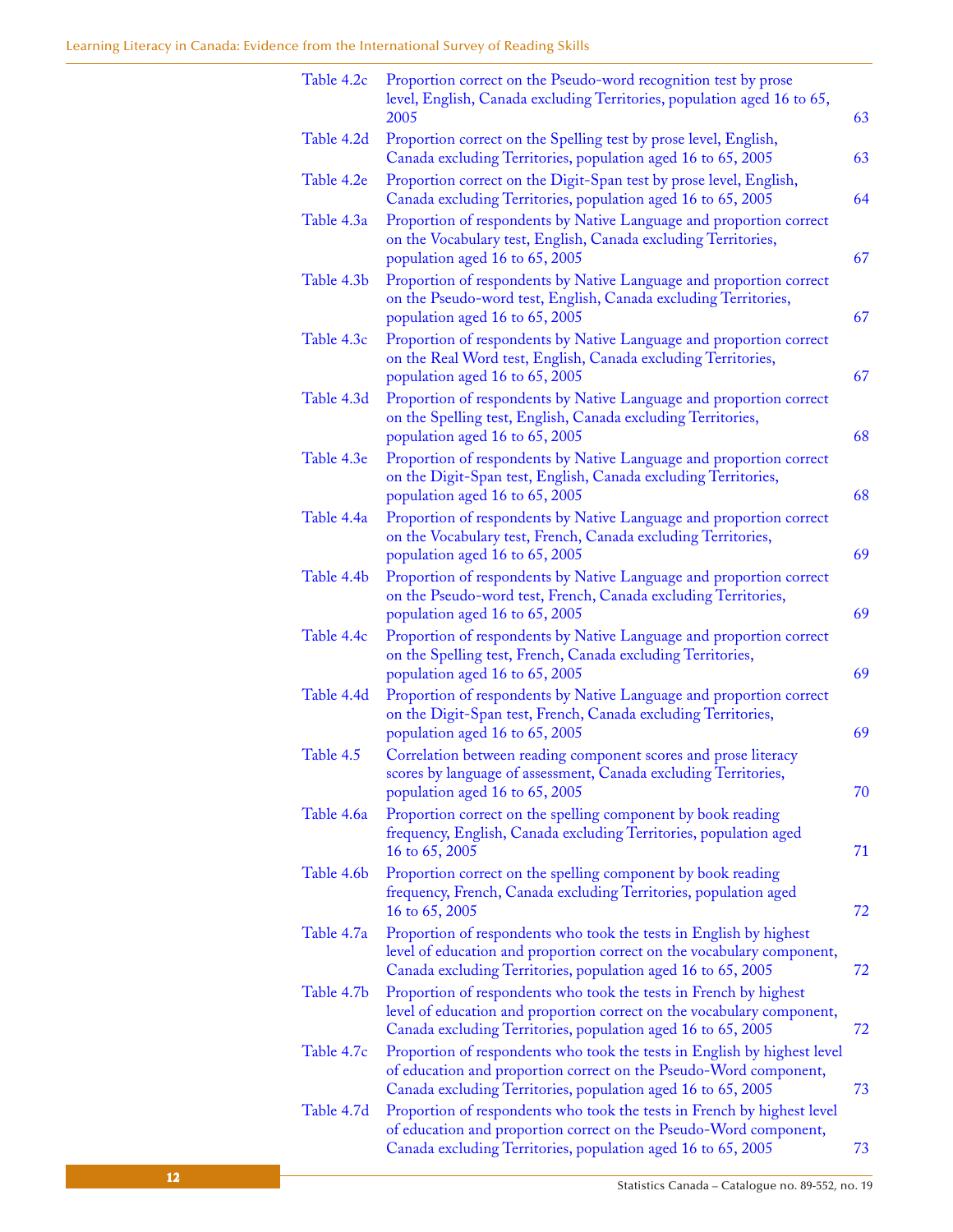| Table 4.8  | Coefficients of correlation between level of education and two<br>component scores by language of test, Canada excluding Territories,<br>population aged 16 to 65, 2005  | 74         |
|------------|--------------------------------------------------------------------------------------------------------------------------------------------------------------------------|------------|
| Table 4.9a | Coefficients of correlation among the components for respondents<br>who took the tests in English, Canada excluding Territories,<br>population aged 16 to 65, 2005       | 75         |
| Table 4.9b | Coefficients of correlation among the components for respondents<br>who took the tests in French, Canada excluding Territories,<br>population aged 16 to 65, 2005        | 75         |
| Table 4.10 | Average proportion correct on each component test for each latent class,<br>Canada excluding Territories, population aged 16 to 65, 2005                                 | 76         |
| Table 4.11 | Defining characteristics of each latent class, Canada excluding<br>Territories, population aged 16 to 65, 2005                                                           | 77         |
| Table 4.12 | Estimated proportions of the population in each latent class,<br>Canada excluding Territories, population aged 16 to 65, 2005                                            | 78         |
| Table 4.13 | Average prose literacy scores for each latent class by language of test,<br>Canada excluding Territories, population aged 16 to 65, 2005                                 | 78         |
|            | Table 4.14a Proportion of respondents in each latent class by IALSS prose level,<br>English, Canada excluding Territories, population aged 16 to 65, 2005                | 79         |
|            | Table 4.14b Proportion of respondents in each latent class by IALSS prose level,<br>French, Canada excluding Territories, population aged 16 to 65, 2005                 | 79         |
| Table 4.15 | Proportion of each latent class who have attained different levels of<br>education, by language of test, Canada excluding Territories,<br>population aged 16 to 65, 2005 | 81         |
| Table 4.16 | Proportions of native and non-native speakers in each latent class<br>by language, Canada excluding Territories, population aged 16 to 65,<br>2005                       | 82         |
| Table 4.17 | Proportions of individuals of different ages in each latent class by<br>test language, Canada excluding Territories, population aged 16 to 65,<br>2005                   | 83         |
| Table 4.18 | Proportions of individuals who read books frequently in each latent<br>class by test language, Canada excluding Territories, population aged<br>16 to 65, 2005           | 84         |
| Table 4.19 | Proportions of individuals at different income levels in each latent<br>class by test language, Canada excluding Territories, population aged<br>16 to 65, 2005          | 85         |
| Table 4.20 | Proportions of individuals by prose level and latent class for each test<br>language, Canada excluding Territories, population aged 16 to 65,<br>2005                    | 87         |
|            |                                                                                                                                                                          |            |
| Table A.1  | Percentage distribution of English respondents by contact status,<br>population aged 16 to 65, Canada excluding Territories, 2003                                        | 96         |
| Table A.2  | Percentage distribution of French respondents by contact status,<br>population aged 16 to 65, Canada excluding Territories, 2003                                         | 96         |
| Table A.3  | Score reliability in percent by reading component, population aged<br>16 to 65, Canada excluding Territories, 2005                                                       | <b>100</b> |
| Table B.1  | Number of items by blocks                                                                                                                                                | 104        |
| Table B.2  | Number of items in each of the component skill tests                                                                                                                     | 104        |
| Table B.3  | Weighted average of proportions correct by block and scale                                                                                                               | 106        |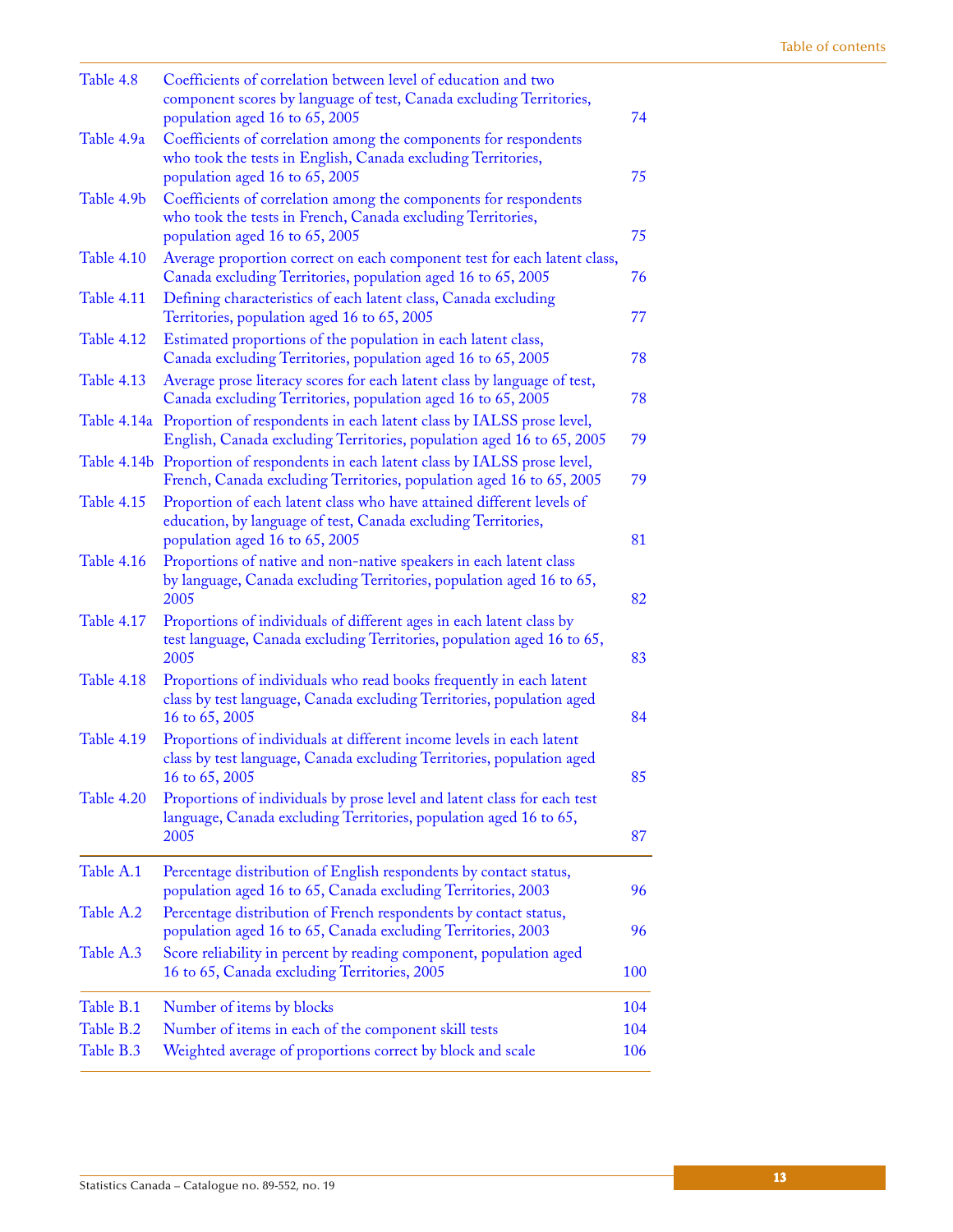| Table C.2.1         | Distribution in numbers and percentages of prose proficiency<br>levels by age, population aged 16 to 65, Canada excluding<br>Territories, 2003                                          | 111 |
|---------------------|-----------------------------------------------------------------------------------------------------------------------------------------------------------------------------------------|-----|
| Table C.2.2         | Distribution in numbers and percentages of proficiency levels<br>by educational attainment, population aged 16 to 65, Canada<br>excluding Territories, 2003                             | 112 |
| Table C.2.3         | Distribution in numbers and percentages of prose proficiency<br>levels by gender, population aged 16 to 65, Canada excluding<br>Territories, 2003                                       | 112 |
| Table C.2.4         | Distribution in numbers and percentages of prose proficiency<br>levels by language of assessment, population aged 16 to 65,<br>Canada excluding Territories, 2003                       | 113 |
| Table C.2.5         | Distribution in percentage of Canadian born and immigrants<br>by prose proficiency levels, population aged 16 to 65,<br>Canada excluding Territories, 2003                              | 113 |
| Table C.2.6         | Distribution in numbers and percentages within prose<br>proficiency levels by immigrant status, population aged 16 to 65,<br>Canada excluding Territories, 2003                         | 113 |
| Table C.2.7         | Distribution in numbers and percentages of prose proficiency<br>levels, by language of assessment and immigrant status,<br>population aged 16 to 65, Canada excluding Territories, 2003 | 114 |
| Table C.2.8         | Distribution in numbers and percentages of prose proficiency<br>levels by mother tongue, population aged 16 to 65,<br>Canada excluding Territories, 2003                                | 114 |
| Table C.2.9         | Distribution in numbers and percentages of prose proficiency<br>levels and reading practices, population aged 16 to 65, Canada<br>excluding Territories, 2003                           | 115 |
| <b>Table C.2.10</b> | Distribution in numbers and percentages of prose proficiency<br>levels by labour force status, population aged 16 to 65,<br>Canada excluding Territories, 2003                          | 115 |
| Table C.2.11        | Distribution in numbers and percentages of prose proficiency<br>levels by annual income quartiles, population aged 16 to 65,<br>Canada excluding Territories, 2003                      | 116 |
| Table C.2.12        | Distribution of mother tongue, by immigrant status,<br>Canada excluding Territories, population aged 16 to 65, 2003                                                                     | 116 |
| Table C.2.13        | Distribution of mother tongue, by immigrant status, and language<br>of assessment, Canada excluding Territories, population aged<br>16 to 65, 2003                                      | 116 |
| Table C.2.14        | Distribution in numbers and percentages of prose proficiency<br>levels, by language of assessment and mother tongue,<br>population aged 16 to 65, Canada excluding Territories, 2003    | 117 |
| Table C.2.15        | Distribution in numbers and percentages of prose proficiency<br>levels, by labour force status, population aged 16 to 65,<br>Canada excluding Territories, 2003                         | 118 |
| Table C.2.16        | Prose proficiency mean scores by language of assessment and prose<br>proficiency levels, population aged 16 to 65, Canada excluding<br>Territories, 2003                                | 118 |
| Table C.2.17        | Prose mean scores by proficiency levels, by language of assessment<br>and immigrant status, population aged 16 to 65, Canada excluding<br>Territories, 2003                             | 119 |
| Table C.3.1         | Observed scores on each component by score on the prose scale,                                                                                                                          |     |
|                     | English, Canada excluding territories, population aged 16 to 65,<br>2005                                                                                                                | 120 |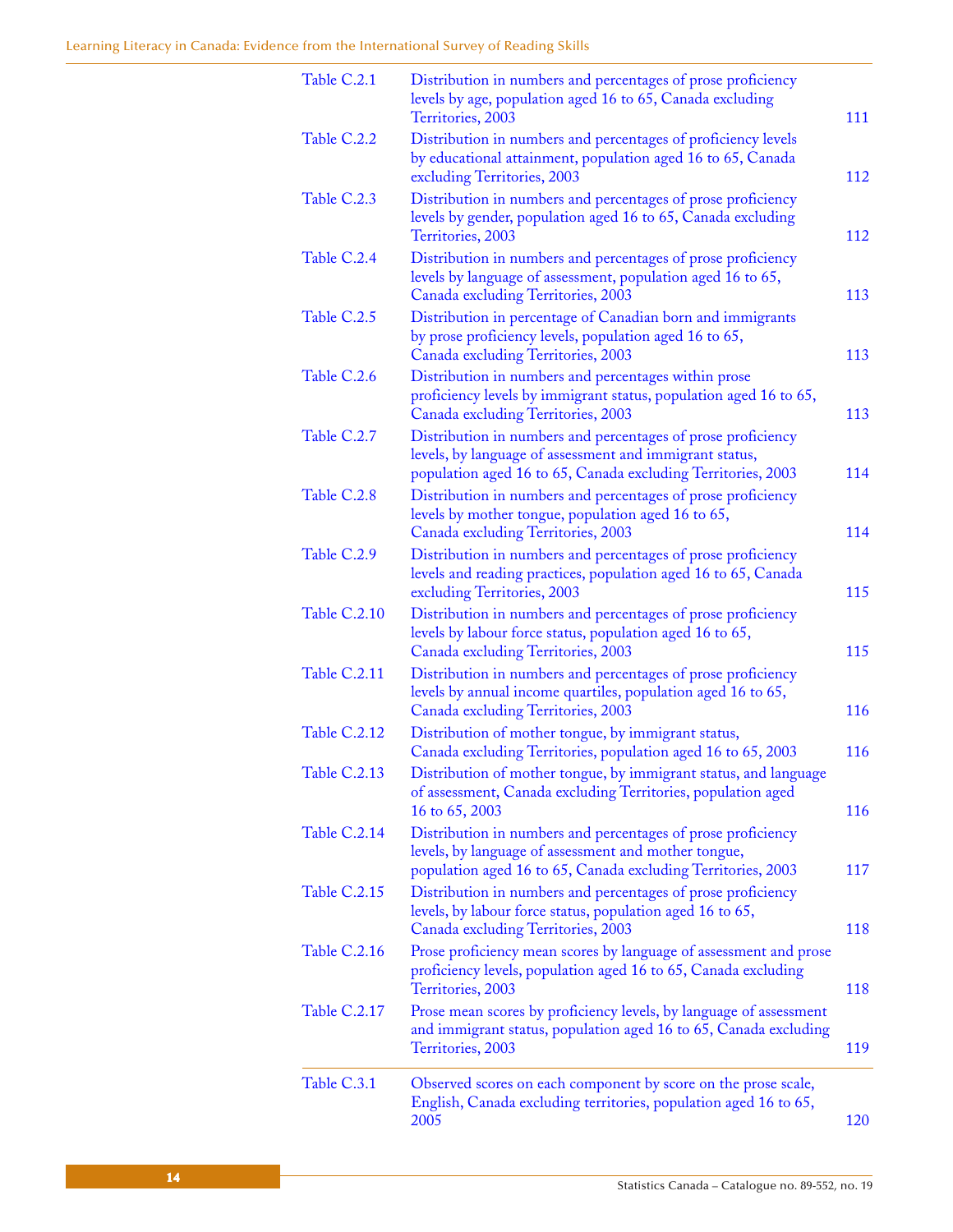| Table C.3.2   | Observed scores on each component by score on the prose scale,<br>French, Canada excluding territories, population aged 16 to 65,                                                                                                                                                |            |
|---------------|----------------------------------------------------------------------------------------------------------------------------------------------------------------------------------------------------------------------------------------------------------------------------------|------------|
| Table C.3.3   | 2005<br>Distribution by percentage of correct scores, Real Word Reading<br>test, English, Canada excluding territories, population aged<br>16 to 65, 2005                                                                                                                        | 120<br>120 |
| Table C.3.4   | Distribution by percentage of correct scores, Pseudo-word<br>Reading test, English and French, Canada excluding territories,<br>population aged 16 to 65, 2005                                                                                                                   | 121        |
| Table C.3.5   | Distribution by percentage of correct scores, Spelling test, English<br>and French, Canada excluding territories, population aged 16 to 65,<br>2005                                                                                                                              |            |
| Table C.3.6   | Distribution by percentage of correct scores, Vocabulary test,<br>English and French, Canada excluding territories, population aged<br>16 to 65, 2005                                                                                                                            | 121        |
| Table C.3.7   | Percentile distribution, factor rate of letters-per-second, English<br>and French, Canada excluding territories, population aged 16 to 65,<br>2005                                                                                                                               | 121        |
| Table C.3.8   | Distribution by percentage of correct scores, Digit-Span test,<br>English and French, Canada excluding territories, population aged<br>16 to 65, 2005                                                                                                                            | 122        |
| Table C4.1    | Observed scores on each component by score on the prose scale,<br>French, Canada excluding territories, population aged 16 to 65,<br>2005                                                                                                                                        | 123        |
| Table C4.2    | Observed scores on each component by score on the prose scale,<br>English, Canada excluding territories, population aged 16 to 65,<br>2005                                                                                                                                       | 123        |
| Table C.4.3   | Proportion of native speakers by ISRS test language and IALSS<br>prose proficiency level, English and French, population aged<br>16 to 65, Canada excluding Territories, 2005                                                                                                    | 123        |
| Table C.4.4   | Proportion of native readers by ISRS test language and IALSS<br>level, English and French, population aged 16 to 65,<br>Canada excluding Territories, 2005                                                                                                                       | 124        |
| Table C.4.5   | Proportion of ISRS respondents in English and French who<br>report reading a book at least once a week, by language,                                                                                                                                                             |            |
| Table C.4.6   | population aged 16 to 65, Canada excluding Territories, 2005<br>Average proportion correct scores on each component displayed<br>separately for each latent class, English and French combined,                                                                                  | 124        |
| Table C.4.7a  | population aged 16 to 65, Canada excluding Territories, 2005<br>Mean scores with .95 confidence intervals and scores at the 5th,<br>25th, 75 <sup>th</sup> and 95th percentile on the prose proficiency scale for<br>each latent class, French, population aged 16 to 65, Canada | 124<br>125 |
| Table C.4.7b  | excluding Territories, 2005<br>Mean scores with .95 confidence intervals and scores at the 5th,<br>25th, 75th and 95th percentile on the prose proficiency scale for<br>each latent class, English, population aged 16 to 65, Canada<br>excluding Territories, 2005              | <b>125</b> |
| List of boxes |                                                                                                                                                                                                                                                                                  |            |
| Box 1.1       | The international dimension of the study                                                                                                                                                                                                                                         | <b>20</b>  |
| Box 4.1       | How does latent class analysis work?                                                                                                                                                                                                                                             | 75         |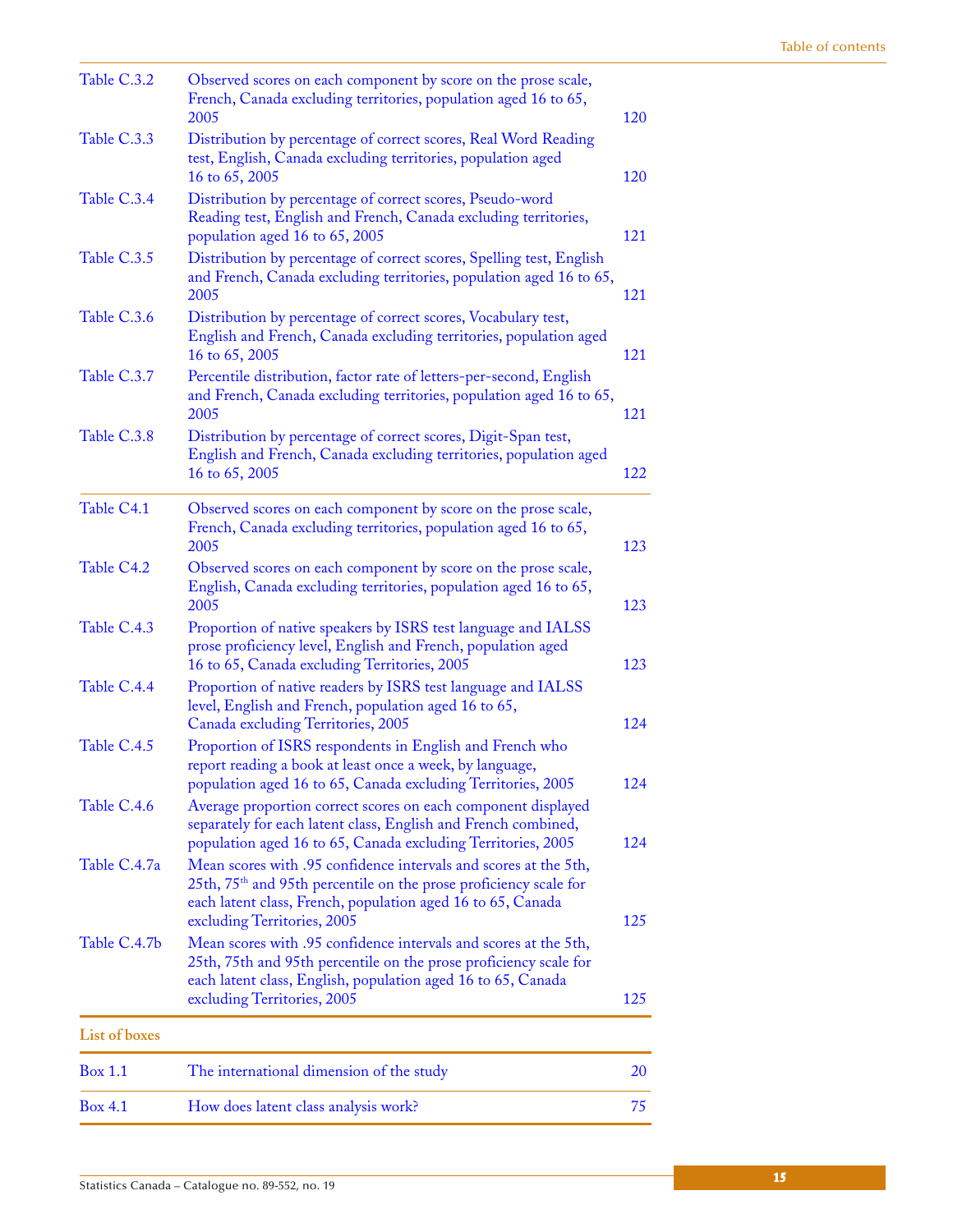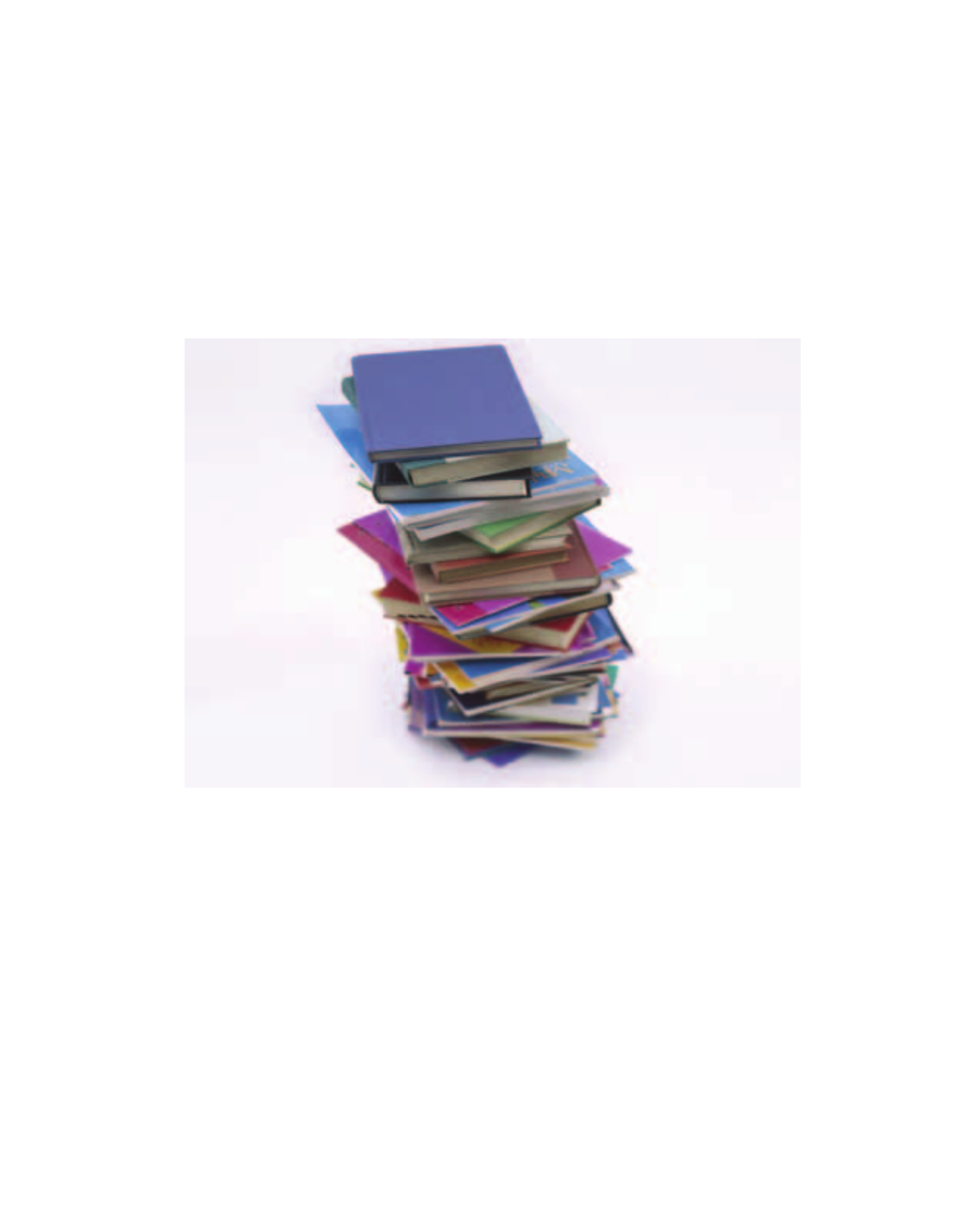# <span id="page-16-0"></span>Chapter 1

# **Purpose, theories and methods**

This opening chapter describes the purpose and specific objectives of the International Study of Reading Skills. It also offers a summary overview of the theoretical foundations, the definitions applied in the study, and the instruments used for the data collection. A few preliminary comments on the significance and limitations of the study are also given. The next section sets the stage for the study by reviewing some issues and questions that are pertinent to policy makers, educators and literacy advocates in Canada.

### **1.1 The policy context**

Canada has a comparatively high level of educational attainment, one outcome of spending more on education as a percentage of GDP than most OECD countries over decades. Canada also has applied a selective immigration policy, a fact that explains why immigrants arrive with higher levels of educational attainment than their Canadian-born peers. Together, Canada's education and immigration policies have contributed to creating one of the highest standards of living in the world. These policies also have allowed Canadian workers and firms to compete successfully in an increasingly global economy. The same policies have also helped to shape what many believe to be one of the most tolerant, culturally diverse and creative societies in the world.

Literacy – the ability to access and apply information gleaned from the printed word – is known from research studies to enable access to social and economic systems, and to play a key role in determining long-term economic growth rates (Coulombe and Tremblay, 2006; Coulombe, Tremblay and Marchand, 2004). Furthermore, differences in the level and distribution of adult literacy are associated with large differences in employment, wages, health, lifelong learning opportunities, and participation in broader society.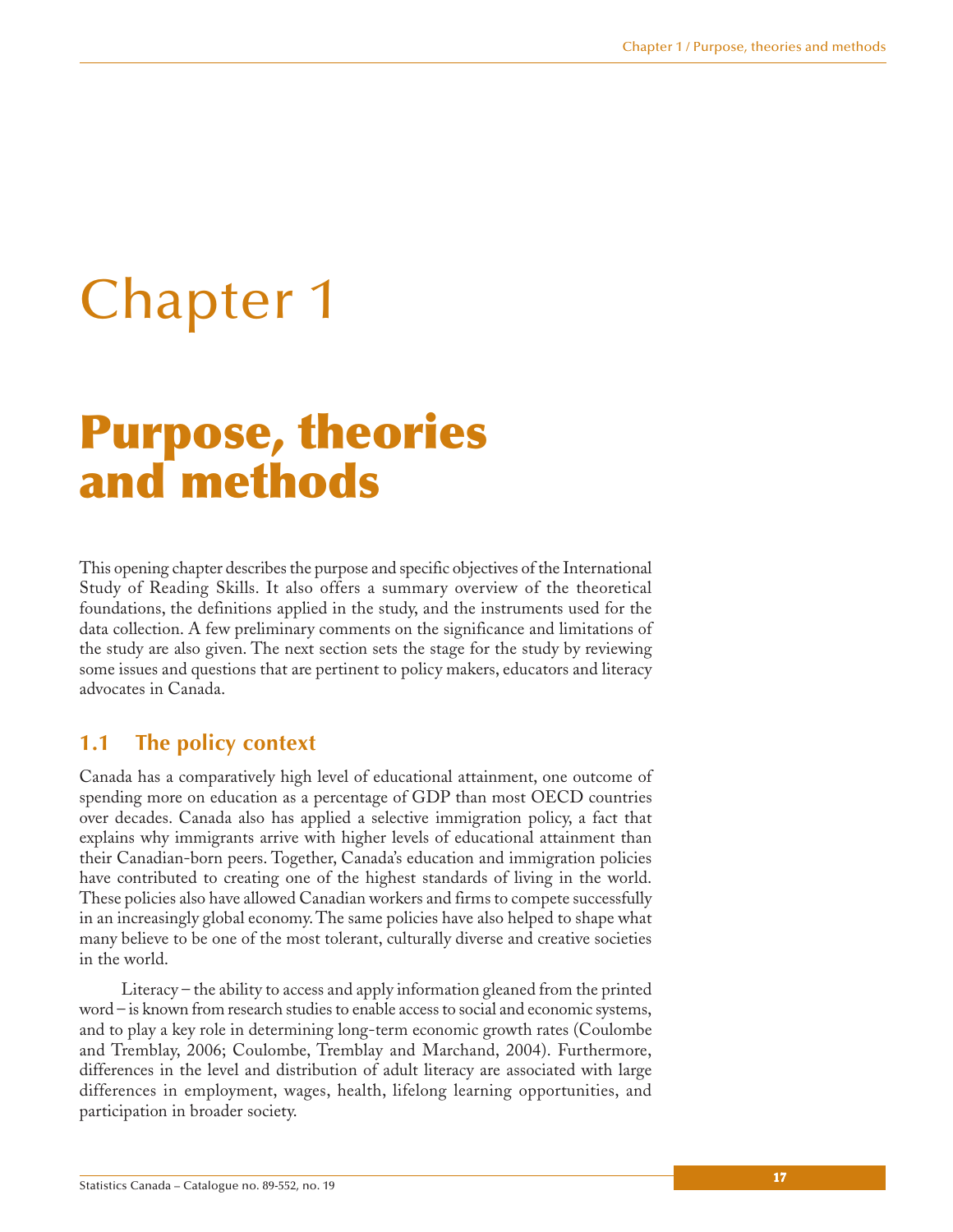Although Canada has one of the highest levels of average literacy skill among OECD countries (OECD and Statistics Canada, 2000; 2005), many adults do not possess the requisite level of skill observers believe are needed to maintain competitiveness in an increasingly global knowledge economy. This observation has led to a call for new investment in adult literacy training (Canadian Council on Learning, 2006; Movement for Canadian Literacy, 2006). Arguments for additional investment have been justified in three ways. First, the case has been made on the basis of fairness, as investment needed to level the playing field, to allow all Canadians full and equal access to labour markets, health services, education systems and democratic institutions. Second, the argument has been advanced on the basis of broad economic self-interest, as investment needed to maintain the position of the nation in the global knowledge economy. Finally, the case has been justified on the basis of narrow economic self-interest, as a means to reduce the demand for, and cost of, delivering public goods and services such as education, health and criminal justice.

A large body of empirical evidence, much of it generated by secondary analyses of data collected for the International Adult Literacy Survey, supports the three claims, showing *inter alia*:

- Large differences in the average level and distribution of literacy and numeracy competencies exist between Canada and many of its key competitors;
- Differences in the average level and distribution of literacy and numeracy exist among Canada's provinces and territories, with scores declining from West to East;
- These skill differences matter to individual quality of life over a range of outcomes, including employability, wages, physical health, social engagement, and access to lifelong learning opportunities. They also explain a significant proportion of the variance in long-term GDP growth rates in advanced OECD countries;
- Shifts in economic structures, work organizations and technologies of production are expected to amplify the impact that literacy has on individual and collective outcomes. Key among these is the impact of literacy on the rate at which firms can adopt advances in information and communication technologies;
- Rapid increases in the global supply of economically important skills, including literacy, are expected to place severe pressure on employment and wage rates as multi-national firms shift production to lower cost but equally skilled labour markets; and
- Large proportions of key population groups including recent secondary graduates and aboriginal peoples fail to attain, or retain, the threshold of literacy and numeracy deemed necessary to meeting the rising skill demands in the economy and society.

The results presented in this volume will shed light on how to improve the literacy of low-skilled (level 1 and 2) adults and on how to help youth avoid leaving initial education with low literacy skills. In addition, the ISRS findings presented will help policy makers determine how best to invest in literacy skills development by providing answers to the following questions: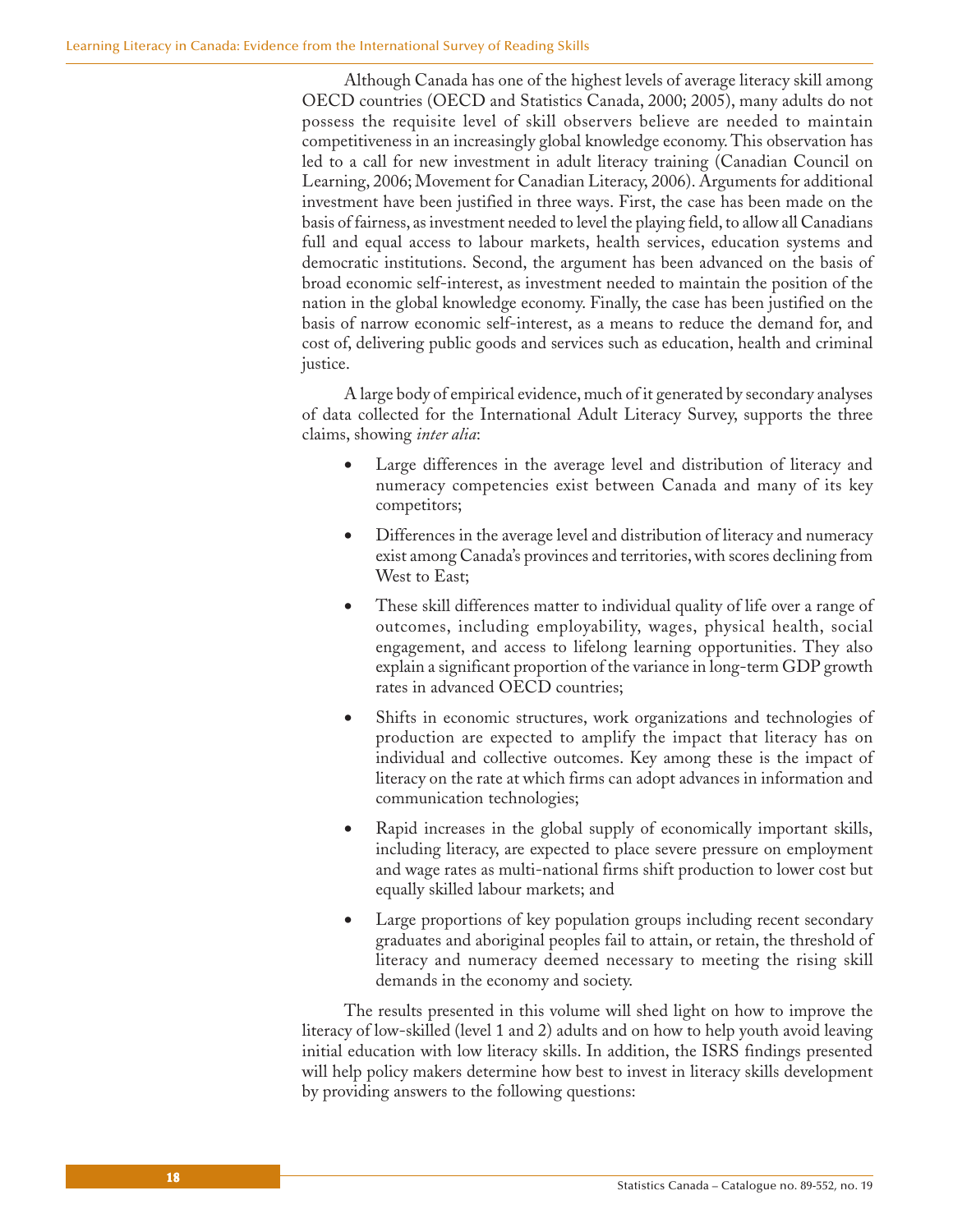- <span id="page-18-0"></span>1. What are the learning needs of different groups of low skilled adults?
- 2. What kind of intervention programs would be needed to achieve this goal?
- 3. What magnitude of investment would yield a marked improvement in skill?
- 4. Where, given the implicit trade-offs between efficiency and equity, would new investments have the most impact?
- 5. Who should underwrite the costs of this investment? Is there evidence of a market failure of the sort that would justify public investment? Do individuals and families have the financial resources to underwrite a part of the cost of improving their skill levels? What role should employers pay in financing literacy programs?
- 6. What are the consequences of inaction? What are the opportunity costs of investing in literacy?

Answers to these questions depend upon a subtle understanding of the literacy learning needs of different groups of adults, most particularly those with the lowest skill levels. But despite the fact that Canada has acted as a pathfinder in developing valid and reliable measures of adult literacy, little data is currently available to shed light on these questions.

### **1.2 Purpose of the study**

This report uses data from a new study, the International Study of Reading Skills (ISRS), to address the issues raised above. The main purpose is to describe in depth the reading abilities of the least-skilled adult readers in society and to identify the basic reading profiles of these adults, based on their strengths and needs in reading. The goal is to supply policy makers, researchers and practitioners with new information useful for making decisions about how to plan and deliver appropriate and efficient reading instruction for different adult learners. As such, the current report only addresses the first of the six questions enumerated above.

Specifically, the ISRS was designed to characterize the reading profiles and learning needs of demographically different groups of low skilled Canadian adults by administering a battery of clinical reading tests to a sample of adults who previously had participated in an international literacy assessment. The new data set should inform the development of better diagnostic systems for low skilled adults, tailoring the content and modalities of instruction to their needs, and creating improved strategies to encourage active participation by adult learners.

The ISRS study has the potential to shed light on all but the last question listed above. Answers to the 6th question, however, will only emerge from a nuanced analysis of Canada's economic prospects by a range of public and private actors and a focussed public debate.

As explained in Box 1.1, Canadian and US based teams jointly developed the ISRS, building on the theories and assessment frameworks developed for two prior international assessments of adult literacy: the International Adult Literacy Survey (IALS) fielded in 20 countries between 1994 and 1998, and the International Adult Literacy and Skills Survey (IALSS), implemented in seven countries or territories in 2003. Representative sub-samples of respondents to the English and French variants of the IALSS were selected for the Canadian component of the ISRS. Since the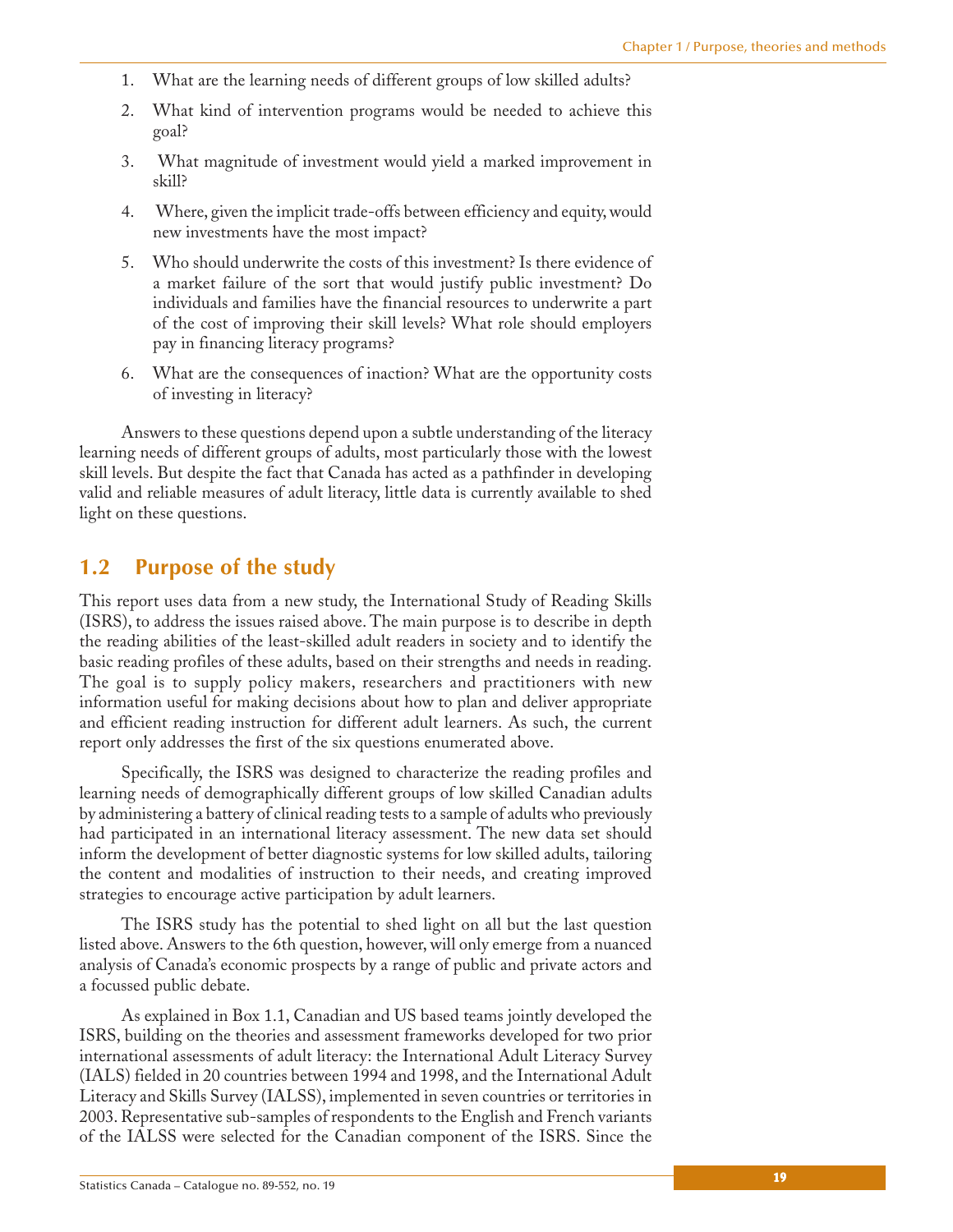<span id="page-19-0"></span>ISRS was a follow-up to the IALSS the information gathered from the two surveys could be combined and used together in analyzing the data.

### **Box 1.1 The international dimension of the study**

The ISRS has an international dimension not only because it builds on largescale comparative assessments of adult literacy but also because its design, data collection and analysis involved several US and Canadian research teams.

The ISRS is a joint project of the Educational Testing Service, Princeton and Statistics Canada, Ottawa, implemented in co-operation with the National Center for the Study of Adult Learning and Literacy at the Harvard Graduate School in Boston and Westat, Inc. based in Maryland.

Human Resources and Social Development Canada and Statistics Canada funded the Canadian part of the study while the US part was financed by the Office of Vocational and Adult Education and the National Center for Education Statistics of the US Department of Education.

The US and Canadian studies had slightly different objectives and surveyed different populations but shared common approaches to measuring component reading skills. Initial results of the US study may be found in Adult Education in America: A First Look at Results from the Adult Education Program and Learners Surveys *(*ETS, 2007).

### **1.3 Theory, definitions and instruments**

"Low skill" in the ISRS was defined as proficiency below Level 3 on the IALSS prose literacy scale, a choice in keeping with the view that Level 3 is the desired threshold needed by adults to participate fully and fairly in the knowledge economy, given that Level 3 skills are known to be associated with satisfactory job performance in the overwhelming majority of Canadian occupations, with the effective use of public health information and with active community participation (Statistics Canada and OECD, 2005; Statistics Canada, 2005). The Level 3 threshold is also one that reading researchers believe represents a point at which there is an important shift in the underlying cognitive strategies that readers must deploy to access and apply information embedded in print.

The Canadian component of the ISRS selected representative sub-samples of a total of 1,815 respondents in the 10 provinces; 986 of them completed the tasks in English, and 829 did so in French. There were 232, 332 and 422 individuals at Levels 1, 2 and 3+ in the English sample, and 98, 312 and 419 individuals at Levels 1, 2 and 3+ in the French sample.

Adults scoring at Levels 1 and 2 were over-sampled in order to provide a means of studying the relationship of the component skills and the prose literacy scale.

The ISRS sample included every French language adult classified at Level 1 in the IALSS study who accepted to be re-contacted. Although the number of such adults was lower than desired the resulting estimates represent the adult population of Canada aged 16 to 65 living in the 10 provinces.

The ISRS was administered in respondents' homes using several instruments. First, respondents were invited to complete a background questionnaire, which consisted of several information modules required to relate the tested skills to social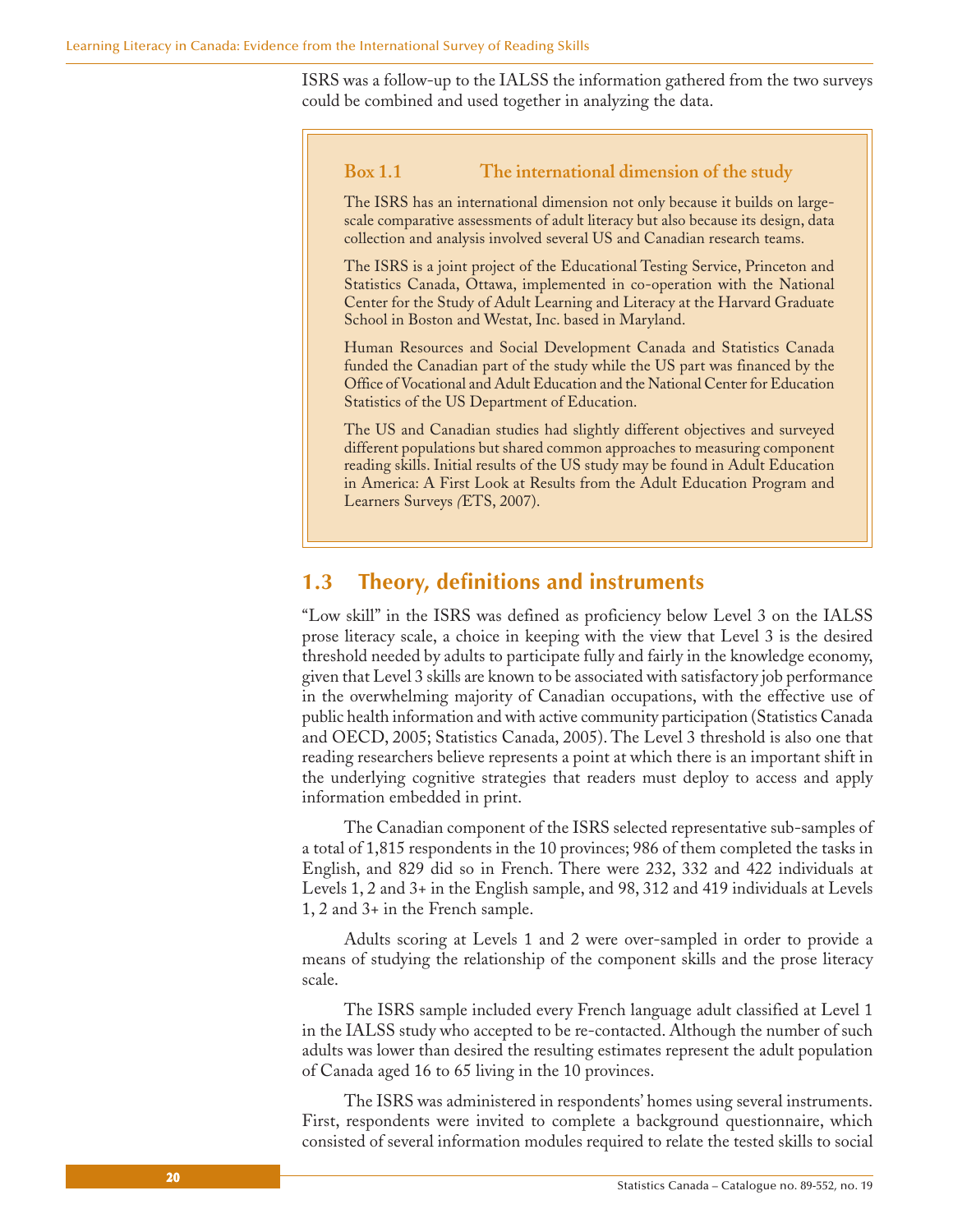and economic background variables. They were asked a series of questions about their education, the language they use in various situations and their labour force status and another set of questions about health and disabilities. Next the prose and document literacy component, which required respondents to complete a number of tasks, were administered. First there was a booklet of nine simple tasks, and if respondents successfully completed at least three of them, they were given a second test booklet containing 31 tasks. If they did not, they moved directly to the survey's third component, a series of additional exercises designed to measure reading-related component skills.

For prose literacy the IALSS definition is used – the knowledge and skills needed to understand and use information from texts including editorials, news stories, brochures and instruction manuals. Similarly, document literacy is defined as the knowledge and skills required for locating and using information contained in various formats, including job applications, payroll forms, transportation schedules, maps, tables and charts.

Prose literacy and document literacy are measured on a scale of 0 to 500. Each result on the scale represents a point at which a person has an 80 percent chance of correctly performing a task associated with an equivalent level of difficulty. To simplify reporting of the results, the scales are also divided into five levels, with each level representing a set of tasks that an individual at that level is capable of performing. Table 1.1 describes the increasing levels of task difficulty.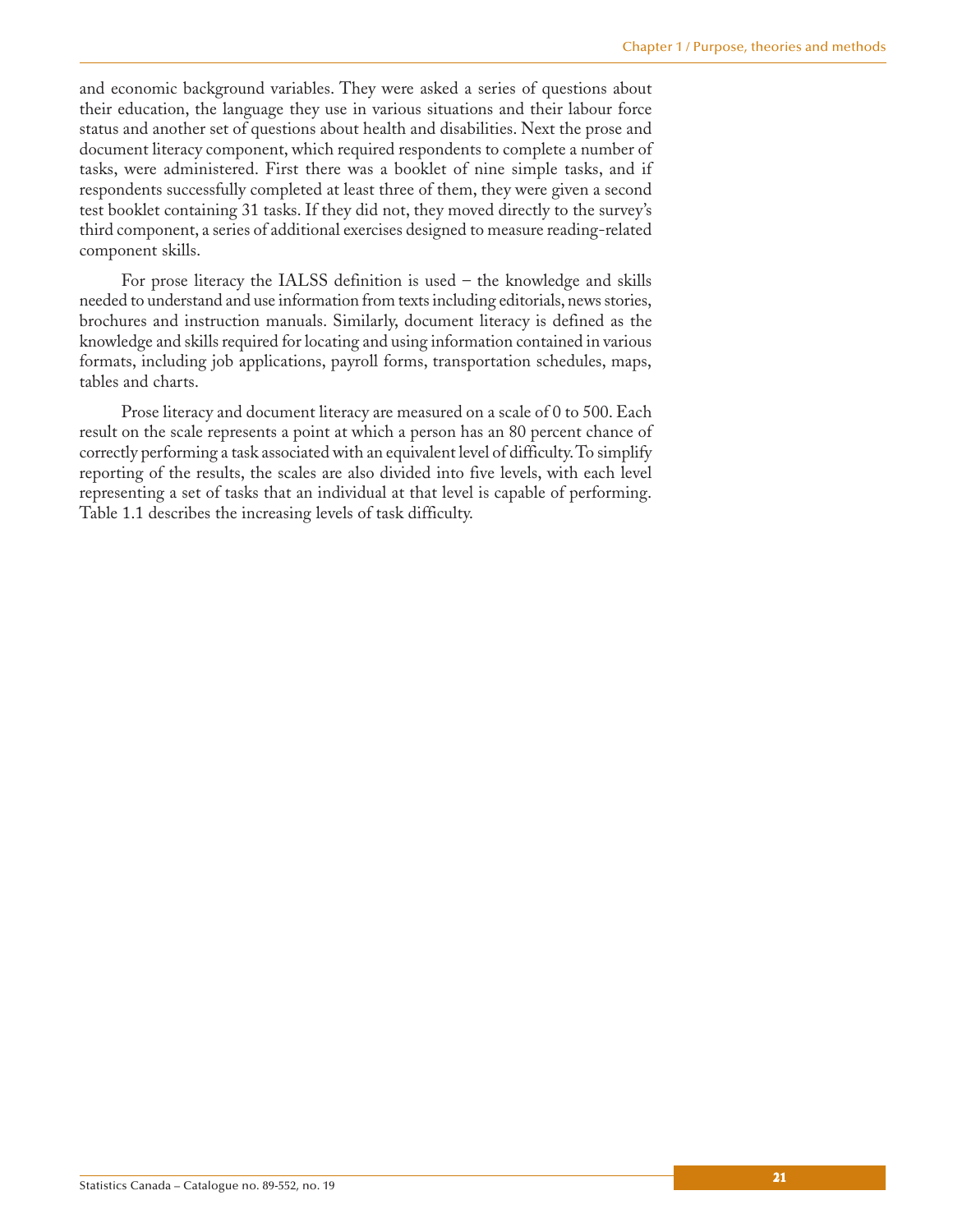### **Table 1.1**

### **Five levels of difficulty for the prose and document literacy scale**

<span id="page-21-0"></span>

|                                   | Prose                                                                                                                                                                                                                                                                                                                                                                                                                                                                                                                                                                          | <b>Document</b>                                                                                                                                                                                                                                                                                                                                                                                                                                                                                       |
|-----------------------------------|--------------------------------------------------------------------------------------------------------------------------------------------------------------------------------------------------------------------------------------------------------------------------------------------------------------------------------------------------------------------------------------------------------------------------------------------------------------------------------------------------------------------------------------------------------------------------------|-------------------------------------------------------------------------------------------------------------------------------------------------------------------------------------------------------------------------------------------------------------------------------------------------------------------------------------------------------------------------------------------------------------------------------------------------------------------------------------------------------|
| Level 1<br>(0 to 225)<br>points)  | Most of the tasks in this level require the respondent<br>to read relatively short text to locate a single piece of<br>information that is identical to or synonymous with<br>the information given in the question or directive. If<br>plausible but incorrect information is present in the<br>text, it tends not to be located near the correct<br>information.                                                                                                                                                                                                             | Tasks in this level tend to require the respondent either<br>to locate a piece of information based on a literal match<br>or to enter information from personal knowledge onto<br>a document. Little, if any, distracting information is<br>present.                                                                                                                                                                                                                                                  |
| Level 2<br>(226 to 275<br>points) | Some tasks in this level require respondents to locate<br>a single piece of information in the text; however,<br>several distractors or plausible but incorrect pieces of<br>information may be present, or low-level inferences<br>may be required. Other tasks require the respondent<br>to integrate two or more pieces of information or to<br>compare and contrast easily identifiable information<br>based on a criterion provided in the question or<br>directive.                                                                                                      | Tasks in this level are more varied than those in Level<br>1. Some require the respondents to match a single piece<br>of information; however, several distractors may be<br>present, or the match may require low-level inferences.<br>Tasks in this level may also ask the respondent to cycle<br>through information in a document or to integrate<br>information from various parts of a document.                                                                                                |
| Level 3<br>(276 to 325<br>points) | Tasks in this level tend to require respondents to make<br>literal or synonymous matches between the text and<br>information given in the task, or to make matches<br>that require low-level inferences. Other tasks ask<br>respondents to integrate information from dense or<br>lengthy text that contains no organizational aids such<br>as headings. Respondents may also be asked to<br>generate a response based on information that can be<br>easily identified in the text. Distracting information<br>is present, but is not located near the correct<br>information. | Some tasks in this level require the respondent to<br>integrate multiple pieces of information from one or<br>more documents. Others ask respondents to cycle<br>through rather complex tables or graphs containing<br>information that is irrelevant or inappropriate to the<br>task.                                                                                                                                                                                                                |
| Level 4<br>(326 to 375<br>points) | These tasks require respondents to perform multiple-<br>feature matches and to integrate or synthesize<br>information from complex or lengthy passages. More<br>complex inferences are needed to perform successfully.<br>Conditional information is frequently present in tasks<br>at this level and must be taken into consideration by<br>the respondent.                                                                                                                                                                                                                   | Tasks in this level, like those at the previous levels,<br>ask respondents to perform multiple-feature matches,<br>cycle through documents, and integrate information;<br>however, they require a greater degree of inference.<br>Many of these tasks require respondents to provide<br>numerous responses but do not designate how many<br>responses are needed. Conditional information is also<br>present in the document tasks at this level and must<br>be taken into account by the respondent. |
| Level 5<br>(376 to 500<br>points) | Some tasks in this level require the respondent to<br>search for information in a dense text that contains a<br>number of plausible distractors. Others ask<br>respondents to make high-level inferences or use<br>specialized background knowledge. Some tasks ask<br>respondents to contrast complex information.                                                                                                                                                                                                                                                            | Tasks in this level require the respondent to search<br>through complex displays that contain multiple<br>distractors, to make high-level text-based inferences,<br>and to use specialized knowledge.                                                                                                                                                                                                                                                                                                 |

**Source:** *Learning a Living: Initial Results of the Adult Literacy and Life Skills Survey.*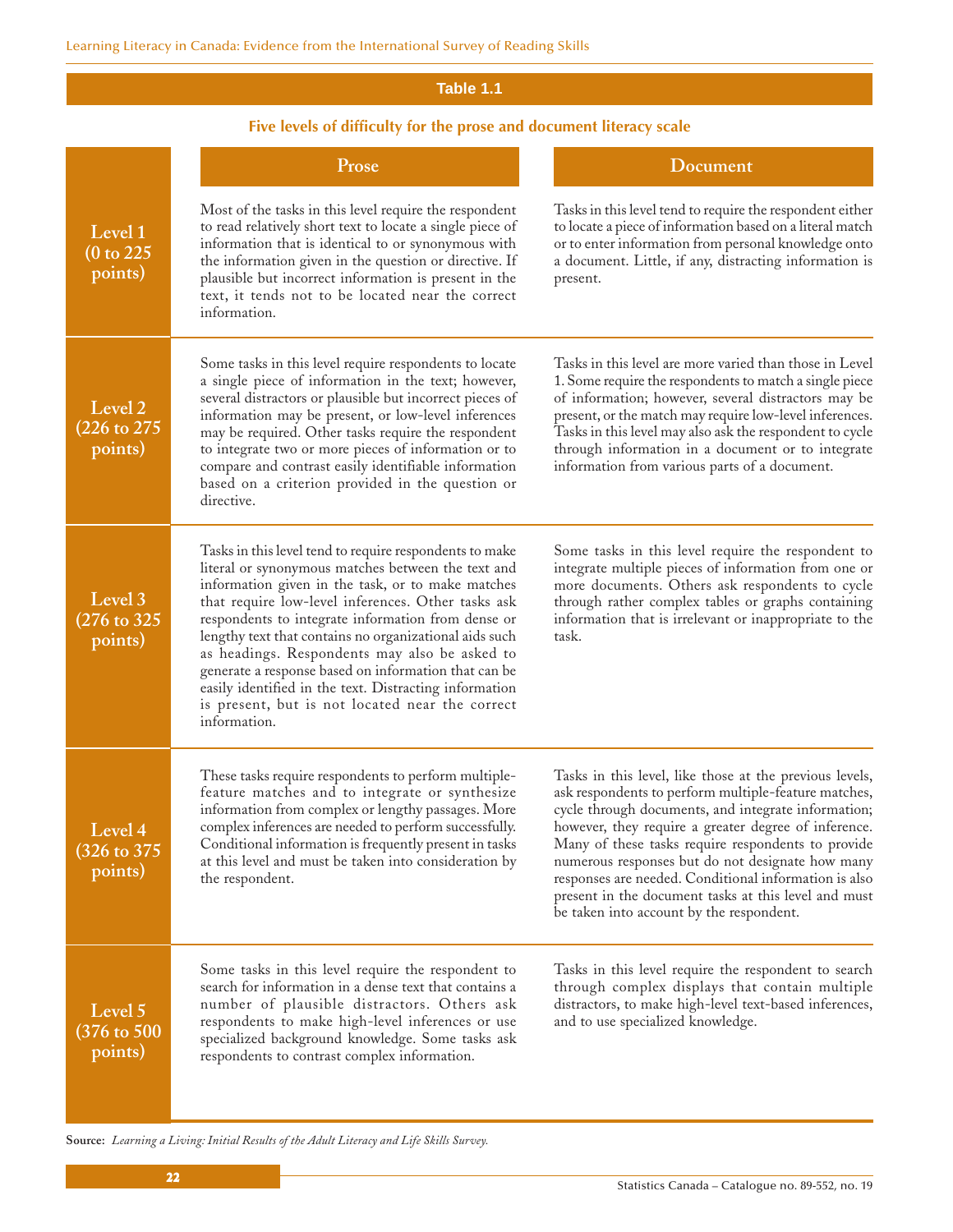The clinical reading tests administered in the ISRS study measure the word reading and vocabulary skills that are thought to underlie the emergence of the fluent and automatic reading associated with Level 3 performance on the IALS and IALSS prose literacy scales. Although the emergence of fluent and automatic reading also depends on other factors, research studies cited in Chapter 3 have shown that few learners manage to reach Level 3 proficiency without having first mastered these component skills. Hence mastery of component skills is a necessary but not sufficient condition for the acquisition of Level 3 performance. Other factors also play a role, including the relevance of the material for readers' lives or whether they are familiar with the specific genre of text, e.g., fiction, academic writing, persuasive essays, poetry, etc. Notwithstanding these factors, individual performance on the clinical reading tests used in the ISRS explains up to 80 percent of performance on the overall literacy proficiency scale.

The component measures administered as part of the ISRS were selected for several related considerations. First, it had to have been established on both theoretical and empirical grounds that the specific component was important to the acquisition of Level 3 skills. Chapter 3 describes the theory and evidence underlying the reading components assessed in the ISRS. Second, the measures had to be amenable to administration by non-specialist interviewers within the context of a household survey. Third, the measures had to display good psychometric properties in terms of their validity, reliability and comparability. Finally, equivalent measures were to be employed to assess component skills in both English and French. Although conceptually identical, it was found they did not provide results that are strictly comparable. Accordingly, the relationships among the components and between them and the emergence of fluent and automatic reading were shown to differ in certain respects between the two language groups. Apart from collecting data on the component reading measures, the respondents to the ISRS also were assessed in terms of their ability to understand spoken English or French, and to speak it intelligibly at a native conversational pace on everyday topics.

Six instruments were used to measure the reading-related component skills. The first was the abridged Peabody Picture Vocabulary Test (PPVT-m), which required respondents to identify which of four different images corresponded to a word spoken by the interviewer. Second came the Rapid Automatized Naming (RAN) test, in which respondents were asked to read a series of random letters as quickly as possible. The third exercise concerned the Test of Word Recognition Efficiency, requiring one to read a list of real words (TOWRE-A), followed by a list of pseudowords (TOWRE-B), as quickly as possible. The time limit for each word list is usually 45 seconds, however to get as much variability as possible a 60 second limit was used in the ISRS. The fourth instrument was PhonePass, which contained three different tasks: repetition of simple sentences, a set of short-answer questions, and reading of simple sentences. The fifth test involved repeating a series of digits in order and another series of digits in reverse order. The final exercise was a spelling test.

The component measures were scored individually. In order to facilitate analysis the raw component scores were scaled separately using a two-parameter logistic (2PL) model based on the Item Response Theory (Birnbaum, 1968; Lord, 1980). The score for each component varies from 0 to 1 and represents the expected proportion correct on the entire test. More information about the scaling of the components is given in Annex B.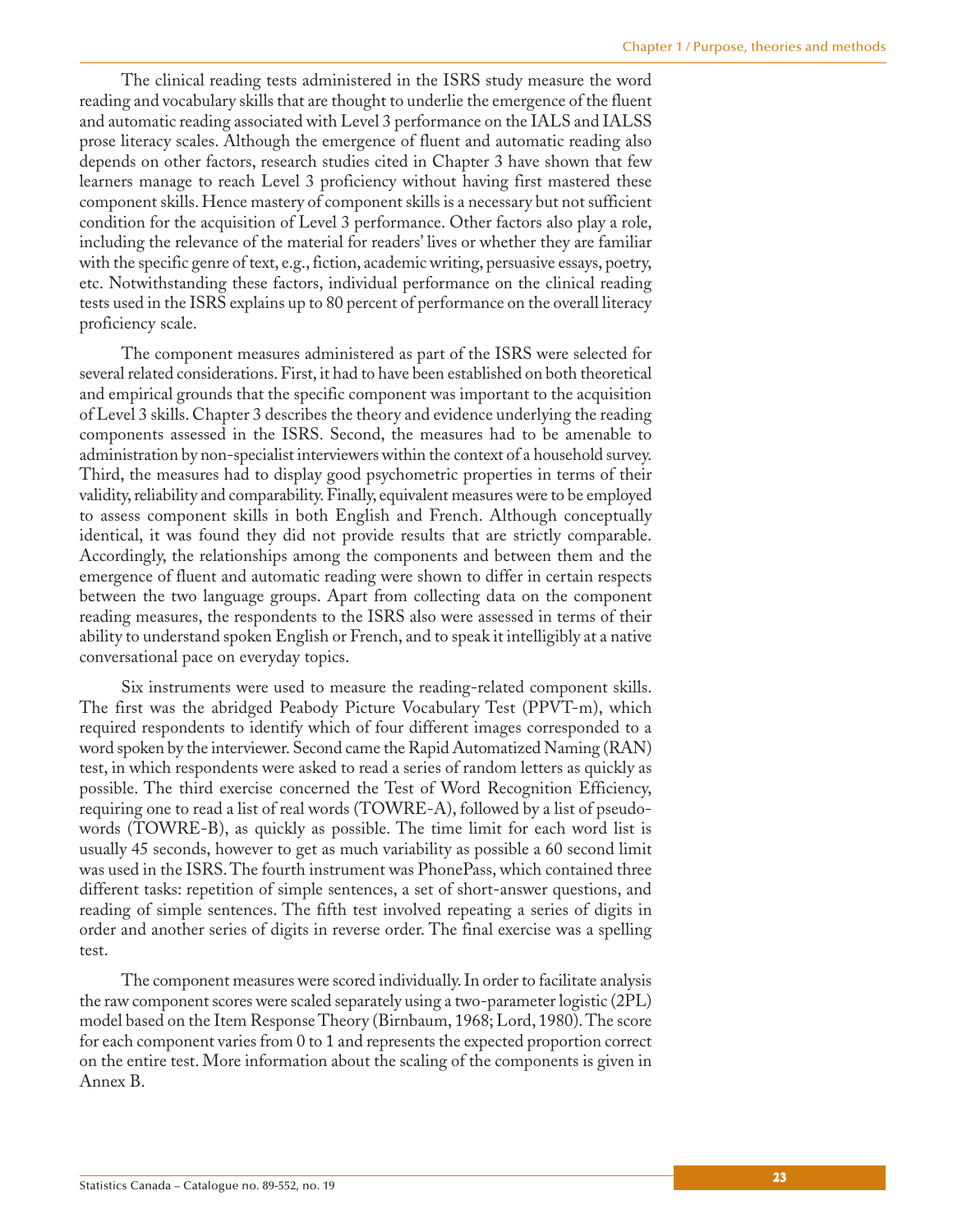### <span id="page-23-0"></span>**1.4 Significance and limitations**

The ISRS of the component reading profiles and learning needs of low skilled adults is by far the largest of its kind ever undertaken in Canada. The study uses a large, representative sample of adults in order to support the generalization of results and also provides a means to estimate the absolute number of different types of adult learners in the population.

Despite the utility of the ISRS findings for educators, researchers and policy makers, the study is not without its limitations. The French and English findings were analyzed separately, both to capture differences in how the component measures relate to overall reading ability and to reflect large demographic differences between the two populations, particularly with respect to the characteristics of immigrants. Interpretation of the findings is also made more complex than is usually the case in survey research because the population sampled for the ISRS is a subgroup of those who participated previously in the IALSS, with a focus on those scoring at the lowest levels of literacy proficiency. Unfortunately the least literate respondents were also those who had the highest refusal and non-response rates among those sampled. Although statistical procedures were implemented to correct for non-response bias some residual upward bias in component scores may be present.

Large as they are compared to other research studies in the field, the sample sizes fielded in the ISRS are still relatively small. The limited number of low skilled respondents available from the IALSS and the high cost of administering the component reading tests to a geographically widely distributed sample of adults in 10 provinces, precluded further increases of the ISRS sample sizes. Having established the utility of the approach future research could expand the scope of the enquiry in useful ways.

Given the link of the ISRS to major comparative literacy assessments, every effort was made to establish the validity, reliability, comparability and interpretability of estimates, and to control and quantify errors that might interfere with or bias interpretation. Notes to Charts and tables are used to alert readers whenever errors might affect interpretation. The data presented in this report are estimated from representative but complex samples of adults in Canada. The sample design is described in Annex A. Tables reporting the results of the data analyses are included in Annex C. These annex tables also give the standard errors, in parenthesis, next to the actual estimates, expressing the degree of uncertainty associated with both sampling and measurement errors. Even though the sample size of the ISRS is the largest that has been used for this type of study to date, some key statistics have coefficients of variation that are higher than the standard cut off set by Statistics Canada for publication and as such are suppressed in the data presented in this report.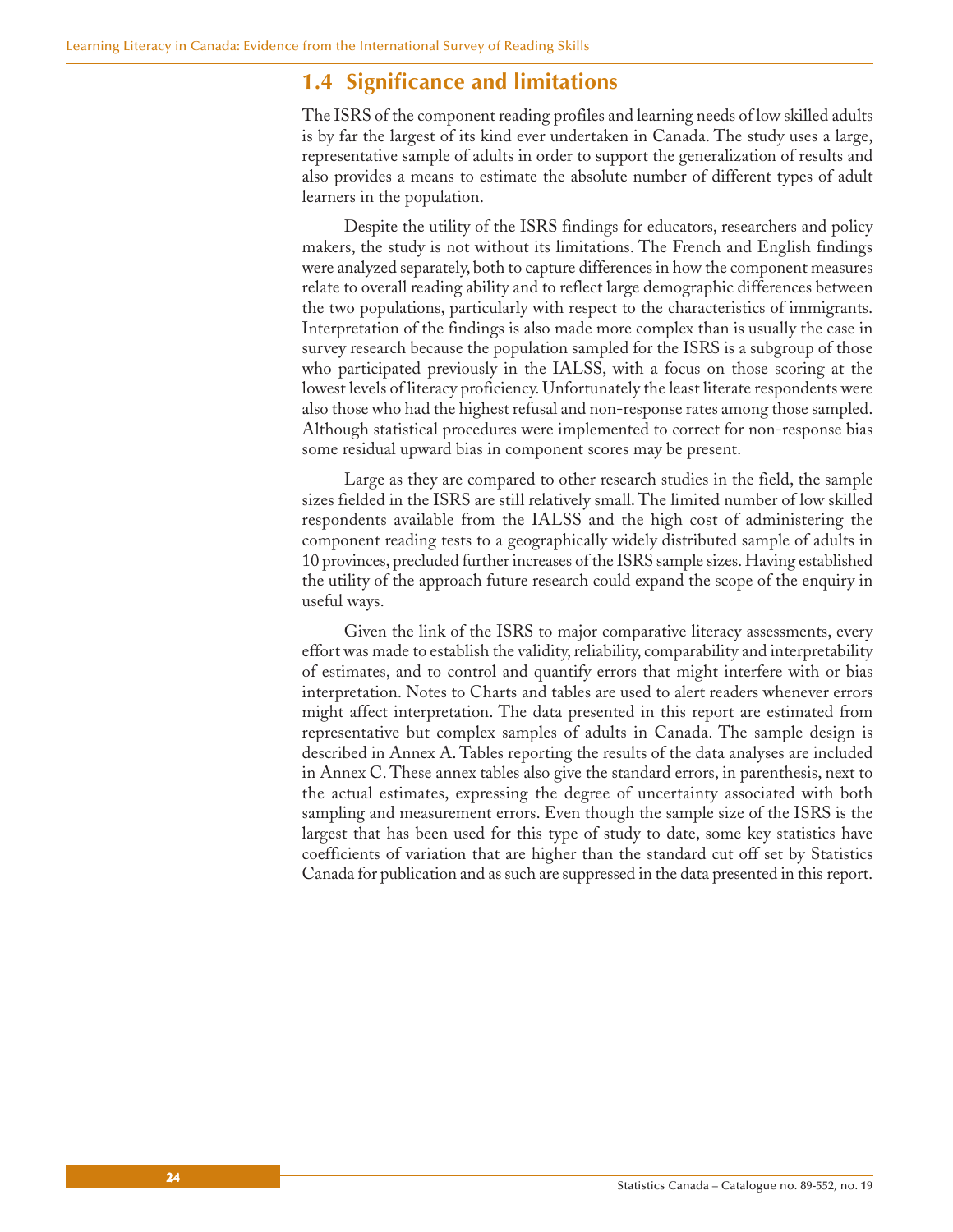### <span id="page-24-0"></span>**1.5. Organization of the report**

The report is divided into five chapters and is supported by five annexes.

**Chapter 1** is the Introduction.

- **Chapter 2** presents an overview of the characteristics of adults who perform at Levels 1 and 2 on the IALSS proficiency scales, including their distribution by age group, gender, educational attainment, immigrant status and income characteristics. The chapter also highlights differences between adults at these levels in each of Canada's official languages and provides a rationale as to why the attainment of Level 3 skill is so important. This chapter uses the IALSS Canadian dataset, which has a larger sample size than the ISRS and, hence, can offer more reliable estimates of key characteristics.
- **Chapter 3** describes the theories and evidence derived from previous research studies that underlie the reading components that were assessed, and sets out their pertinence for instruction.
- **Chapter 4** explores the relationships between performance on the separate reading components and the emergence of fluent and automatic reading skill defined as the attainment of Level 3 prose literacy in each of Canada's official languages. This chapter also defines different groups of learners based upon their patterns of component skills and attempts to tease out what these patterns imply for the content, structure, mode and duration of remedial instruction. This chapter also explores the relationship between patterns of component skills, underlying causal factors and a range of social and economic outcomes observed at the individual level.
- **Chapter 5** presents a summary of key findings and a few implications for literacy policy and program design and delivery.
- Annex A describes the survey and sample design employed.
- **Annex B** explains the methods and statistical models applied in scaling and proficiency estimation.
- **Annex C** is the statistical annex. It provides the estimates and associated standard errors for all data analyses presented in the report.
- Annex D lists the references cited in the text and offers suggestions for further reading.
- **Annex E** finally, identifies the individuals and institutions that contributed to the study

**Author**

**Sylvie Grenier and T. Scott Murray**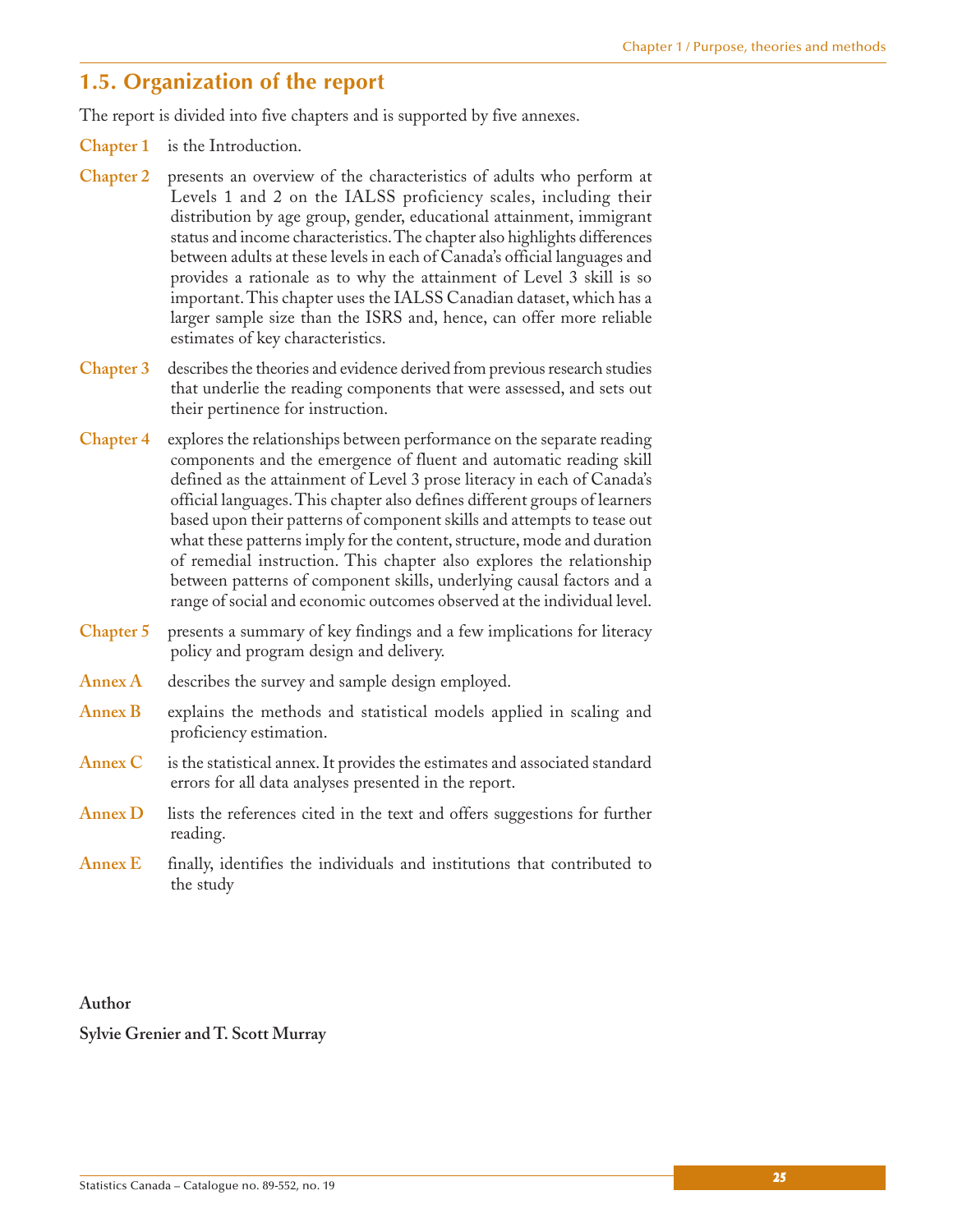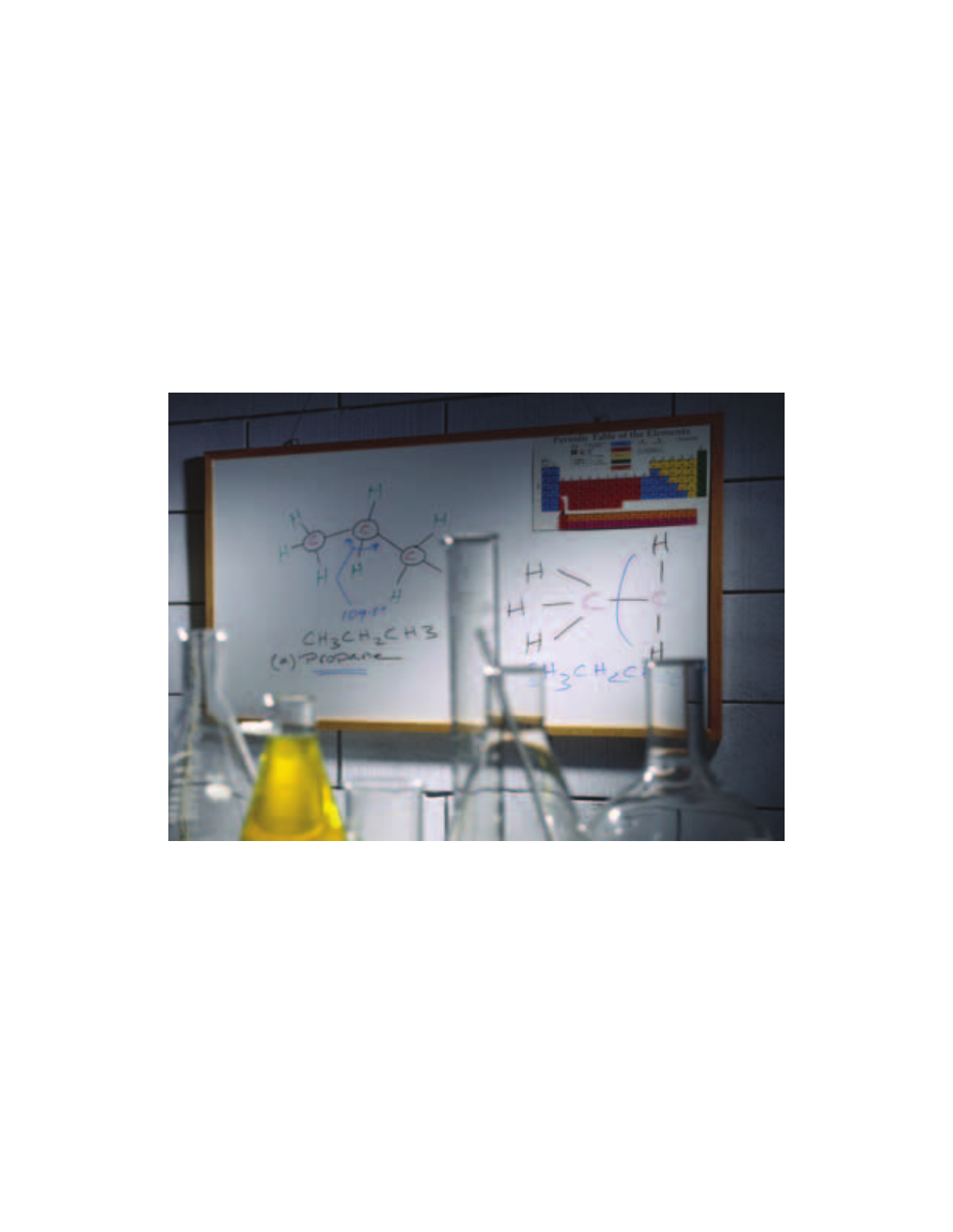# <span id="page-26-0"></span>Chapter 2

# **Demographic profiles of Canadians with low literacy proficiency**

The purpose of this chapter is to provide a descriptive profile of Canadians with low literacy based on their key demographic and economic characteristics using IALSS. It is important to know who these people are as we attempt to understand the components of reading skills and their implications for those with low literacy in the subsequent chapters.

The IALSS, conducted in 2003, established that about nine million Canadians of working age, or 42 percent of those aged 16 to 65, scored below Level 3 on the prose literacy scale. Furthermore, it was found that the proportion of working age Canadians with literacy proficiency below Level 3 had not changed since 1994, the year the first comparative survey of adult literacy was undertaken in Canada. In fact, the number of people in this category had increased by one million over the decade as a result of overall population growth. More specifically, in 2003, nearly 3.1 million Canadians were at proficiency Level 1 on the prose literacy scale and another 5.8 million were at Level 2 (Statistics Canada, 2005).

The following sections describe the population scoring at Levels 1 and 2 on the prose literacy scale (low proficiency) by comparing them to the population at Levels 3, 4 and 5 (medium to high proficiency). Characteristics such as age, education, gender immigration status, mother tongue, reading practices, labour force participation and income are examined. For most data analyses the samples of people who took the test in English and in French are pooled. However, the data are presented separately for the two language groups in cases where significant differences are noted. In order to obtain more reliable estimates of key characteristics, all the analyses undertaken for this chapter were conducted using 2003 data from the International Adult Literacy and Skills Survey (IALSS), as this dataset has a much larger sample size than the one generated for the ISRS. However, in order to maintain comparability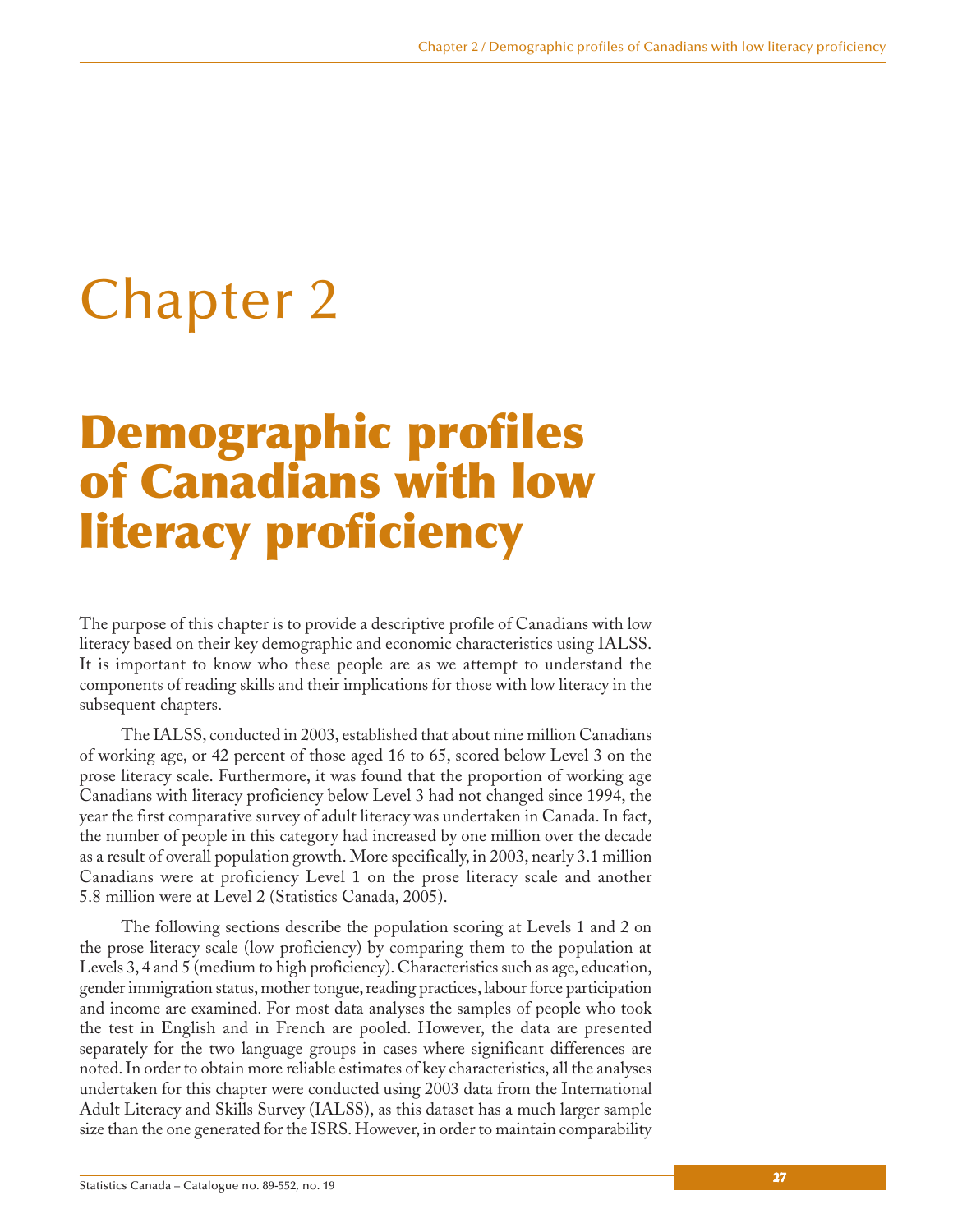<span id="page-27-0"></span>with the ISRS coverage, populations from Canada's three Territories were excluded from the data analyses.

### **2.1 Literacy proficiency by age**

As seen in Chart 2.1, all age groups are represented in each of the literacy proficiency levels. However, the lowest proficiency level is composed of a much higher percentage of those in the older age groups whereas the highest proficiency level is composed of a much higher proportion of those in the younger age groups. For example, roughly twice as many of those at Level 1 were 56 to 65 years old (26%) compared to those 16 to 25 years old (13%) and those 26 to 35 years old (13%). In contrast, more than twice as many of those at Level 3, 4 and 5 were 16 to 25 years old (21%) compared to those 56 to 65 years old (10%).

### **Chart 2.1**

**Distribution of prose proficiency levels, by age group, Canada excluding Territories, population aged 16 to 65, 2003**



**Note:** See Table C.2.1 in Annex C.

### **2.2 Educational attainment**

The importance of secondary schooling for literacy proficiency is clear from Chart 2.2.

While nearly 60 percent of individuals at Levels 3, 4 and 5 had completed post-secondary education, 50 percent of the individuals (about 1.6 million people) with scores at Level 1 on the prose literacy scale had not finished high school, and 30 percent (about 940,000 people) had finished high school.

About 37 percent of those at Level 2 prose proficiency had completed high school. A lower proportion of those scoring at Level 2 in prose proficiency had not completed high school (27% or 1.6 million people) and 14 percent (or 820,000 people) had completed their university degrees. A significant number of those with university education were immigrants whose mother tongue was neither English nor French. At Level 1 immigrants with a mother tongue other than English or French represented around 69 percent (or 166,000 persons) of those with a university degree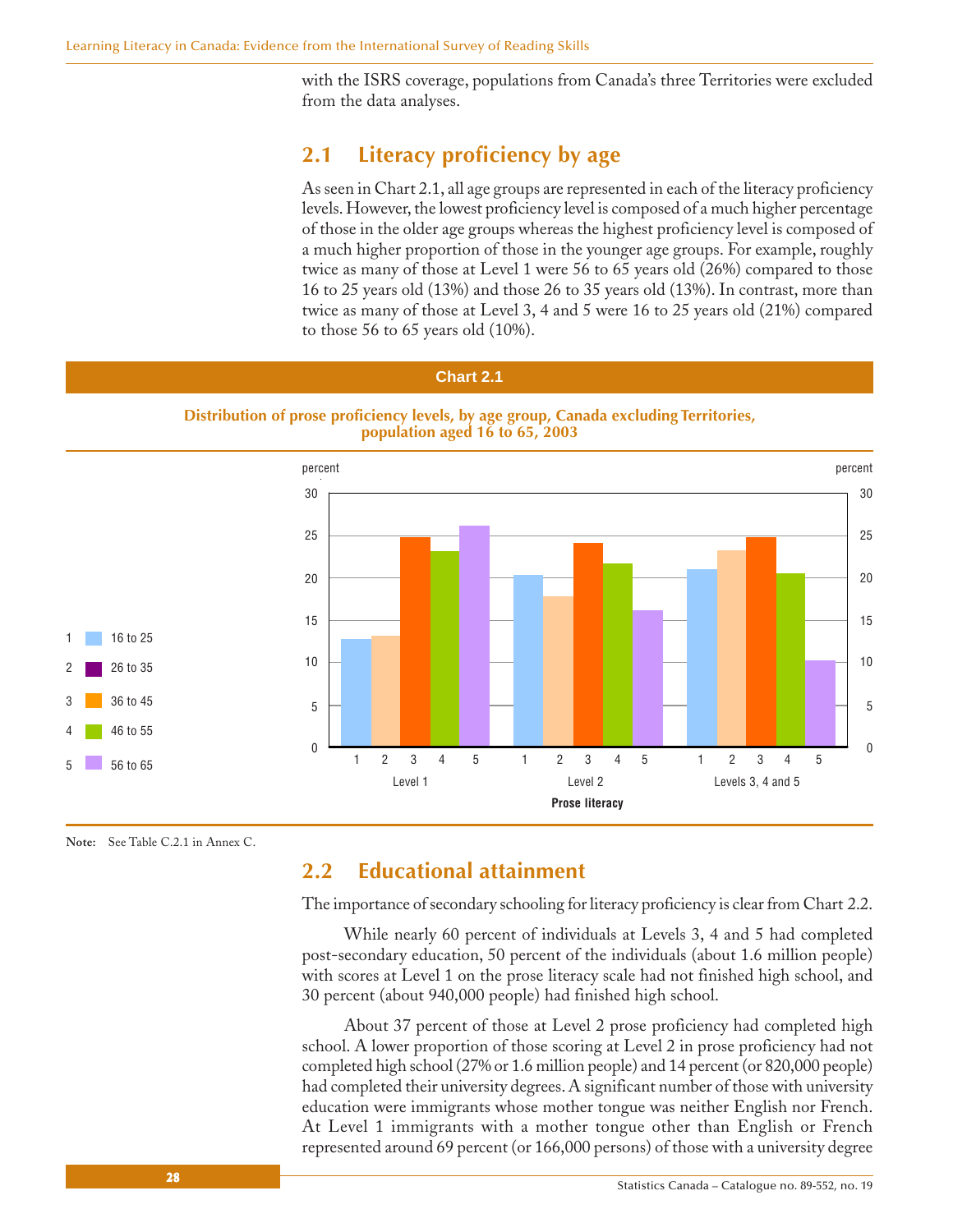<span id="page-28-0"></span>(representing 242,000) and at Level 2 they represented approximately 37 percent (or 307,000 out of 819,000 university graduates).

Chart 2.2 indicates that; among those with less than a high school education and among post secondary graduates (non-university post-secondary and university graduates), the distribution corresponded to the expected results: those in Level 1 are composed of a much higher percentage of Canadians with less then high school education while those in Level 3,4 and 5 are composed of a much lower percentage on those with high school education. In contrast, those in Level 1 are composed of a much lower percentage of post secondary graduates whereas those in Level 3, 4 and 5 are composed of a much higher percentage of post secondary graduates. The proportion of high school graduates within each of the Levels was relatively similar.

**Chart 2.2**



**Distribution of proficiency levels, by educational attainment, Canada excluding Territories,**

**Note:** See Table C.2.2 in Annex C.

### **2.3 Gender differences**

The findings from IALSS suggests that differences in average prose literacy scores between men and women are slightly in favour of women, consistent with earlier findings from IALS (1994 to 1998). However, as evident in Chart 2.3, there are equal proportions of men and women at each level of prose literacy. Among those performing at Level 1, there are 54% men and 46% women, however, the difference is not statistically significant at the 5% level of confidence.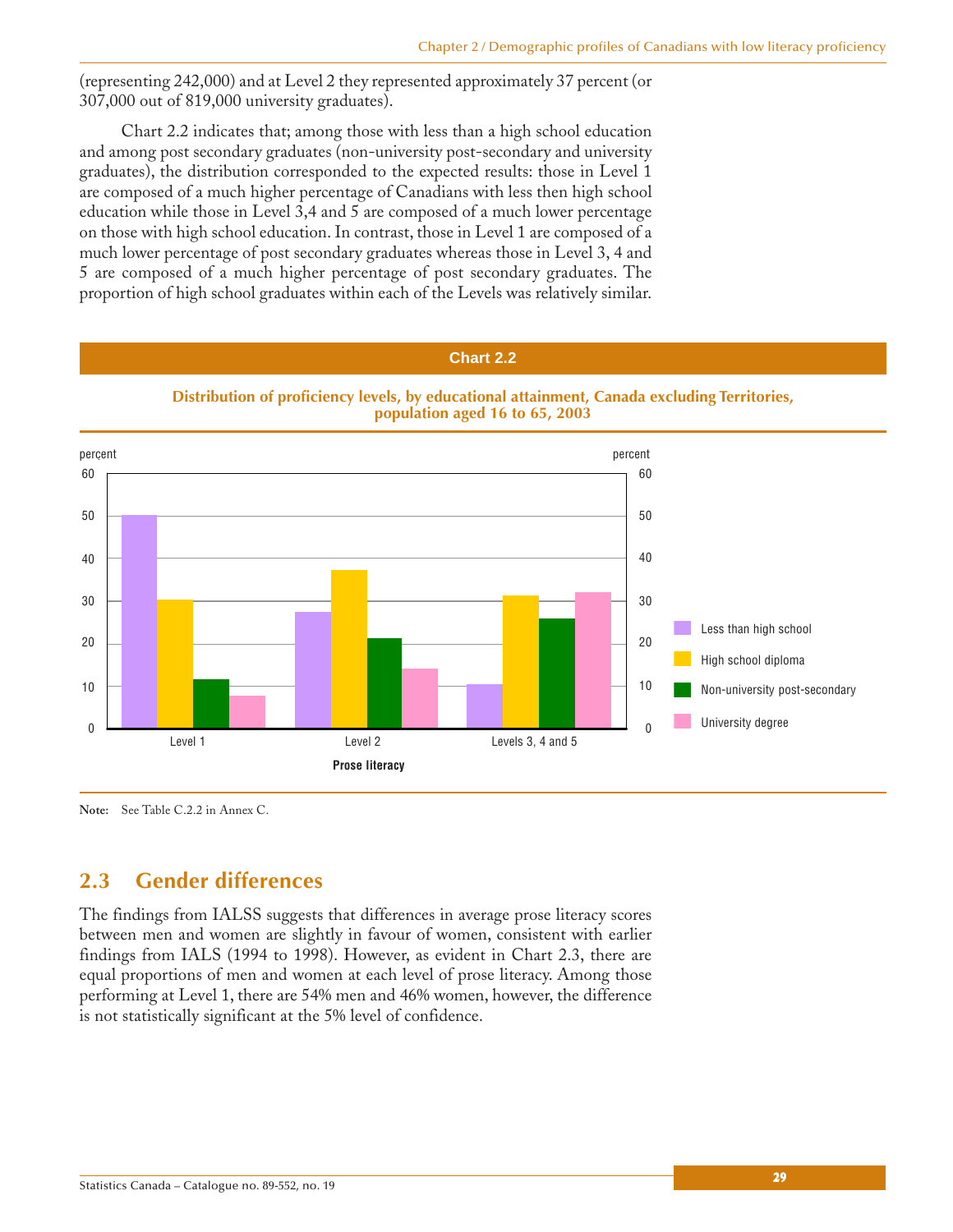### <span id="page-29-0"></span>Learning Literacy in Canada: Evidence from the International Survey of Reading Skills

### **Chart 2.3**

**Distribution of prose proficiency levels, by gender, Canada excluding Territories, population aged 16 to 65, 2003**



**Note:** See Table C.2.3 in Annex C.

### **2.4 Language of assessment**

As shown in Chart 2.4, the distribution by language of assessment (English or French) varied between those scoring at Level 2 and the higher proficiency levels but not at Level 1. In comparison to people assessed in English, a significantly higher percentage of individuals who chose to take the test in French achieved Level 2 proficiency.

Among all Canadians aged 16 to 65 who took the test in French (representing approximately 4.7 million persons), 16 percent (representing 740,000 persons) had Level 1 proficiency and 34 percent (1.6 million persons) achieved Level 2. However, among Canadians who were assessed in English (representing 16.6 millions persons), 14 percent (representing 2.4 million persons) had Level 1 proficiency compared to 25 percent (4.2 million) who scored at Level 2. Overall, 60 percent of those who took the test in English and 50 percent of those who took the test in French achieved the desired Level 3 competency or higher. Therefore, about 40 percent of those who took the test in English and 50 percent of those who took the test in French did not meet the standard.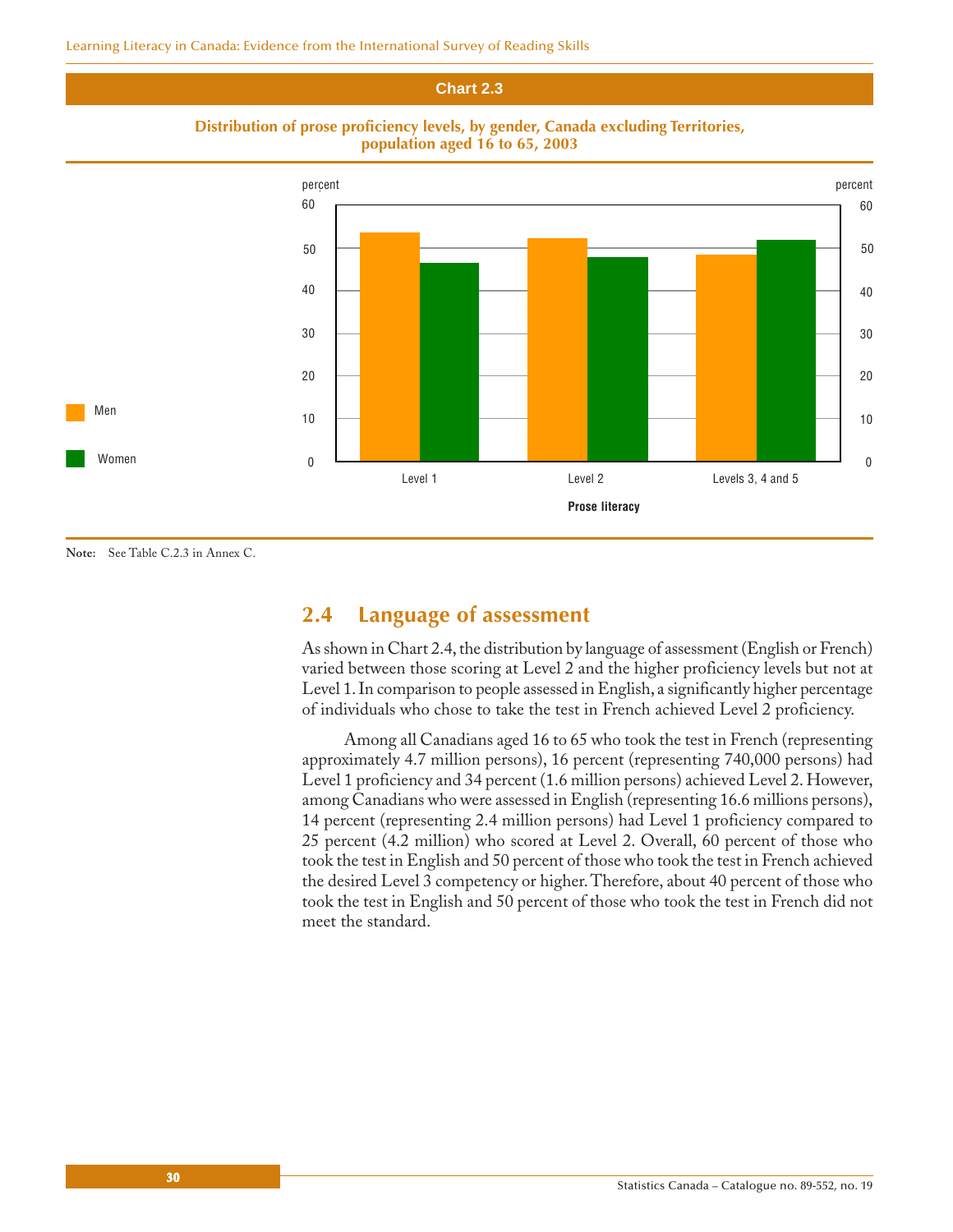**Chart 2.4**

<span id="page-30-0"></span>

**Distribution of prose proficiency levels, by language of assessment, Canada excluding Territories, population aged 16 to 65, 2003**

**Note:** See Table C.2.4 in Annex C.

### **2.5 Immigrants**

As indicated by Chart 2.5, 60 percent of immigrants performed below Level 3 on the prose scale, compared with 37 percent of their Canadian-born counterparts. Canada's average score (281 points) increased by 7 points to 288 points when the scores of immigrants were excluded. While the proportion of those who scored at Level 2 was similar for Canadian born and immigrants (27% and 28% respectively), those who were Canadian born were more likely to reside in the higher literacy levels (63% compared to 40% for immigrants) while immigrants were more likely to reside in the lowest literacy proficiency level (32% versus 10% for Canadians).

When examined by proficiency level (Chart 2.6), the proportion of immigrants within each proficiency level increases by level. For example, about 45 percent (representing 1.4 million persons) of those scoring at Level 1 on the prose literacy scale had immigrated to Canada (Chart 2.6). Among those scoring at Level 2, the proportion of immigrants was much smaller (21% or about 1.2 million persons), while 79 percent were Canadian born. The immigrant population accounted for only 14 percent of all those at the higher levels of the prose literacy scale. It should be noted that according to the 2001 Census, only 20 percent of the Canadian population aged 15 to 64 was of immigrant origin (Statistics Canada, 2003). Hence, immigrants represented a higher proportion at Level 1 and a lower proportion at Levels 3, 4 and 5 compared to their proportion in the population. Nonetheless, there were about three times more Canadian born (6.3 millions persons) with low literacy than immigrants (representing 2.6 million persons).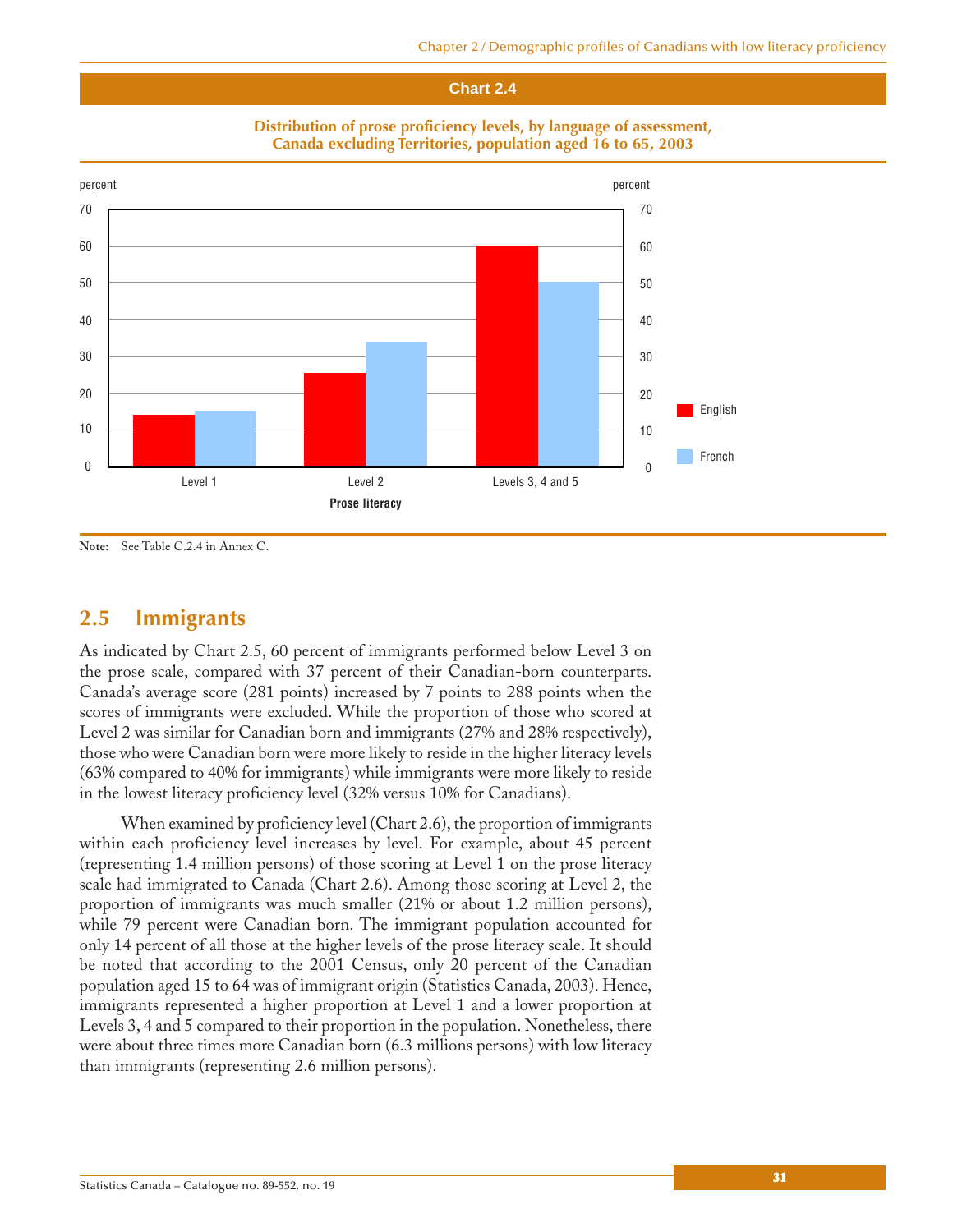### **Chart 2.5**

<span id="page-31-0"></span>



**Note:** See Table C.2.5 in Annex C.

The distribution of Canadians aged 16 to 65 by immigrant status is significantly different for those who were assessed in English or French at all prose literacy levels. Around 55 percent of immigrants assessed in English scored at Level 1 in prose literacy compared to 45 percent of the Canadian born. Among those assessed in French who scored at Level 1 proficiency, only 14 percent were immigrants compared to 86 percent Canadian born. Similarly, as shown in Chart 2.6, the distribution at Level 2 according to language of assessment showed that 27 percent of those assessed in English were immigrants and 73 percent were Canadian born.

#### **Chart 2.6**

### **Distribution of prose proficiency levels, by immigrant status, Canada excluding Territories, population aged 16 to 65, 2003**



**Note:** See Table C.2.6 in Annex C.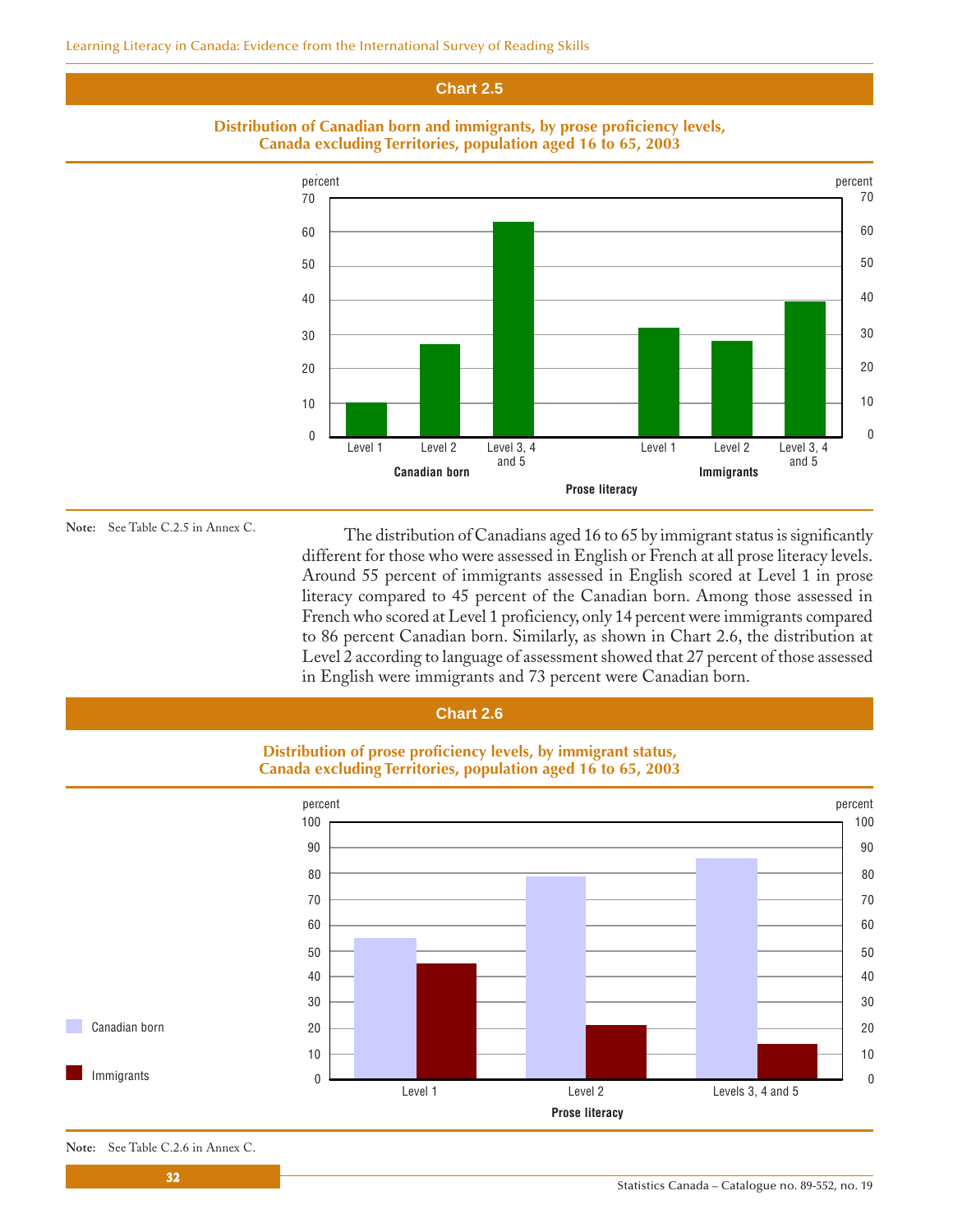<span id="page-32-0"></span>Among those assessed in French, seven percent were immigrants and 93 percent were Canadian born (Chart 2.7). These differences among the distributions may reflect the choice of many immigrants to learn and use English rather than French depending on the province of residence. Among all immigrants, 92 percent (representing 4 million persons) took the test in English and eight percent were assessed in French (about 370,000 persons).

### **Chart 2.7**

**Distribution of prose proficiency levels, by language of assessment and immigrant status, Canada excluding Territories, population aged 16 to 65, 2003**



**Note:** See Table C.2.7 in Annex C.

### **2.6 Mother tongue**

The previous section showed that immigrants are more concentrated within the lower proficiency levels but this may in part be a reflection of their mother tongue: 74 percent of immigrants had a mother tongue other then English or French. And this proportion was higher among immigrants who took the test in English compared to those who took the test in French, 75 percent compared to 61 percent respectively.

The proportion of those with a mother tongue other than English or French decreased as proficiency level increased (Chart 2.8). Among Canadians performing at Level 1 in prose literacy, 43 percent had a mother tongue other than English or French while 34 and 23 percent reported speaking English and French respectively as their mother language. In contrast, at the highest level of proficiency (level 3, 4 and 5), only 14 percent had a mother tongue other than French or English while 65 and 20 percent reported English and French respectively as their mother tongue. (Chart 2.8).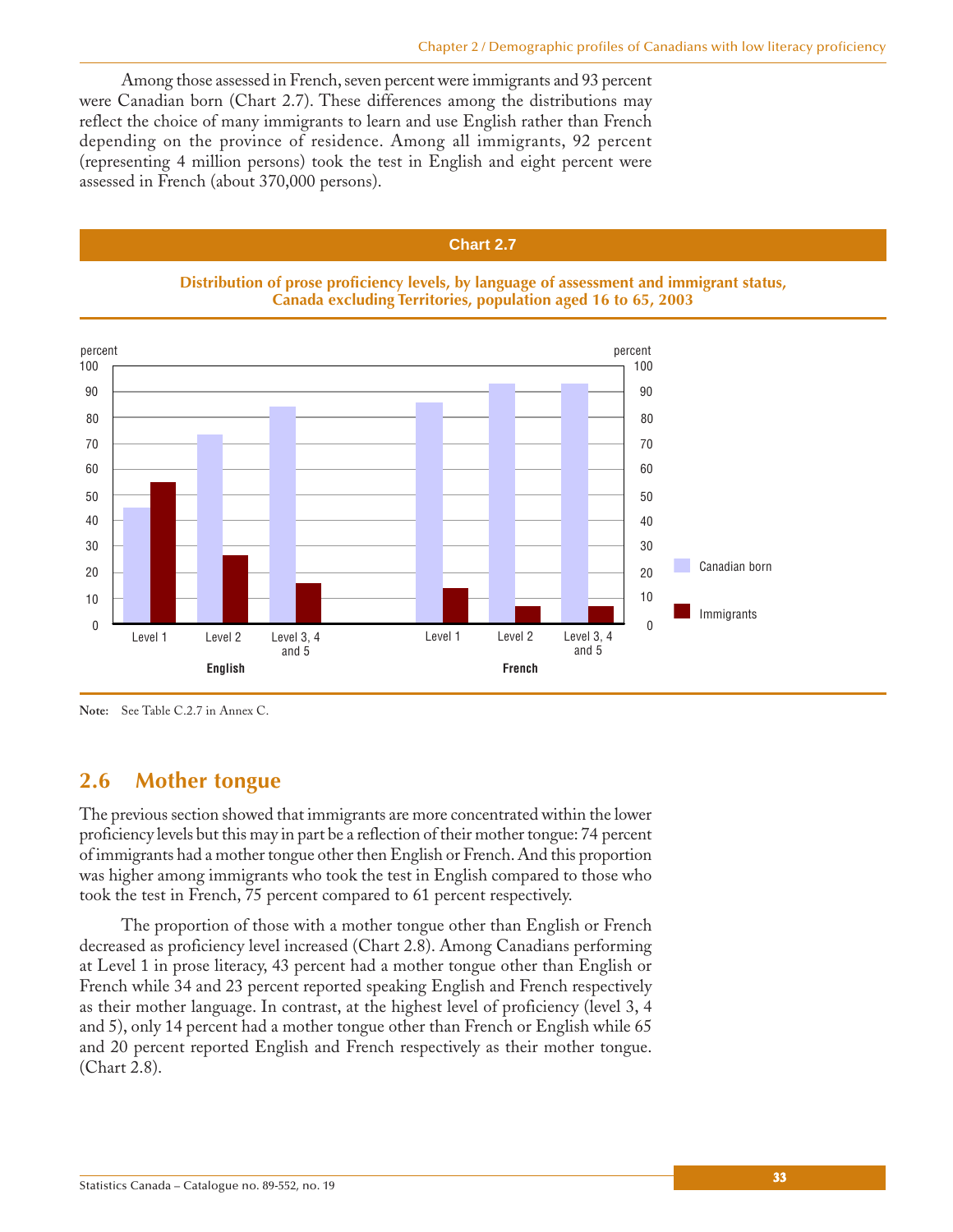#### <span id="page-33-0"></span>Learning Literacy in Canada: Evidence from the International Survey of Reading Skills

### **Chart 2.8**





**Note:** See Table C.2.8 in Annex C.

Reflecting in part the high immigrant population among those evaluated in English who performed at lower literacy levels, the mother tongue distribution by language of assessment varied greatly. Among those assessed in English who performed at Level 1, 53 percent had a mother tongue other than English or French, while 44 percent had English and three percent had French or both English and French as mother tongue. In comparison, only 12 percent of those assessed in French at Level 1 had a mother tongue other than the two Canadian official languages. The largest proportion of people who performed at Level 1 (87%) and took the test in French were French native speakers (Table C.2.14).

At Level 2, 70 percent of those assessed in English were English native speakers compared to 26 percent who had language other than English or French. Among Canadians evaluated in French at this level, 93 percent had French as mother tongue and five percent had a mother tongue other than French and English.

At Level 3 and above, 81 percent of those who took the test in English were English native speakers; still 16 percent had a mother tongue other than English or French. Finally, the distribution of those assessed in French at Level 3 and above was not much different from the distribution of this group at Level 2; 93 percent spoke French and only four percent had a mother tongue different from French or English.

### **2.7 Frequency of reading books**

Reading is of importance as it is crucial to being an informed citizen and to succeed in one's career. Good readers are able to understand sentences and the organizational structure of a written text. They can also comprehend ideas, follow arguments, and detect implications. Literacy proficiency has a direct impact on the capacity to read and understand the information presented in texts. In reverse, reading helps to strengthen literacy proficiency by building a strong and precise vocabulary. Among Canadians with prose proficiency at Level 1, 65 percent mentioned that they never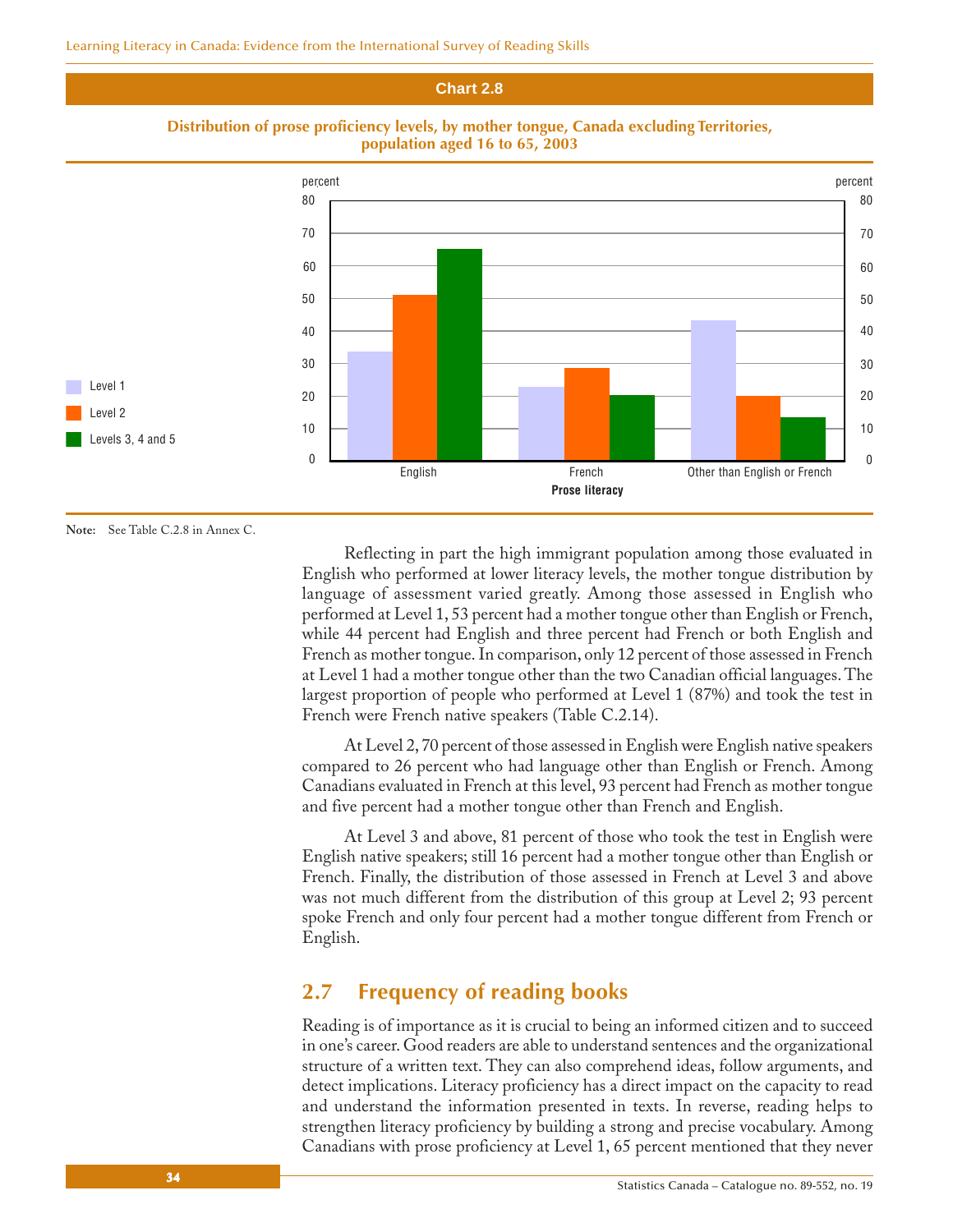<span id="page-34-0"></span>or rarely read books compared to 49 percent at proficiency Level 2; and only 27 percent at Levels 3, 4 and 5 combined. Comparatively, 54 percent of the latter reported reading at least once a week against 35 percent of those at proficiency Level 2 and 24 percent of those at Level 1.

### **Chart 2.9**

### **Distribution of prose proficiency levels, by reading practices, Canada excluding Territories, population aged 16 to 65, 2003**



**Note:** See Table C.2.9 in Annex C.

### **2.8 Labour market status**

A direct and clear link between literacy and employability is found in the data. As seen in Chart 2.10, although a large proportion of those with low prose literacy proficiency are active in the labour market, they represent a smaller proportion of those within the level 1 group compared to the proportion within the level 3,4 and 5 group. For example, nearly 57 percent (representing 1.8 million persons) of Canadians between the ages of 16 and 65 whose proficiency was Level 1 on the prose literacy scale were employed compared to 77 percent with Level 3, 4 and 5. In contrast, people who are not employed or not in the labour market are represented in a higher proportion within the level 1 group compared to level 3, 4 and 5, 31 percent (representing 970,000 people) versus 16 percent (or 360,000 Canadians) respectively in the level 1 group but half of these proportions at the level 3 and up so 16 and 6 percent.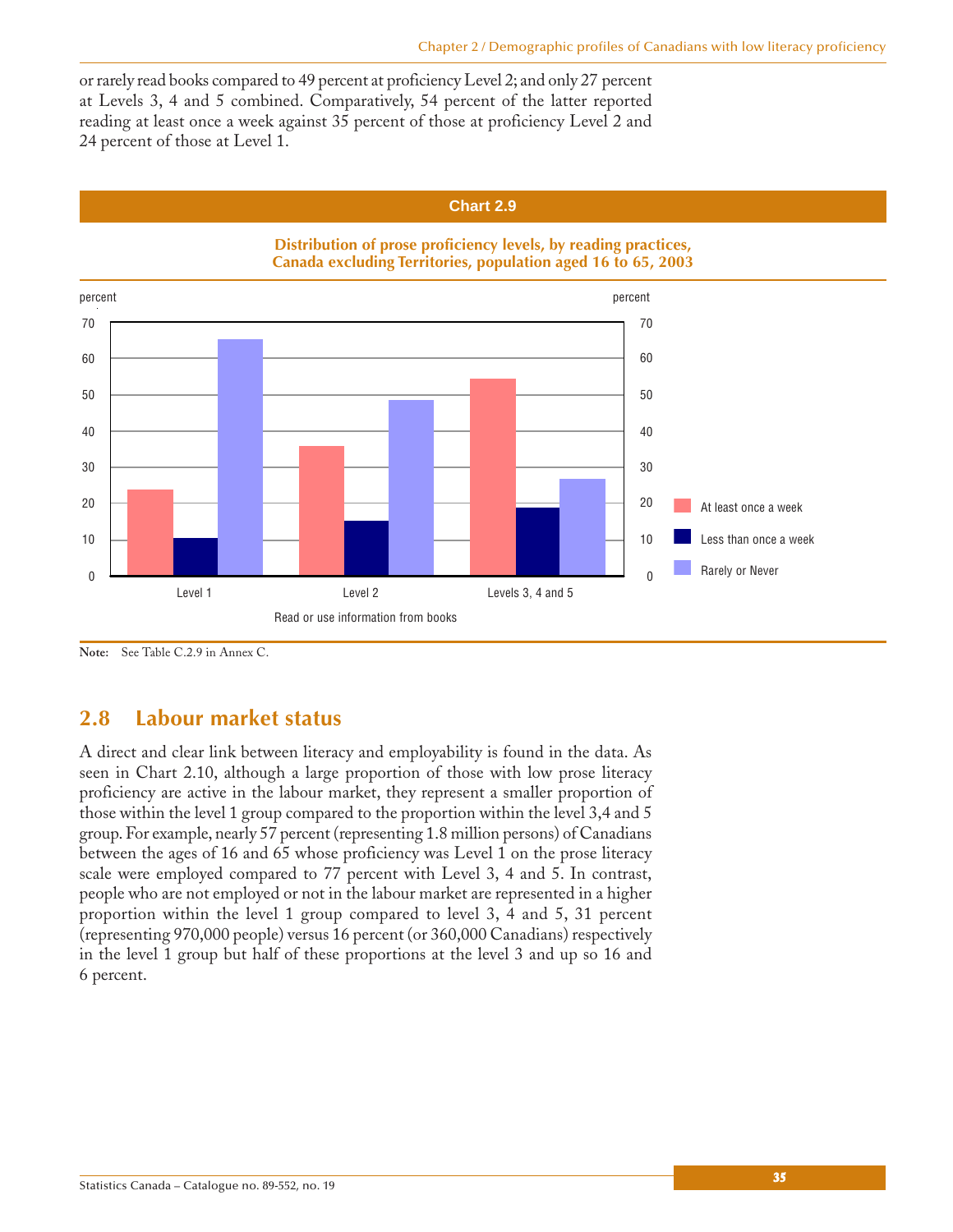### **Chart 2.10**



<span id="page-35-0"></span>

**Note:** See Table C.2.10 in Annex C.

With the exception of the unemployed, among whom six percent of those assessed in English scored at Level 3 or higher compared to four percent of those assessed in French, the differences between the levels of literacy according to language of assessment and labour force status were not significant (Table C.2.15).

### **2.9 Literacy and income**

A larger proportion (29%) of persons scoring at Level 1 on the prose scale had income in the bottom quartiles compared to 18 percent at higher levels of literacy.<sup>1</sup> At the higher literacy levels, 56 percent had income corresponding to the top two income quartiles, compared with 43 percent at Level 2 and only 30 percent at Level 1 (Chart 2.11).

<sup>1.</sup> Income quartiles were calculated using the total personal income in the year preceding the survey. Negative incomes were excluded from the calculation. Individuals were ranked on the basis of their total personal income from lowest to highest and then divided into four equal groups. Income quartile 1 include Canadians with income from CAN\$0 to 8,000 dollars; quartile 2 includes income from \$8,001 to \$25,000; quartile 3 corresponds to the income range from \$25,001 to \$50,000; the fourth and highest income quartile includes income from \$50,001 and up.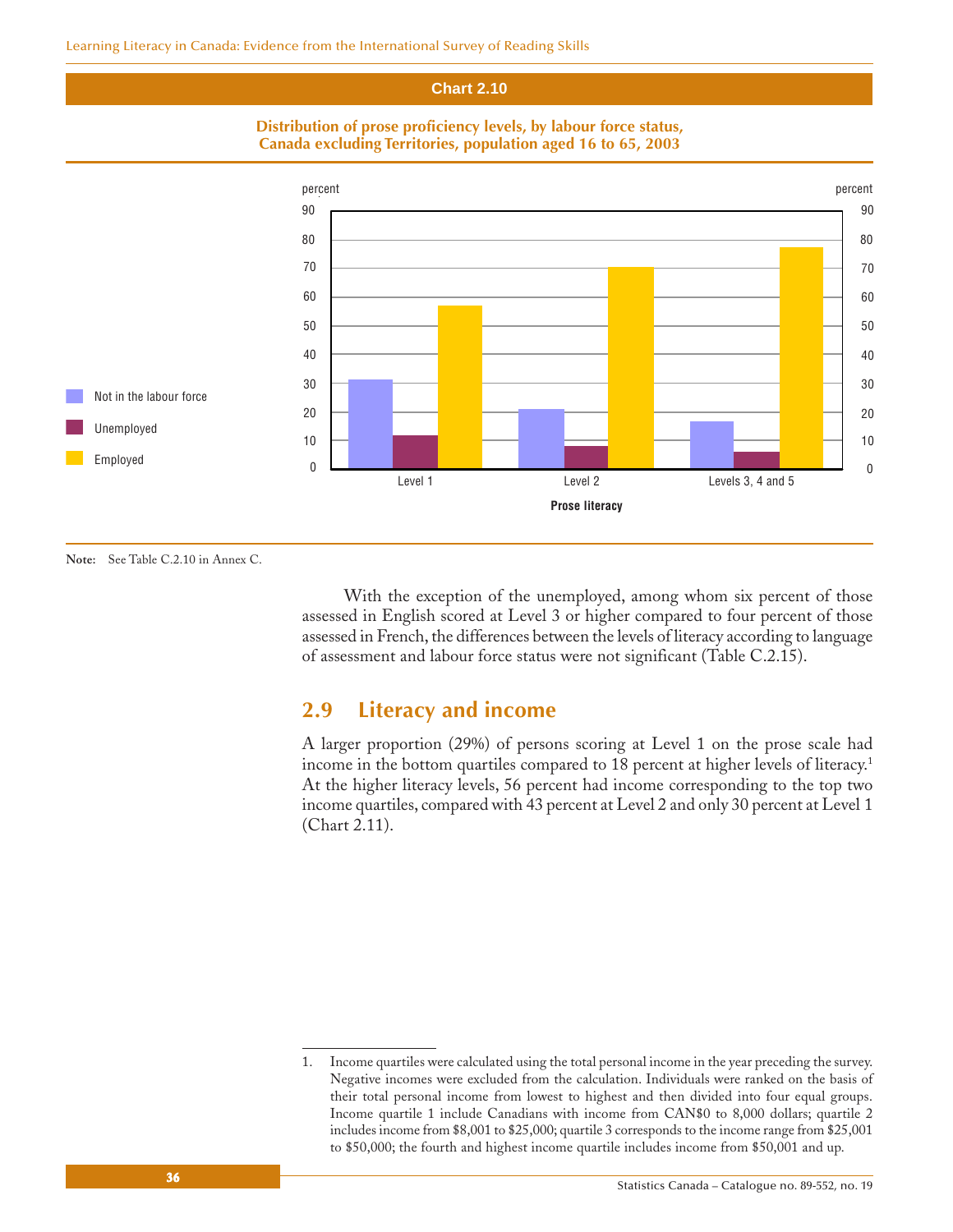#### **Chart 2.11**





**Note:** See Table C.2.11 in Annex C.

# **2.10 Conclusion**

The foregoing analysis has compared the characteristics of working age Canadians performing at the lower literacy levels to those of their more proficient peers. In essence, individuals with low literacy skills were older, less educated, immigrants or had a mother tongue other than English or French. Low literacy affects labour market outcomes in a way that establishes a strong link between employability, income and literacy proficiency.

Specifically, the results presented in this chapter demonstrate that the immigrant population is highly over-represented in the bottom literacy levels (Levels 1 and 2). In fact, 45 percent of all Level 1 persons were immigrants, whereas the same group accounted for one fifth of Level 2 individuals. A somewhat higher percentage of men (53%) compared to women (47%) were at the two lowest levels of literacy proficiency but this difference is not statistically significant.

Low literacy levels are also more common for older Canadians. Individuals between the ages of 36 and 65 years were twice as likely to score at Level 1 proficiency than those aged 16 to 35 years. The proportions were somewhat different at Level 2, where 20 percent were aged 16 to 25 years compared to 16 percent who were between 56 and 65 years of age.

Since literacy is a foundational competency normally acquired through formal education, less educated persons accounted for a higher proportion of those with low literacy. Among those at the lowest level of proficiency, 50 percent had not completed high school, approximately 30 percent had completed high school and 20 percent had some post-secondary education. Among those with Level 2 proficiency, 27 percent had not completed high school, 37 percent had done so, and 35 percent had obtained some post-secondary education.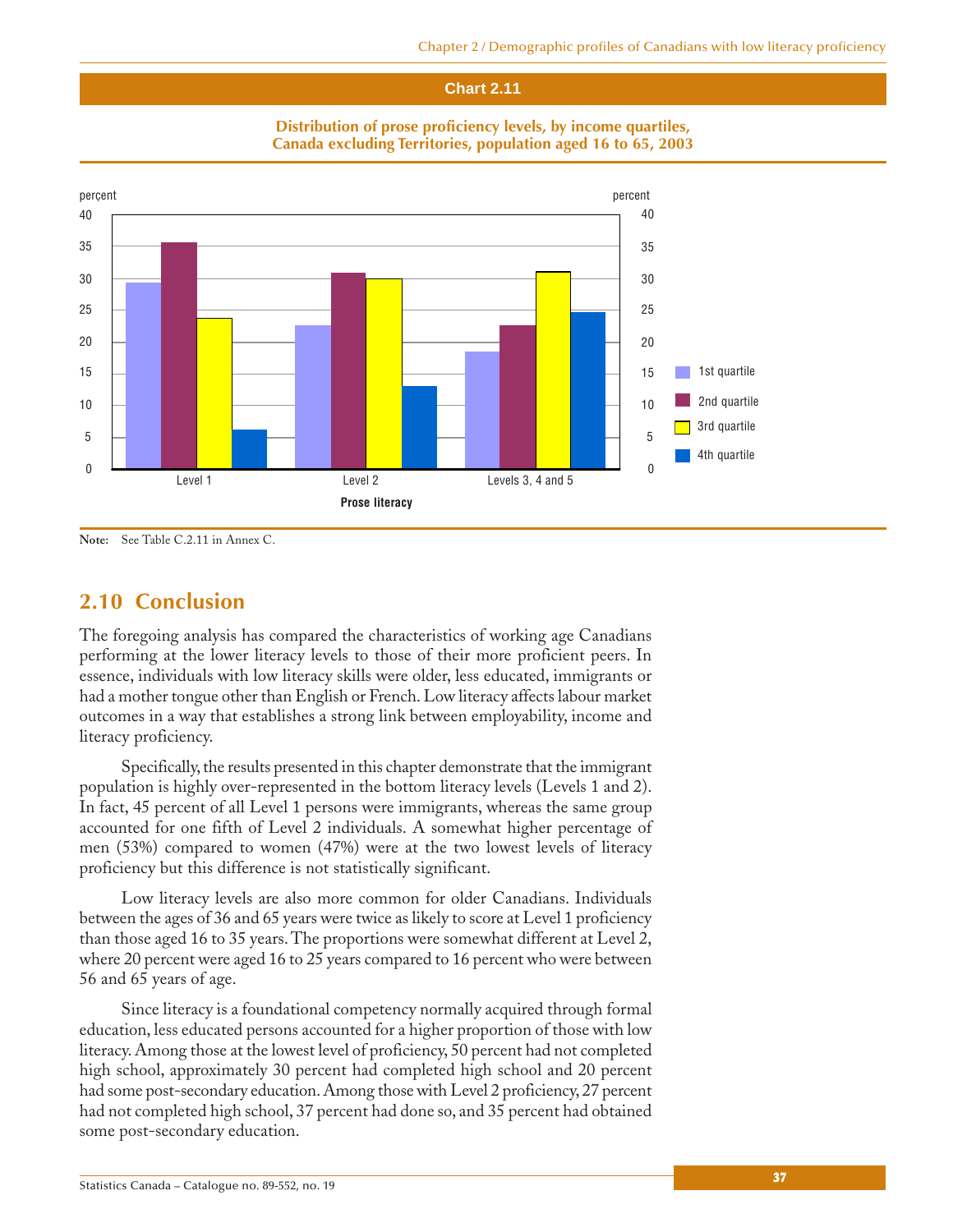A relationship between literacy proficiency and labour market status was also established. Only 57 percent (1.8 million) of those with Level 1 prose literacy proficiency were employed compared to 70 percent (4.1 million) of those at proficiency Level 2 and 77 percent among those with proficiency at or above Level 3.

It is likely that the learning needs of those at lower levels of literacy are varied due to the different factors that are associated with their performance. The broad characterization of Canadian adults with low literacy offered in this chapter masks more complex reading profiles, with clusters of special learning needs or developmental challenges that influence their written and oral comprehension and, in turn, their literacy performance. The next chapter will examine the nature of these special learning needs and challenges in order to be able to analyze more customized responses to the specific conditions of different groups of Canadian adults.

**Author Ginette Gervais**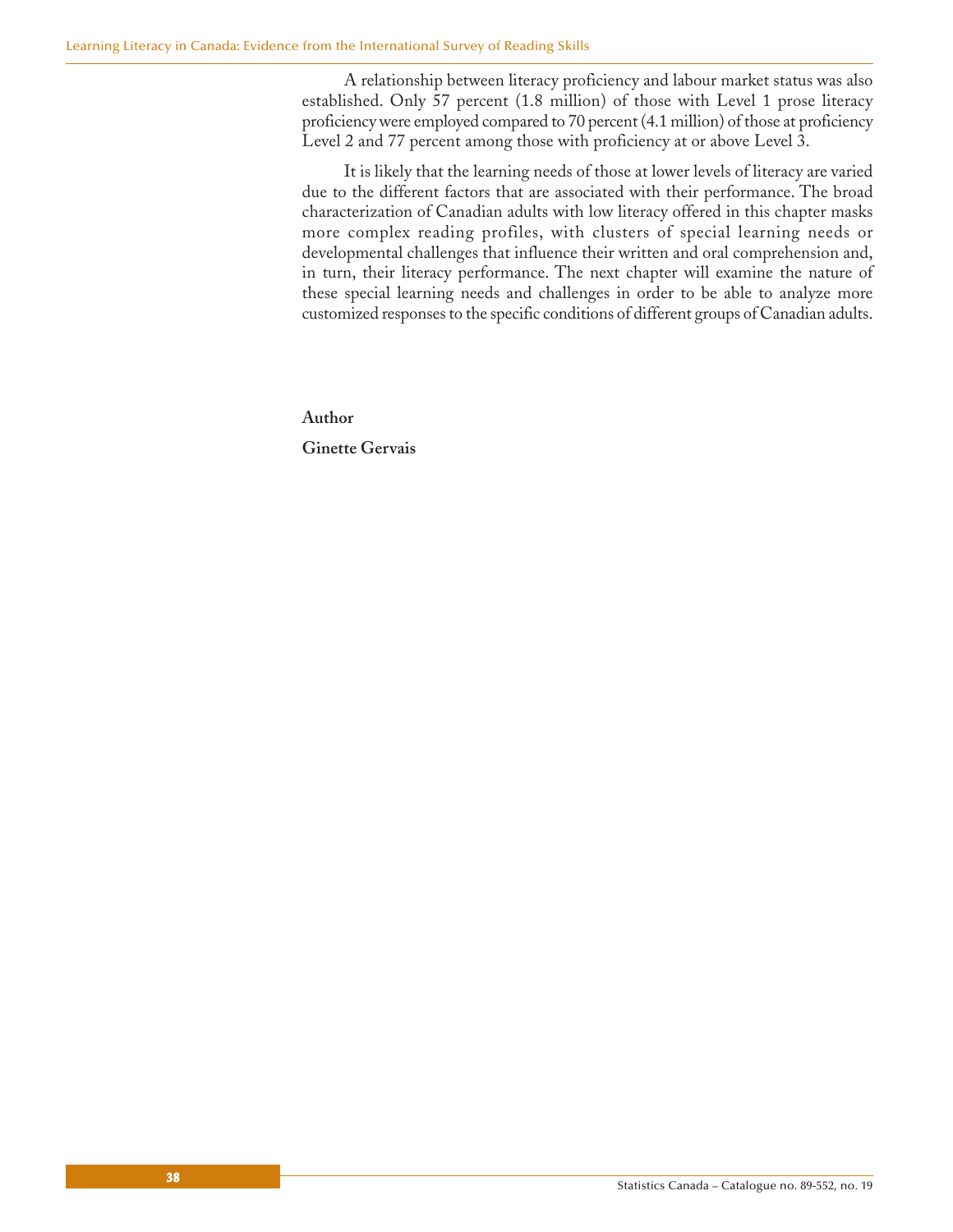# Chapter 3

# **Theoretical considerations underlying the reading components**

As mentioned in Chapter 1, one of the main goals of the ISRS is to describe in greater depth the reading abilities of society's least-skilled adult readers and to identify their basic reading profiles, based on their strengths and needs in reading. The ISRS has therefore focused on the components of reading that are the most important for adults in IALSS Levels 1 and 2. This chapter describes the theory underlying each component of reading that was assessed and discusses how each contributes to our understanding of the reading strengths and needs of IALSS Level 1 and 2 adults. The description of each component concludes with a brief discussion of instructional considerations. These are included to give the reader a general idea of how teachers and reading researchers might interpret each of the component tests.

# **3.1 Components of reading and reading development**

The IALSS assessment measured reading proficiency using a variety of materials taken from real life, such as news stories, product warranties, editorials, written directions, charts and graphs, and bus schedules. For competent readers, using such materials is a seamless process – almost as if the print were talking to them. However, research with children and adults has shown that proficient reading depends on a number of sub-skills or components that take place – indeed, *must* take place – with little or no conscious effort or awareness on the part of the reader (Stanovich, 1986). For example, printed strings of letters on the page must be recognized and pronounced as words and meanings must be attached to them before a reader can comprehend a sentence, paragraph or longer text.

To identify areas of strength and need in reading, researchers and teachers have found it useful to deconstruct the reading process into its various underlying components or sub-skills. The underlying components of reading can be divided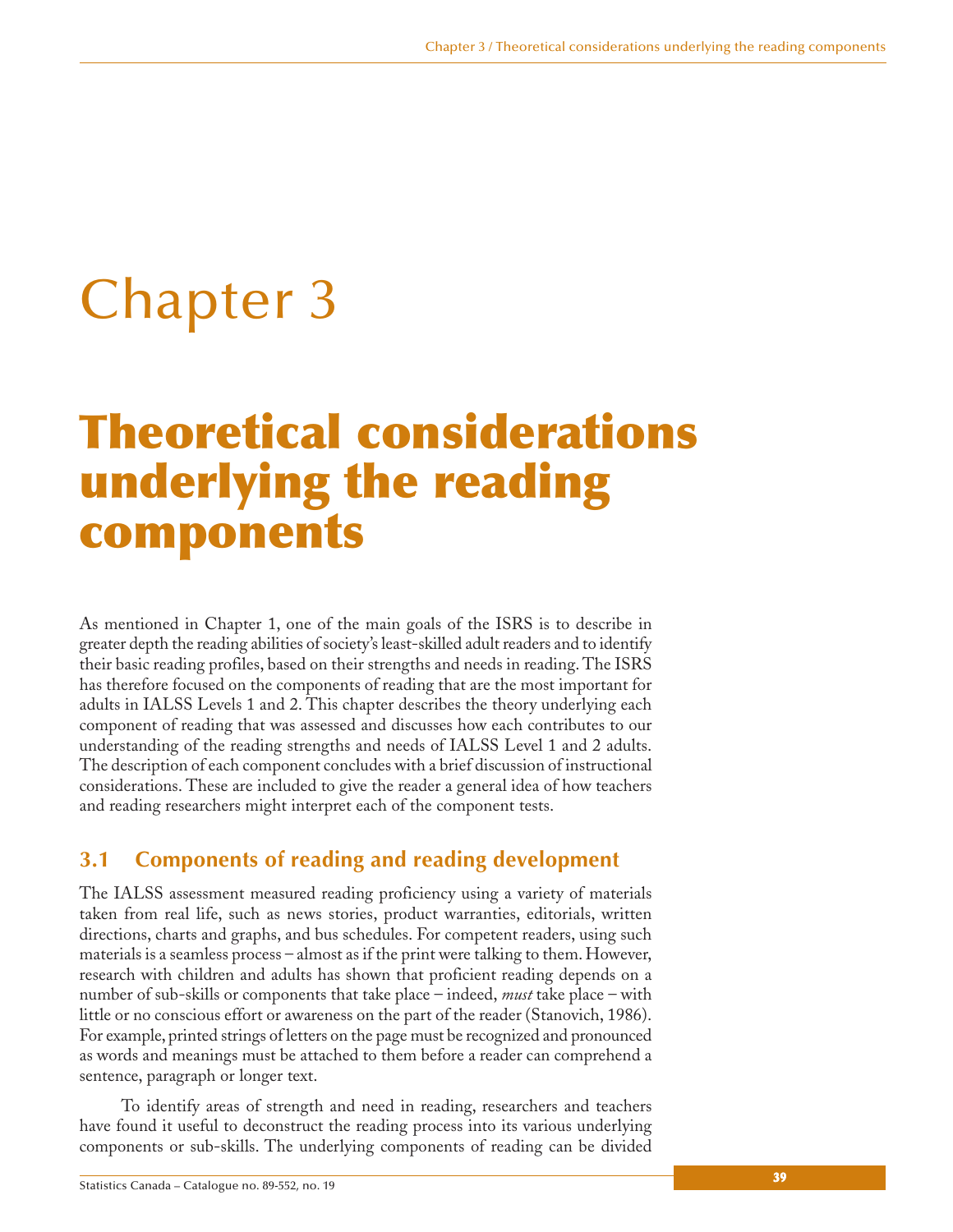into two general categories, *print components* and *meaning components. Print components* enable the reader to translate the written representations of words on the page into their spoken language equivalents. These skills include word analysis (or phonics), decoding (or word recognition), and fluency. *Meaning components* enable the reader to understand individual words, sentences, and entire texts. The most important meaning skill is knowledge of word meanings, or vocabulary. Closely related to vocabulary is possessing basic background knowledge in the content areas of social studies, literature, science, and mathematics, which most people acquire through formal schooling.

Researchers have found *print skills* and *meaning skills* together account for 80 percent of the variance in reading comprehension (Perfetti, 1985; Gough and Tunmer, 1986). If one can decode the words and know what they mean, one is likely to understand what is read. Fortunately, both *print skills* and *meaning skills* can be taught to adults and older adolescents who need to acquire them (Chall, 1994; Curtis and Longo, 1999). Although other factors such as knowledge of reading strategies, motivation, interest, and engagement also affect comprehension, among them only knowledge of strategies can be taught.<sup>2</sup>

# **3.2 Contrasting more-skilled and less-skilled adult readers**

Among more-skilled readers, the components of reading work together rapidly and without conscious effort to allow successful reading comprehension to take place. How rapidly? Consider, for example, word recognition; this is the ability to recognize a string of letters as a word and produce its correct phonological representation in a kind of internal speech. Among skilled readers, word recognition takes place within 250 milliseconds for most words and even a bit faster for very familiar words (Ashby, 2006). Virtually simultaneously with word recognition, the meaning of the written word is accessed, as automatically as known words are quickly understood in spoken language (Adams, 1994). Because skilled readers access both the pronunciations and the meanings of most words so rapidly, effortlessly, and unconsciously, they are able to devote all of their mental energy to comprehension. This is what enables skilled readers to be active and thoughtful readers – to gain new information from print, to interpret and evaluate it, and to use that information to acquire or even create new knowledge.

Less-skilled readers present a number of sharp contrasts. First, many of them recognize words laboriously and unreliably. This causes them to pause frequently to sound-out words; in addition, they often must take time to re-read sentences and phrases to verify that they have recognized the words correctly. Unavoidably, this leads to very slow reading rates that adversely affect their comprehension (Perfetti, 1985; Stanovich, 1986). Slow reading rates make materials used in upper secondary school and above (like those in IALSS Levels 3, 4, and 5) especially difficult to comprehend. Texts at these higher levels usually contain longer and more complicated sentences that are harder to understand at slow reading rates. This is because for very slow readers, these longer phrases and clauses start to degrade in short-term memory. They become fuzzy before they can be "chunked" and subsequently

<sup>2.</sup> The ISRS did not measure participants' knowledge of reading comprehension strategies directly because it is difficult to do so reliably in large-scale household surveys that are subject to severe time constraints. Small-scale studies are usually employed to gather data on readers' use of strategies. A typical approach would be to ask participants to read somewhat lengthy texts from a variety of genres and to interview them at length about what strategies they used understand the various genres.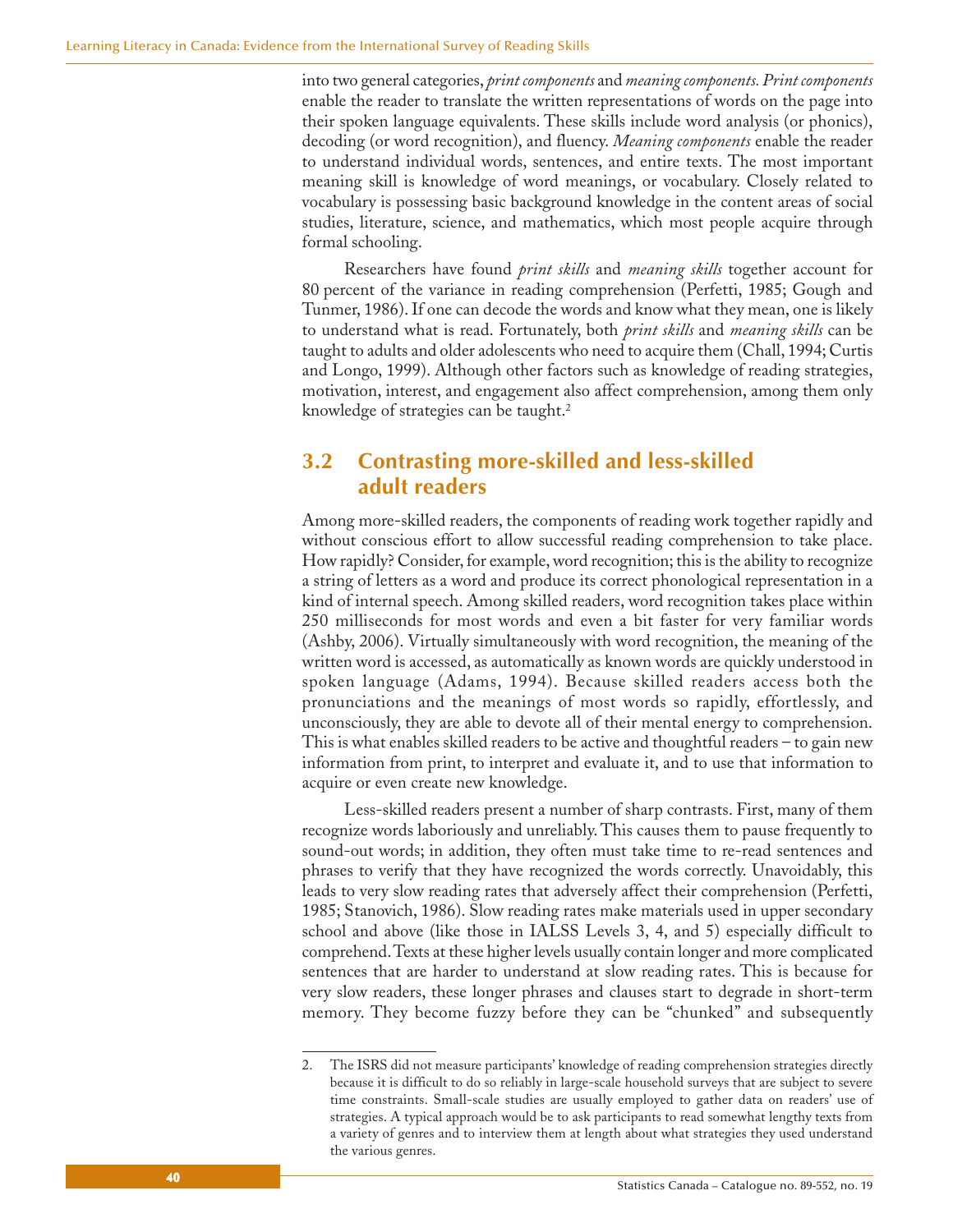interpreted and integrated with the phrases and clauses that follow. To simulate this effect, imagine how difficult it would be to understand a newspaper article on foreign affairs, for example, if someone read it to you at one-fourth normal speed, at about only 40 to 50 words per minute, with occasional stumbles and repetitions.

Knowledge of word meanings or vocabulary is more obviously related to reading proficiency. Many less-skilled readers — and, this is true for both native speakers and new learners of a language – do not know the meanings of enough words to understand texts that are written above very basic levels. Their vocabulary knowledge is limited to the most common everyday conversational words. As a result, their understanding of what they read is often hazy at best. This makes it especially difficult for less-skilled readers to use reading to acquire new knowledge and new vocabulary. In concrete terms, they are less able to take advantage not just of formal educational opportunities like schooling; they are also less able to make use of informal and selfdirected opportunities such as newspapers, educational television programs, public libraries, or the internet.

Limited vocabulary knowledge can also cause people to read very slowly. This is especially true for new learners of a language. They often take more time to access the meanings of the words they know, and they pause frequently to figure out the meanings of unfamiliar words or to parse unfamiliar grammar and syntax.

The relative contributions of the print components and meaning components to reading comprehension are not static; they change with the developing skill and ability of the reader. For example, print skills make a substantial contribution to the reading comprehension of young children, to adult beginning readers, and adults who read below middle-school levels. Because of the familiar content of basic reading material, if one can decode it, one can usually understand it. Less-skilled adults' limited ability to recognize words quickly and accurately prevents them from comprehending texts for which they happen to possess adequate vocabulary and background knowledge. More skilled adult readers, in contrast, have long ago mastered the print components of reading. Differences in their vocabulary and background knowledge play a determinative role in their comprehension rather than their highly developed print skills. So, for example, good readers could decode the words in a highly technical astrophysics journal, but unless they have knowledge of that field, they probably would not understand what they are reading.

# **3.3 The components assessed in the ISRS**

The ISRS has focused on the components of reading that are the most important for adults in IALSS Levels 1 and 2 to master in order to progress to Level 3 and beyond; that is, the print components and basic vocabulary. The primary focus of the ISRS was not the reading of *all* Canadian adults. A study meant to describe the differences among all Canadian adults — including those at Levels 3, 4, and 5 — would at a minimum have required a wider and deeper assessment of vocabulary, as well as broad measures of background knowledge in content areas. Table 3.1 presents a summary overview of the reading components assessed in the ISRS.

Unless noted otherwise, all components were assessed in the language of each participant's choice, English or French. The French and English components tests were designed to be comparable in that they assess the same skills at approximately the same levels, but they were not designed to be equivalent to each other. Therefore, it should be stressed that we cannot conclude from the French and English scores on a given component that one group is more or less proficient than the other. First, as discussed earlier, differences between the French and English adult readers in the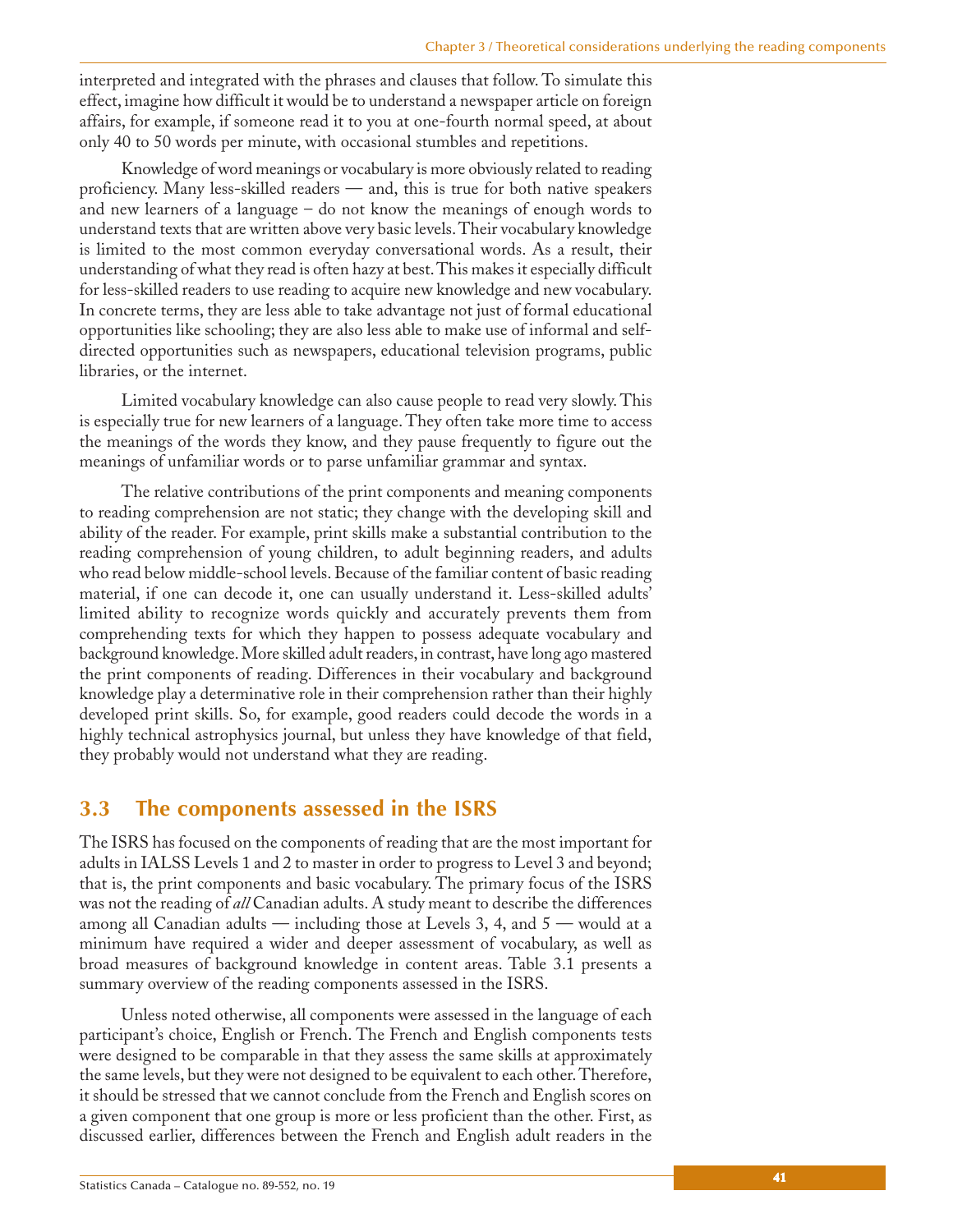ISRS are influenced by differences in the two populations. For example, as compared with the French test takers, the English test takers included a greater proportion of immigrants — and, especially of those who were not native speakers of English. In addition, differences between the two languages themselves probably affect the results. Research with French and English speaking children has found that because French spelling corresponds more closely to pronunciation than English spelling and pronunciation, French children usually become proficient at decoding — which is, after all, matching spelling and sounds — at a somewhat younger age than English children (Aro and Wimmer, 2003).

#### **Table 3.1**

#### **Reading components assessed in the ISRS**

| Component                                                                            | <b>Test Name</b>                                                                                                                                                                                                            | <b>Brief Task Description</b>                                                                                                                                                                                                                                |
|--------------------------------------------------------------------------------------|-----------------------------------------------------------------------------------------------------------------------------------------------------------------------------------------------------------------------------|--------------------------------------------------------------------------------------------------------------------------------------------------------------------------------------------------------------------------------------------------------------|
| <b>Real word reading (English only)</b>                                              | Test of Word Reading Efficiency<br>(TOWRE-A): Sight Word Efficiency<br>Subtest (1999).                                                                                                                                      | Reading as many words as possible<br>from a list within a 60-second time limit.                                                                                                                                                                              |
| <b>Pseudo-word reading</b>                                                           | Test of Word Reading Efficiency (TOWRE-B):<br>Phonemic Decoding Efficiency Subtest (1999).                                                                                                                                  | Reading as many pseudo-words as possible<br>from list within a 60-second time limit.                                                                                                                                                                         |
| <b>Spelling</b>                                                                      | In Moats (1995), abridged by M.E. Curtis and<br>J. Strucker with permission from the author.                                                                                                                                | A list of 15 words dictated in isolation.<br>with an exemplar sentence for each word.                                                                                                                                                                        |
| <b>Vocabulary</b>                                                                    | Peabody Picture Vocabulary Test (1997),<br>abridged by K. Yamamoto, with permission<br>from the publisher. The test in French is<br>"Évaluation en Image Peabody" (1993) ÉVIP<br>abridged, with permission from the author. | Participant chooses which of four pictures<br>presented on a single page best goes with the<br>target word pronounced by the examiner.                                                                                                                       |
| <b>Rapid Letter Naming</b>                                                           | Rapid Automatized Naming (letters)<br>(Wolf, 1997) and Scrambled Alphabet Naming<br>(Strucker, Kirsch and Yamamoto, 2007)                                                                                                   | Participant pronounces the names of letters<br>presented on a card as fast as possible. Score<br>is elapsed time in seconds to read all the letters<br>on the card.                                                                                          |
| <b>Short-term Memory (Digits Forward)</b><br><b>Working Memory (Digits Backward)</b> | Digit-Span Subtest from the Wechsler Adult<br>Intelligence Scale III (1997)                                                                                                                                                 | Participant repeats increasingly longer sets of<br>digits in the order pronounced by the examiner<br>(Digits Forward). Participant repeats<br>increasingly longer sets of digits in reverse of<br>the order pronounced by the examiner<br>(Digits Backward). |

**Note:** The TOWER-A, TOWER-B and spelling tests were adapted by Canadian reading experts with permission of the authors. These adaptations are not commercialized.

> In what follows, the description of each component concludes with a brief discussion of "Instructional considerations." These instructional considerations are included to give the reader a general idea of how adult literacy teachers and reading researchers might interpret each of the component tests used in the ISRS. However, the ISRS was not designed to provide specific recommendations as to which instructional approaches might work with the wide variety of Level 1 and Level 2 readers in Canada's French and English language communities.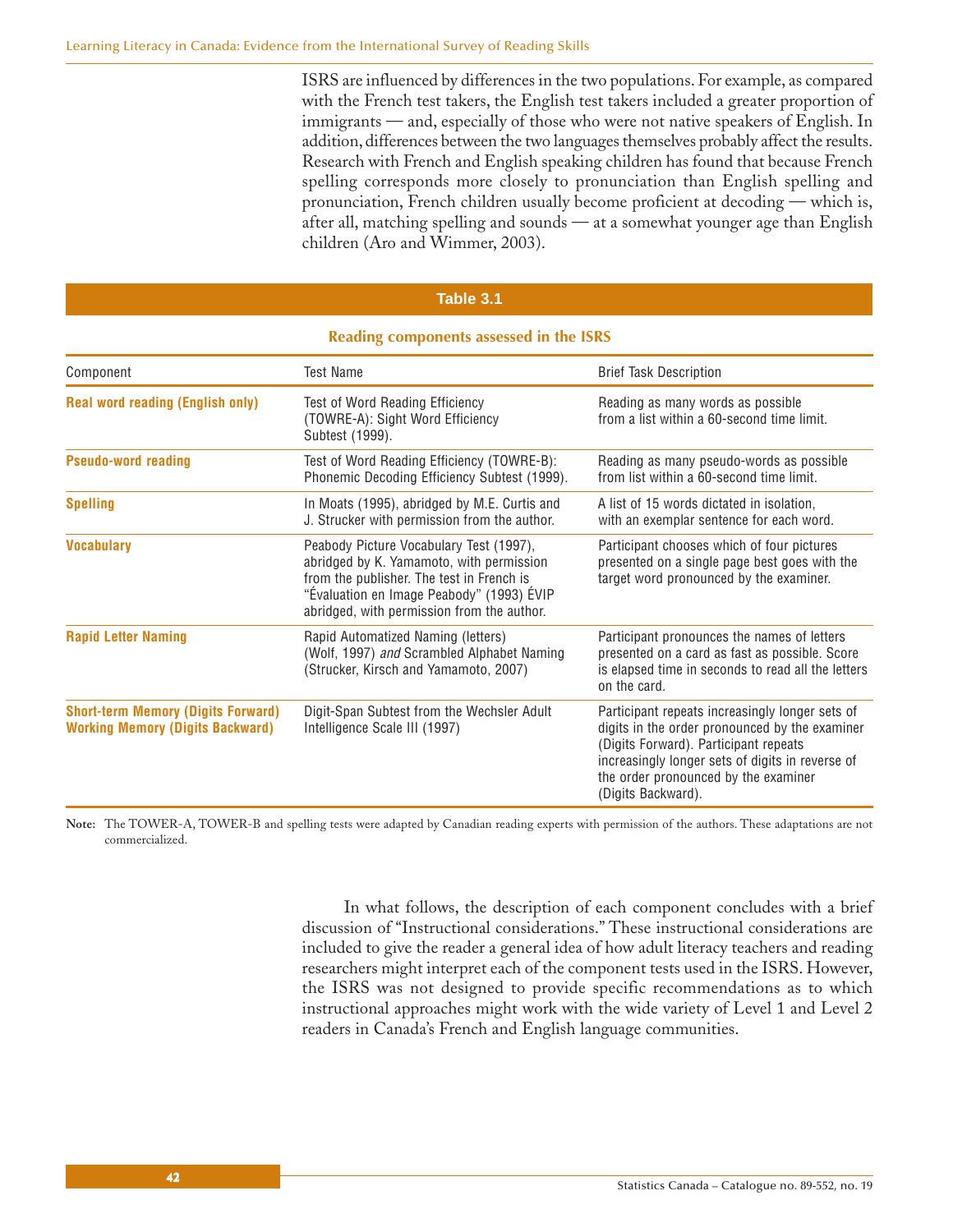# **3.4 Real word reading for accuracy and speed – English only**

In the English language assessment participants were asked to read aloud a list of 104 words as fast as possible without making a mistake. The list began with familiar one-syllable words such as *go, dog, in,* and *at* and concluded with longer, less familiar three-syllable words such as *wilderness, grandiose, ornament,* and *penitent.* Scoring was based on the percentage of words read correctly within 60 $^3$  seconds.

Unfortunately, the French language version of this test did not function as expected, and so its results did not contribute to our analysis of the French readers. In brief, the test did not distribute the participants sufficiently; too many were clustered at high levels of proficiency to permit making inferences about the relationship to the IALSS scales or to the other French components.4 The discussion that follows, then, refers only to the English version of Real Word Reading.

As noted previously, the quick and accurate word reading measured by this test is essential for efficient processing of text and effective comprehension.

- For the English reading participants, Real Word Reading was moderatelyto-strongly correlated with IALSS prose literacy at .559 and IALSS document literacy at .527.
- Note that even though the IALSS prose and document tests were *untimed*, this speed-driven test of word reading was nevertheless moderatelyto-strongly correlated with them. This suggests that having adequate reading speed is not primarily important for comprehension just because it enables you to finish timed standardized reading tests. The possession of adequate reading speed signifies that a reader is capable of the automatic processing of text that is required both for efficient comprehension of longer sentences and more complicated texts.
- As Chart 3.1 illustrates, participants in the lower ranges of Level 1 read only about 60 percent of the words correctly; those in mid-Level 1, about 75 percent of the words correctly, those in Level 2 about 85 percent of the words correctly; and those nearing Level 3 about 95 percent of the words correctly.5
- Note that Real Word Reading is notably weak among the latent classes $6$ comprised primarily of IALSS Level 1 and Level 2 adults.

<sup>3.</sup> Although the published instructions for this test call for a 45-second time limit, a 60-second time limit was used in the ISRS to strengthen the analysis by allowing participants to provide additional responses.

<sup>4.</sup> A rigorous attempt was made to make the French and English word lists similar with regard to difficulty by attending to syllable structure and word frequency. However, too few French participants made enough errors for the test to be scaled. This meant that no interpretations were possible. It can neither be concluded, therefore, that the French test was "easier" than the English test nor that French participants generally perform "better" on this component.

<sup>5.</sup> All within the 60-second time limit.

<sup>6.</sup> The purpose of latent class analysis and the methods used in the ISRS are described in Chapter 4.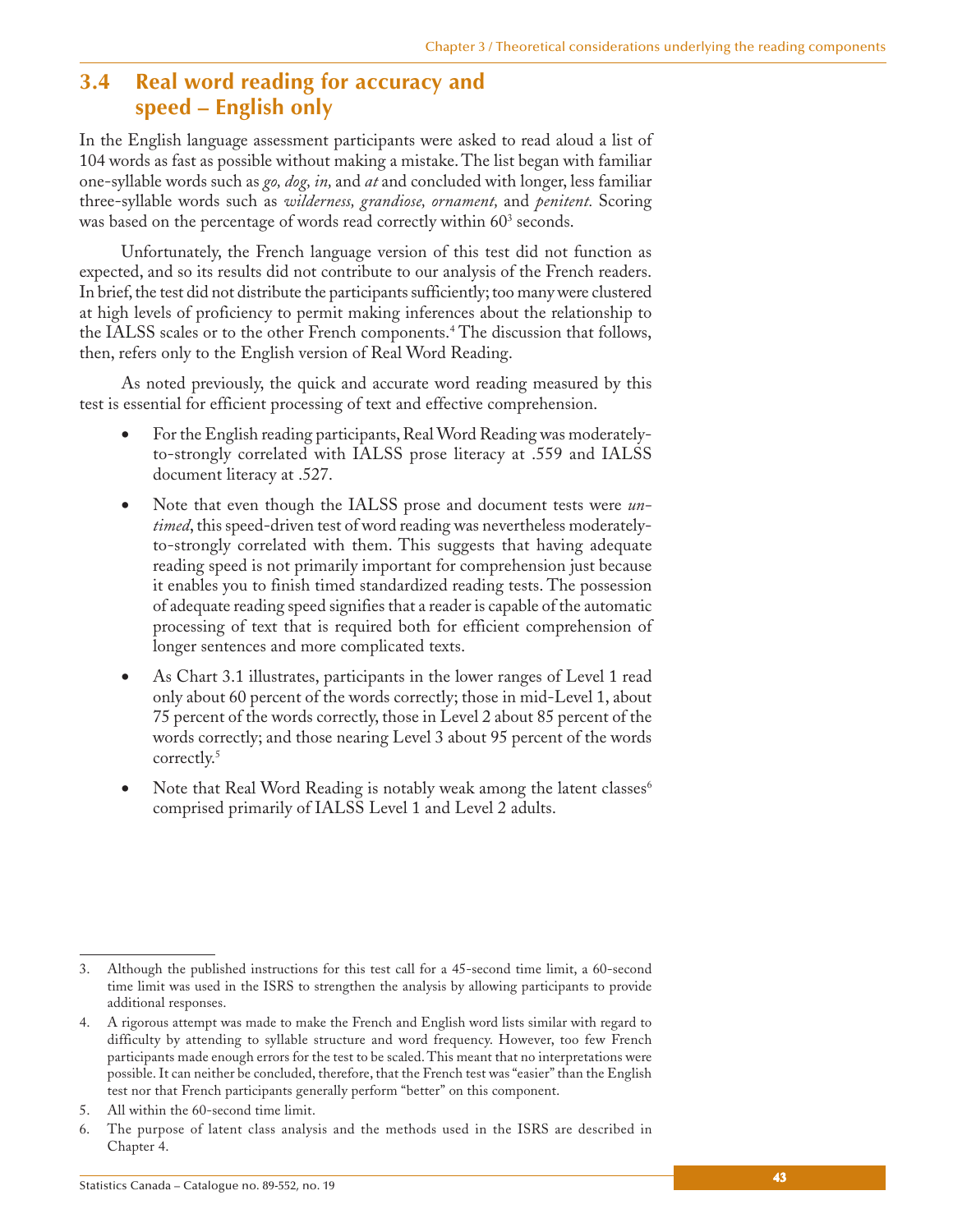**Chart 3.1**

## **Line graph showing observed scores on each component by score on the IALSS prose scale, English, Canada excluding territories, population aged 16 to 65, 2005**



**Note:** See Table C.3.1 in Annex C.

#### **Chart 3.2**

#### **Line graph showing observed scores on each component by score on the IALSS prose scale, French, Canada excluding territories, population aged 16 to 65, 2005**



**Note:** See Table C.3.2 in Annex C.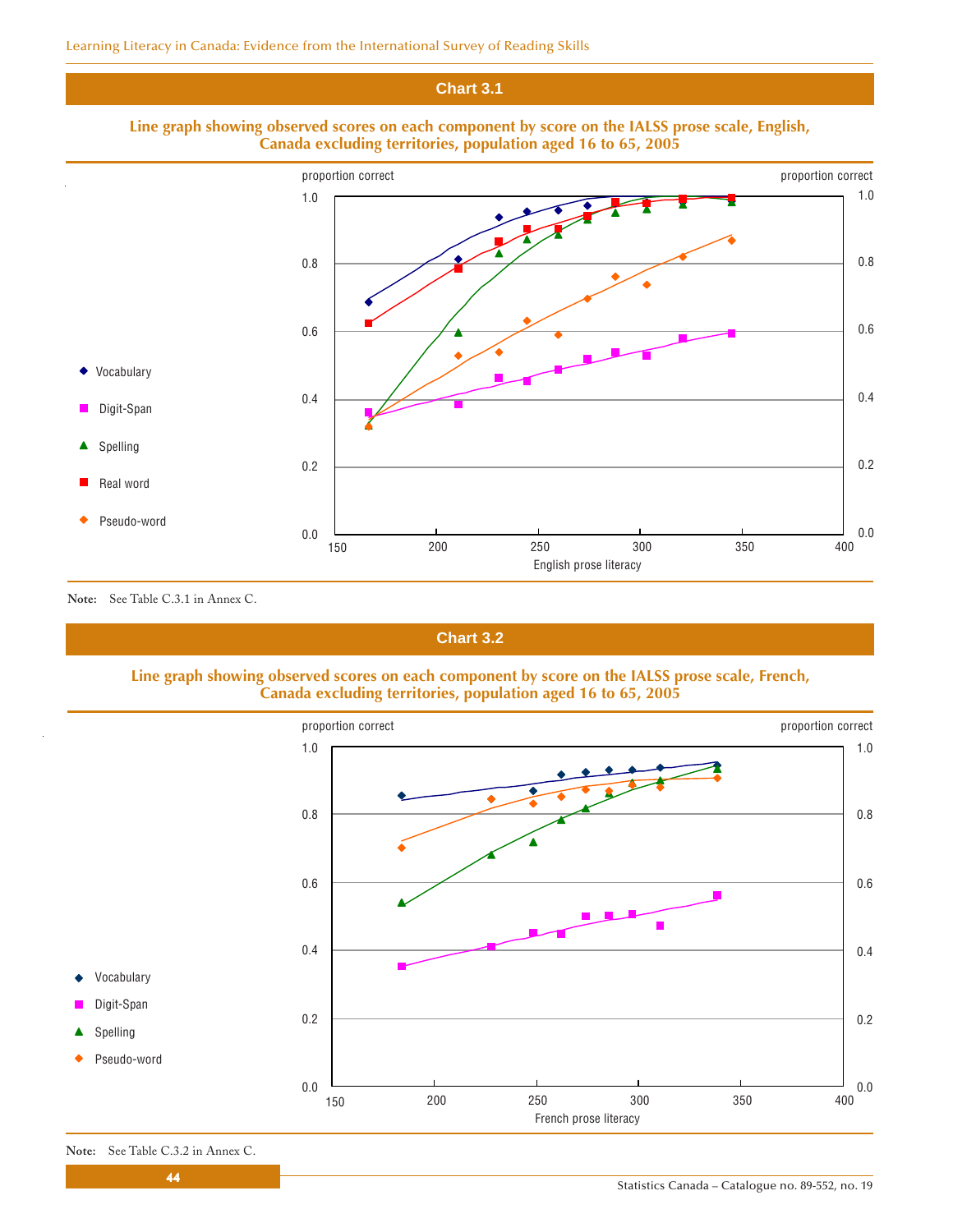**Chart 3.3**

**Population distribution by percentage of correct scores, Real Word Reading test, English, Canada excluding territories, population aged 16 to 65, 2005**



**Note:** See Table C.3.3 in Annex C.

It can be seen from Chart 3.3 that the top 65 percent of the participants read 90 percent or more of the words correctly. It is likely that the Real Word Reading accuracy and reading rate of these adults is at least adequate for the purposes of attaining Level 3 IALSS literacy. If these adults do have any difficulties in reading, those difficulties probably lie in the areas of vocabulary and background knowledge. They may also be unfamiliar with certain kinds of more formal texts and comprehension strategies that are appropriate for those texts.

About 17 percent of participants are close to the top 50 percent in Real Word Reading: they were able to read about 80 percent or more of the words correctly within 60 seconds. If they were to enrol in adult education classes, many would have the potential to make relatively rapid improvement in this component, provided they were given opportunities to practice fluent reading at an appropriate level of challenge. Note, however, that like many other Level 1 and 2 readers, because they often lack formal education, they may also have difficulties in vocabulary and background knowledge that also limit their ability to reach IALSS Level 3.

The remaining 19 percent of the participants have much more limited Real Word Reading ability. Those at the upper end of this group could probably benefit from at least a review of basic phonics, which is also referred to as "alphabetics." Those at the bottom four percent of the sample were able to read fewer than half of the words correctly within 60 seconds. Some of these adults would need to be taught using a systematic approach to basic phonics. In addition, many adults in this category are new learners of English who have not yet acquired the basics of English phonics and word reading ( Johansson *et al.,* 2000).

That only four percent of the English Level 1 and 2 participants have such extremely limited word reading ability is worth noting. When the public hears about the "problem of adult literacy," they often imagine that this means there are large numbers of adults who are almost complete non-readers, similar to people in poor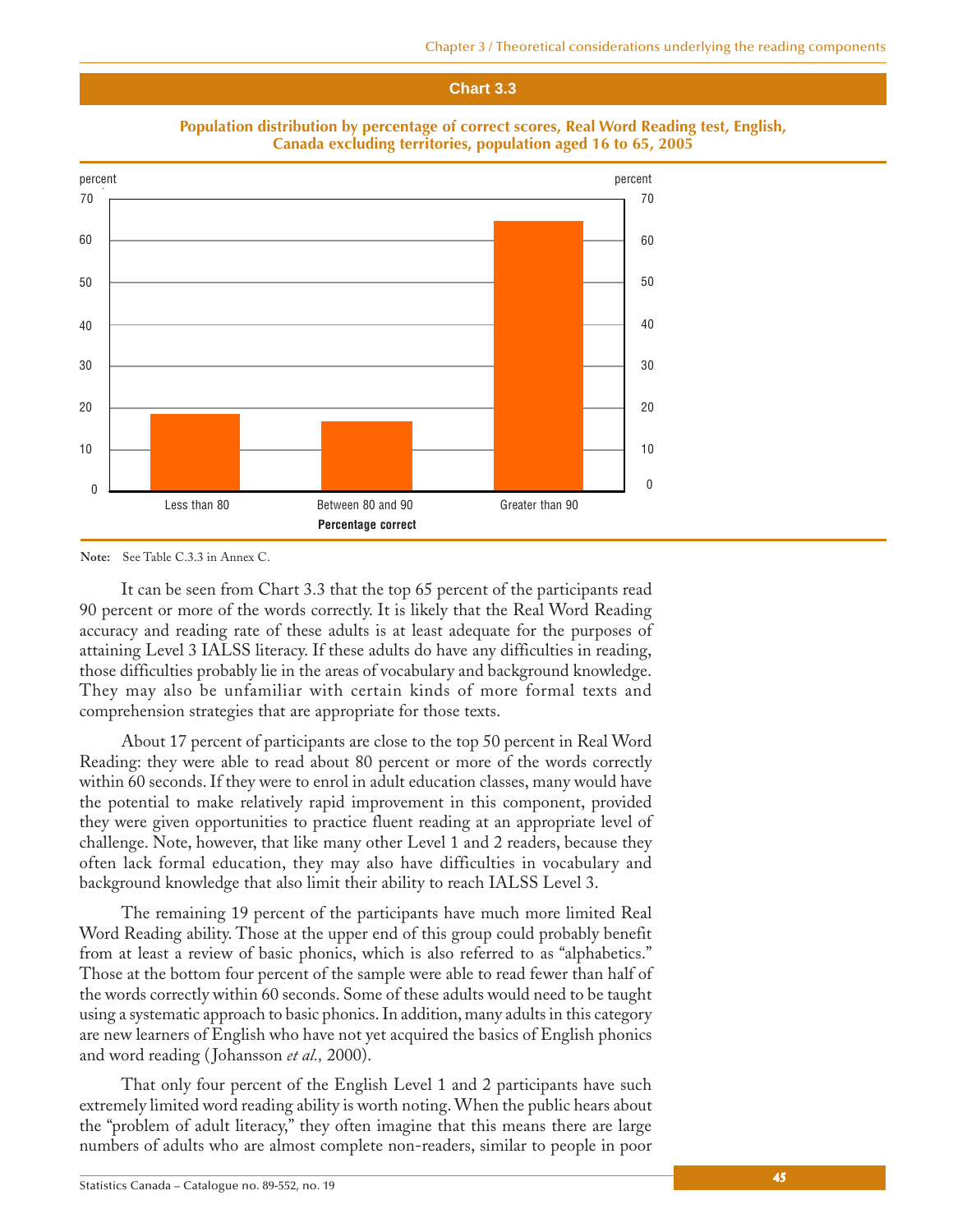and developing countries. Yet the number of such readers in Canada, even counting those who are non-native speakers of English, is relatively small.7 Much more numerous are those adults who *are* readers, but read words so slowly and inaccurately that they cannot tackle the challenging texts and documents at IALSS Level 3 and above.

## **Instructional considerations**

Assuming that adults received reading instruction as children, they can still have persistent problems reading words rapidly and accurately for a variety of reasons. Some may have severe to moderate dyslexia, where dyslexia is defined as a neurologically-based difficulty in associating the sounds of spoken language with their visual symbols – letters and groups of letters (Bruck, 1990; 1992; Shaywitz, 1996). Even if they are highly motivated, dyslexic individuals usually do not "pick up" the print skills of reading just through exposure. This certainly does not mean that dyslexic adults cannot learn to read. But to do so they usually need direct, systematic, and sequential instruction in print skills by highly trained teachers. Even with the best teaching, progress for the most severely dyslexic adults can be painfully slow. Independent of their progress in learning to read, assistive technology, such as books on tape, can help these adults to "read" for pleasure and also to acquire content that they would have difficulty reading. Text-to-speech devices can also assist them with print they need to read but cannot decode reliably on their own.

Adults who are new learners of a language may not automatically know the English or French sound/symbol systems unless they receive explicit instruction in them. Just because an adult appears to be gaining speaking and listening ability in a new language does not necessarily mean that she or he can learn to read or write it with ease. If a new immigrant is highly literate in her native language, especially if that language is an alphabetic language with similar syllable structure to French and English, she may be able to intuit a good deal of the sound/symbol relationships of English or French on her own. However, even for these highly literate adults, attention to English or French print skills could speed up the learning process and enable them to use reading itself as a way to strengthen their oral language abilities in the new language.

Adults who are not literate or barely literate in their native languages usually require direct, systematic, and sequential instruction in the English or French sound symbol relationships. Since they are not proficient readers in their native languages, they often need extended opportunities to practice and integrate the components of reading, and they may also need exposure to the purposes and uses of literacy.

<sup>7.</sup> It is possible that four percent is somewhat of an underestimation because adults at this level tend to be somewhat "under-sampled" in household interview studies such as the ISRS. Their embarrassment about their reading ability can make them more reluctant to be interviewed and tested, and they can be more difficult to contact because they tend to move more frequently than other survey participants.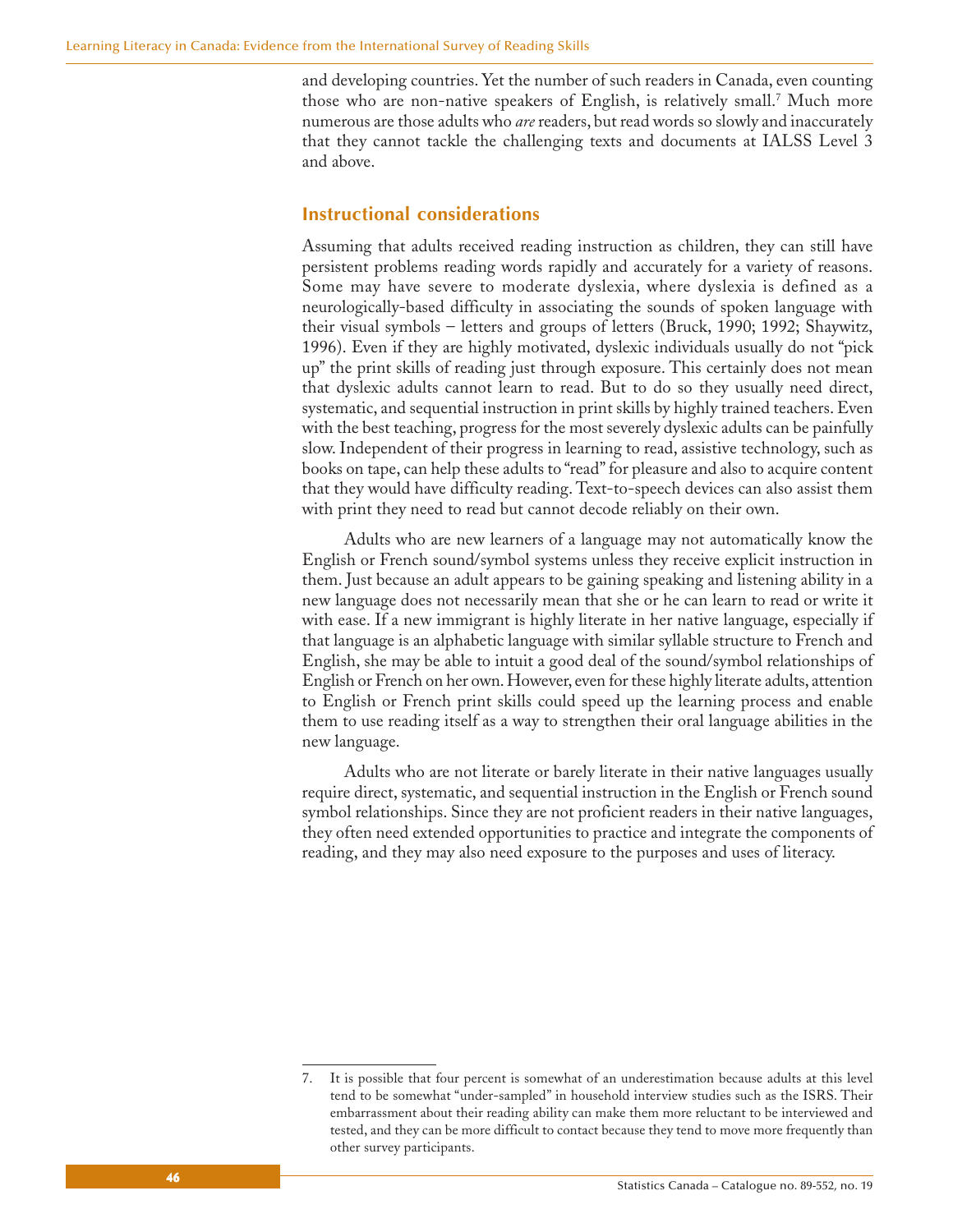# **3.5 Pseudo-word reading for accuracy and speed**

This test was administered similarly to the Real Word test: participants were asked to read aloud a list of 63 pseudo words as fast as possible without making a mistake. Pseudo-words are made-up words whose spellings and pronunciations correspond to the regularly occurring patterns of real French or real English words, respectively. The French list began with one-syllable pseudo-words like *di, ka, mys,* and *tou,* and it concluded with three-syllable pseudo-words such as *mélitanque, artemboute, citérand,* and *nolipeste.* The English list began with one-syllable pseudo-words such as *mo, ik, pu,* and *bi,* and it concluded with *morlingdon, revignuf, obsorfelm,* and *pitocrant.* As with Real Word Reading, scoring was based on the percentage of words read correctly within 60 seconds.

What does pseudo-word reading tell us? Because the reader is encountering each pseudo-word for the first time, he must use his knowledge of the sound/symbol correspondences of French or English to come up with plausible pronunciations. In this sense, it is a test of one's phonics knowledge or one's raw phonemic decoding power. For younger readers or for adults who have limited literacy, the test reveals how well they are acquiring the basic phonics of their written language.

For those at higher levels of reading skill, pseudo-word reading tells a somewhat different story. Adult literacy teachers regularly work with adults who can read real words adequately, but who nevertheless struggle quite a bit with pseudo-words. In some cases these learners turn out to have had reading difficulties in childhood that were partly addressed by good instruction. But their difficulties with pseudo-words persist as a sign of their underlying problems with sound/symbol relationships. These individuals are also often poor spellers. The message for teachers is that these adults will not find it easy to learn the pronunciations of new words or to remember them. They may need more practice with a new words or syllable patterns before they can recognize them automatically in subsequent encounters. Such learners also tend to spell at levels that are far below what would be expected for their level of reading comprehension.

Proficient readers are able to read pseudo-words almost as rapidly as they read real words. These individuals tend to be strong in all aspects of reading, including spelling. They also tend to have read a great deal in the course of their lives. Through their extensive reading, they have encountered so many real words and encountered them so often that they have been able to internalize the recurring syllable patterns of French or English. They pronounce the pseudo-word syllables by making instant analogies to the real word syllables they have learned so well.

- For the French reading participants, Pseudo-Word Reading was moderately correlated with IALSS prose literacy at 0.412 and IALSS document literacy at 0.398.
- For the English reading participants, Pseudo-Word Reading was moderately-to-strongly correlated with IALSS Prose Literacy at 0.558 and IALSS Document Literacy at 0.535.
- As Chart 3.1 illustrates, English reading participants in the lower ranges of IALSS Level 1 read only about 33 percent of the pseudo-words correctly; those in mid-Level 1, about 50 percent of the words correctly, those in Level 2 about 65 percent correctly, and those nearing Level 3 about 70 percent of the words correctly.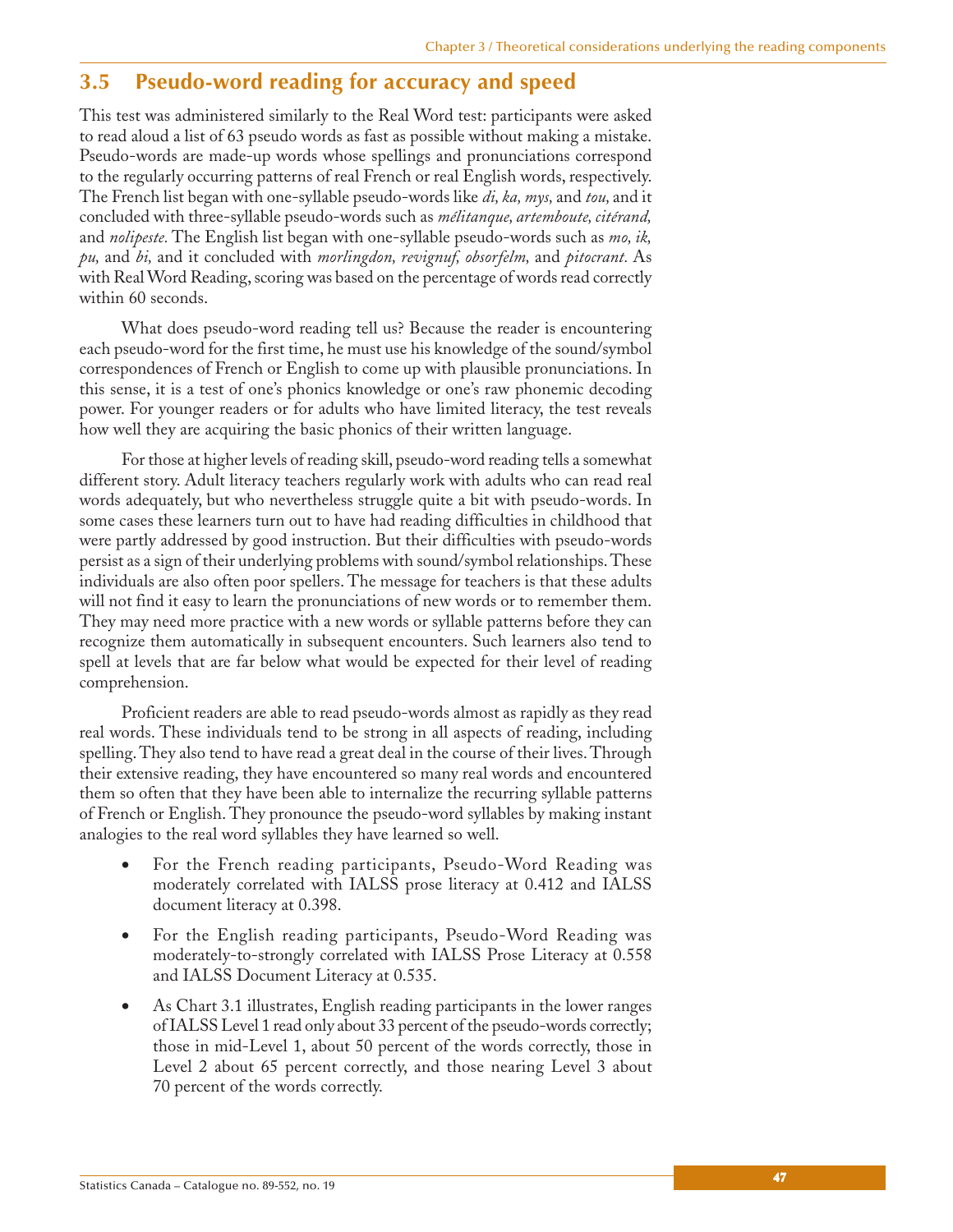- As Chart 3.2 illustrates, French reading participants in IALSS Level 1 read only about 70 percent of the pseudo-words correctly; those in mid-Level 2, about 85 percent of the words correctly, and those nearing Level 3 about 90 percent of the words correctly.
- Note that Pseudo-Word Reading is a particularly weak component among both French and English latent classes that are comprised primarily of IALSS Level 1 and Level 2 adults.

A cursory examination of the results displayed in Chart 3.4 for English Pseudo-Words shows that this test is more difficult than Real Word Reading for the English readers. While 50 percent of the English readers were able to read 90 percent or more of the Real Words correctly, only 22 percent of the English readers were able to read 90 percent or more of the pseudo-words correctly. As discussed earlier, French readers were so uniformly strong in Real Word reading that those results could not be interpreted. But like the English readers, they also found Pseudo-Word reading somewhat difficult, with only about 37 percent of them able to read 90 percent or more of the Pseudo-Words correctly. About 23 percent of the English and 33 percent of the French participants read 80 to 90 percent of the pseudo-words correctly. To further illustrate the challenge posed by pseudo-words, over half of the participants in English and over one third in French read fewer than 80 percent of the words correctly within 60 seconds.

At the lowest levels of skills on this test, four percent of the French and 15 percent of the English participants were only able to read 50 percent or fewer of the words correctly. As discussed above, it is likely that many of the adults with this extremely limited proficiency in Pseudo-Word reading have difficulty sounding out unfamiliar words and difficulty with spelling.



## **Chart 3.4**

**Population distribution by percentage of correct scores, Pseudo-word Reading test, English and French,**

**Note:** See Table C.3.4 in Annex C.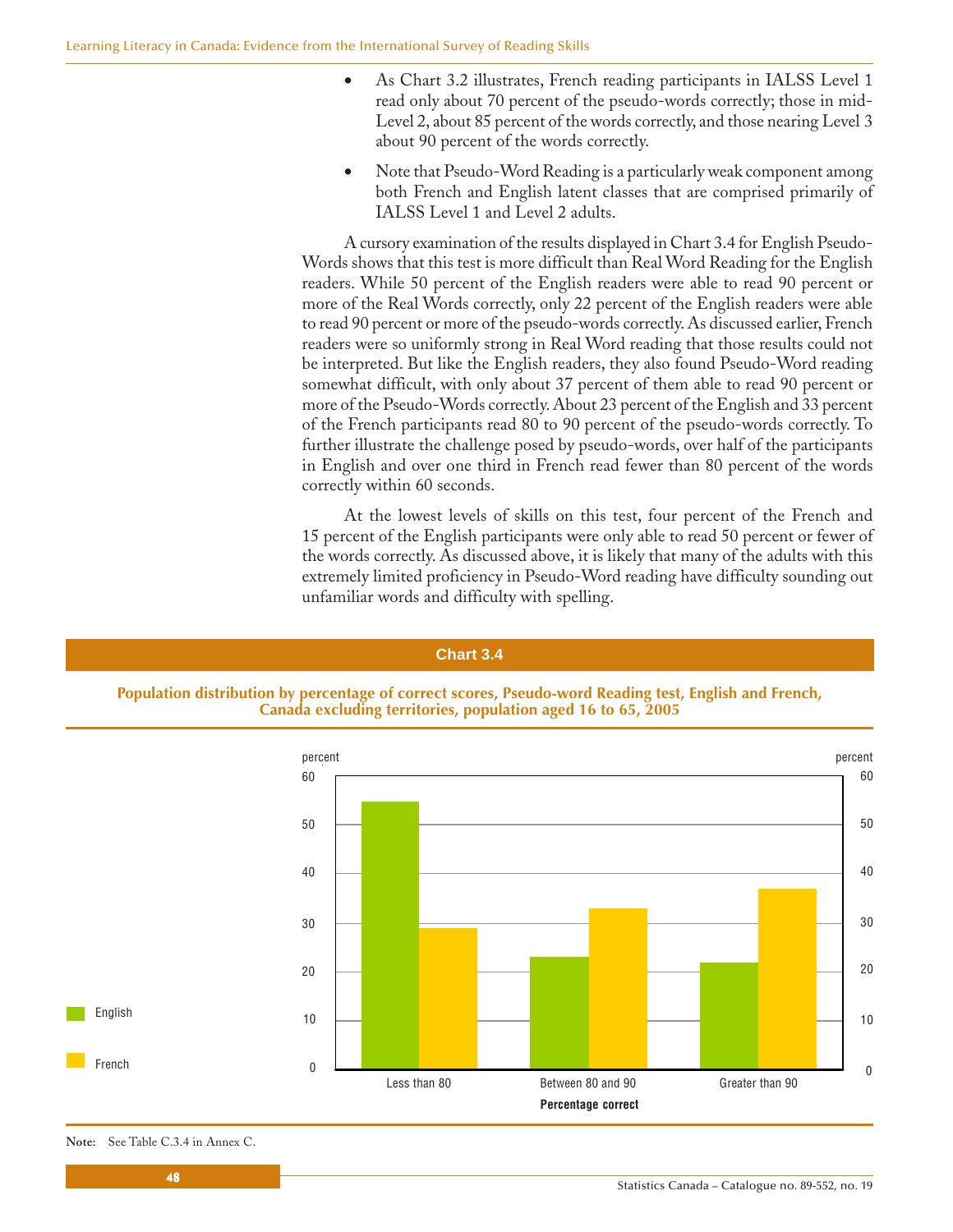## **Instructional considerations**

Among adults, severe difficulty with Pseudo-Word Reading and severe difficulty with Real Word Reading can indicate a reading disability — from moderate to severe. Teachers working with adult beginning readers in university-based clinics (Bruck, 1990; 1992) often use pseudo-word tests to identify which phonics principles learners know and which they need to be taught. Adult beginning readers often possess a small store of real words that they have memorized, like *name* or *car,* but this does not necessarily mean that they are able to read analogous lower-frequency words like *fame* or *tar.*

As touched upon above, some adult learners appear to read real words with apparently adequate rate and accuracy, but nevertheless struggle to read pseudowords. Teachers observe that these learners often read connected text a bit more slowly and with more minor errors than other learners, they spell poorly, and they usually take longer to decode unfamiliar real words that they encounter in reading.

Interestingly, many non-native speakers who are already literate in another alphabetic language are able to read English or French pseudo-words almost as easily as they read real words. Perhaps this is because for non-native speakers, all words in a new language are "pseudo-words" until they learn their meanings. These non-native speakers have already mastered the principle of alphabetic decoding in their native languages. Alphabetic decoding is their "default setting" for reading any unfamiliar word, so they automatically apply it with equal diligence to real words and pseudowords alike.

Of course, adult literacy teachers would not normally teach pseudo-words, for what would be the point? Instead they teach learners how to recognize and decode the different patterns that occur among real words, although some teachers occasionally use pseudo-word exercises to determine whether learners have thoroughly mastered a given phonics principle.

As noted above, although more skilled readers, such as those at Level 3 and above find pseudo-word reading challenging, they are still able to read them almost as well as they read real words. Their skill with pseudo-words is at least partly the byproduct of their having read a great deal more than Level 1 and 2 readers.

# **3.6 Spelling for accuracy**

Spelling is often called "encoding" because the process of spelling involves translating the sounds of a word that is spoken aloud (during dictation) or produced in inner speech (as when we write) into the visible written code made up of the letters. In this sense, *encoding* is the flip side of word reading or *decoding.* Spelling was included among the ISRS components mainly to provide additional information about groups of adults who have difficulties decoding, especially the basic sound/symbol relationships of French and English. As Chart 3.5 illustrates, French test takers found the French spelling test a bit more difficult than English test takers found the English test.

About 32 percent of the French participants compared with 65 percent of the English participants had 100 percent of the Spelling items correct. Thirty percent of the French and 20 percent of the English spelled 80 to 90 percent of the words correctly, and 37 percent of the French and 14 percent of the English spelled 80 percent or fewer of the words correctly. The most challenging words on both tests were only at about middle-school level. The English test, for example, began with words such as *dig* and *rope,* and ended with *distance, confusion,* and *visible.*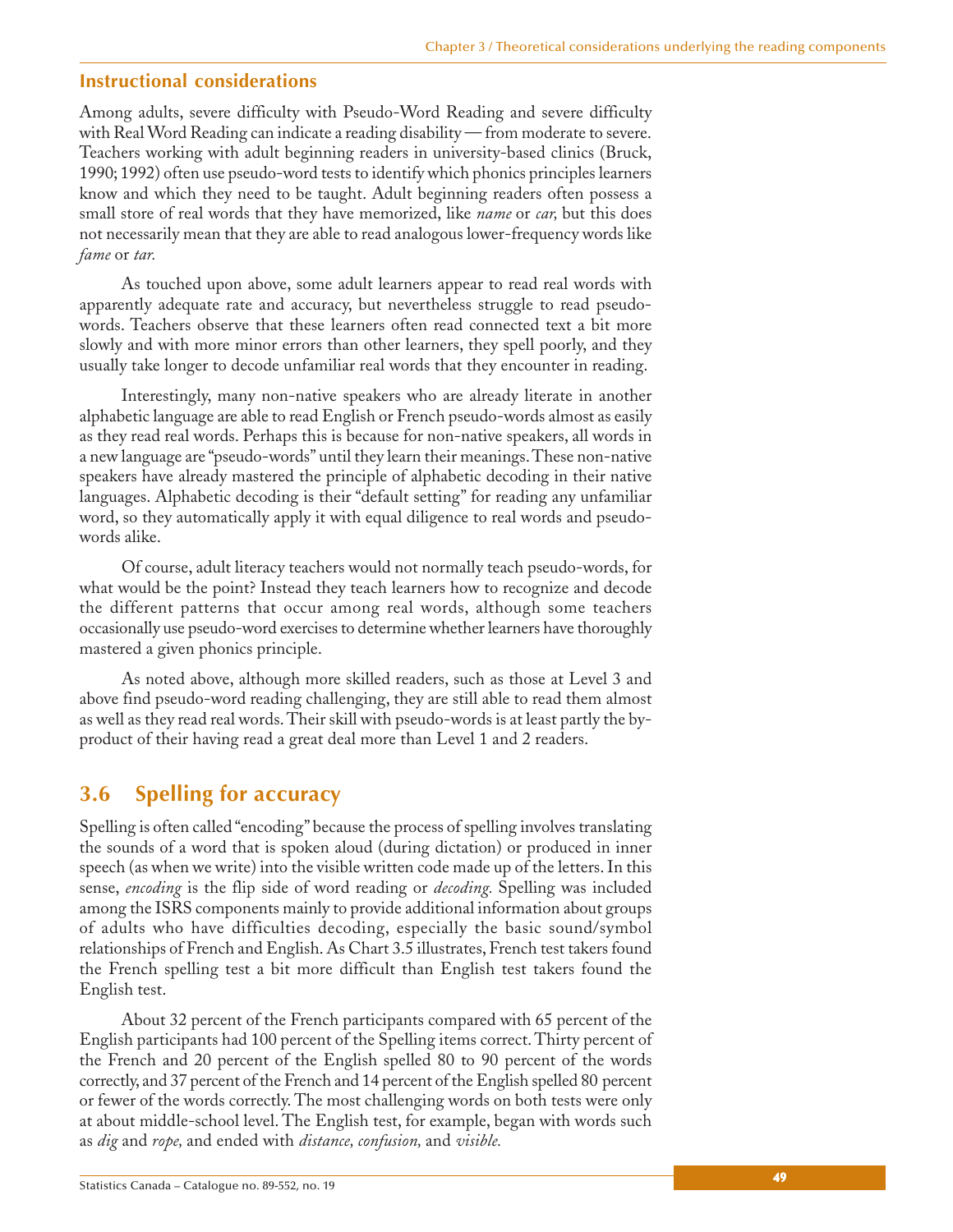#### Learning Literacy in Canada: Evidence from the International Survey of Reading Skills

#### **Chart 3.5**





**Note:** See Table C.3.5 in Annex C.

As expected, there were moderately strong correlations between Real Word Reading and Spelling and Pseudo-Word Reading and Spelling among both English and French readers. Table 3.2 presents the correlation coefficients.

### **Table 3.2**

## **Correlation coefficients, Real word and Pseudo-word Reading test and Spelling test, English and French, Canada excluding territories, population aged 16 to 65, 2005**

|                     | English spelling | French spelling            |
|---------------------|------------------|----------------------------|
|                     |                  | coefficient of correlation |
| Real word reading   | 0.624            | $\cdots$                   |
| Pseudo-word reading | 0.654            | 0.544                      |

… not applicable

Table 3.3 reveals that, somewhat surprisingly, spelling ability was more strongly related to IALSS prose and document literacy – reading comprehension – than it was to any other component tested.

|             | Table 3.3                                                                                                                                                                           |                                     |
|-------------|-------------------------------------------------------------------------------------------------------------------------------------------------------------------------------------|-------------------------------------|
|             | <b>Correlation coefficients, Spelling test and IALSS prose and document</b><br>literacy scales, English and French, Canada excluding territories,<br>population aged 16 to 65, 2005 |                                     |
|             | English spelling                                                                                                                                                                    | French spelling                     |
| IALSS Prose | 0.830                                                                                                                                                                               | coefficient of correlation<br>0.737 |

IALSS Document 0.780 0.705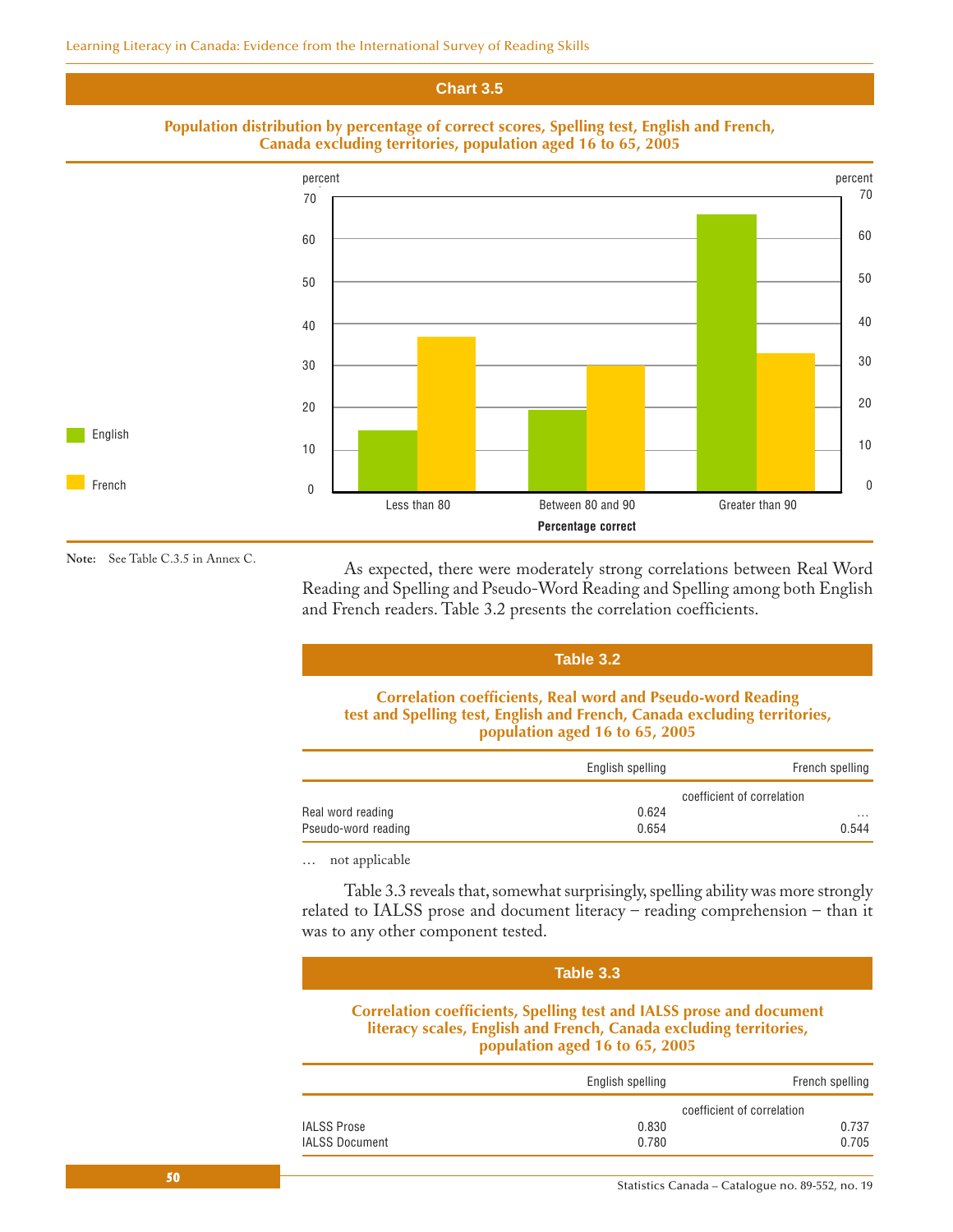Why is spelling ability so strongly related to reading comprehension in the ISRS population? Perhaps the answer begins with the orthographies, or spelling systems, of both English and French. Neither English nor French is as easy to spell as, for example, Spanish. Spanish is said to have a relatively "transparent orthography," in that there is a close and highly predictable relationship between the sounds of the language and the letters and groups of letters. In Spanish, to a much greater extent than English or French, "Anything you can say, you can spell."

In contrast with Spanish, French and English have many unpronounced syllables and letters. In addition, English has many ways of spelling the same sound, sometimes depending on whether the word came from Anglo-Saxon roots or from Latin via Norman French, or simply whether the sound occurs at the beginning, middle, or end of a word. To spell English correctly, it helps to know more than just how a word sounds because one may need to know its meaning, its role in the sentence, and what other words it is related to (Chomsky and Halle, 1968).

More-skilled readers of French and English tend to be more-skilled spellers for many reasons. First, more-skilled readers read a great deal more than non-skilled readers (by a factor of 10 or more), so skilled readers have far more exposure to and practice with the variability of English and French spelling patterns than less-skilled readers. Second, by definition, more-skilled readers usually have more extensive vocabularies – also in large part because they read more. For example, with homophones like *bread/bred,* their vocabulary knowledge helps them to make more accurate decisions about a word's spelling in context than less-skilled readers (Adams, 1994).

To summarize, spelling ability embodies many of the same underlying skills as reading comprehension itself – phonological ability, word recognition, and vocabulary knowledge (Hodges, 1982). Moreover, like reading comprehension, spelling ability is also developed by extensive reading. To be sure, spelling ability is also developed and taught in school, but it is also a by-product of skilled reading.

- Despite the rather basic level of the French and English Spelling lists, as the results in Charts 3.1 and 3.2 show, both French and English participants in IALSS Level 1 had great difficulty with the assessment. French Level 1 participants averaged only about 50 percent correct, and English Level 1 participants only a bit above 40 percent correct. As discussed above, their difficulties with basic spelling are probably the flipside of their basic decoding difficulties.
- Interestingly, the spelling test was also challenging for the Level 2 adults: with the French participants at the level averaging 70 to 80 percent correct (11-12 items correct out of 15) and the English participants averaging 80 to 85 percent correct (12-13 items correct out of 15).
- It is only at IALSS Level 3 that most of the French or English participants all or nearly all of the words spelled correctly.

# **Instructional considerations**

Since much of spelling ability is a by-product of reading ability, despite the high correlations with IALSS literacy, over-emphasizing spelling is probably not a shortcut to improving reading comprehension for less-skilled adults. Nevertheless, spelling can play an important role in instruction for both beginning and intermediate adult readers. Teachers of beginning adult readers often ask learners to practice spelling the words they are learning to read as part of their phonics instruction to reinforce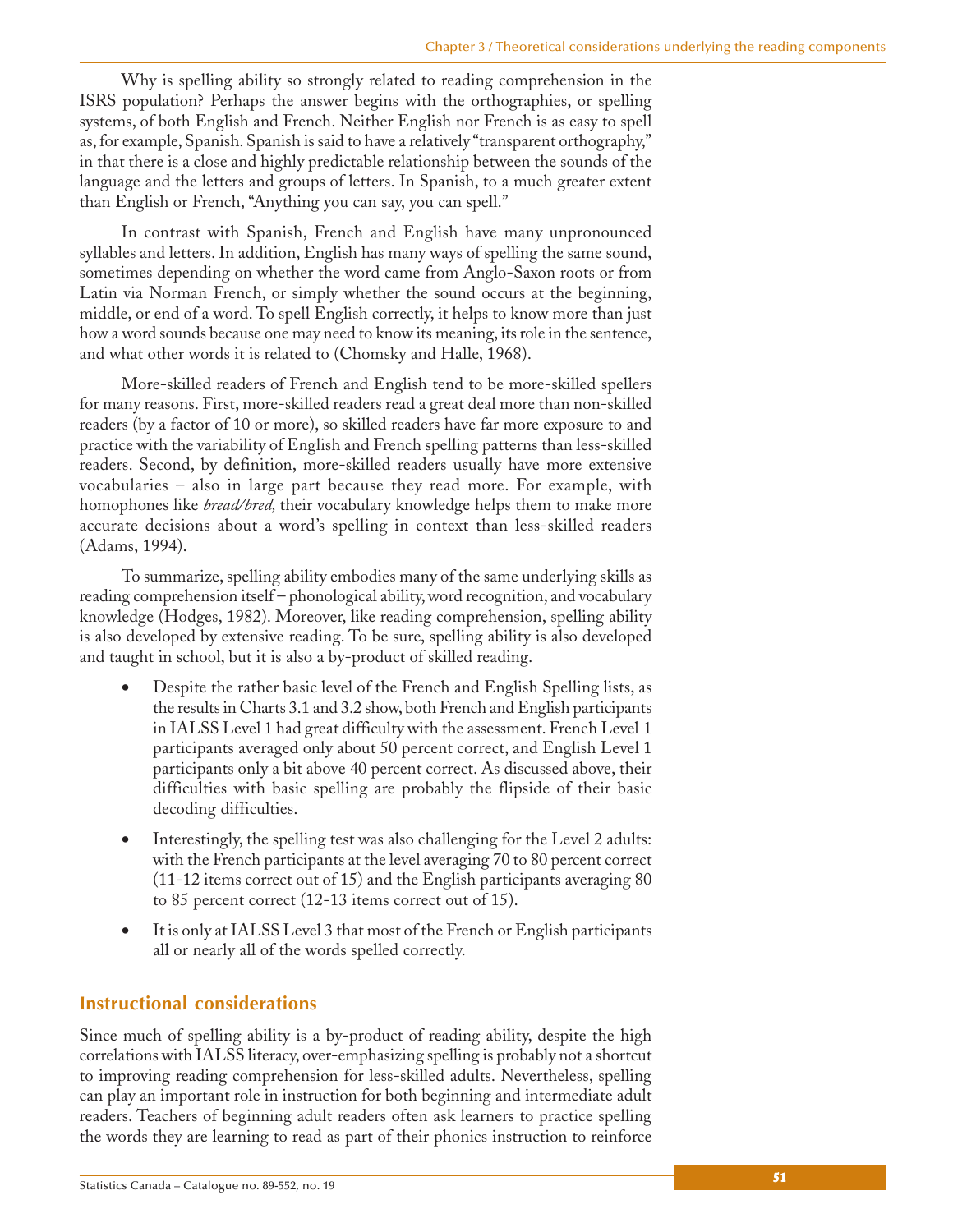their mastery of the letter and syllable patterns. Teachers of intermediate adult readers often include spelling as part of the "structural analysis" of the multi-syllable words that are being studied for decoding or vocabulary. Structural analysis draws students' attention to prefixes and suffixes, Latin and Greek roots, and the frequently occurring syllable types (i.e., spelling patterns) in French and English, respectively.

It is tempting to downplay the long-term importance of spelling for adult learners, given the ready availability of computer spell-checkers. But the least-skilled adult spellers are often anxious and embarrassed about their bad spelling in everyday situations, such as filling out forms in the doctor's office or writing brief reports and emails in the workplace. These adults can usually find ways to mask their reading difficulties, but poor spelling can't be hidden as easily. Even modest gains in spelling ability can be quite meaningful for these adults.

## **3.7 Vocabulary**

The ISRS used short versions in French and English of the Peabody Picture Vocabulary Test (PPVT) (Dunn and Dunn, 1997), with the permission of the authors.8 The test is a test of receptive vocabulary that works as follows. The participant is shown a page containing four line drawings labelled 1, 2, 3, and 4, and the examiner pronounces the target word, either a noun (e.g., "camp") or a gerund (e.g., "swimming"). The participant is asked which picture  $-1$ , 2, 3, or  $4$  – best goes with the word. The 57-item test begins with basic level words and the words gradually become more challenging. In addition, as the test goes on, some of the picture choices become more challenging, calling upon the participant to make finer distinctions among them, or to have a somewhat deeper or more extended knowledge of a word in order to choose the correct response. There is only one correct response for each item, and testing was discontinued after eight consecutive incorrect responses.

Note that the ISRS Vocabulary French and English tests require no reading or writing on the part of the participants. It is important to use oral rather than written vocabulary tests with less-skilled readers such as IALSS Level 1 and 2 adults because, as discussed above, many of them have difficulties with the print components of reading. If written vocabulary tests are used with less-skilled readers, it is impossible to tell whether participants got a given vocabulary item wrong because they genuinely did not know the meaning of the target word, or because they did not decode the question or the answer choices correctly.

Items at the most basic level in the English test included familiar words such as *sawing* and *farm,* and at the most difficult level words such as *oasis* and *confiding.* Items at the most basic French level included familiar words such as *coller* and *gonflé*, and at the most difficult level, words such as *mercantile* and *obélisque*. As frame of reference, the most difficult words on the shortened ISRS Vocabulary tests usually occur at just above high school level on the full-length assessments.

<sup>8.</sup> Kentaro Yamamoto of ETS created the short version of the PPVT by analyzing individual item responses to the full PPVT from 955 US adult learners who participated in a study by Davidson and Strucker (2002). In terms of education and background characteristics, the adult learners in the study generally resembled IALSS Level 1 and 2 participants. By deleting several of the easiest and several of the most difficult item sets and by skipping every other item among the remaining middle sets, Yamamoto found that 97percent of the variance of the full PPVT could be captured. The virtue of the abbreviated test is that it is easier to administer in the field and takes about one-half the time of the full test. The French vocabulary test was based on the short English version created and constructed in a similar manner.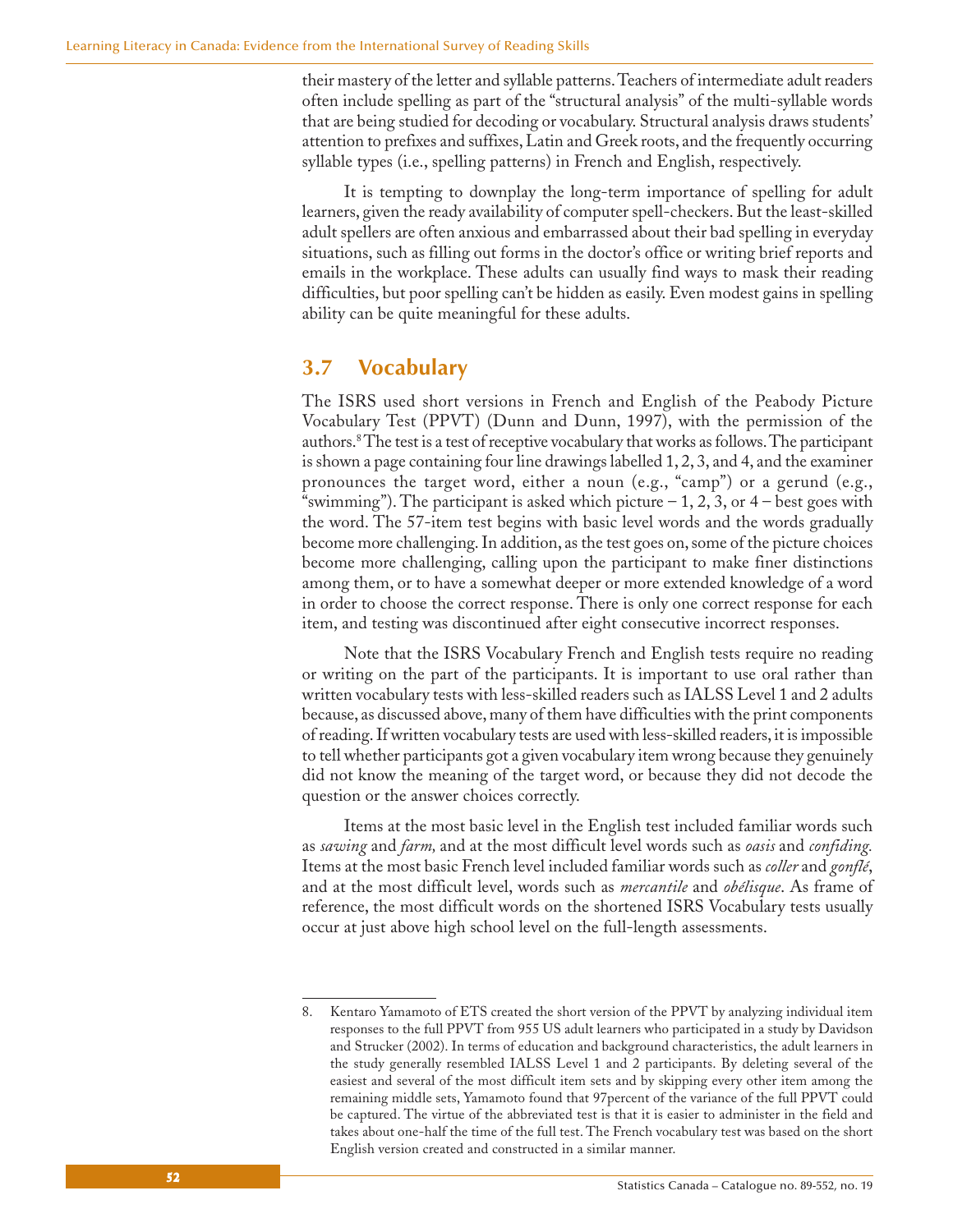- For the French reading participants, Vocabulary was correlated moderately strongly with IALSS prose literacy at 0.542 and IALSS document literacy at 0.596.
- For the English reading participants, Vocabulary was also correlated in this range with IALSS prose literacy at 0.599 and IALSS document literacy at 0.591.
- As Chart 3.1 illustrates, English reading participants in the lower ranges of IALSS Level 1 responded correctly to about 70 percent of the Vocabulary items correctly; those in mid-Level 1, about 80 percent of the items correctly, those in Level 2 about 90 to 95 percent of the items correctly, and those in Level 3 and above approaching 100 percent correctly.
- As Chart 3.2 illustrates, French reading participants in IALSS Level 1 responded correctly to about 85 percent of the Vocabulary items correctly; those in mid-Level 2, about 90 percent of the items correctly, and those nearing Level 3 about 93 percent of the items correctly.
- The curves for the French and English Vocabulary tests have somewhat different shapes: the French curve starts high at above 80 percent correct and slopes gradually upward toward 95 percent, whereas the English curve starts lower, at only 70 percent correct, but rises more steeply toward asymptote at 275 points on the IALSS scale (see Charts 3.1 and 3.2).

Bearing in mind that the French and English vocabulary tests were designed to be similar, but not equivalent, valid conclusions about this difference cannot be drawn. However, it is known that the English test takers included a much higher percentage of immigrants who were not native speakers of English as compared to the percentage of French test takers who were not native speakers of French. As expected, many of those with fewer than 80 percent correct on the English vocabulary were indeed non-native speakers of English who had not acquired these word meanings.

#### **Chart 3.6**



**Population distribution by percentage of correct scores, Vocabulary test, English and French, Canada excluding territories, population aged 16 to 65, 2005**

**Note:** See Table C.3.6 in Annex C.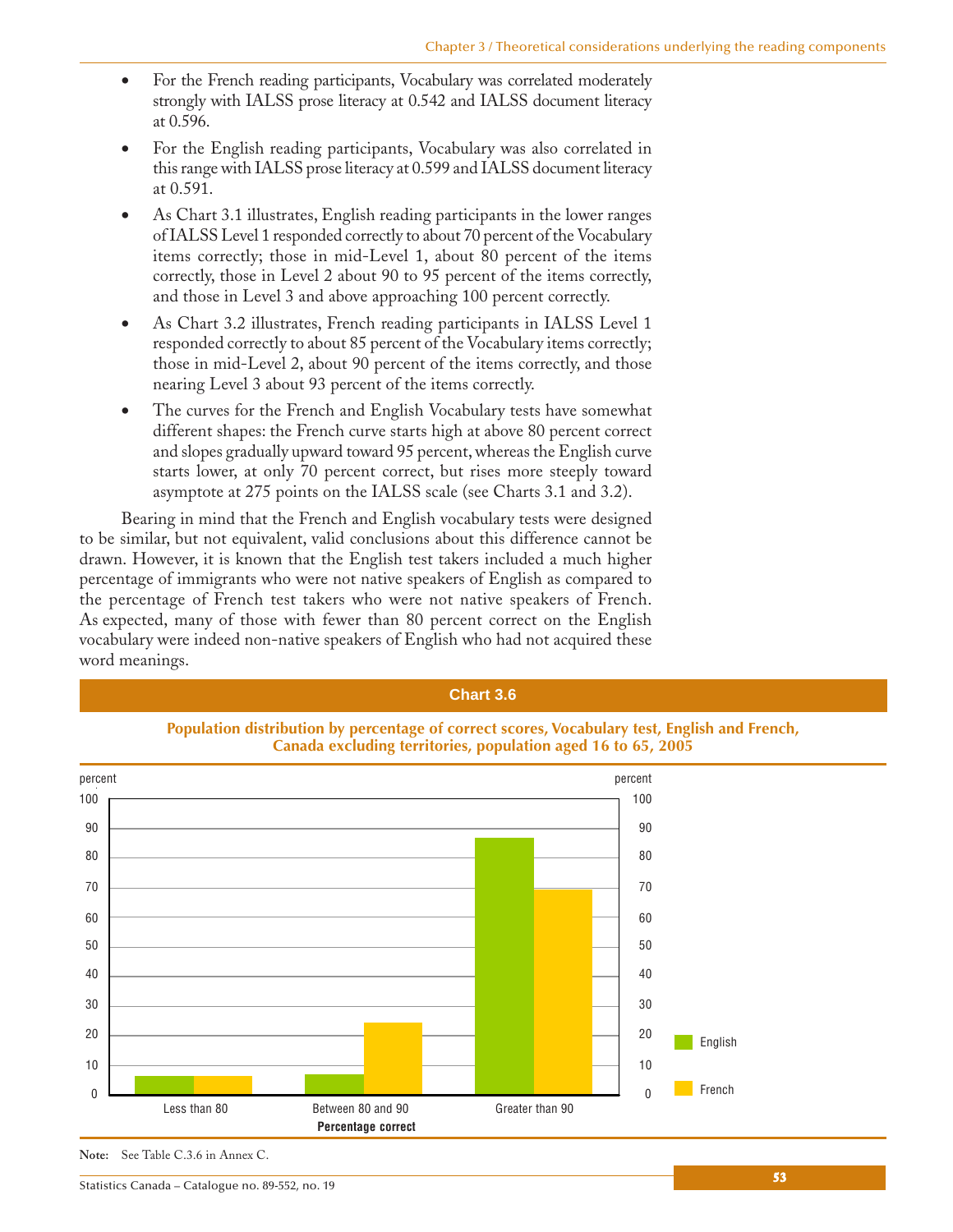About 85 percent of the English-speaking participants and 70 percent of the French-speaking participants had had 90 percent or more of the vocabulary items correct (Chart 3.6). About seven percent of the English and 23 percent of the French were proficient at the 80-90 percent correct level, with about six percent of both groups answering 80 percent or fewer of the items correctly.

Charts 3.1 and 3.2 show that the 80 percent of French and English participants who performed at the 85 percent correct or above level on Vocabulary, were primarily in IALSS Prose Level 2 and above. The remaining 20 percent of the French and English participants – those who performed below 85 percent correct in Vocabulary – were primarily IALSS Level 1. The English participants who ranged below 70 percent correct in Vocabulary include many adults who are non-native speakers and new learners of English.

## **Instructional considerations**

The Vocabulary assessments in French and English are useful for identifying groups of adults with limited *breadth* of vocabulary knowledge, where breadth applies to the number of words known. Speaking in the broadest terms, adults with fewer than 85 percent correct on this relatively easy test need to learn more words at the high school level. But this is not an easy task, nor one that can take place quickly. Most adults who possess high school levels of vocabulary knowledge have acquired that knowledge over many years of studying and reading about history, science, literature, and art in school.

Although the ISRS Vocabulary tests were not designed to assess it, there is an additional area of concern regarding vocabulary – *depth* of word knowledge. Extensive research among children and adults has shown individuals who have limited *breadth* of vocabulary knowledge (such as measured on the ISRS Vocabulary) also tend to have limited *depth* of knowledge of the words they already know. Both factors – limited breadth and limited depth of vocabulary knowledge – adversely affect proficiency in reading comprehension (McKeown & Curtis, 1987).

Less skilled readers not only have difficulties with content-specific words such as the so-called "brick words" like *photosynthesis* or *bicameral,* they also have difficulties with the so-called "Tier 2" or "mortar words" that cut across academic disciplines and create associations between and among the "brick words" (Curtis and Longo, 1999; Beck, McKeown and Kucan, 2003). The word *norm* is an example of a "mortar" word, and *bicameral* is an example of a "brick word" in this sentence: *Bicameral legislatures are the norm in countries that trace their political traditions to Great Britain.*

# **3.8 Scrambled alphabet, rapid letter naming and Digit-Span**

As expected, most adults in the ISRS performed well on these three tests. Rapid Letter Naming and Digit-Span were included in order to estimate the numbers of adults who perform so poorly on the tests that their abilities to learn to read, to read fluently at an acceptable rate, and to comprehend what they read are severely impaired. In interpreting the results of these tests, we are primarily concerned about adults who perform well below the 10th percentile.

For this Scrambled Alphabet assessment, participants were presented with a card on which the scrambled letters of the alphabet were printed in lower-case 36 point type. They were asked to say the names of the letters as quickly as possible without making a mistake, and their time was recorded in seconds. For Rapid Letter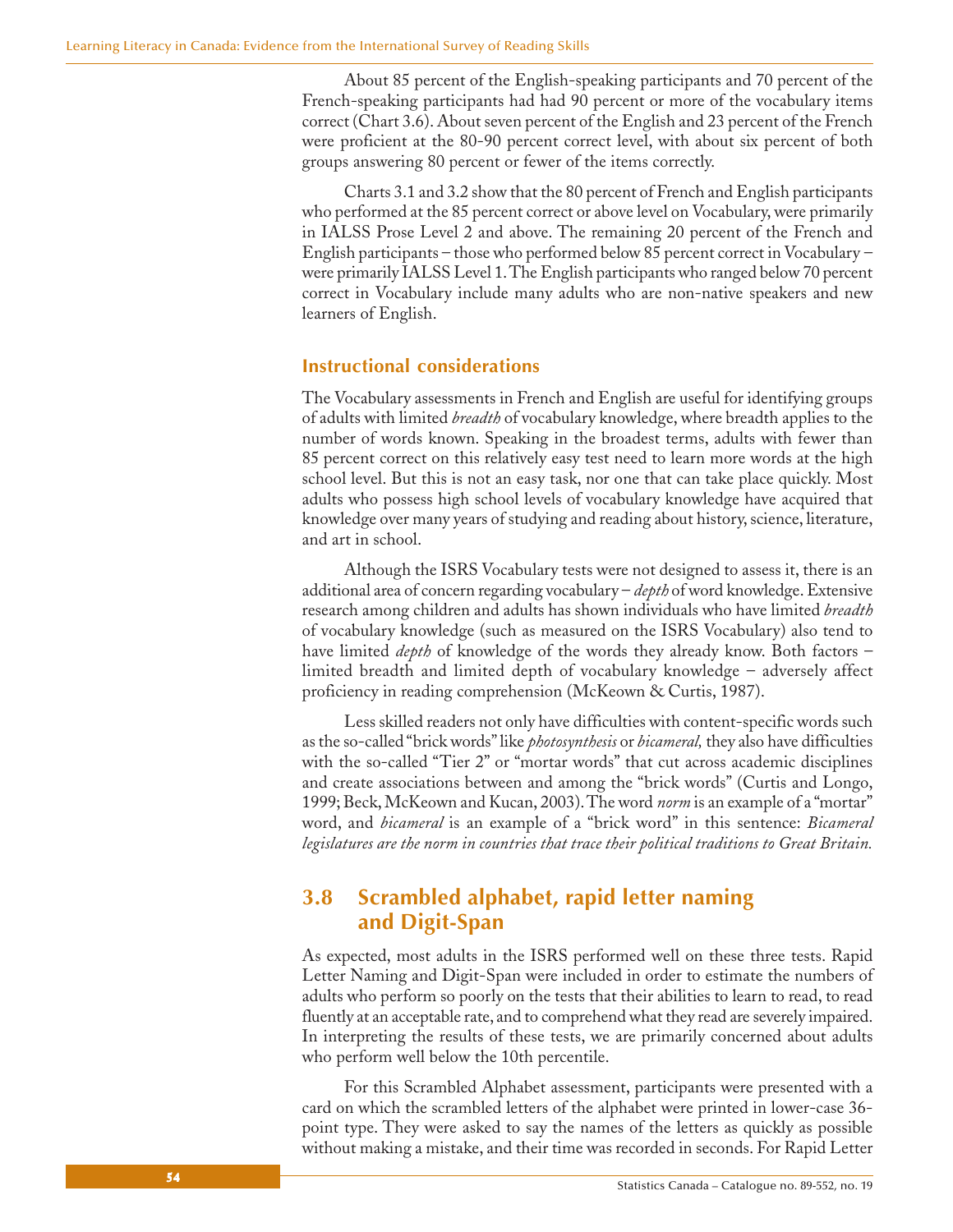Naming, the letters *o, a, s, d,* and *p* were printed in 36-point type randomly arranged in five rows of ten letters each on a card, and participants were asked to say the names of the letters as fast as possible without making a mistake.

Since virtually all of the adults in this study were able to name the letters accurately, the speed measure letters-per-second was analyzed instead of proportion correct. Previous rapid naming studies of children and adults have consistently demonstrated the relationship of the rate of rapid naming to reading ability (Felton, Naylor and Wood, 1990; Misra *et al.*, 2004; Wolf *et al.*, 2003). Studies have shown that the small number of people who are very slow at this skill – i.e., those below the 10th percentile – may have a neurologically based predisposition to process written symbols very slowly. This slow processing can present added difficulty in learning to read because instant and accurate letter recognition is critical for efficient reading in alphabetic languages (Adams, 1994). In addition, rapid naming assessments can identify some adults who are already readers, but who read very slowly, even when they are reading material that is not difficult for them to decode. In summary, the Scrambled Alphabet and Rapid Letter Naming tasks, along with other information, can be useful in identifying how many adults, especially those in IALSS Level 1, may have this additional risk factor for reading difficulties (Harrison and Nichols, 2005).

On the chart each participant's responses from both of the rapid naming tasks were combined and expressed as a factor rate of letters-per-second. In both the French and English populations, participants at the 50th percentile pronounced the letter names at the rate of 2.5 letters per second or faster, contrasted with participants at the 10th percentile at who averaged 1.2 to 2.5 letters-per-second and those at the 5th percentile who averaged at 1.1 or fewer letters-per-second.

#### **Chart 3.7**

**Population percentile distribution, factor rate of letters-per-second, English and French, Canada excluding territories, population aged 16 to 65, 2005**



**Note:** See Table C.3.7 in Annex C.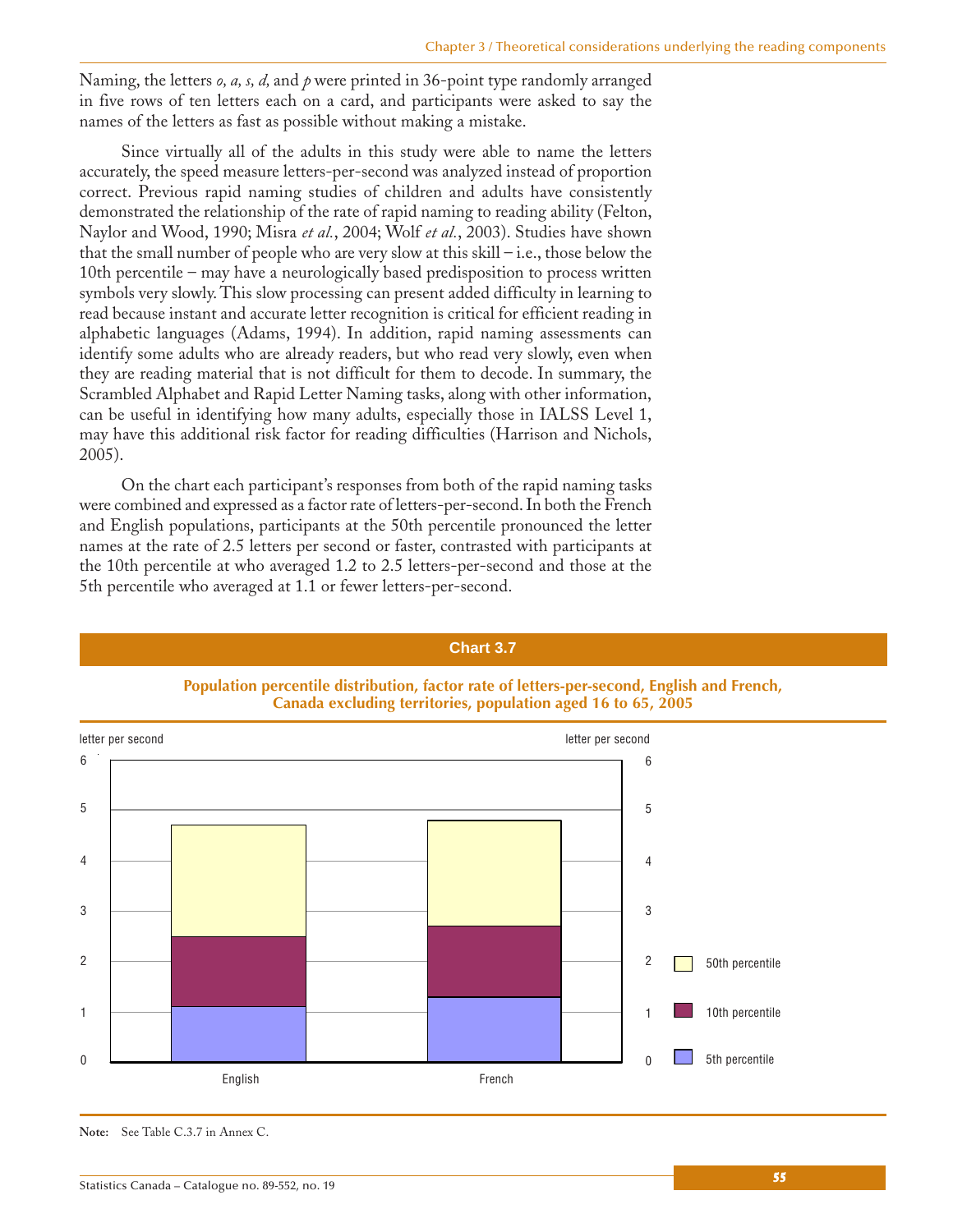It is likely some of the adults below the 10th percentile on the latter naming tasks were non-native speakers who had not yet learned the English or French letter names very well. Therefore, until they have the opportunity to learn the letter names, conclusions about their processing speed abilities cannot be drawn. On the other hand, the native speakers of French and English at this level are likely to include people with processing speed difficulties that may have instructional implications.

## **Instructional considerations**

Although there are no hard and fast rules regarding this assessment, reading clinicians tend to be concerned about children and adults in the 10th percentile and below on rapid naming tasks. If they are beginning readers, such adults usually require a slower pace and more repetition and practice than other beginners. At intermediate levels these adults tend to read more slowly than expected, even when reading texts that contain words they can easily identify. Sometimes it is more difficult for them to increase their reading rate than it is for others at a similar level. Finally, when teachers are presenting new vocabulary words, these learners may require more exposure to the words and their meanings and more opportunities to say them and use them in context than other learners at a similar level.

## **3.9 Short term memory and working memory**

Like the Scrambled Alphabet and Letter Naming tasks, Digit-Span was used in the ISRS to help identify adults in IALSS Level 1 who may experience additional difficulties that can affect learning to read, or affect the rate at which they can improve their reading. Digit-Span is made up of two different tests for which the combined scores have been used in this study. In digits forward, participants are asked to repeat back increasingly longer strings of digits that are presented orally at one-second intervals. It is considered to be a test of *short-term memory*. Digits backward is a more challenging task, because participants are asked to repeat increasingly longer strings of digits *backwards*. It is considered to be a test of *working memory* because the participant must do two things at once – retain the orally presented digits in memory while rearranging and repeating them in reverse.

As a rule of thumb, reading teachers and clinicians have found that learners who have difficulty repeating more than four digits forward and three digits backward (approximately the 10th percentile for the ISRS French and English respondents) may have short-term and working memory problems that could adversely affect reading. For example, when learning to decode words, they may have difficulty holding the letter sounds that make up a word in short-term memory long enough or accurately enough to blend those sounds into a complete word; e.g., to blend the sounds */b/ / l/ /e/ /n/ /d/* to make the complete word *blend*. As expected, participants with this level of extremely limited short-term and working memory tend to be concentrated in the lower part of IALSS Level 1, from 225 points down to below 175 points. Referring to Chart 3.8, reading teachers would be especially concerned about the short-term memory of adults who had fewer than 20 percent correct, at most only a small percentage of the overall adult population.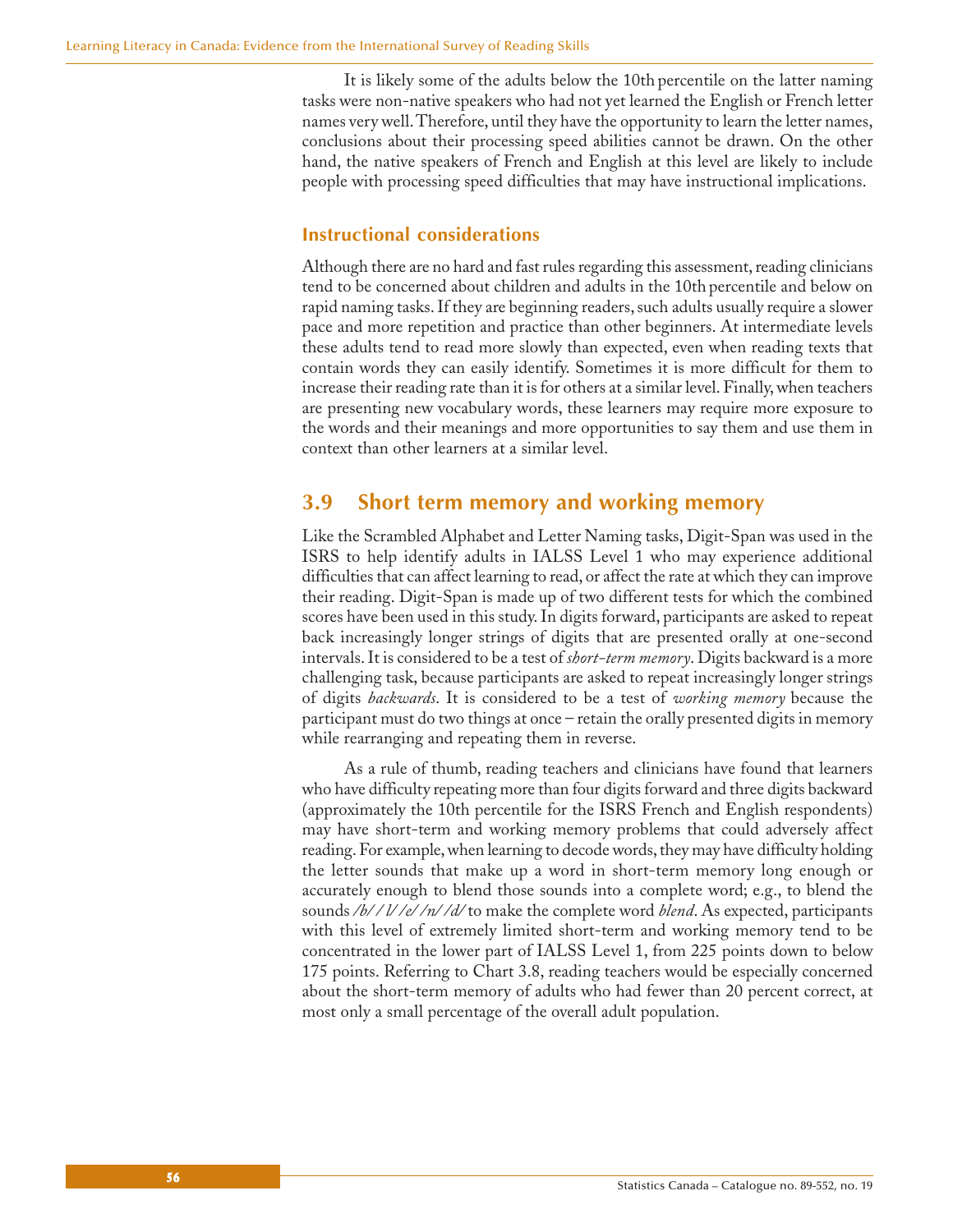



**Population distribution by percentage of correct scores, Digit-Span test, English and French, Canada excluding territories, population aged 16 to 65, 2005**

**Note:** See Table C.3.8 in Annex C.

Even after learners with short-term and working memory problems learn to read at basic levels, they nevertheless tend to read slowly and laboriously. Their slow reading places a greater burden on their short-term and working memory and leads to impaired comprehension because they may have difficulty holding the memory of meaning-bearing phrases in the first half of a sentence in memory long enough to chunk them into a kernel of meaning and integrate that kernel with the information occurring in the last half of a sentence (Perfetti, 1985). Although improving reading rate and fluency are important for all readers in IALSS Level 1, it is especially urgent for learners with severe short-term and working memory problems to be able to do so.

Digit-Span correlates at a moderately high level with IALSS prose literacy (0.612 French; 0.694 English) and at a moderate level with French Spelling (0.48) and a moderately high level with English Spelling (0.58). This suggests, not surprisingly, that short-term and working memory support many higher-level aspects of written language comprehension and production. Finally, Digit-Span in French or English is not a reliable indicator of short-term or working memory for people who are just beginning to learn those languages. Digit-Span represents a daunting enough challenge in one's native language! Therefore, immigrants who are new learners of English and French are excluded from the analysis of this assessment.

## **Instructional considerations**

Although they make up a very small percentage of the overall population, adults with severely limited short-term memory (either inherited or the result of head injuries or strokes) are over-represented in beginning reading classes. Reading teachers and clinicians have found that these learners present special challenges; they need careful and sequential teaching of phonics, usually presented at a slower pace, and they need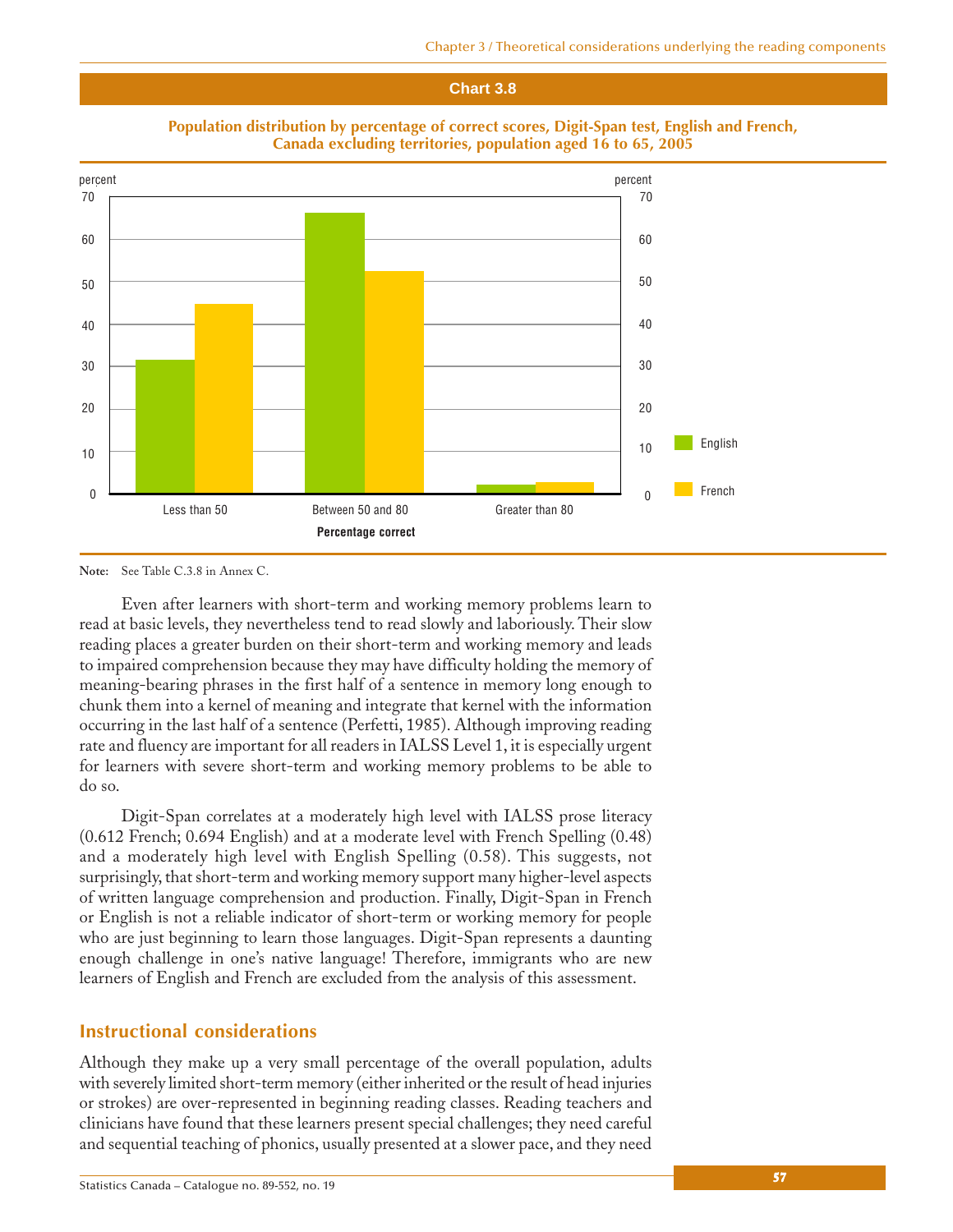ample opportunities for practice and review. Once they begin to read, special effort should be made to improve their fluency and rate, beginning with basic and familiar material. To aid their comprehension of what they read, they may need to develop strategies of explicit self-questioning, recall, and note-taking to make sure they are retaining and understanding what they read, even down at the sentence level.

# **3.10 Conclusion**

That only four percent of the English Level 1 and 2 participants have extremely limited word reading ability is worth noting. When the public hears about the "problem of adult literacy," they often imagine that this means there are large numbers of adults who are almost complete non-readers, similar to people in poor and developing countries. Yet the number of such readers in Canada, even counting those who are non-native speakers of English, is relatively small. Much more numerous are those adults who *are* readers, but read words so slowly and inaccurately that they cannot tackle the challenging texts and documents at IALSS Level 3 and above.

With regard to educational considerations, the results of the components assessments in the ISRS suggest that adult literacy practitioners would do well to explore the underlying causes of poor reading comprehension among Level 1 and Level 2 adult learners. In addition to focusing on techniques for improving reading comprehension itself, researchers and practitioners should also focus on how to help learners improve their word reading skills and vocabulary knowledge. As with all adult literacy instruction, the challenge is to discover ways to help learners achieve *accelerated growth* in these components; spending a calendar year to achieve a year's growth in skills for these adults can make it difficult for them to catch up.

**Author John Strucker**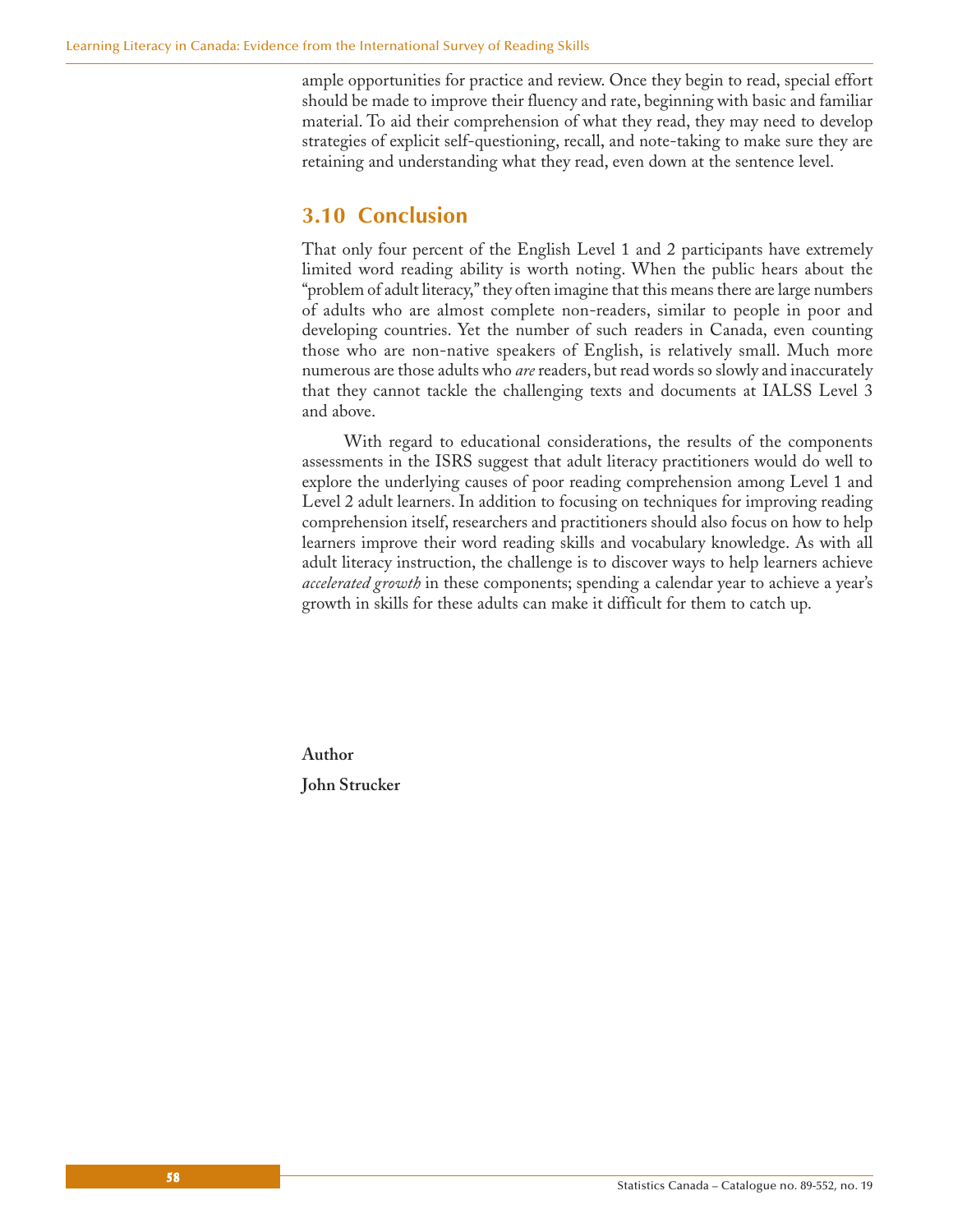# Chapter 4

# **The relationship between reading components and literacy proficiency**

The proficiency levels used in reporting and interpreting scores on the IALSS prose and document literacy scales are empirically well defined in terms of the reading strategies that underlie them. However, the more general language and reading component skills that are associated with these proficiency levels have not been described in detail for national populations in either of Canada's official languages. This chapter analyzes the relationship between each of the reading components, described previously in Chapter 3, and the IALSS literacy levels. The results are presented in both charts and tables, with the numbers in parentheses indicating the standard errors of the estimates.

# **4.1 Reading components and literacy scores**

As charts 4.1 and 4.2 show, the reading components or literacy sub-skills assessed in the ISRS show a consistent relationship with the IALSS prose literacy scores for both the English and French populations. As scores' on each of the components increase so do scores on the prose scale. While there is a strong association between the component scores and literacy levels in both official languages, the actual relationships differ between the two languages. This is to be expected, however, since the components reflect the particular idiosyncratic structure of each language. For this reason, in the text that follows, the relationships between the components and literacy scores are first studied separately for each language before making some comparisons between them.

Statistics Canada – Catalogue no. 89-552, no. 19

<sup>9.</sup> The scores on the components are given as proportion correct, ranging from 0 to 1, in order to maintain consistency across components. The prose literacy scores have the same properties and values as in the IALSS.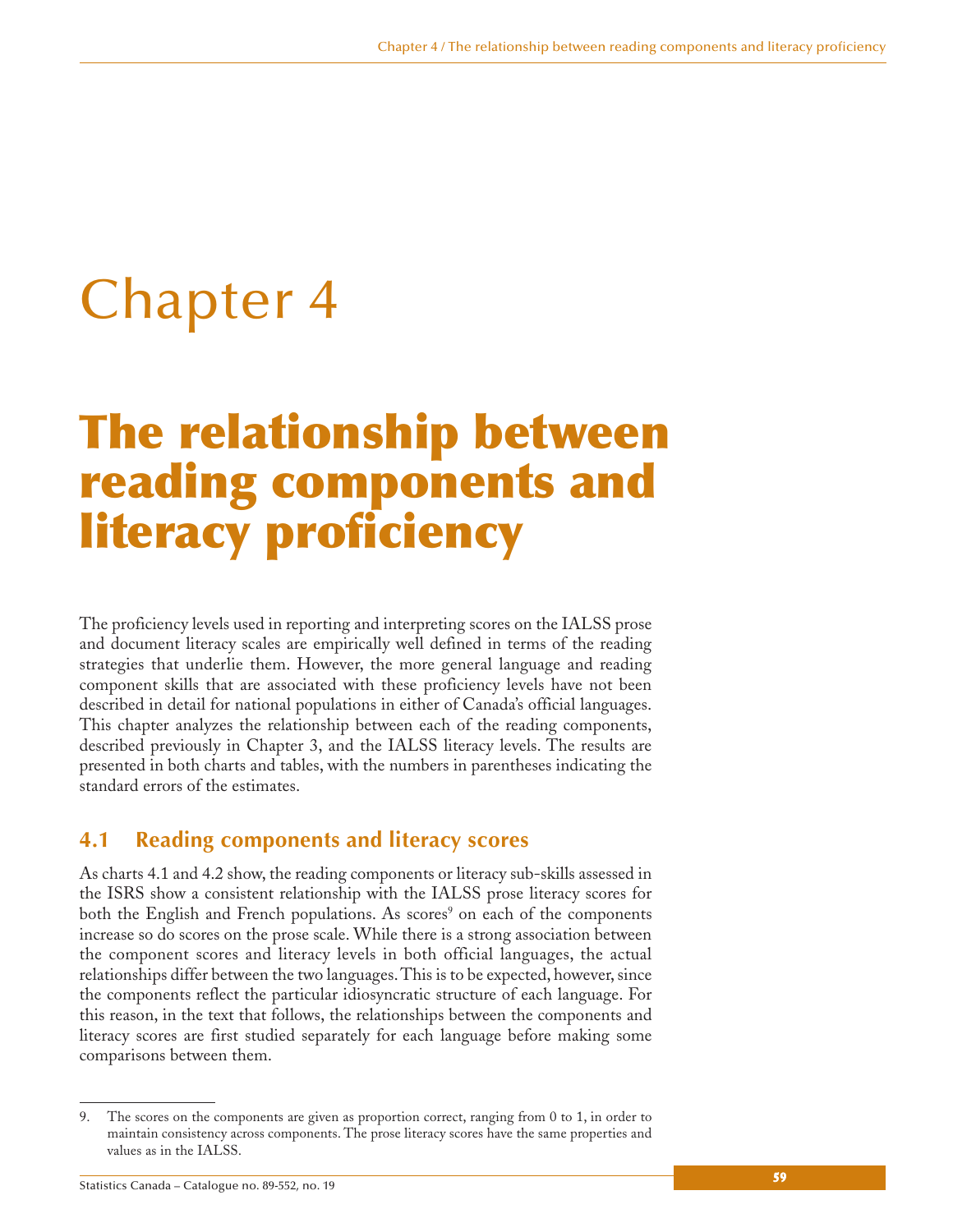In IALSS an 80 percent criterion is used to define an individual's level on the prose and document scale.10 In the analyses presented below the same 80 percent criterion is used to mark an individual's mastery of the reading component tasks.

It can be seen from chart 4.1 that adults vary considerably in the level at which they master different components. For those respondents tested in French the proportion correct for Pseudo-word reading reaches 0.8 at a prose score of 225 points, the transition between Levels 1 and 2. However, for Vocabulary or word knowledge the 0.8 criterion is reached at a lower prose score, before this transition to Level 2. The curves for Spelling (around 65% at prose score 225 points) and Digit-Span (at 40% at score 225 points) have not yet reached the 80 percent criterion at the threshold between Levels 1 and 2. Spelling reaches 0.8 near the transition point between Levels 2 and 3 (at a prose score of 275 points) and Digit-Span does not reach it at all.

These findings suggest that in French achieving 80 percent competence on word knowledge and word recognition is important in attaining prose literacy Level 2 and that reaching the criterion level in spelling is associated with Level 3 reading skills. Tables 4.1a-d provide further details on the relationships between prose levels and component skills. The standard errors of the estimates are given in parentheses.

#### **Chart 4.1**

**Line graph showing observed scores on each component by score on the IALSS prose scale, French, Canada excluding Territories, population aged 16 to 65, 20051**



#### **Note:** See Table C.3.2 in Annex C.

1. The regular word recognition task is not included in this analysis because there was little variation in scores across the prose scale.

10. The 80 percent criterion is a common standard for evaluating mastery testing of a skill or topic in master based testing (Glass, 1978).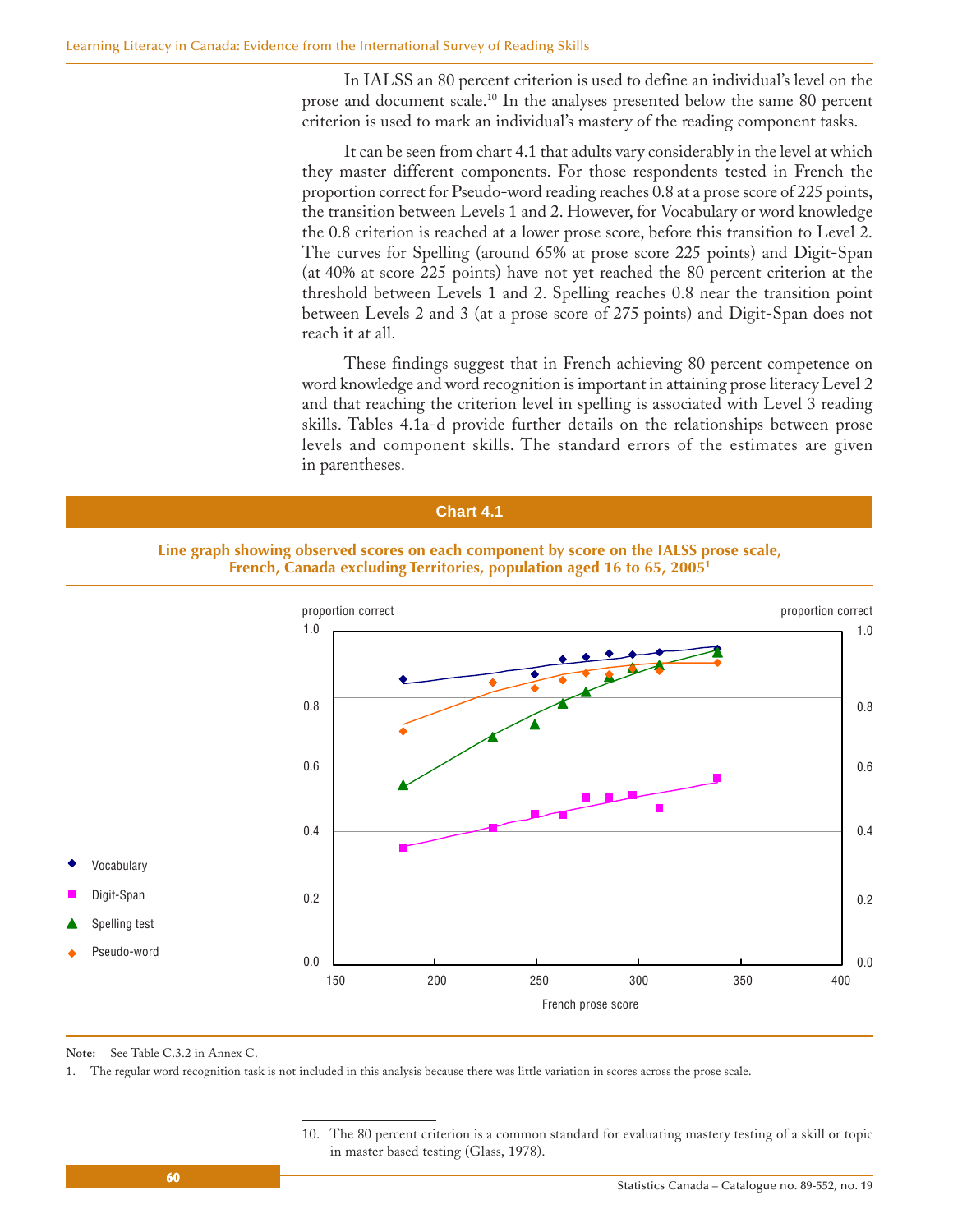#### **Table 4.1a**

**Proportion correct on the Vocabulary test by prose level, French, Canada excluding Territories, population aged 16 to 65, 2005**

|                                      |              | <b>Prose literacy (French)</b> |         |                   |         |                   |                |                   |  |  |
|--------------------------------------|--------------|--------------------------------|---------|-------------------|---------|-------------------|----------------|-------------------|--|--|
|                                      | Level 1      |                                | Level 2 |                   | Level 3 |                   | Levels 4 and 5 |                   |  |  |
|                                      | percent      | standard<br>error              | percent | standard<br>error | percent | standard<br>error | percent        | standard<br>error |  |  |
| <b>Vocabulary proportion correct</b> |              |                                |         |                   |         |                   |                |                   |  |  |
| Less than 0.8<br>Greater than 0.8    | 35.3<br>64.7 | (5.9)<br>(5.9)                 | 95.2    | (2.1)             | 98.7    | (1.0)             | 99.5           | F.<br>(1.2)       |  |  |

F too unreliable to be published

#### **Table 4.1b**

## **Proportion correct on the Pseudo-word recognition test by prose level, French, Canada excluding Territories, population aged 16 to 65, 2005**

|                                        |              | <b>Prose literacy (French)</b> |             |                   |         |                   |         |                   |  |  |  |
|----------------------------------------|--------------|--------------------------------|-------------|-------------------|---------|-------------------|---------|-------------------|--|--|--|
|                                        |              | Level 1                        |             | Level 2           |         | Level 3           |         | Levels 4 and 5    |  |  |  |
|                                        | percent      | standard<br>error              | percent     | standard<br>error | percent | standard<br>error | percent | standard<br>error |  |  |  |
| <b>Pseudo-word proportion correct</b>  |              |                                |             |                   |         |                   |         |                   |  |  |  |
| Less than 0.6<br>$0.6 \text{ to } 0.8$ | 32.8<br>36.9 | (7.4)<br>(8.1)                 | 7.1<br>23.1 | (2.1)<br>(2.7)    | 17.7    | (3.2)             |         | (5.8)             |  |  |  |
| Greater than 0.8                       | 30.4         | (8.6)                          | 69.9        | (3.3)             | 80.7    | (3.3)             | 92.0    |                   |  |  |  |

F too unreliable to be published

#### **Table 4.1c**

#### **Proportion correct on the Spelling test by prose level, French, Canada excluding Territories, population aged 16 to 65, 2005**

|                                    |                | <b>Prose literacy (French)</b> |              |                   |             |                   |         |                   |  |  |  |
|------------------------------------|----------------|--------------------------------|--------------|-------------------|-------------|-------------------|---------|-------------------|--|--|--|
|                                    | <b>Level 1</b> |                                |              | <b>Level 2</b>    |             | Level 3           |         | Levels 4 and 5    |  |  |  |
|                                    | percent        | standard<br>error              | percent      | standard<br>error | percent     | standard<br>error | percent | standard<br>error |  |  |  |
| <b>Spelling proportion correct</b> |                |                                |              |                   |             |                   |         |                   |  |  |  |
| Less than 0.6                      | 61.8           | (6.5)                          | 13.1         | (3.3)             |             |                   |         |                   |  |  |  |
| $0.6$ to $0.8$<br>Greater than 0.8 | 33.7           | (7.6)                          | 35.7<br>51.3 | (4.5)<br>(4.8)    | 8.2<br>90.1 | (1.8)<br>(1.9)    | 94.4    | (5.3)             |  |  |  |

F too unreliable to be published

#### **Table 4.1d**

## **Proportion correct on the Digit-Span test by prose level, French, Canada excluding Territories, population aged 16 to 65, 2005**

|                                                                          |         | <b>Prose literacy (French)</b> |                |                   |              |                   |                |                   |  |  |  |
|--------------------------------------------------------------------------|---------|--------------------------------|----------------|-------------------|--------------|-------------------|----------------|-------------------|--|--|--|
|                                                                          | Level 1 |                                | <b>Level 2</b> |                   | Level 3      |                   | Levels 4 and 5 |                   |  |  |  |
|                                                                          | percent | standard<br>error              | percent        | standard<br>error | percent      | standard<br>error | percent        | standard<br>error |  |  |  |
| <b>Digit-Span proportion correct</b><br>Less than 0.6<br>0.6 and greater | 94.1    | (5.3)                          | 93.5<br>6.5    | (1.9)<br>(1.9)    | 86.1<br>13.9 | (2.1)<br>(2.1)    | 63.5<br>36.5   | (8.3)<br>(8.3)    |  |  |  |

F too unreliable to be published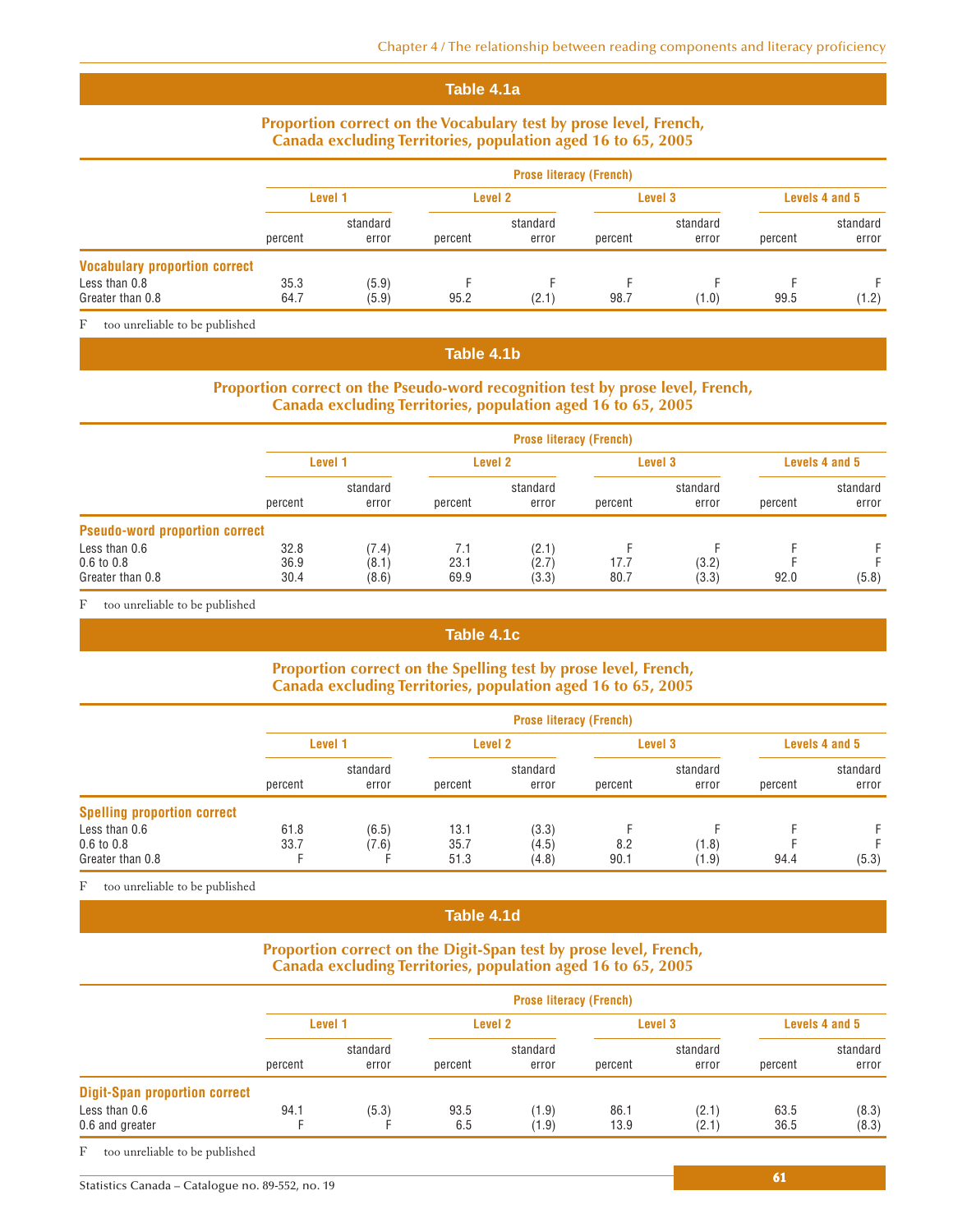In each of the Tables 4.1a-d, the proportion of respondents with scores over 0.8 (0.6 for Digit-Span) increases level by level, but the relationship between score and level differs markedly from component to component. For example, almost twothirds of those at Level 1 in French score above 0.8 on the Vocabulary component, but just 30 percent of the population at that level score that high on the Pseudoword recognition component and more than 95 percent fail to reach this criterion on the Spelling component.

A similar pattern holds for Levels 2 and 3: a higher proportion of the population score above the criterion on Vocabulary than on Pseudo-word recognition and even fewer reach 0.8 on the Spelling component. Only at Level 4 and 5 are there only trivial differences between the components in the proportion reaching the criterion, since over 90 percent have scores above 0.8 in all three of the components.

Chart 4.2 shows that there is an equally strong relationship between component skills and prose literacy score for those who took the tests in English, though there is a different pattern for some of the reading components. As the proportion correct on each component increases so does the prose literacy level.

In English at literacy score 225 points, the proportion correct curve for vocabulary is well above 0.8 and for Real Word recognition (TOWRE-A)11 the curve has just passed that mark. The curve for spelling in English reaches the 0.8 criterion at prose literacy scores just above the transition from Level 1 to Level 2 (225 points), instead of near the transition from Level 2 to Level 3, as is the case in French. Pseudo-word recognition (TOWRE-B) does not reach the 80% criterion until almost 325 points, the transition from Level 3 to Level 4. Tables 4.2a-e are the English equivalent to Tables 4.1a-d with Real Word recognition added for English.

#### **Chart 4.2**

**Line graph showing observed scores on each component by score on the IALSS prose scale, English, Canada excluding Territories, population aged 16 to 65, 2005**



**Note:** See Table C.3.1 in Annex C.

11. As discussed previously, the real word recognition test in French did not differentiate among respondents and is not included in this discussion. This component is included for the English test as it provided strong measurement as Chart 4.2 shows.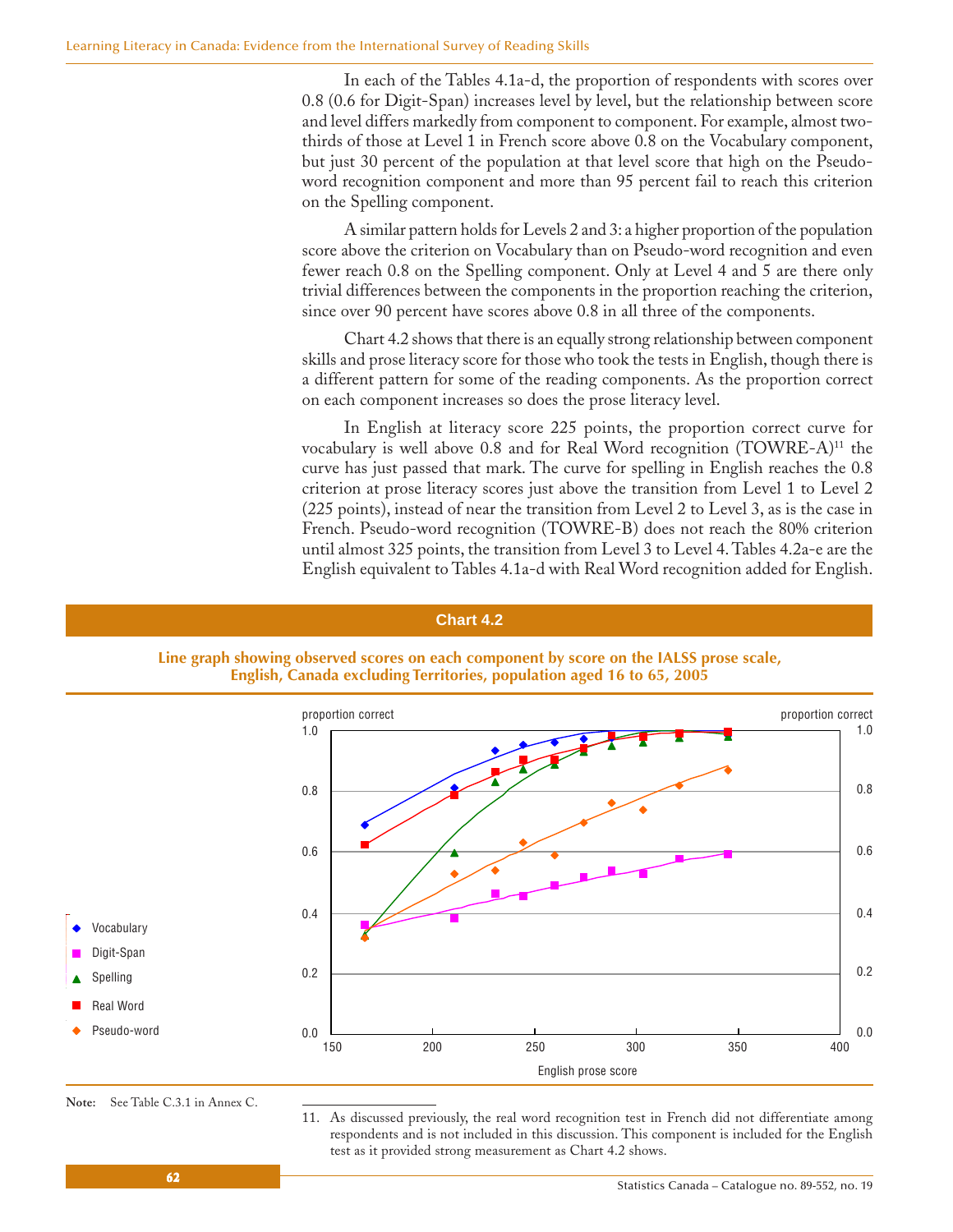#### **Table 4.2a**

**Proportion correct on the Vocabulary test by prose level, English, Canada excluding Territories, population aged 16 to 65, 2005**

|                                      |         | <b>Prose literacy (English)</b> |         |                    |         |                   |         |                   |  |  |
|--------------------------------------|---------|---------------------------------|---------|--------------------|---------|-------------------|---------|-------------------|--|--|
|                                      |         | Level 1                         |         | Level <sub>2</sub> |         | Level 3           |         | Levels 4 and 5    |  |  |
|                                      | percent | standard<br>error               | percent | standard<br>error  | percent | standard<br>error | percent | standard<br>error |  |  |
| <b>Vocabulary proportion correct</b> |         |                                 |         |                    |         |                   |         |                   |  |  |
| Less than 0.8                        | 56.4    | (7.1)                           | 14.1    | (4.3)              |         |                   |         | F.                |  |  |
| 0.8 and greater                      | 43.6    | (7.1)                           | 85.9    | (4.3)              | 98.0    | (1.2)             | 97.9    | (2.0)             |  |  |

F too unreliable to be published

#### **Table 4.2b**

## **Proportion correct on the Real Word recognition test by prose level, English, Canada excluding Territories, population aged 16 to 65, 2005**

|                                             | <b>Prose literacy (English)</b> |         |                   |         |                   |                |                   |  |  |
|---------------------------------------------|---------------------------------|---------|-------------------|---------|-------------------|----------------|-------------------|--|--|
| Level 1                                     |                                 | Level 2 |                   | Level 3 |                   | Levels 4 and 5 |                   |  |  |
| percent                                     | standard<br>error               | percent | standard<br>error | percent | standard<br>error | percent        | standard<br>error |  |  |
| <b>Real Word proportion correct</b><br>61.7 | (7.7)                           | 21.3    | (4.2)             | 7.6     | (2.4)             |                | (5.1)             |  |  |
|                                             | 38.3                            | (7.7)   | 78.7              | (4.2)   | 92.4              | (2.4)          | 91.9              |  |  |

F too unreliable to be published

**Table 4.2c**

#### **Proportion correct on the Pseudo-word recognition test by prose level, English, Canada excluding Territories, population aged 16 to 65, 2005**

|                                                     |              | <b>Prose literacy (English)</b> |                      |                         |                      |                         |              |                      |  |  |
|-----------------------------------------------------|--------------|---------------------------------|----------------------|-------------------------|----------------------|-------------------------|--------------|----------------------|--|--|
|                                                     |              | Level 1                         |                      | <b>Level 2</b>          |                      | Level 3                 |              | Levels 4 and 5       |  |  |
|                                                     | percent      | standard<br>error               | percent              | standard<br>error       | percent              | standard<br>error       | percent      | standard<br>error    |  |  |
| <b>Pseudo-word proportion correct</b>               |              |                                 |                      |                         |                      |                         |              |                      |  |  |
| Less than 0.6<br>$0.6$ to $0.8$<br>Greater than 0.8 | 65.0<br>32.9 | (7.1)<br>(7.2)                  | 31.8<br>48.7<br>19.5 | (4.7)<br>(5.5)<br>(3.7) | 13.7<br>46.5<br>39.8 | (3.5)<br>(5.1)<br>(4.1) | 29.2<br>66.2 | F.<br>(7.3)<br>(7.0) |  |  |

F too unreliable to be published

#### **Table 4.2d**

#### **Proportion correct on the Spelling test by prose level, English, Canada excluding Territories, population aged 16 to 65, 2005**

|                                    |         | <b>Prose literacy (English)</b> |         |                   |         |                   |         |                   |  |  |  |
|------------------------------------|---------|---------------------------------|---------|-------------------|---------|-------------------|---------|-------------------|--|--|--|
|                                    |         | Level 1                         |         | Level 2           |         | Level 3           |         | Levels 4 and 5    |  |  |  |
|                                    | percent | standard<br>error               | percent | standard<br>error | percent | standard<br>error | percent | standard<br>error |  |  |  |
| <b>Spelling proportion correct</b> |         |                                 |         |                   |         |                   |         |                   |  |  |  |
| Less than 0.6                      | 60.6    | (7.4)                           |         |                   |         |                   | 0.0     | (0.0)             |  |  |  |
| $0.6$ to $0.8$                     | 23.7    | (5.7)                           | 24.0    | (5.1)             |         |                   |         |                   |  |  |  |
| Greater than 0.8                   |         |                                 | 70.8    | (5.6)             | 96.5    | (1.2)             | 98.9    | (1.0)             |  |  |  |

F too unreliable to be published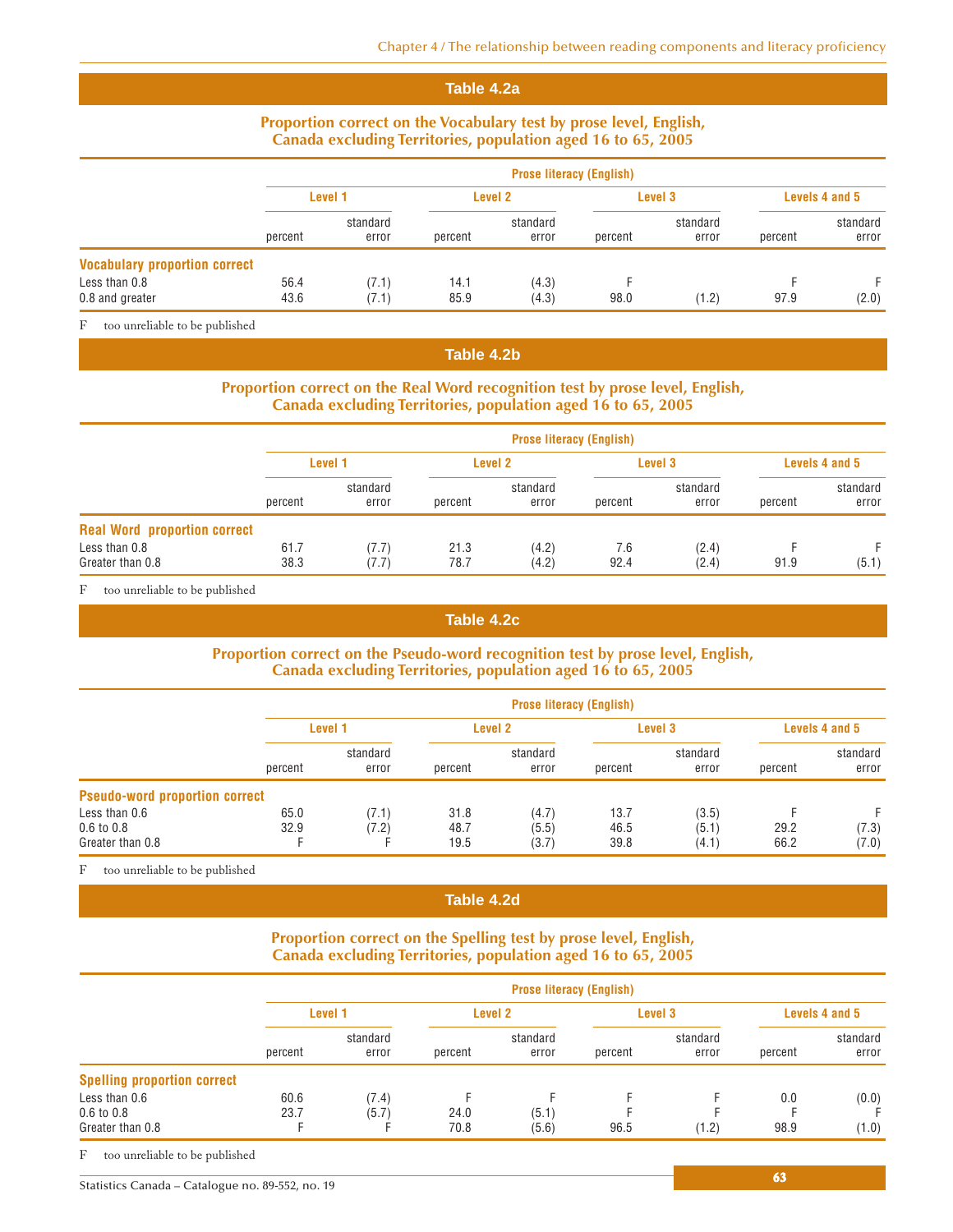|                                                                          |                                                                                                                                    |                   | Table 4.2e         |                   |              |                   |                |                   |  |  |  |  |
|--------------------------------------------------------------------------|------------------------------------------------------------------------------------------------------------------------------------|-------------------|--------------------|-------------------|--------------|-------------------|----------------|-------------------|--|--|--|--|
|                                                                          | Proportion correct on the Digit-Span test by prose level, English,<br>Canada excluding Territories, population aged 16 to 65, 2005 |                   |                    |                   |              |                   |                |                   |  |  |  |  |
|                                                                          | <b>Prose literacy (English)</b>                                                                                                    |                   |                    |                   |              |                   |                |                   |  |  |  |  |
|                                                                          | Level 1                                                                                                                            |                   | Level <sub>2</sub> |                   | Level 3      |                   | Levels 4 and 5 |                   |  |  |  |  |
|                                                                          | percent                                                                                                                            | standard<br>error | percent            | standard<br>error | percent      | standard<br>error | percent        | standard<br>error |  |  |  |  |
| <b>Digit-Span proportion correct</b><br>Less than 0.6<br>0.6 and greater | 98.3                                                                                                                               | (1.2)             | 91.6               | (3.2)             | 73.1<br>26.9 | (4.0)<br>(4.0)    | 50<br>50       | (7.0)<br>(7.0)    |  |  |  |  |

F too unreliable to be published

As is the case for French, there is a consistent pattern across the five components for those who took the assessment in English. As the Prose level increases so does the proportion at that level with component scores above 0.8, although the exact proportions are seldom the same in the two languages.

Fewer than half of the English Level 1 respondents are able to meet the criterion in Vocabulary, which is nonetheless the easiest of the component tests for all levels. Some Level 2 readers – about 14 percent – experience some problems with vocabulary, but at Level 3 and higher nearly all respondents scored above 0.8. Real Word recognition is a more difficult component for the lower literacy levels, as just over a third of those at Level 1 are able to score over 0.8 and 20 percent of those at Level 2 could not reach this criterion. This task was easier for those at the higher levels with more than 90 percent scoring above 0.8. The Pseudo-word recognition tasks proved much more difficult as even at Level 4 only 66 percent scored 0.8 or higher. Sixty percent of Level 3 and 80 percent of Level 2 were below this mark on this component. Almost all those at Level 1 (98%) were unable to demonstrate mastery of this component. The Spelling component provided the sharpest contrast between Levels 1 and 2. Almost 84 percent of the Level 1 respondents in English failed to reach the 0.8 mark on this component, but 70 percent of those at Level 2 did so. Level 3 and 4 respondents found the spelling tasks easy with more than 95 percent in both levels scoring above 0.8.

The results of the analysis of the relationship between IALSS prose literacy and scores on the component tests, presented in Tables 4.1a-d for French respondents and Tables 4.2a-d for English respondents, provide information relevant to the questions about the distribution of component skills that were posed in the previous chapter. The results suggest the following overall picture.

Readers who have vocabulary knowledge that enables them to apply meaning to isolated words have access to some Level 1 tasks. There are Level 1 literacy tasks in IALSS that only require the reader to identify isolated pieces of information that are synonymous with words in the directive, so simple word knowledge of the kind required by the Vocabulary component opens some of the simpler literacy tasks just by itself. Vocabulary knowledge by itself, however, is not enough to allow a reader to successfully carry out all Level 1 tasks, and much less most Level 2 tasks, as these require more than simple word matching.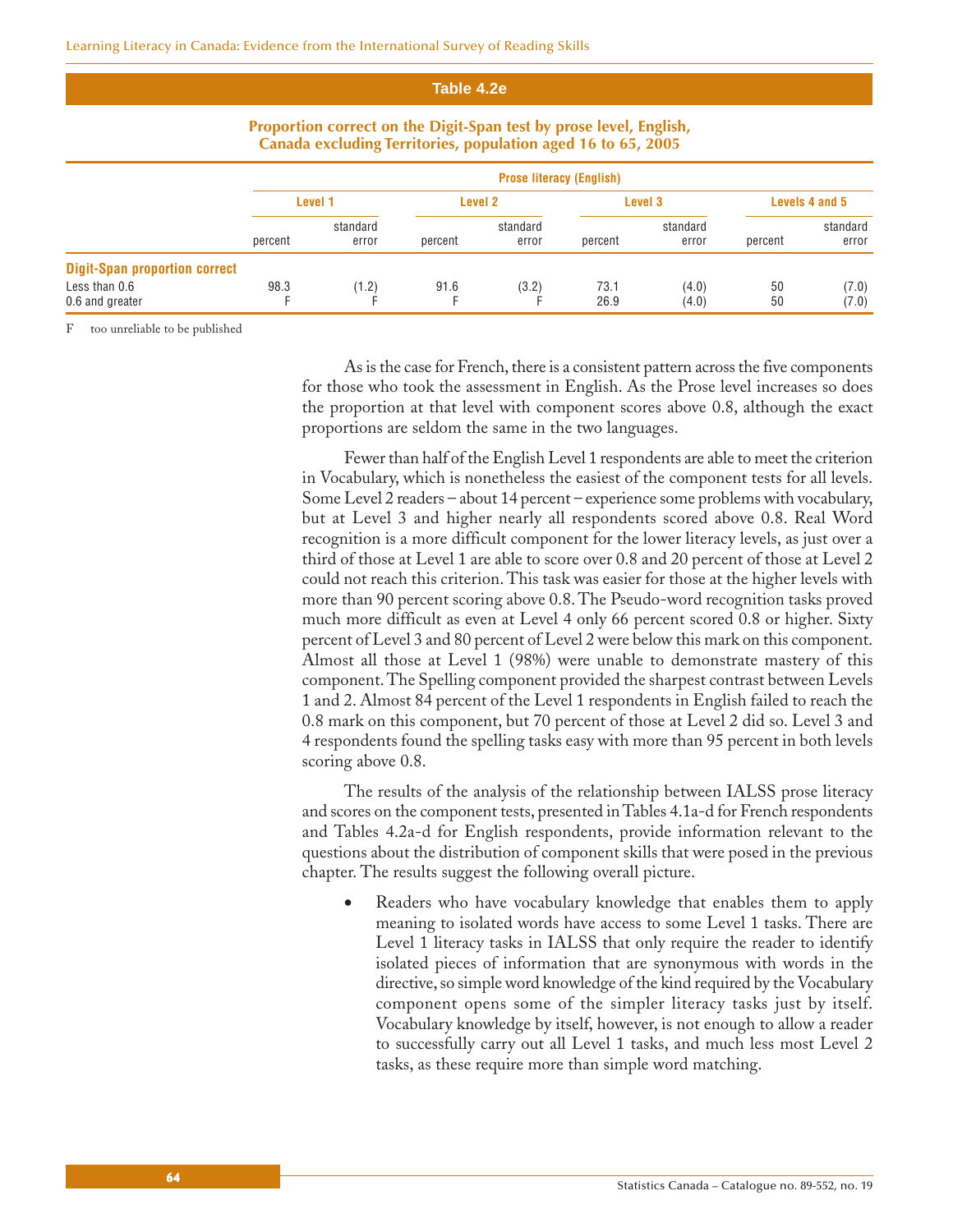- Developing skill at recognizing words in print as measured in the Real Word and Pseudo-word tests (there are significant differences in what this means in English and French – discussed below) is associated with successful completion of Level 2 literacy tasks because nearly 80 percent of Level 2 but fewer than 40 percent of Level 1 readers do well on this component.
- Readers can also develop the skill of applying their understanding of words to a proactive task, such as Spelling, which appears to be most associated with Level 3 literacy skills, although in English a substantial number of those at Level 2 are also successful with the Spelling tasks.

Although the results suggest a common pattern of vocabulary knowledge leading to word recognition, leading in turn to control over spelling, this pattern plays out somewhat differently in English and French.

| Vocabulary                      | More French than English readers score above mastery (80%) on<br>the vocabulary test at each level. The differences are small at Levels 3<br>and $4$ .                                                                                                                                                                                                                                                                                              |
|---------------------------------|-----------------------------------------------------------------------------------------------------------------------------------------------------------------------------------------------------------------------------------------------------------------------------------------------------------------------------------------------------------------------------------------------------------------------------------------------------|
| <b>Real Word</b><br>recognition | French readers at all levels are able to identify regular words with such<br>ease that scores do not differ significantly from level to level. For English<br>readers at Levels 1 and 2, however, this task was more difficult. The<br>80 percent mastery level is not reached until nearly Level 2 and scores<br>remain below 90 percent through most of Level 2. However, those scoring<br>at Levels 3 and above are able to identify most items. |
| Pseudo-word<br>recognition      | For French readers, this task was below the mastery threshold at Level 1.<br>A majority of Level 2 French readers scored above 80 percent and those<br>at Level 3 above 90 percent. In contrast, even most Level 3 English<br>readers do not reach the 80 percent mastery point on this test component.                                                                                                                                             |
| Spelling                        | In contrast to their performance on the first three components, English<br>readers were able to master spelling at lower prose scores than were French<br>readers. Most of the Level 2 English readers scored above 80 percent on<br>the spelling component, but it took Level 3 prose skill to reach that<br>score for the French readers.                                                                                                         |
| Digit-Span                      | This component, which is not language specific as are the other tasks,<br>posed parallel problems in English and French. Scores crossed the 40<br>percent mark around the Level 1 to Level 2 boundary in both languages,<br>reached near 50 percent between Levels 2 and 3 and did not reach 60<br>percent even at the Level 3 to Level 4 cut point.                                                                                                |

Thus each of the component skills (except regular word recognition in French) plays some role in helping to distinguish IALSS prose and document literacy levels. That they function somewhat differently in the two languages results from both linguistic and demographic differences in the sampled populations.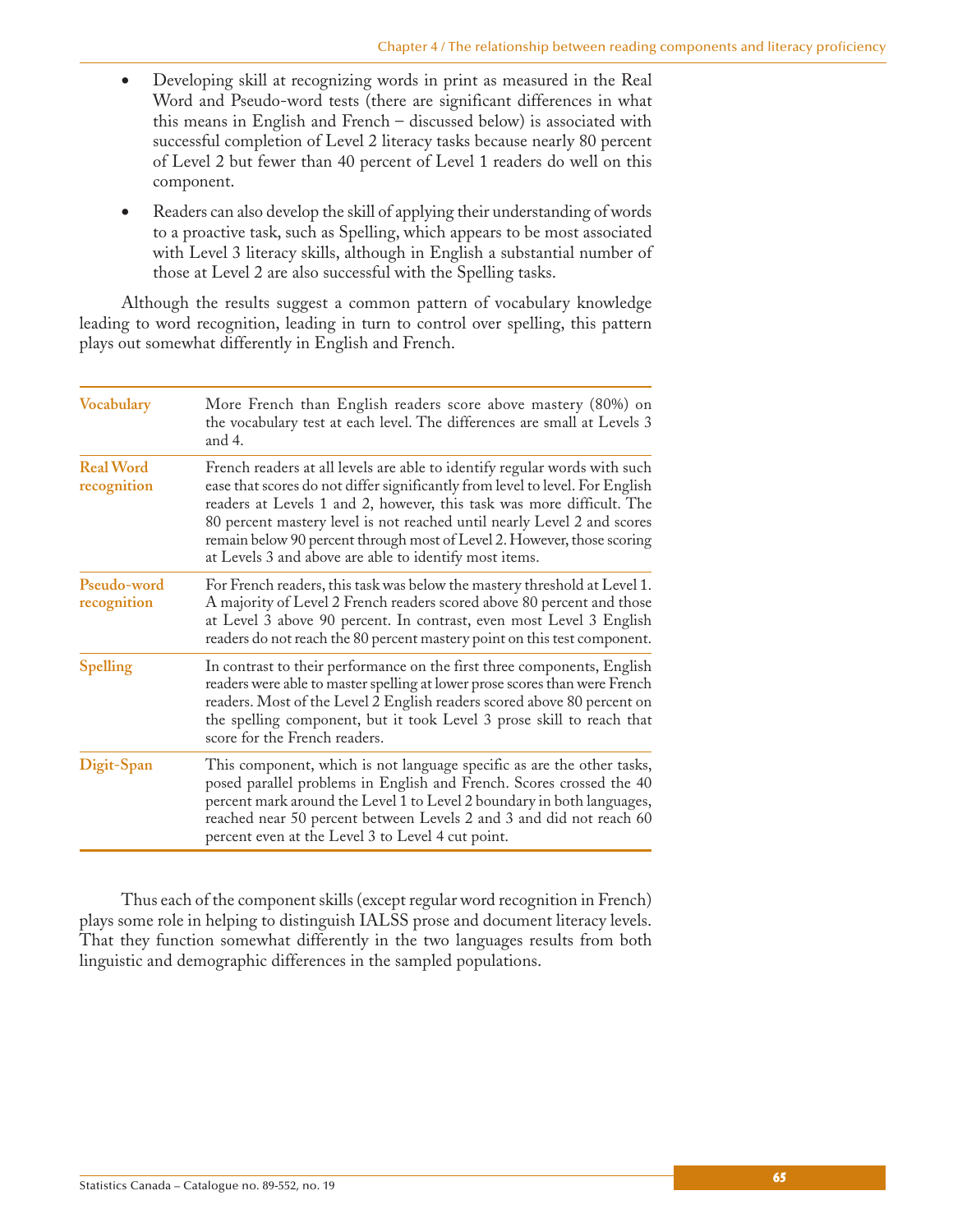# **4.2 Component skills of Native and Non-native language speakers**

Only a small minority of the respondents who were assessed in French were not native speakers (and readers) of French, but a significant proportion of those who undertook the tasks in English did not have English as their first language. Chart 4.3 shows the proportion of native speakers at each IALSS prose level in both languages. Chart 4.4 has similar information based on the language in which the respondent learned to read.

## **Chart 4.3**

## **Proportion of native speakers by ISRS test language and IALSS level, Canada excluding Territories, population aged 16 to 65, 2005**



**Note:** See Table C.4.3 in Annex C.

**Chart 4.4**

#### **Proportion of native readers by ISRS test language and IALSS level, Canada excluding Territories, population aged 16 to 65, 2005**



#### **Note:** See Table C.4.4 in Annex C.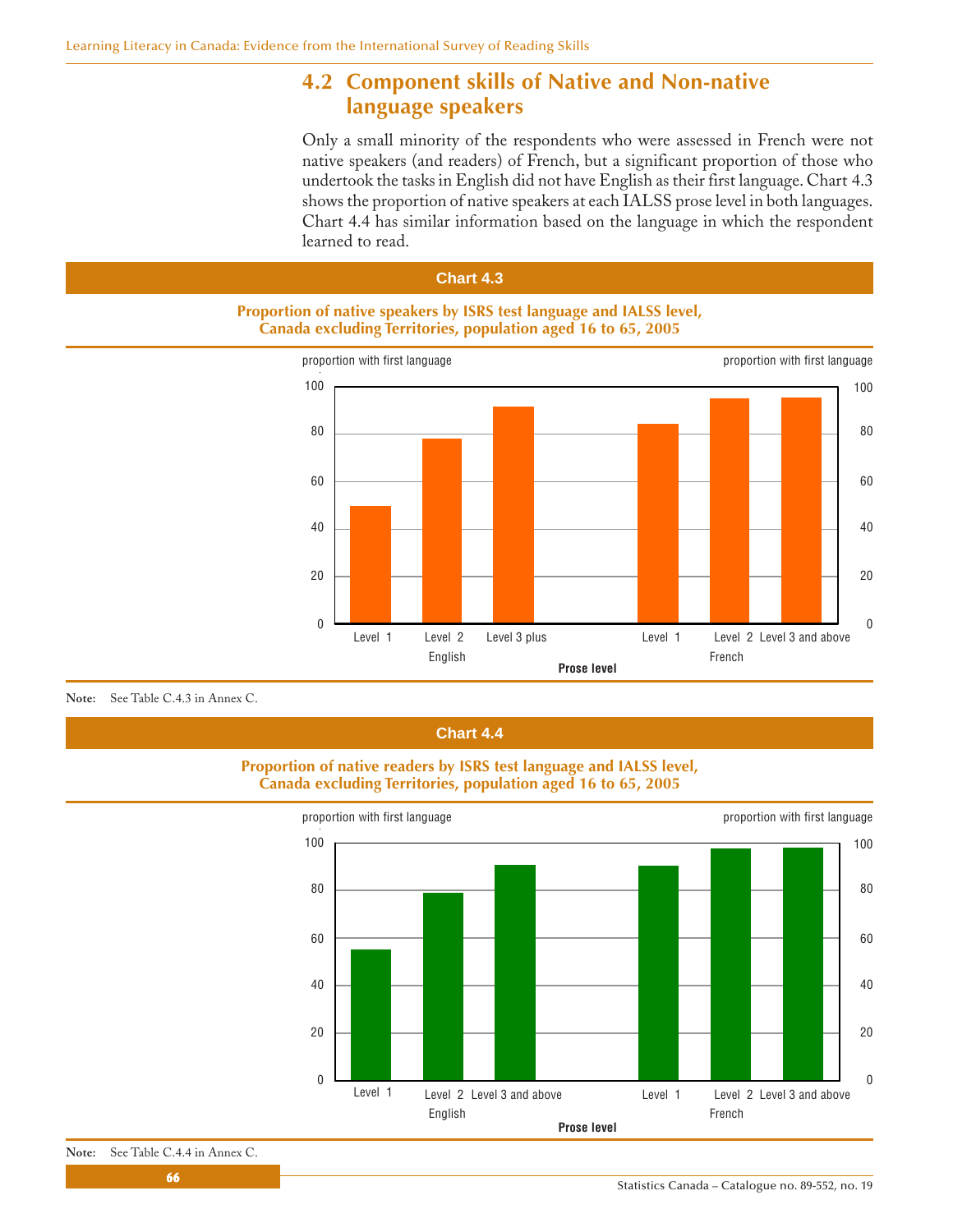The results indicate that fewer than 50 percent of those in Level 1 in English learned English as their first language and just 55 percent learned to read in English. In contrast, over 80 percent of those in Level 1 in the French IALSS assessment first learned to speak French and almost 90 percent learned to read in that language. These differences in experience with the language certainly play a role in the relationship between reading component skills and IALSS literacy levels.

Tables 4.3a-e show the distribution of scores on each of the English component tests by native language. Not surprisingly, those who did not learn English or French as their first language do consistently more poorly on the components.

# **Table 4.3a**

#### **Proportion of respondents by Native Language and proportion correct on the Vocabulary test, English, Canada excluding Territories, population aged 16 to 65, 2005**

| Vocabulary                          |         | <b>Native speaker of English</b> |         |                |  |  |
|-------------------------------------|---------|----------------------------------|---------|----------------|--|--|
|                                     |         | <b>Yes</b>                       | No      |                |  |  |
|                                     | percent | standard error                   | percent | standard error |  |  |
| <b>Component proportion correct</b> |         |                                  |         |                |  |  |
| Less than 0.6                       | F       |                                  | 17.7    | (2.9)          |  |  |
| $0.6$ to $0.8$                      | 4.9     | (1.3)                            | 23.0    | (4.0)          |  |  |
| Greater than 0.8                    | 94.5    | (1.3)                            | 59.4    | (4.1)          |  |  |

F too unreliable to be published

## **Table 4.3b**

## **Proportion of respondents by Native Language and proportion correct on the Pseudo-word test, English, Canada excluding Territories, population aged 16 to 65, 2005**

|                                     |         | <b>Native speaker of English</b> |         |                |  |  |
|-------------------------------------|---------|----------------------------------|---------|----------------|--|--|
|                                     |         | Yes                              |         | <b>No</b>      |  |  |
| Pseudo-word recognition             | percent | standard error                   | percent | standard error |  |  |
| <b>Component proportion correct</b> |         |                                  |         |                |  |  |
| Less than 0.3                       | 5.92    | (1.4)                            | 15.6    | (3.7)          |  |  |
| $0.3 \text{ to } 0.6$               | 12.4    | (1.3)                            | 26.1    | (4.5)          |  |  |
| $0.6 \text{ to } 0.8$               | 42.9    | (3.7)                            | 36.3    | (4.7)          |  |  |
| Greater than 0.8                    | 38.8    | (2.8)                            | 22.0    | (4.9)          |  |  |

#### **Table 4.3c**

### **Proportion of respondents by Native Language and proportion correct on the Real Word test, English, Canada excluding Territories, population aged 16 to 65, 2005**

|                                     |         | <b>Native speaker of English</b> |         |                |  |  |
|-------------------------------------|---------|----------------------------------|---------|----------------|--|--|
|                                     |         | <b>Yes</b>                       | No      |                |  |  |
| Real Word recognition               | percent | standard error                   | percent | standard error |  |  |
| <b>Component proportion correct</b> |         |                                  |         |                |  |  |
| Less than 0.6                       | 2.0     | (0.5)                            | 14.2    | (4.4)          |  |  |
| $0.6 \text{ to } 0.8$               | 11.8    | (1.8)                            | 21.6    | (3.4)          |  |  |
| Greater than 0.8                    | 86.2    | (1.8)                            | 64.2    | (4.6)          |  |  |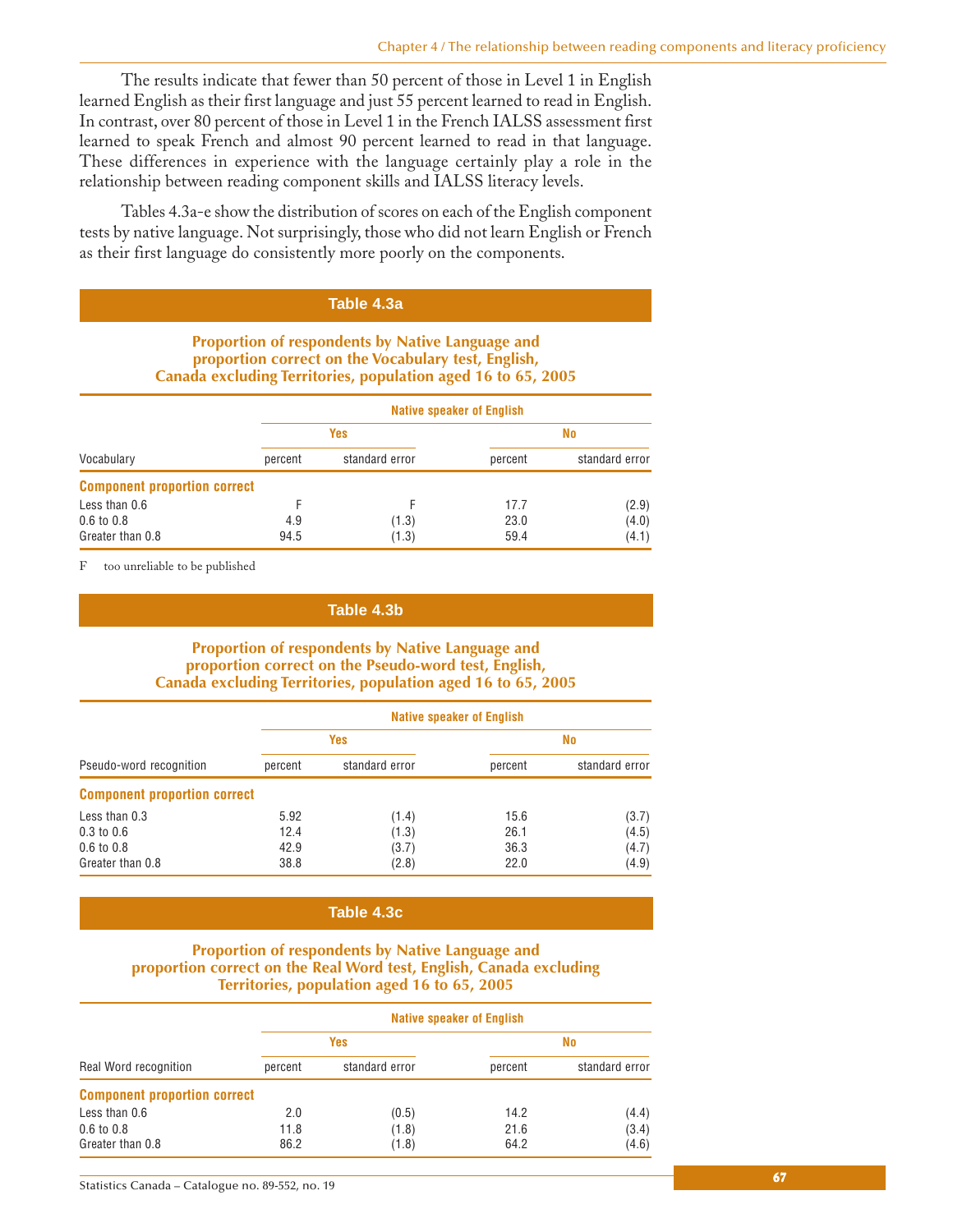#### **Table 4.3d**

#### **Proportion of respondents by Native Language and proportion correct on the Spelling test, English, Canada excluding Territories, population aged 16 to 65, 2005**

| Spelling                            |         | <b>Native speaker of English</b> |         |                |  |  |  |
|-------------------------------------|---------|----------------------------------|---------|----------------|--|--|--|
|                                     |         | Yes                              | No      |                |  |  |  |
|                                     | percent | standard error                   | percent | standard error |  |  |  |
| <b>Component proportion correct</b> |         |                                  |         |                |  |  |  |
| Less than 0.6                       | 4.0     | (1.4)                            | 30.8    | (4.2)          |  |  |  |
| $0.6$ to $0.8$                      | 8.6     | (1.5)                            | 19.6    | (3.2)          |  |  |  |
| Greater than 0.8                    | 87.4    | (2.0)                            | 49.7    | (4.4)          |  |  |  |

#### **Table 4.3e**

#### **Proportion of respondents by Native Language and proportion correct on the Digit-Span test, English, Canada excluding Territories, population aged 16 to 65, 2005**

|                                     |         | <b>Native speaker of English</b> |         |                |  |  |
|-------------------------------------|---------|----------------------------------|---------|----------------|--|--|
|                                     |         | <b>Yes</b>                       | No      |                |  |  |
| Digit-Span                          | percent | standard error                   | percent | standard error |  |  |
| <b>Component proportion correct</b> |         |                                  |         |                |  |  |
| Less than 0.6                       | 73.4    | (2.5)                            | 86.8    | (3.5)          |  |  |
| Greater than 0.6                    | 26.6    | (2.5)                            | 13.2    | (3.5)          |  |  |

While native speakers always did better on the component tests, just how much better they did varied from component to component. The biggest differences between native and non-native speaker are on the most language specific components – Vocabulary and Spelling. These require the greatest familiarity with actual words in the language. The smallest difference is on the component with the least language demand – Digit-Span. In fact, all one needs to know to perform well on this task are the first 10 digits. In the middle are the components that are typically taught in English as a Second Language (ESL) programs – the pronunciation patterns of words - and which can be learned without knowing much more about the language.

Similar patterns are found in the French language components, but because of the much smaller numbers of non-native speakers the results need to be interpreted with caution. Tables 4.4a-d show the results by native language for the French language components. The differences between first language groups in French are similar to what was found for English, except that the relative performance on Word recognition and Vocabulary are about the same in French, while Spelling is especially hard for non-native speakers.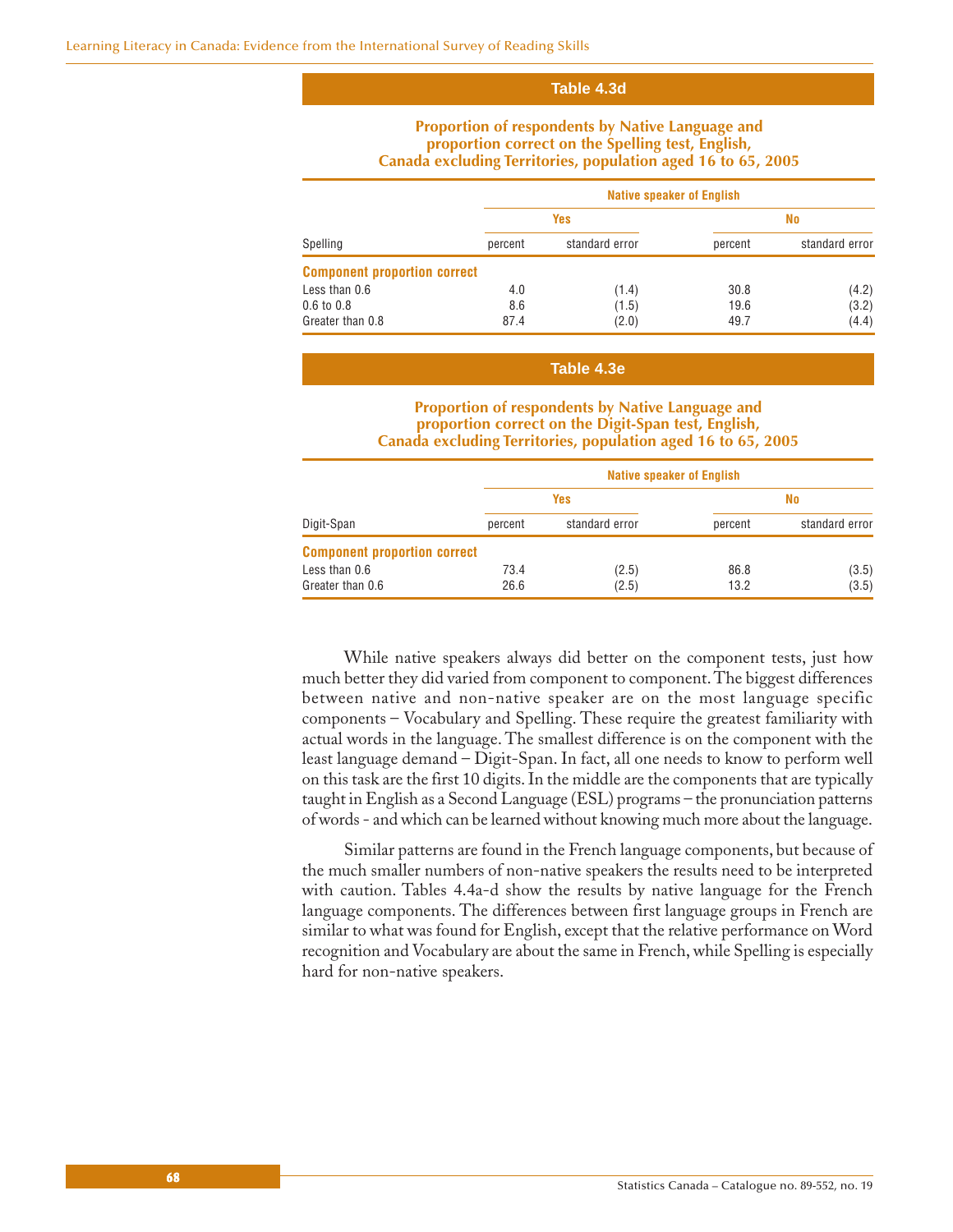#### **Table 4.4a**

#### **Proportion of respondents by Native Language and proportion correct on the Vocabulary test, French, Canada excluding Territories, population aged 16 to 65, 2005**

|                                     |         | <b>Native speaker of French</b> |         |                |  |  |
|-------------------------------------|---------|---------------------------------|---------|----------------|--|--|
|                                     |         | Yes                             | No      |                |  |  |
| Vocabulary                          | percent | standard error                  | percent | standard error |  |  |
| <b>Component proportion correct</b> |         |                                 |         |                |  |  |
| Less than 0.8                       | 4.6     | (0.9)                           | 32.0    | (8.0)          |  |  |
| Greater than 0.8                    | 95.4    | (0.9)                           | 68.0    | (8.0)          |  |  |

**Table 4.4b**

#### **Proportion of respondents by Native Language and proportion correct on the Pseudo-word test, French, Canada excluding Territories, population aged 16 to 65, 2005**

|                                     |         | <b>Native speaker of French</b> |         |                |  |  |
|-------------------------------------|---------|---------------------------------|---------|----------------|--|--|
|                                     |         | Yes                             |         | No             |  |  |
| Pseudo-word recognition             | percent | standard error                  | percent | standard error |  |  |
| <b>Component proportion correct</b> |         |                                 |         |                |  |  |
| Less than 0.6                       | 5.7     | (0.9)                           | 20.5    | (8.2)          |  |  |
| $0.6 \text{ to } 0.8$               | 19.6    | (1.7)                           | 35.1    | (10.0)         |  |  |
| Greater than 0.8                    | 74.8    | (2.1)                           | 44.4    | (6.4)          |  |  |

**Table 4.4c**

#### **Proportion of respondents by Native Language and proportion correct on the Spelling test, French, Canada excluding Territories, population aged 16 to 65, 2005**

|                                     |         | <b>Native speaker of French</b> |         |                |  |  |
|-------------------------------------|---------|---------------------------------|---------|----------------|--|--|
|                                     |         | Yes                             | No      |                |  |  |
| Spelling                            | percent | standard error                  | percent | standard error |  |  |
| <b>Component proportion correct</b> |         |                                 |         |                |  |  |
| Less than 0.6                       | 10.0    | (1.6)                           | 40.0    | (9.8)          |  |  |
| $0.6$ to $0.8$                      | 18.5    | (1.8)                           | 27.2    | (7.3)          |  |  |
| Greater than 0.8                    | 71.6    | (2.6)                           | 32.8    | (8.0)          |  |  |

**Table 4.4d**

#### **Proportion of respondents by Native Language and proportion correct on the Digit-Span test, French, Canada excluding Territories, population aged 16 to 65, 2005**

|                                     |         |                | <b>Native speaker of French</b> |                |  |
|-------------------------------------|---------|----------------|---------------------------------|----------------|--|
|                                     | Yes     |                | No.                             |                |  |
| Digit-Span                          | percent | standard error | percent                         | standard error |  |
| <b>Component proportion correct</b> |         |                |                                 |                |  |
| Less than 0.3                       | 2.9     | (0.8)          |                                 |                |  |
| $0.3$ to $0.6$                      | 83.2    | (1.7)          | 86.9                            | (5.2)          |  |
| Greater than 0.6                    | 14.0    | (1.6)          |                                 |                |  |

F too unreliable to be published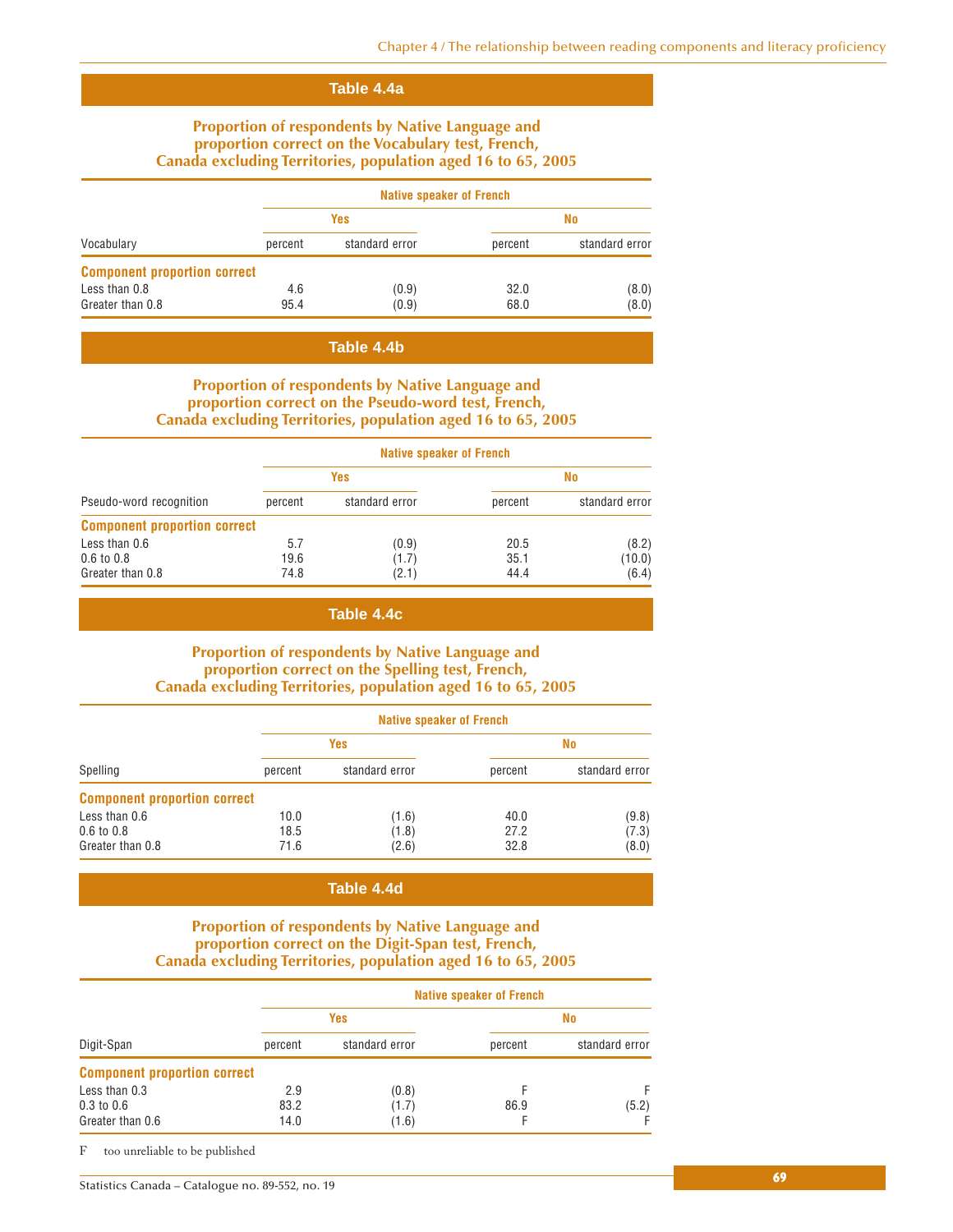At the same time, there is evidence from studies of children learning to read that the French orthography is more transparent and more consistent than that of English.12 If this were the case then one could postulate that the connection between component skills and prose literacy proficiency might not be as strong in French as in English. The correlations between the reading component scores and the prose literacy scores are indeed lower in French than in English, albeit only slightly so, as Table 4.5 shows.

#### **Table 4.5**

#### **Correlation between reading component scores and prose literacy scores by language of assessment, Canada excluding Territories, population aged 16 to 65, 2005**

|                     | Prose literacy score<br>(English test) | Prose literacy score<br>(French test) |
|---------------------|----------------------------------------|---------------------------------------|
|                     |                                        | coefficient of correlation            |
| Vocabulary          | 0.599                                  | 0.542                                 |
| Real word reading   | 0.559                                  | $\cdots$                              |
| Pseudo-word reading | 0.558                                  | 0.412                                 |
| Spelling            | 0.830                                  | 0.737                                 |
| Digit-Span          | 0.694                                  | 0.612                                 |

… not applicable

# **4.3 Influence of reading experience and education**

The high correlation between spelling and prose literacy scores deserves some comment. The original design of the ISRS assumed a causal relationship between the reading components and literacy proficiency with the goal of identifying elements that could be addressed in adult literacy programs. Although spelling was included as a component, it is more likely that the relationship between spelling and literacy is recursive. That is, it is likely that the increased literacy skill measured by the prose score and the increased exposure to text that accompanies higher skill provides broader and deeper experience with text. The IALSS and the studies that preceded it showed that higher literacy scores were also related to higher uses of reading at work and at home. Chart 4.5 shows the proportion of respondents who say they read books at least once a week by prose level for each language.

<sup>12.</sup> Specifically, Seymour, Aro and Erskine (2003) show that Grade 1 French children outperform Grade 2 English children of the same age on real word and pseudo-word tasks similar to those in the two TOWRE tests used in ISRS. They attribute the difference to greater complexity in English orthography.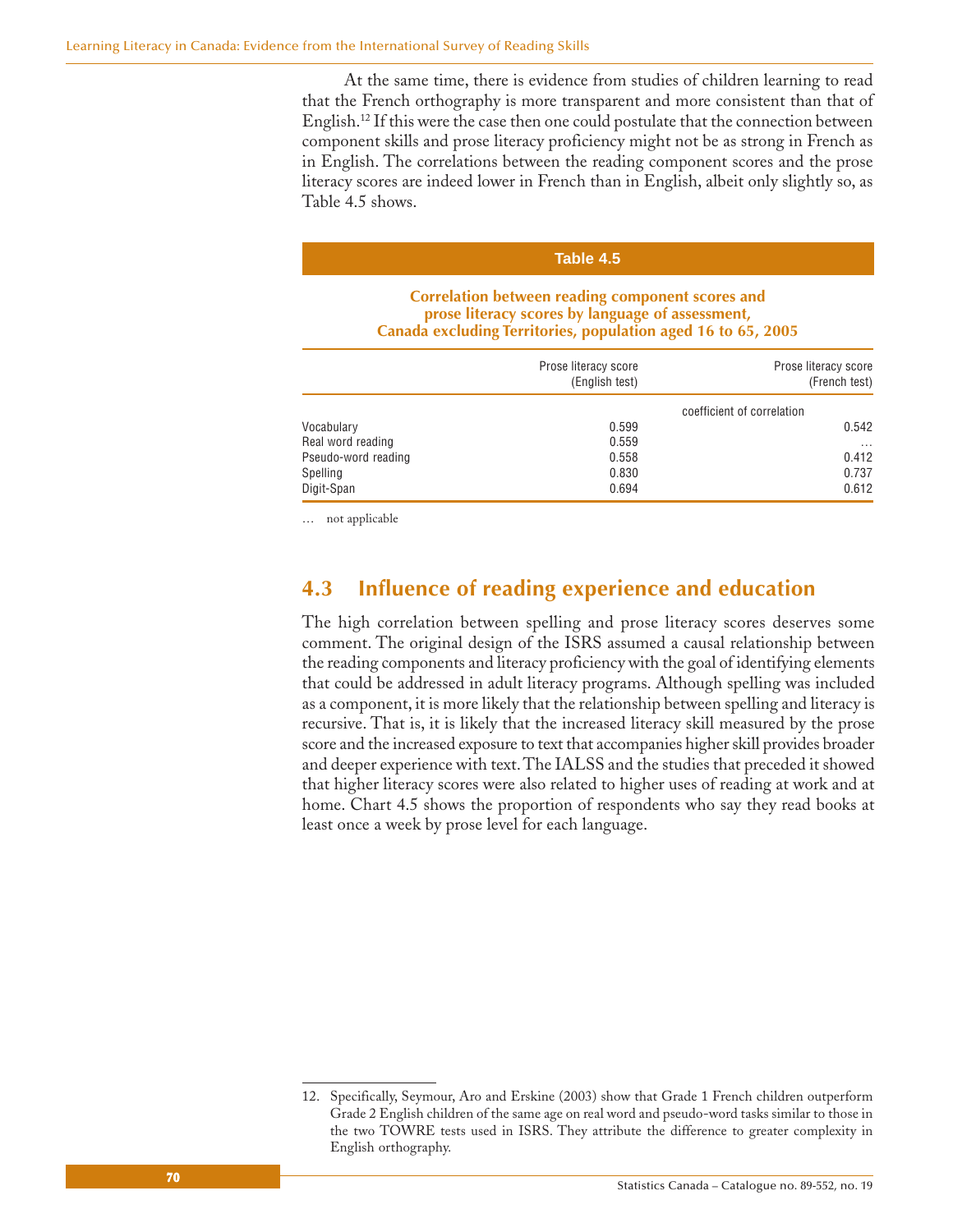**Chart 4.5**





Tables 4.6a-b show that frequency of reading is related to success on the spelling component. In both English and French, the proportion of respondents reporting reading books weekly who score above the 0.8 criterion is larger than for those who report less frequent reading.

## **Table 4.6a**

#### **Proportion correct on the spelling component by book reading frequency, English, Canada excluding Territories, population aged 16 to 65, 2005**

|                                     |         | <b>Book reading frequency</b> |         |                   |         |                       |         |                      |
|-------------------------------------|---------|-------------------------------|---------|-------------------|---------|-----------------------|---------|----------------------|
|                                     |         | <b>Never</b>                  |         | <b>Rarely</b>     |         | Less than once a week |         | At least once a week |
| Spelling                            | percent | standard<br>error             | percent | standard<br>error | percent | standard<br>error     | percent | standard<br>error    |
| <b>Component proportion correct</b> |         |                               |         |                   |         |                       |         |                      |
| Less than 0.6                       | 21.9    | (6.5)                         | 10.5    | (3.8)             |         |                       | 5.5     | (2.4)                |
| $0.6$ to $0.8$                      | 25.0    | (5.3)                         | 16.1    | (4.8)             | 6.8     | (1.7)                 | 5.4     | (1.2)                |
| Greater than 0.8                    | 53.1    | (6.3)                         | 73.4    | (6.5)             | 89.9    | (2.1)                 | 89.1    | (2.0)                |

F too unreliable to be published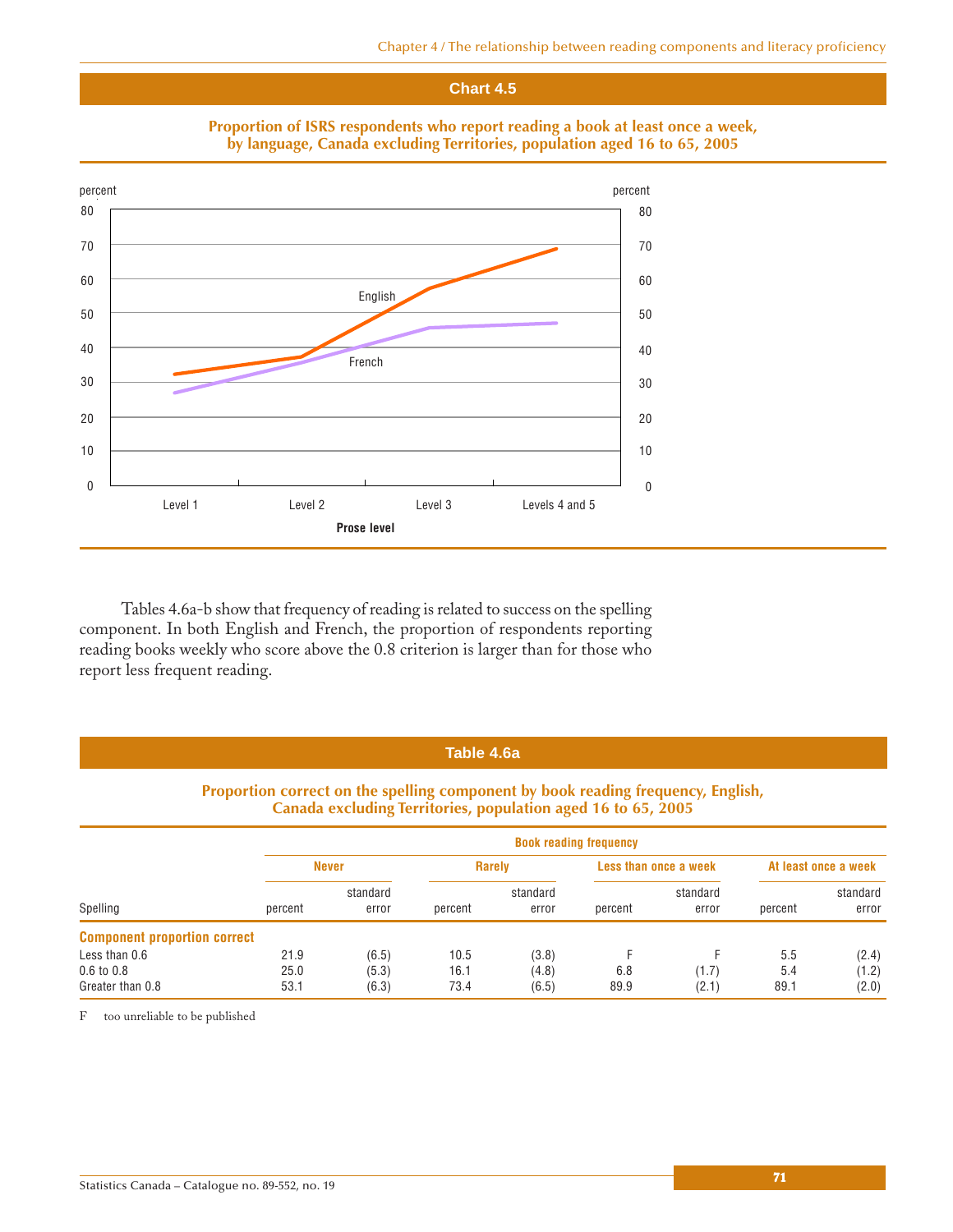#### **Table 4.6b**

#### **Proportion correct on the spelling component by book reading frequency, French, Canada excluding Territories, population aged 16 to 65, 2005**

| Spelling                            |              | <b>Book reading frequency</b> |               |                   |                       |                   |                      |                   |  |  |
|-------------------------------------|--------------|-------------------------------|---------------|-------------------|-----------------------|-------------------|----------------------|-------------------|--|--|
|                                     | <b>Never</b> |                               | <b>Rarely</b> |                   | Less than once a week |                   | At least once a week |                   |  |  |
|                                     | percent      | standard<br>error             | percent       | standard<br>error | percent               | standard<br>error | percent              | standard<br>error |  |  |
| <b>Component proportion correct</b> |              |                               |               |                   |                       |                   |                      |                   |  |  |
| Less than 0.6<br>$0.6$ to $0.8$     | 23.0<br>28.1 | (3.9)<br>(4.5)                | 12.8<br>25.0  | (4.3)<br>(4.8)    | 10.7<br>18.2          | (3.4)<br>(4.8)    | 6.5<br>11.3          | (1.7)<br>(2.2)    |  |  |
| Greater than 0.8                    | 48.8         | (6.2)                         | 62.2          | (6.1)             | 71.1                  | (4.6)             | 82.2                 | (2.9)             |  |  |

F too unreliable to be published

The same pattern holds for the other reading components. While it is likely that increases in component skill enable a reader to employ reading strategies more effectively and improve comprehension (which is what prose and document literacy scores measure), it is also likely that greater amount of reading that seems to accompany improved comprehension also enables a reader to further develop vocabulary and word recognition.

While IALSS and previous adult literacy surveys demonstrate that literacy is not simply the same as education, levels of education obviously play a major part in determining literacy skill. The relationships between educational attainment and literacy proficiency with the reading components is displayed in Tables 4.7a-d.

#### **Table 4.7a**

#### **Proportion of respondents who took the tests in English by highest level of education and proportion correct on the vocabulary component, Canada excluding Territories, population aged 16 to 65, 2005**

|                                                                          | <b>Highest education level</b> |                   |                       |                   |                    |                   |                       |                   |
|--------------------------------------------------------------------------|--------------------------------|-------------------|-----------------------|-------------------|--------------------|-------------------|-----------------------|-------------------|
|                                                                          | <b>Primary or less</b>         |                   | Less than high school |                   | <b>High school</b> |                   | <b>Post-secondary</b> |                   |
| Vocabulary (English)                                                     | percent                        | standard<br>error | percent               | standard<br>error | percent            | standard<br>error | percent               | standard<br>error |
| <b>Component proportion correct</b><br>Less than 0.8<br>Greater than 0.8 | 84.5                           | (10.0)            | 21.9<br>78.1          | (6.3)<br>(6.3)    | 12.1<br>87.9       | (2.2)<br>(2.2)    | 6.9<br>93.1           | (1.2)<br>(1.2)    |

F too unreliable to be published

#### **Table 4.7b**

#### **Proportion of respondents who took the tests in French by highest level of education and proportion correct on the vocabulary component, Canada excluding Territories, population aged 16 to 65, 2005**

|                                     | <b>Highest education level</b> |                   |                              |                   |                    |                   |                       |                   |  |
|-------------------------------------|--------------------------------|-------------------|------------------------------|-------------------|--------------------|-------------------|-----------------------|-------------------|--|
|                                     | <b>Primary or less</b>         |                   | <b>Less than high school</b> |                   | <b>High school</b> |                   | <b>Post-secondary</b> |                   |  |
| Vocabulary (French)                 | percent                        | standard<br>error | percent                      | standard<br>error | percent            | standard<br>error | percent               | standard<br>error |  |
| <b>Component proportion correct</b> |                                |                   |                              |                   |                    |                   |                       |                   |  |
| Less than 0.8<br>Greater than 0.8   | 62.8<br>37.2                   | (12.0)<br>(12.0)  | 10.6<br>89.4                 | (2.8)<br>(2.8)    | 96.0               | (2.5)             | 2.6<br>97.4           | (0.9)<br>(0.9)    |  |

F too unreliable to be published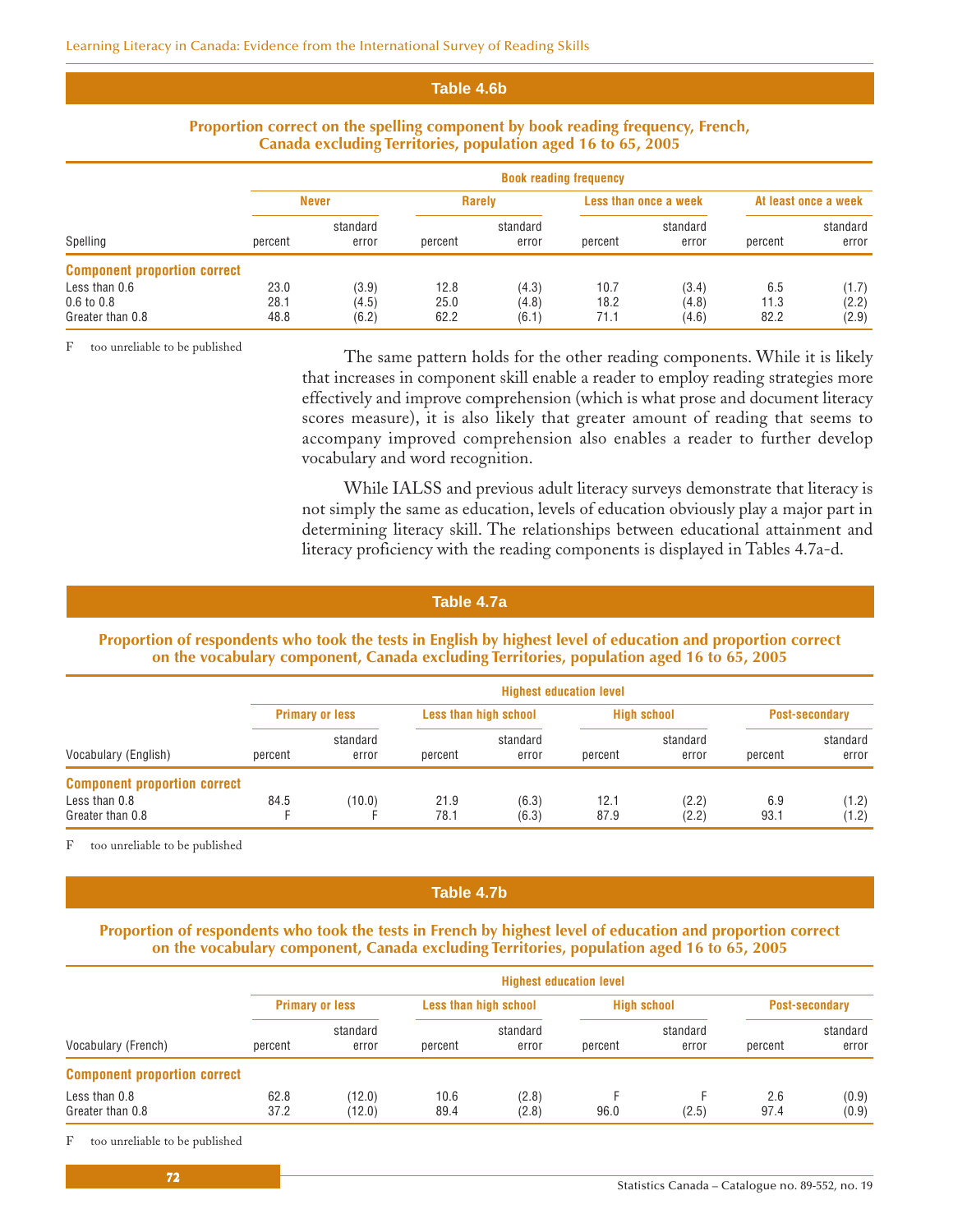#### **Table 4.7c**

#### **Proportion of respondents who took the tests in English by highest level of education and proportion correct on the Pseudo-Word component, Canada excluding Territories, population aged 16 to 65, 2005**

|                                     | <b>Highest education level</b> |                   |                    |                   |                       |                   |  |  |
|-------------------------------------|--------------------------------|-------------------|--------------------|-------------------|-----------------------|-------------------|--|--|
|                                     | <b>Less than high school</b>   |                   | <b>High school</b> |                   | <b>Post-secondary</b> |                   |  |  |
| Pseudo-word recognition (English)   | percent                        | standard<br>error | percent            | standard<br>error | percent               | standard<br>error |  |  |
| <b>Component proportion correct</b> |                                |                   |                    |                   |                       |                   |  |  |
| Less than 0.3                       | 20.6                           | (6.1)             | 11.7               | (3.4)             | 2.2                   | (0.8)             |  |  |
| $0.3 \text{ to } 0.6$               | 16.5                           | (4.5)             | 15.0               | (3.1)             | 14.1                  | (1.8)             |  |  |
| $0.6 \text{ to } 0.8$               | 50.4                           | (8.8)             | 42.9               | (5.3)             | 38.8                  | (3.4)             |  |  |
| Greater than 0.8                    |                                |                   | 30.3               | (3.7)             | 45.0                  | (3.6)             |  |  |

too unreliable to be published

#### **Table 4.7d**

#### **Proportion of respondents who took the tests in French by highest level of education and proportion correct on the Pseudo-Word component, Canada excluding Territories, population aged 16 to 65, 2005**

|                                                            | <b>Highest education level</b> |                         |                    |                   |                       |                      |  |  |
|------------------------------------------------------------|--------------------------------|-------------------------|--------------------|-------------------|-----------------------|----------------------|--|--|
|                                                            | <b>Less than high school</b>   |                         | <b>High school</b> |                   | <b>Post-secondary</b> |                      |  |  |
| Pseudo-word recognition (French)                           | percent                        | standard<br>error       | Percent            | standard<br>error | percent               | standard<br>error    |  |  |
| <b>Component proportion correct</b>                        |                                |                         |                    |                   |                       |                      |  |  |
| Less than 0.6<br>$0.6 \text{ to } 0.8$<br>Greater than 0.8 | 17.3<br>28.4<br>54.3           | (2.6)<br>(3.0)<br>(3.9) | 24.2<br>69.0       | (4.2)<br>(4.6)    | 15.5<br>82.4          | F.<br>(2.7)<br>(2.7) |  |  |

F too unreliable to be published

While it is apparent that education level plays a role in success on these components, three aspects deserve further discussion.

- 1. The relationship between education and component score is stronger for those who answered the tests in French. For example, the correlation between education and vocabulary is 0.490 in English, but 0.742 in French. The relationship is weaker in English largely due to the greater proportion of non-native speakers in the English sample. For this group, familiarity with the language probably overrides the beneficial effect of education.<sup>13</sup>
- 2. The relationship between education and component score is stronger for vocabulary than for pseudo-word recognition. Table 4.8 presents the relevant correlations. One of the effects of further education is to increase the exposure to broader vocabulary, but, in general, word recognition skills should be acquired relatively early in the education process and the added benefit of further education should progressively decline. Thus, one would expect the pattern found in Table 4.8. Adults continue to add vocabulary through their life as they are exposed to new information through reading.

<sup>13.</sup> Unfortunately, the sample sizes of the ISRS are too small to permit a statistical test of this hypothesis.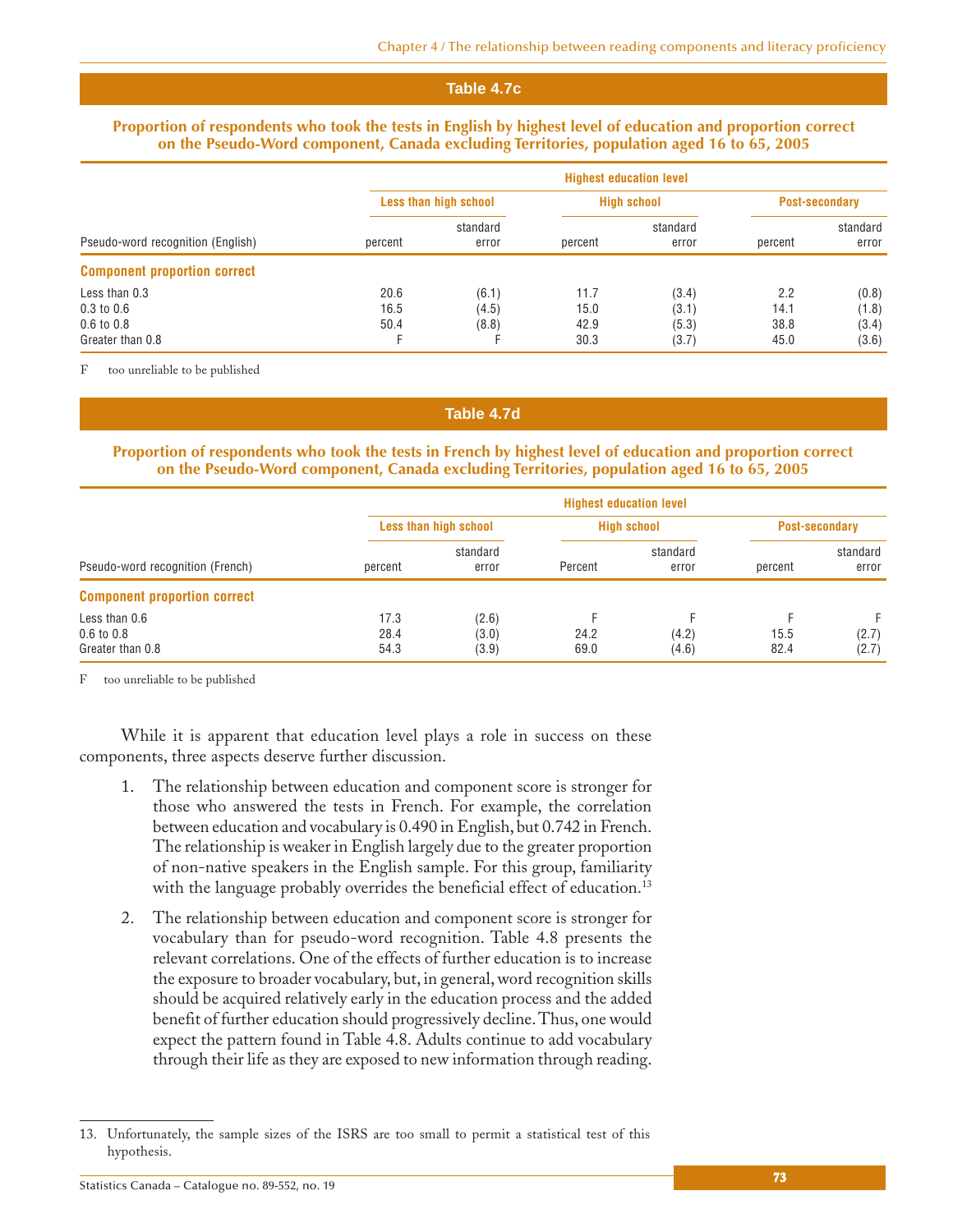3. It is likely that longer exposure to spoken language by itself does not greatly enhance vocabulary. Longer education also means longer exposure to written text and exposure to more complex texts and vocabulary.

| Table 4.8                                                                                                                                                               |            |                                                |  |  |  |  |  |
|-------------------------------------------------------------------------------------------------------------------------------------------------------------------------|------------|------------------------------------------------|--|--|--|--|--|
| Coefficients of correlation between level of education and<br>two component scores by language of test, Canada excluding Territories,<br>population aged 16 to 65, 2005 |            |                                                |  |  |  |  |  |
|                                                                                                                                                                         |            | <b>Correlation between education level and</b> |  |  |  |  |  |
| Language of test                                                                                                                                                        | Vocabulary | Pseudo-word recognition                        |  |  |  |  |  |
|                                                                                                                                                                         |            | coefficient of correlation                     |  |  |  |  |  |
| English                                                                                                                                                                 | 0.490      | 0.287                                          |  |  |  |  |  |
| French                                                                                                                                                                  | 0.742      | 0.420                                          |  |  |  |  |  |

Several key messages emerge from these results.

- 1. The literacy learning needs of non-native speakers are different from those of native speakers. The patterns of relationship between components and literacy proficiency are not the same for the two groups. It seems unlikely that programs designed for one group will serve the other group as well.
- 2. A key component, vocabulary, is closely related to educational achievement and thus should be amenable to focused instruction.
- 3. There do seem to be real differences between English and French in the ease with which novel words are recognizable. Native speakers of English and French perform comparably on the vocabulary tests (compare Tables 4.3a and 4.4a). But on the test of word recognition, the French native speakers out-perform their English counterparts (compare Tables 4.3b and 4.4b). This is consistent with findings from studies of children learning French and English.

## **4.4 Interrelationships among components**

The results discussed above demonstrate that the components are each individually related to success on the IALSS literacy tasks. Those results do not show how the components fit together to form the whole that an individual uses to solve literacy tasks. In general, the components are not highly correlated with each other, as indicated in Tables 4.9a and 4.9b. In particular, the correlations between vocabulary and the other components except spelling are low. This suggests that individuals might have success on one component without success on another. It might be expected, then, to find different patterns of relationships among components and that these patterns might relate quite differently to prose literacy.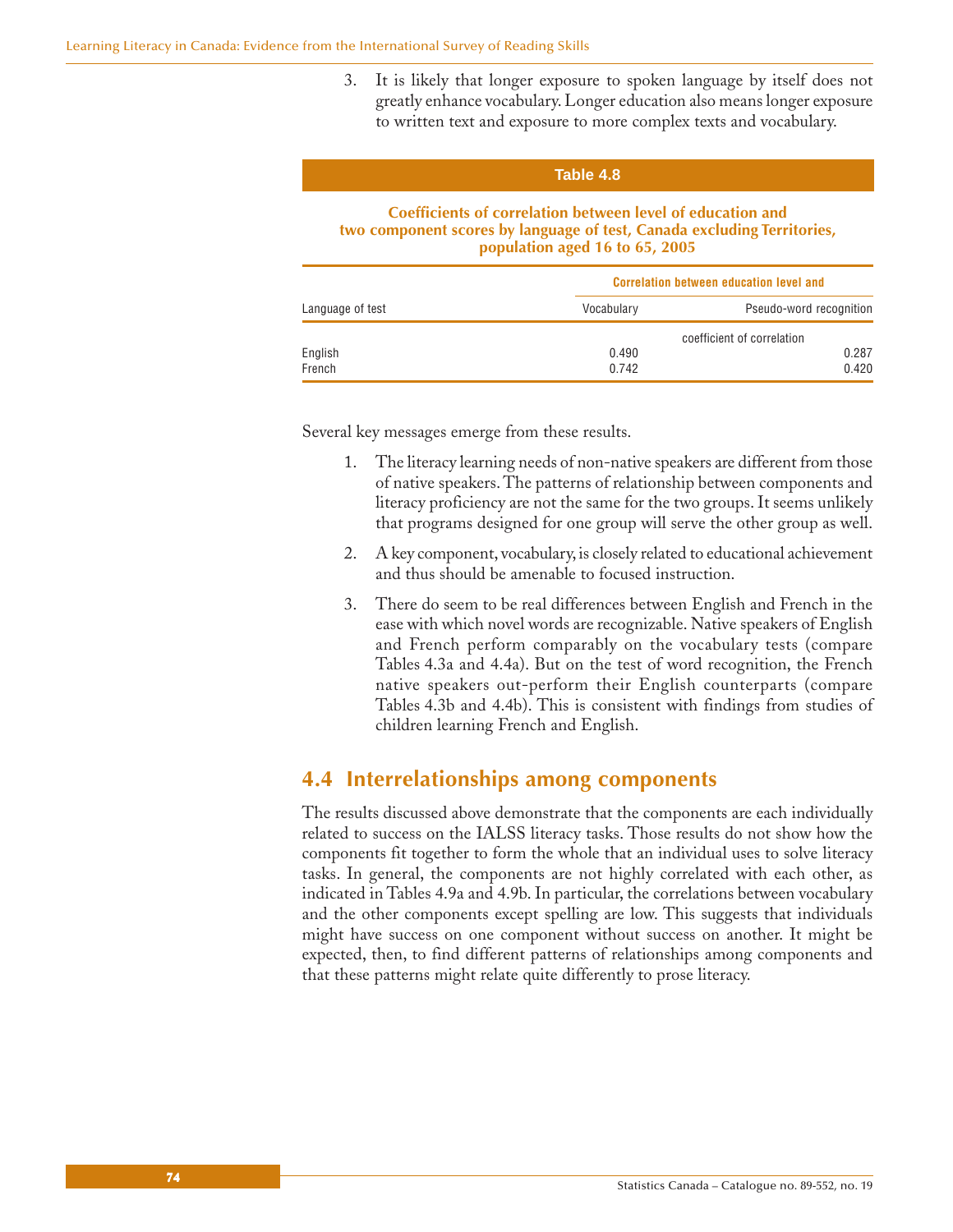#### **Table 4.9a**

#### **Coefficients of correlation among the components for respondents who took the tests in English, Canada excluding Territories, population aged 16 to 65, 2005**

|                     | Vocabulary | Real word<br>reading       | Pseudo-word<br>reading | Spelling | Digit-Span |  |  |  |  |
|---------------------|------------|----------------------------|------------------------|----------|------------|--|--|--|--|
|                     |            | coefficient of correlation |                        |          |            |  |  |  |  |
| Vocabulary          | 1.00       | $\cdots$                   | $\cdots$               | $\cdots$ | $\cdots$   |  |  |  |  |
| Real word reading   | 0.39       | 1.00                       | $\cdots$               | $\cdots$ | $\cdots$   |  |  |  |  |
| Pseudo-word reading | 0.36       | 0.54                       | 1.00                   | $\cdots$ | $\cdots$   |  |  |  |  |
| Spelling            | 0.63       | 0.61                       | 0.59                   | 1.00     | $\cdots$   |  |  |  |  |
| Digit-Span          | 0.30       | 0.44                       | 0.48                   | 0.58     | 1.00       |  |  |  |  |

… not applicable

#### **Table 4.9b**

#### **Coefficients of correlation among the components for respondents who took the tests in French, Canada excluding Territories, population aged 16 to 65, 2005**

|                     | Vocabulary                 | Pseudo-word<br>reading | Spelling | Digit-Span |  |  |  |  |
|---------------------|----------------------------|------------------------|----------|------------|--|--|--|--|
|                     | coefficient of correlation |                        |          |            |  |  |  |  |
| Vocabulary          | 1.00                       | $\cdots$               | $\cdots$ | $\cdots$   |  |  |  |  |
| Pseudo-word reading | 0.31                       | 1.00                   | $\cdots$ | $\cdots$   |  |  |  |  |
| Spelling            | 0.49                       | 0.58                   | 1.00     | $\cdots$   |  |  |  |  |
| Digit-Span          | 0.27                       | 0.39                   | 0.48     | 1.00       |  |  |  |  |

… not applicable

In fact, when a standard clustering procedure<sup>14</sup> is applied to the component scores from the ISRS, four distinct groups, or latent "classes", of respondents can be identified, each with a unique pattern of component scores. Table 4.10 lists each of these classes along with the average percent correct on each of the components. The same data for the components is displayed graphically in chart 4.6. The clustering procedure is independent of language and gives the same latent class results for both English and French. Unless a specific distinction between the languages is identified, the results reported below apply to both languages.

#### **Box 4.1**

#### **How does latent class analysis work?**

Individuals are organized into groups or classes based on their patterns of performance on the five component skills. More specifically, the scores of the five components skill test are analyzed using Latent Class Analysis (LCA) methods (Lazarsfeld and Henry, 1968; Patterson, Dayton and Graubard, 2002). LCA is a statistical tool for clustering subjects based on categorical variables. This analysis yields a probabilistic classification for each survey participant, where the classes are represented by different tendencies to perform in a certain way (more formally, each class is characterized by its conditional response probabilities) in each of the five components. Latent class analysis identifies relatively homogeneous groups of learners that share common sets of learning needs. Latent classes can then be situated on the overall prose literacy scale and profiled demographically.

<sup>14.</sup> The procedure used in ISRS is latent class analysis. For details see Annex B.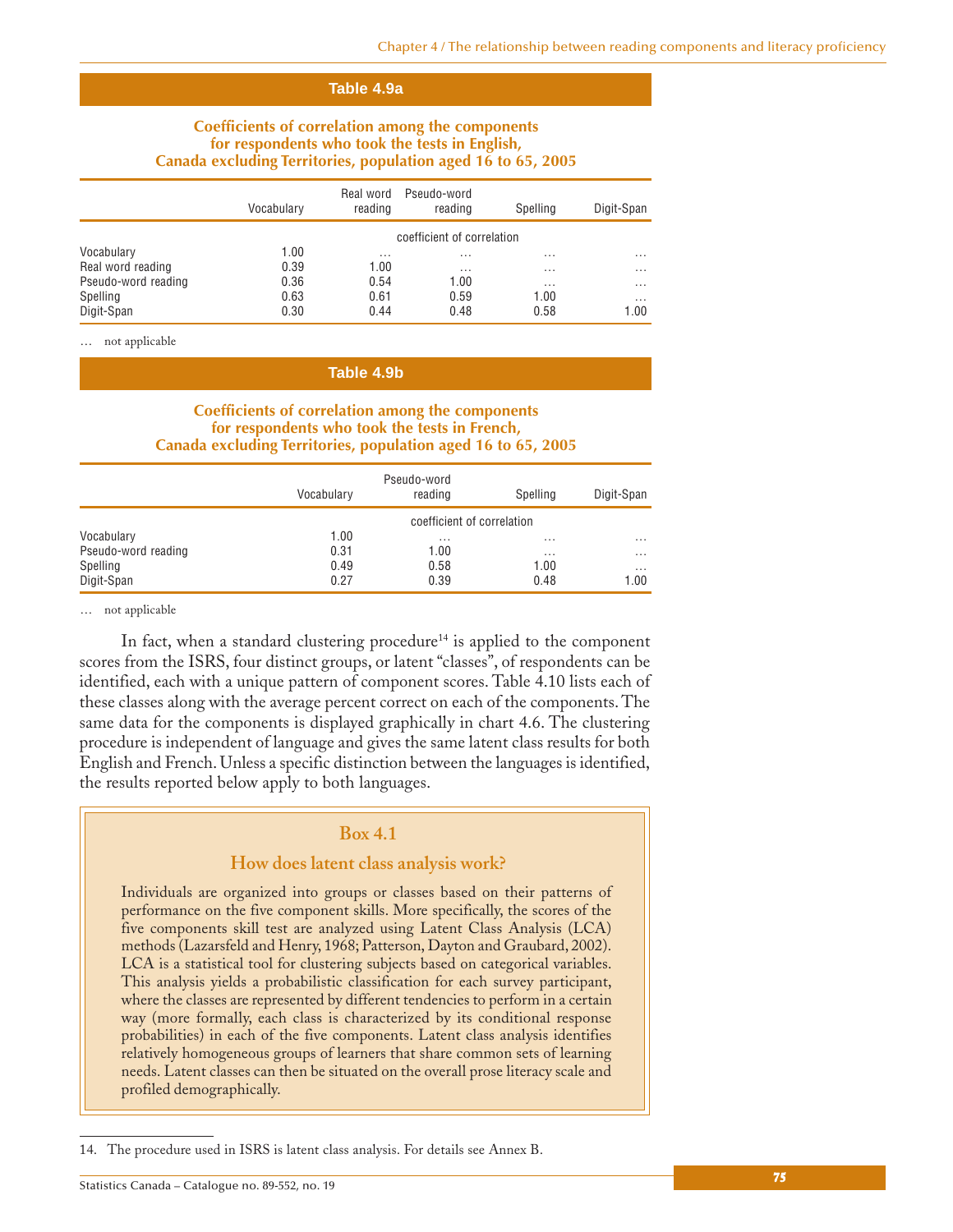In order to obtain more stable parameters and to maintain LCA inferential structures with the US Level 1 study, the LCA parameters were estimated using a combined dataset including Canadian English and French and the US Level 1 data. The distributions of classes for each of three datasets were estimated separately using the same conditional response probabilities. See Annex C for more details.

#### **Table 4.10**

#### **Average proportion correct on each component test for each latent class, Canada excluding Territories, population aged 16 to 65, 2005**

|                              | Latent class A                   |                   |                                  | Latent class B    |                                  | Latent class C    |                                  | Latent class D    |  |
|------------------------------|----------------------------------|-------------------|----------------------------------|-------------------|----------------------------------|-------------------|----------------------------------|-------------------|--|
|                              | average<br>proportion<br>correct | standard<br>error | average<br>proportion<br>correct | standard<br>error | average<br>proportion<br>correct | standard<br>error | average<br>proportion<br>correct | standard<br>error |  |
| <b>Component</b>             |                                  |                   |                                  |                   |                                  |                   |                                  |                   |  |
| Vocabulary                   | 0.68                             | (0.04)            | 0.63                             | (0.02)            | 0.90                             | (0.01)            | 0.95                             | (0.00)            |  |
| <b>Real Word Recognition</b> | 0.54                             | (0.03)            | 0.84                             | (0.03)            | 0.78                             | (0.02)            | 0.96                             | (0.00)            |  |
| Pseudo-word Recognition      | 0.26                             | (0.03)            | 0.59                             | (0.03)            | 0.54                             | (0.02)            | 0.79                             | (0.01)            |  |
| Spelling                     | 0.24                             | (0.03)            | 0.45                             | (0.03)            | 0.76                             | (0.02)            | 0.93                             | (0.00)            |  |
| Digit-Span                   | 0.34                             | (0.02)            | 0.39                             | (0.02)            | 0.45                             | (0.01)            | 0.55                             | (0.01)            |  |

**Chart 4.6**

#### **Average proportion correct scores on each component displayed separately for each latent class, Canada excluding Territories, population aged 16 to 65, 2005**



**Note:** See Table C.4.6 in Annex C.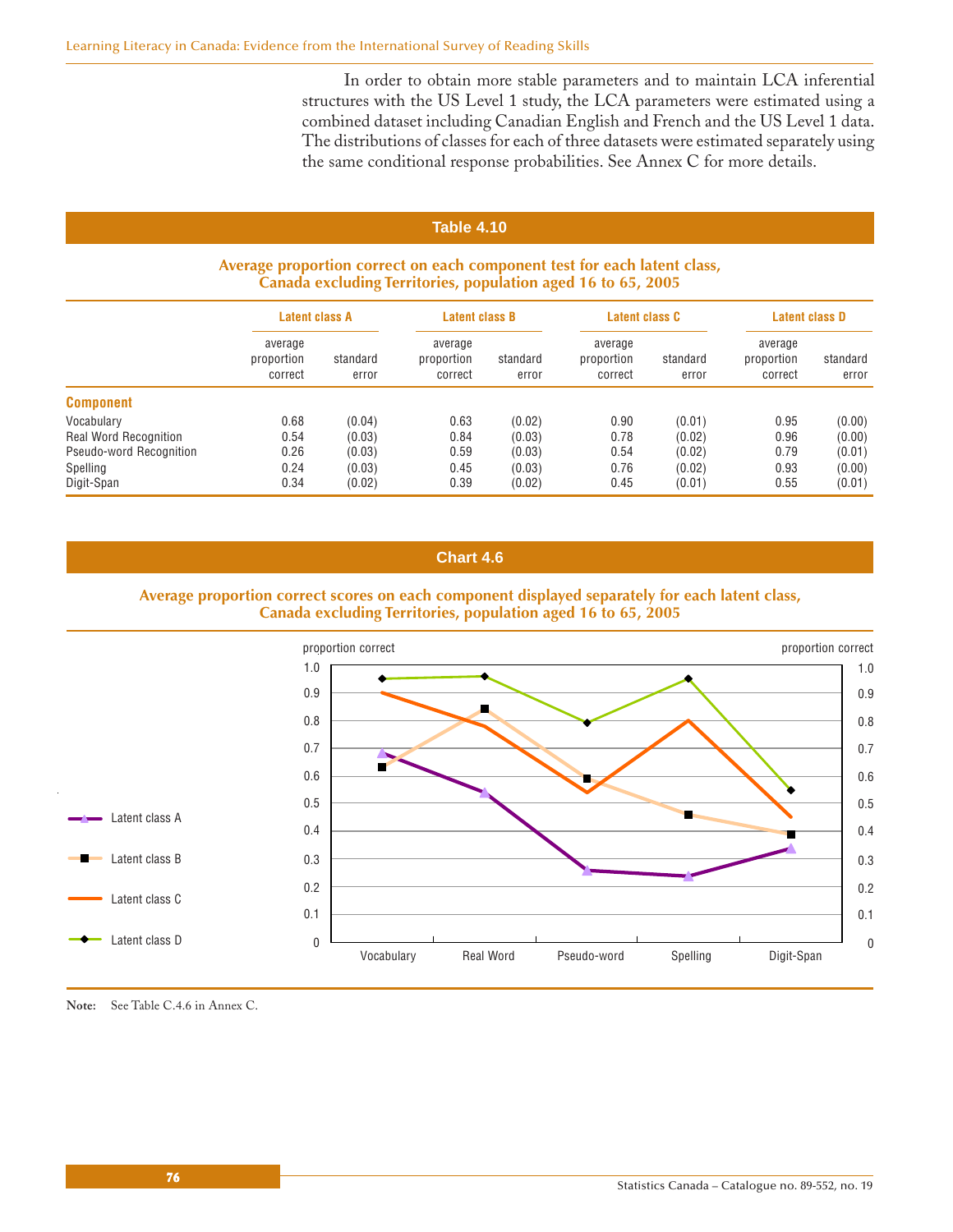## **4.5 Characterization of components by latent classes**

Using the results displayed in chart 4.6, the latent classes can be described as follows:

| Latent class A | This class has moderate scores on the vocabulary test with the average<br>near 70 percent. Scores on the word recognition tests (54% and 26%) are<br>well below the 80 percent criterion and are the lowest of the four classes.<br>The average for spelling at just 25 percent is also the lowest. These class<br>characteristics suggest that a key characteristic is difficulty in using<br>vocabulary knowledge in reading. This class includes those with moderate<br>vocabulary but poor decoding skills.                                                                                                                                                                                                                                        |
|----------------|--------------------------------------------------------------------------------------------------------------------------------------------------------------------------------------------------------------------------------------------------------------------------------------------------------------------------------------------------------------------------------------------------------------------------------------------------------------------------------------------------------------------------------------------------------------------------------------------------------------------------------------------------------------------------------------------------------------------------------------------------------|
| Latent class B | This class has a low average vocabulary score (just over 60%), much like<br>Latent Class A. Unlike Class A, however, the average scores for the<br>word recognition tests are much higher; on real word recognition the<br>average is 84 percent, higher than the 80 percent criterion score, while<br>for pseudo-word recognition it is 59 percent. In both cases this average<br>is slightly higher than Latent Class C. Those in this class also do poorly<br>on the spelling test. This suggests that the key characteristics of this<br>class are some control of decoding, but a lack of language knowledge to<br>allow those skills to be used effectively. This class includes those with<br>moderate vocabulary and moderate decoding skills. |
| Latent class C | The vocabulary score for Class C is high, at 90 percent well over the<br>80 percent criterion score and the average for spelling (76%) is near the<br>criterion. However, the decoding scores are more modest, 78 percent for<br>real word recognition and just 54 percent for pseudo-word recognition.<br>This is lower than the decoding scores for class B. This class can be<br>characterized by very high language knowledge, but weaker decoding<br>skills that may limit the ability to use all the language knowledge in<br>effective reading. This class includes those with high vocabulary<br>knowledge and moderate decoding skills.                                                                                                       |
| Latent class D | The average scores for every component are highest for this class, over<br>80 percent on every component except pseudo-word recognition, which<br>at 79 percent is very close to criterion. This is the class that has the<br>decoding skills to make use of strong language knowledge its members<br>possess. It includes those with high vocabulary and high decoding skill.                                                                                                                                                                                                                                                                                                                                                                         |

These class characteristics are summarized in Table 4.11.

#### **Table 4.11**

#### **Defining characteristics of each latent class, Canada excluding Territories, population aged 16 to 65, 2005**

| Latent class | Decoding | Vocabulary |
|--------------|----------|------------|
| Class A      | Poor     | Moderate   |
| Class B      | Moderate | Moderate   |
| Class C      | Moderate | High       |
| Class D      | High     | High       |

Table 4.12 suggests that the two latent classes with the lowest overall combination of component scores, classes A and B, represent just a small proportion of the Canadian population. Fewer than four percent in each language group are in each of them. More are in latent class C, with 13.1 percent of the French test population and 16.5 percent of the English population. The great majority of Canadians, more than three quarters, are in class D.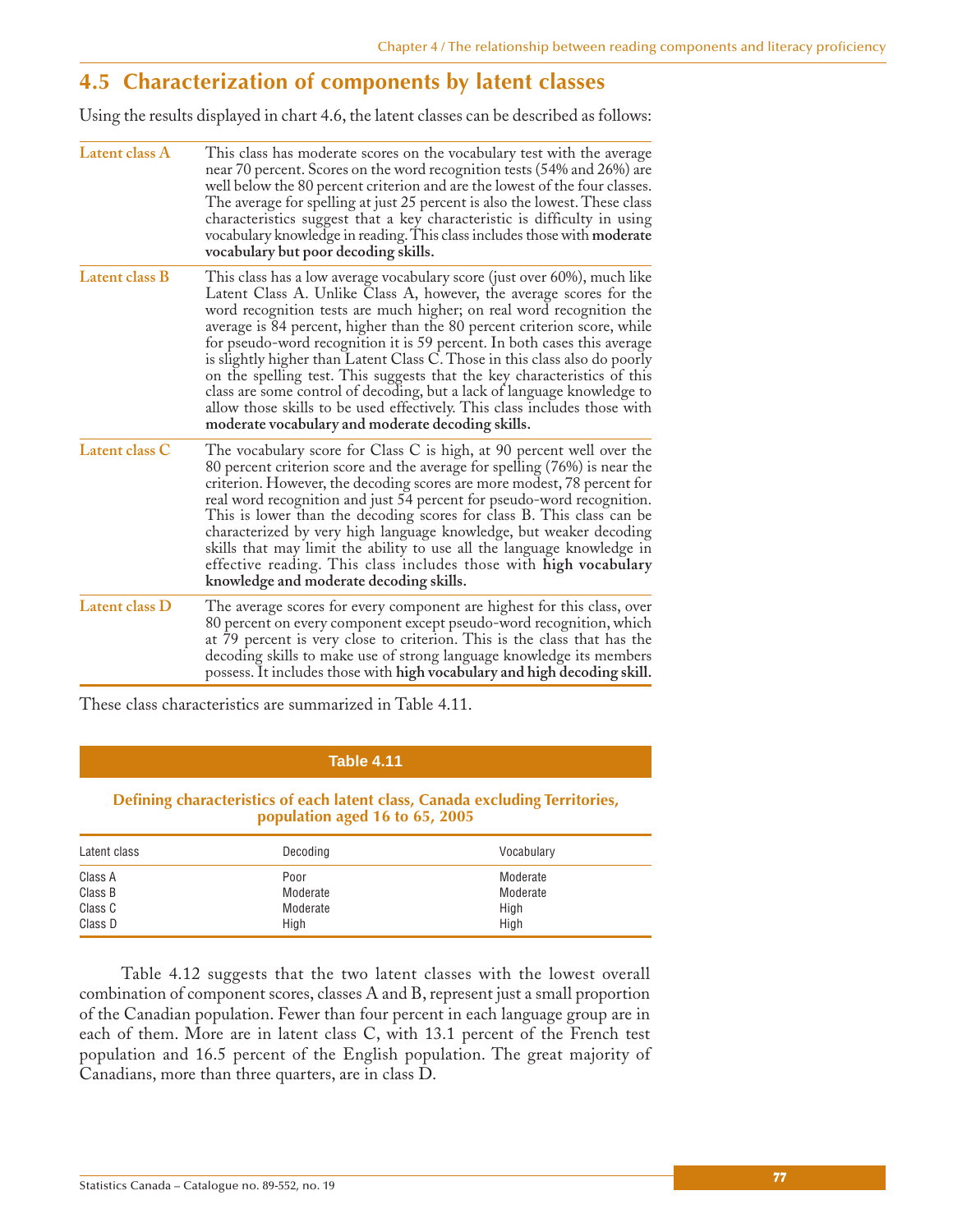|                          |                                   |                   |                | Estimated proportions of the population in each latent class,<br>Canada excluding Territories, population aged 16 to 65, 2005 |                |                   |                |                   |
|--------------------------|-----------------------------------|-------------------|----------------|-------------------------------------------------------------------------------------------------------------------------------|----------------|-------------------|----------------|-------------------|
|                          | Latent class A                    |                   | Latent class B |                                                                                                                               | Latent class C |                   | Latent class D |                   |
|                          | percent                           | standard<br>error | percent        | standard<br>error                                                                                                             | percent        | standard<br>error | percent        | standard<br>error |
| <b>Language of tests</b> | <b>Proportion in latent class</b> |                   |                |                                                                                                                               |                |                   |                |                   |
| French<br>English        | 2.2<br>3.8                        | (0.6)<br>(0.8)    | 2.9<br>3.0     | (0.7)<br>(0.7)                                                                                                                | 13.1<br>16.5   | (1.5)<br>(1.8)    | 81.8<br>76.7   | (1.8)<br>(1.9)    |

**Table 4.12**

Although the latent classes are determined by performance on the component tests, one would expect them to represent different levels of performance in prose literacy. The results indicate a clear difference from class to class, as shown in Table 4.13.

These averages correspond readily to the prose literacy levels measured in IALSS:

#### **Table 4.13**

#### **Average prose literacy scores for each latent class by language of test, Canada excluding Territories, population aged 16 to 65, 2005**

| Latent class |            | <b>Prose literacy score</b> |                |                |  |  |  |  |
|--------------|------------|-----------------------------|----------------|----------------|--|--|--|--|
|              |            | <b>French</b>               | <b>English</b> |                |  |  |  |  |
|              | mean score | standard error              | mean score     | standard error |  |  |  |  |
| Class A      | 178        | (14.6)                      | 178            | (9.7)          |  |  |  |  |
| Class B      | 200        | (6.4)                       | 207            | (7.7)          |  |  |  |  |
| Class C      | 244        | (4.0)                       | 256            | (5.8)          |  |  |  |  |
| Class D      | 293        | (2.0)                       | 302            | (2.3)          |  |  |  |  |

| Latent class A | Average scores among this class are the lowest and fall into the lower<br>part of the range of scores in Level 1. This suggests that the typical<br>reader in this class will have difficulty completing tasks at Prose Level 1. |
|----------------|----------------------------------------------------------------------------------------------------------------------------------------------------------------------------------------------------------------------------------|
| Latent class B | The prose scores for this group are the next lowest and fall near the<br>upper end of the Level 1 range. This means that a typical reader from<br>this class will be successful with most Level 1 tasks.                         |
| Latent class C | With average scores near 250, this class represents the middle of the<br>Level 2 range. Hence the typical Class C reader will be successful on the<br>average Level 2 task.                                                      |
| Latent class D | The high average score for this class falls in the middle of the Level 3<br>range. A reader typical of this class will be able to complete the average<br>Level 3 task.                                                          |

Further, the latent classes are strongly related to the IALSS prose levels, as Tables 4.14a-b indicate.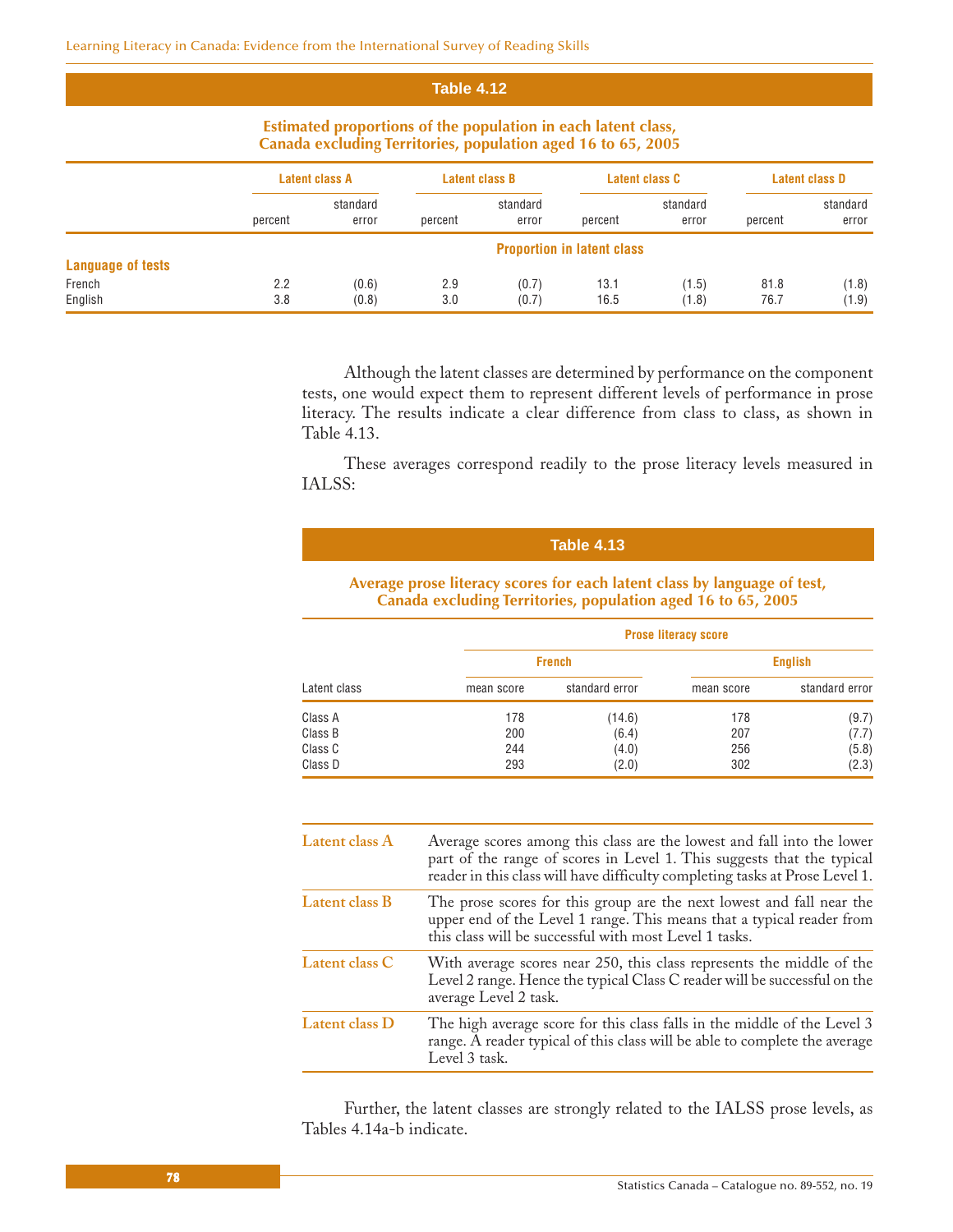#### **Table 4.14a**

#### **Proportion of respondents in each latent class by IALSS prose level, English, Canada excluding Territories, population aged 16 to 65, 2005**

|                     |         | <b>Prose level (English)</b> |         |                |         |                   |         |  |  |  |
|---------------------|---------|------------------------------|---------|----------------|---------|-------------------|---------|--|--|--|
|                     |         | Level 1                      |         | <b>Level 2</b> |         | Level 3 and above |         |  |  |  |
| Latent class        | percent | standard error               | percent | standard error | percent | standard error    | percent |  |  |  |
| <b>Latent class</b> |         |                              |         |                |         |                   |         |  |  |  |
| Class A             | 87      | (7.6)                        |         |                |         |                   | 100     |  |  |  |
| Class B             |         | (9.0)                        |         |                |         |                   | 100     |  |  |  |
| Class C             | 28      | (5.7)                        | 40      | (5.7)          | 32      | (4.9)             | 100     |  |  |  |
| Class D             |         |                              | 24      | (3.0)          | 75      | (2.8)             | 100     |  |  |  |

#### **Table 4.14b**

**Proportion of respondents in each latent class by IALSS prose level, French,**

## **Canada excluding Territories, population aged 16 to 65, 2005 Prose level (French) Level 1 Level 2 Level 3 and above Total** Latent class percent standard error percent standard error percent standard error percent Class A 92 (7.5) F F F F 100 Class B 86 (11.9) F F F F 100 Class C 34 (6.2) 50 (5.2) 16 (4.3) 100 Class D F F 28 (3.1) 69 (3.1) 100

F too unreliable to be published

Classes A and B have primarily Level 1 respondents, Class C has mostly Level 2 respondents, and Class D is typically Level 3 and above. The observations lead to the following conclusions. First, in order to reach Level 2 in normal circumstances, a reader needs strong vocabulary knowledge and at least moderate decoding skills (Class C). Second, to reach Level 3 in normal circumstances a reader needs both strong vocabulary knowledge and decoding skills (Class D). Third, without at least adequate vocabulary knowledge and decoding skills a reader will have difficulty even with Level 1 tasks (Class A).

While this describes the *typical* member of each class, it must be recognized that some members of a class are able to complete some tasks from a higher level and some find tasks from even a lower level difficult, as the plots in chart 4.7a-b demonstrate. Nonetheless while some members of Classes A and B are able to complete less difficult Level 2 tasks, none are successful with Level 3 tasks. And although there are readers in Class C who can respond successfully to the easier Level 3 tasks, few have prose scores that indicate they would be successful with the more difficult Level 3 tasks and none would be able to complete average Level 4 tasks.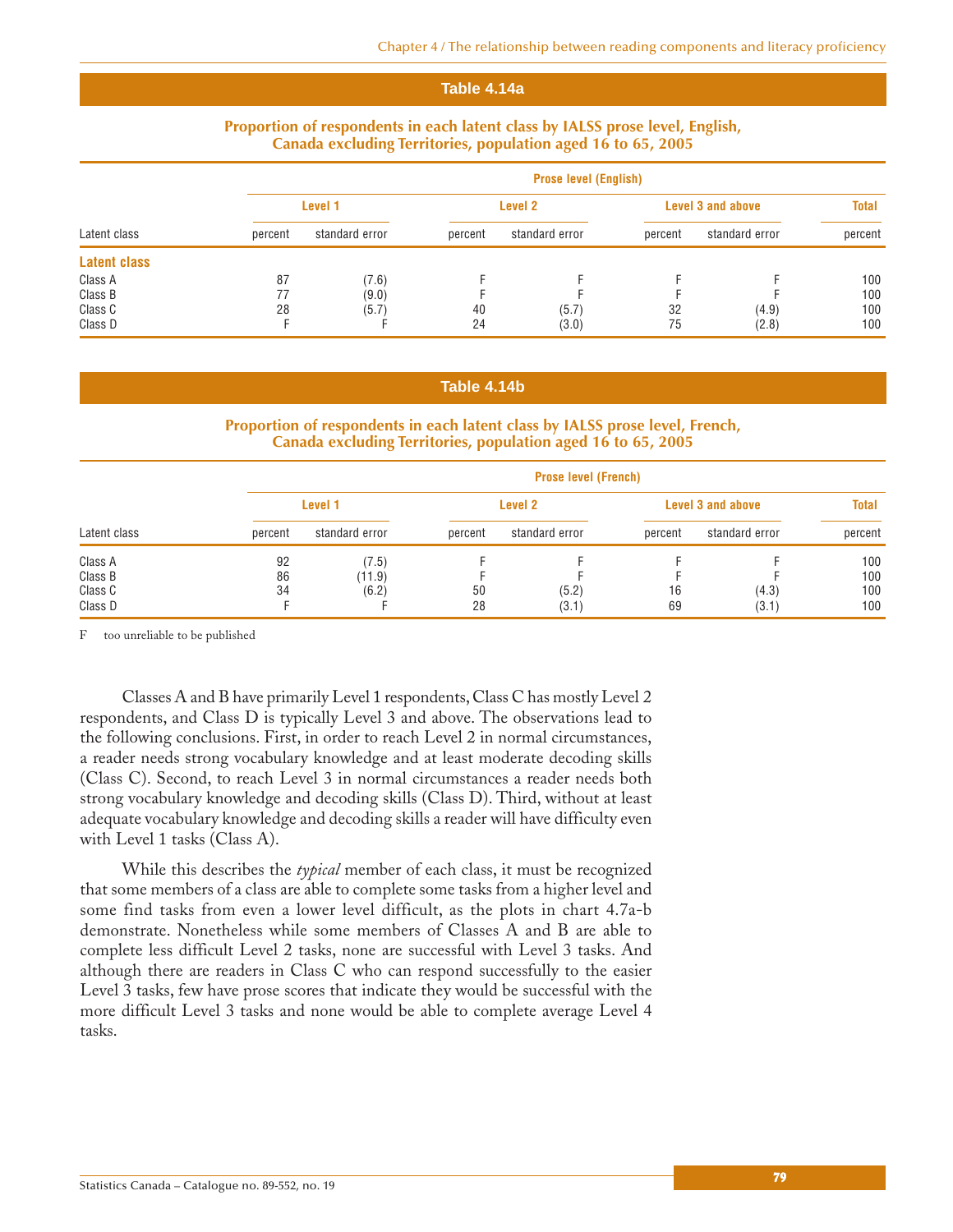That there are readers from Class D whose prose scores are in the Level 2 range indicates that while skill on the components may be a necessary condition to reach higher levels of literacy it is not sufficient. Other skills, most likely reading strategies not covered in the components study, also must play a role. At the same time, it needs to be noted that Level 1 tasks present no problems for readers in Class D. Hence the components play an *enabling* role. Without command of them, it is almost impossible to achieve high levels of literacy. But someone who does have control over the components may not perform the literacy tasks as well as they could due to other reading limitations.

#### **Chart 4.7a**

#### **Mean scores with .95 confidence intervals and scores at the 5th, 25th, 75th and 95th percentiles on the prose literacy scale for each latent class, French, Canada excluding Territories, population aged 16 to 65, 2005**



**Note:** See Table C.4.7a in Annex C.

**Chart 4.7b**

#### **Mean scores with .95 confidence intervals and scores at the 5th, 25th, 75th and 95th percentiles on the prose literacy scale for each latent class, English, Canada excluding Territories, population aged 16 to 65, 2005**



**Note:** See Table C.4.7b in Annex C.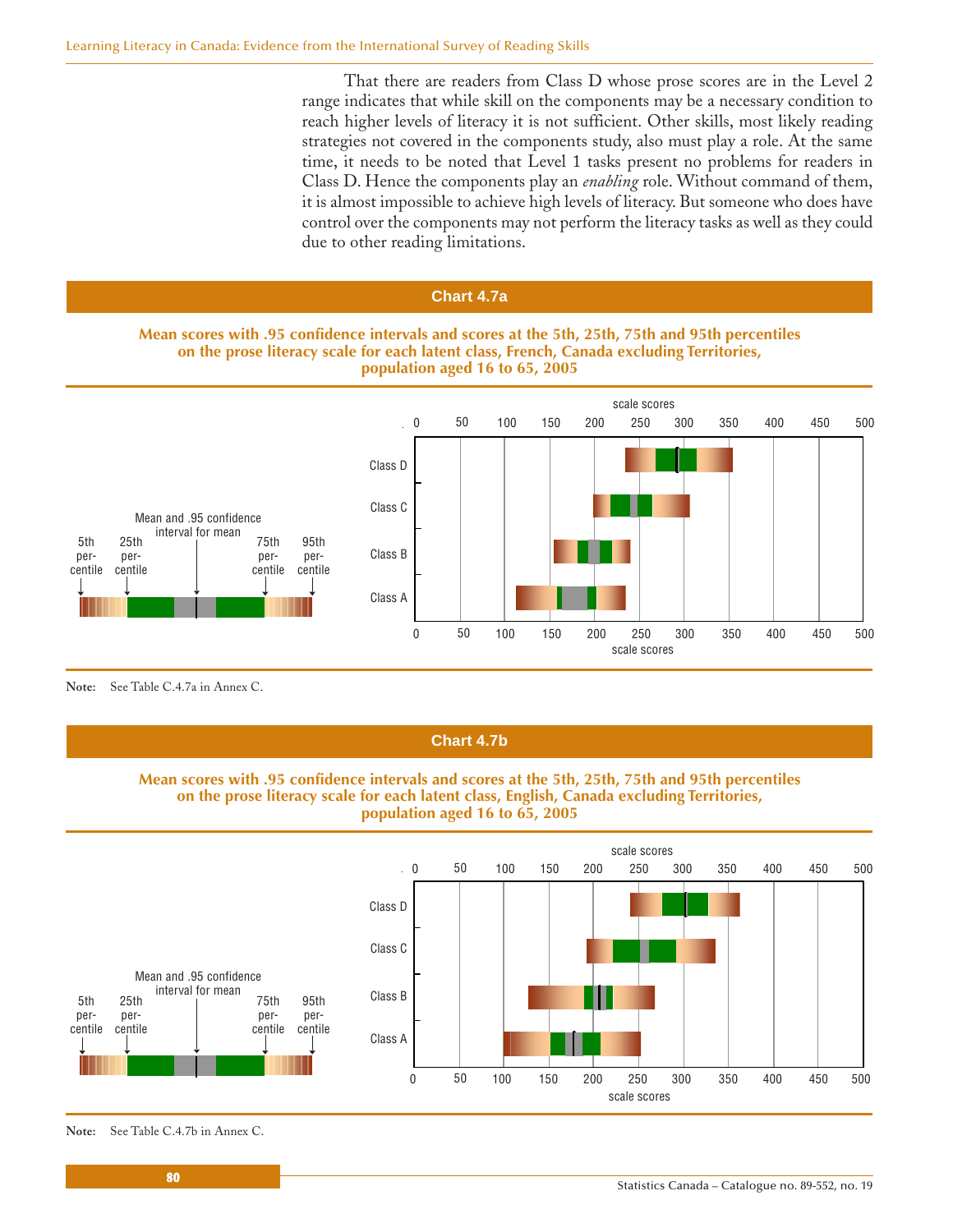Latent classes may also provide a tool for distinguishing two kinds of Level 1 skill. Most IALSS levels identify people who are successful with literacy tasks at that level, but are not successful with tasks at the highest level. Thus, someone in Level 3 has a high probability of being able to complete tasks that are typical of that level, but not those typical of Level 4. Level 1, however, also includes individuals who have a low probability of success on even Level 1 tasks. Given the pattern of component scores and the lower prose scores for Class A compared to Class B, it seems reasonable to propose that those individuals who find difficulty with Level 1 tasks are more likely to be in Latent class A, while those in Latent class B are those who are successful with tasks at Level 1.

## **4.6 Demographic characteristics of latent classes**

The results discussed in the preceding section make clear the contribution of the component skills, as a set, to understanding reading and literacy skills, but they do not identify who is in which class and why. This following section looks at some demographic characteristics of the classes.

## **Educational attainment**

While education is not synonymous with literacy, all previous literacy surveys conducted in Canada have demonstrated the strong connection between the two. Table 4.15 shows the educational make up of each of the latent classes by language.<sup>15</sup>

#### **Table 4.15**

#### **Proportion of each latent class who have attained different levels of education, by language of test, Canada excluding Territories, population aged 16 to 65, 2005**

| Latent class       |                                          | <b>English test</b> |                                           |                |  |  |
|--------------------|------------------------------------------|---------------------|-------------------------------------------|----------------|--|--|
|                    | <b>Less than secondary</b><br>graduation |                     | <b>Secondary graduation</b><br>and higher |                |  |  |
|                    | percent                                  | standard error      | percent                                   | standard error |  |  |
| Class A            | 42                                       | (10.6)              | 58                                        | (10.6)         |  |  |
| Class B            | F                                        |                     | 69                                        | (14.2)         |  |  |
| Class C            | 27                                       | (5.6)               | 73                                        | (5.6)          |  |  |
| Class D            | 12                                       | (2.3)               | 88                                        | (2.3)          |  |  |
| <b>All classes</b> | 16                                       | (2.1)               | 84                                        | (2.1)          |  |  |

|              |         | <b>Less than secondary</b> |         | <b>Secondary graduation</b> |  |  |
|--------------|---------|----------------------------|---------|-----------------------------|--|--|
|              |         | graduation                 |         | and higher                  |  |  |
| Latent class | percent | standard error             | percent | standard error              |  |  |
| Class A      | 74      | (13.7)                     | F       |                             |  |  |
| Class B      | 81      | (8.5)                      |         | F                           |  |  |
| Class C      | 60      | (5.6)                      | 40      | (5.6)                       |  |  |
| Class D      | 14      | (1.9)                      | 87      | (1.9)                       |  |  |
| All classes  | 23      | (2.5)                      | 77      | (2.5)                       |  |  |

**French test**

F too unreliable to be published

15. Sample sizes do not allow for a more detailed breakdown of educational attainment.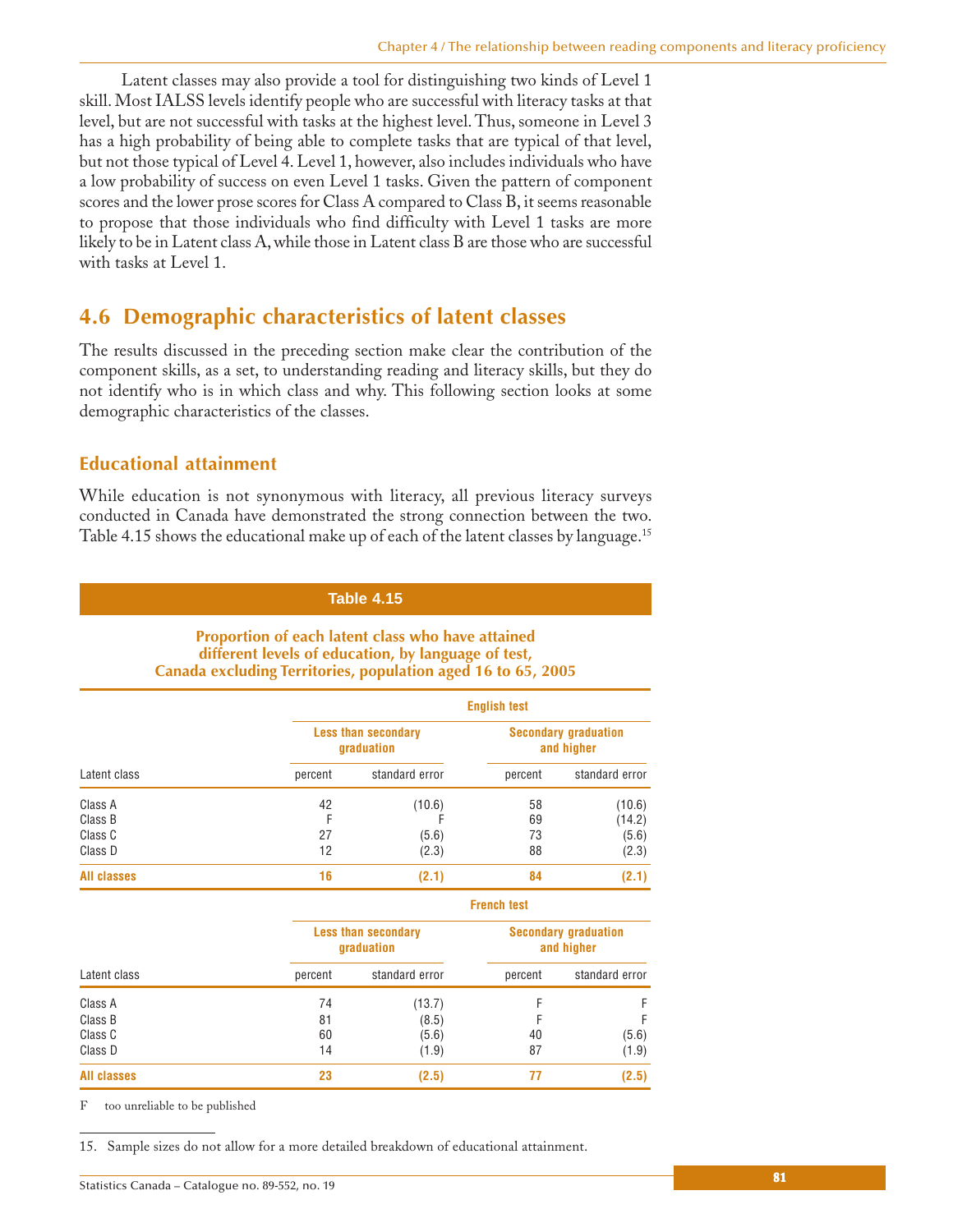In English the proportion of those with secondary graduation or higher in Classes A, B, and C is smaller than for the population as a whole. This is particularly so for latent Class A, the class with the lowest prose score and component profile. It should be noted that this class is especially low on the components most likely affected by education – decoding and spelling. In French the same classes (A, B, and C) have a larger proportion without a secondary diploma than is the case for the whole population, though the difference between Class A and B is reversed with Class B having the larger proportion without a diploma. The differences between French and English proportions represent the different relationship between the component scores and literacy proficiency discussed in Chapter 3, as well the different patterns of levels of education in the two groups.

#### **Native language**

The results discussed previously in this chapter also showed a relationship between native language and component scores. Table 4.16 has that data for the latent classes.

#### **Table 4.16**

#### **Proportions of native and non-native speakers in each latent class by language, Canada excluding Territories, population aged 16 to 65, 2005**

|                    |         | <b>English test</b> |                    |                |  |
|--------------------|---------|---------------------|--------------------|----------------|--|
|                    |         | <b>English</b>      |                    | <b>Other</b>   |  |
| Latent class       | percent | standard error      | percent            | standard error |  |
| Class A            | 41      | (11.6)              | 59                 | (11.6)         |  |
| Class B            | F       | F                   | 90                 | (5.0)          |  |
| Class C            | 80      | (4.0)               | 20                 | (4.0)          |  |
| Class D            | 92      | (1.1)               | 8                  | (1.1)          |  |
| <b>All classes</b> | 83      | (1.4)               | 17                 | (1.4)          |  |
|                    |         |                     | <b>French test</b> |                |  |
|                    |         | <b>French</b>       |                    | <b>Other</b>   |  |
| Latent class       | percent | standard error      | percent            | standard error |  |
| Class A            | 77      | (15.1)              | F                  | F              |  |
| Class B            | 75      | (14.0)              | F                  | F              |  |
| Class C            | 84      | (4.9)               | 16.1               | (4.9)          |  |
| Class D            | 98      | (0.8)               | F                  | F              |  |
| <b>All classes</b> | 94      | (1.3)               | 6                  | (1.3)          |  |

F too unreliable to be published

**Note:** Native speakers of French who took the components test in English are included in the English speaking category as their performance was not significantly different; for the same reason, native speakers of English who responded in French are grouped with French native speakers.

The two test language groups have significantly different proportions of nonnative speakers and, as a result, the pattern is different. In English, there are large proportions of non-native speakers in Classes A and B, and especially Class B. It is to be expected that those for whom English is not their native language will have more difficulty with literacy tasks. What is most interesting, however, is that Class B, the class with adequate decoding skills but lower vocabulary knowledge, would be the class with the largest proportion of such speakers. If these individuals were able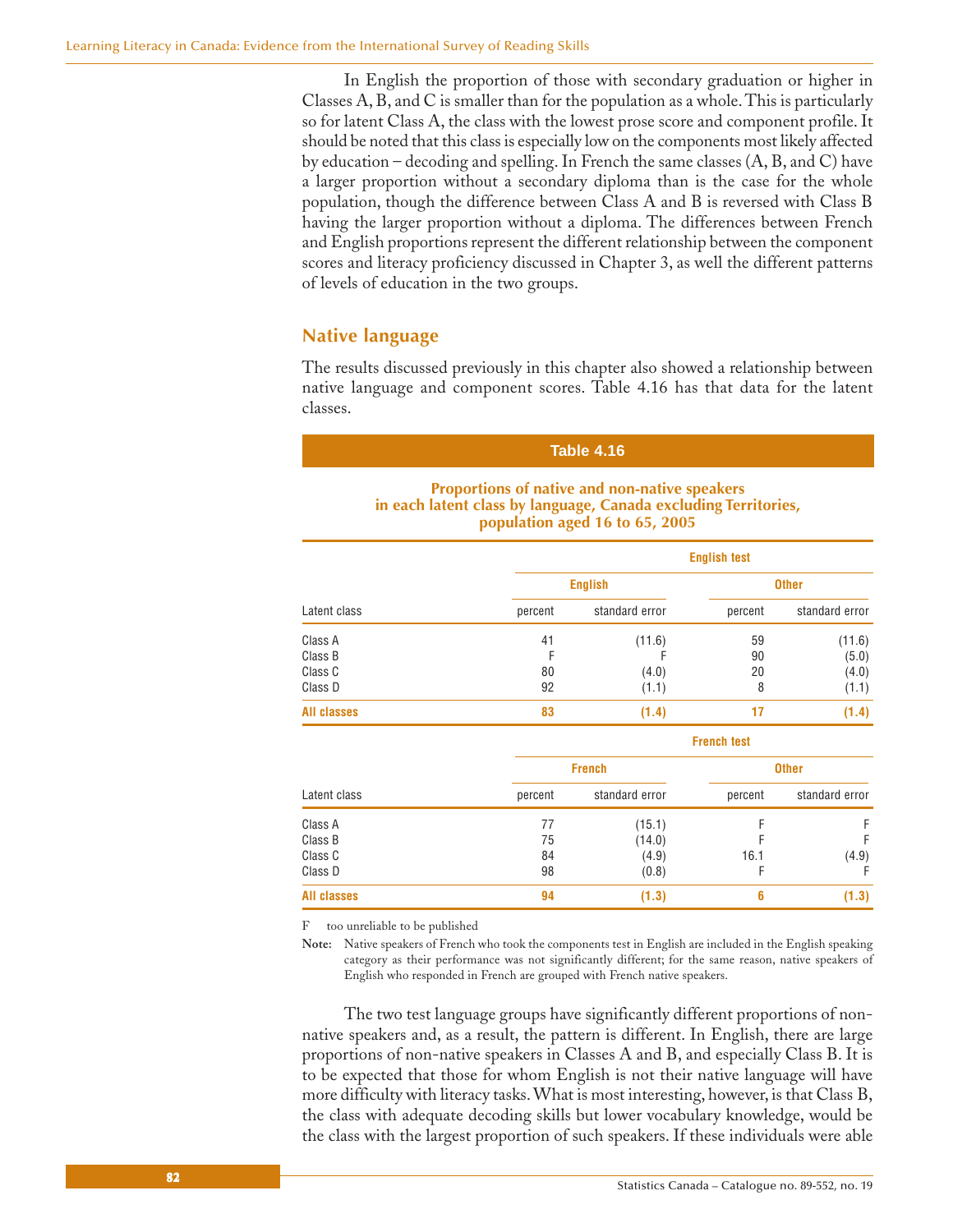to read in their own first language, they could use some of that skill in the English decoding tasks, but not in the vocabulary knowledge tasks. The language knowledge barrier seems also to reduce the proportion of non-native speakers in Class D in both languages.

For reasons that are not apparent from the data, the pattern is different in French. Both Classes A and B have the same proportion of native speakers, but this proportion is smaller than in the population as a whole and in Classes C and D; in this the French results parallel those in English.

The majority of non-native speakers are also immigrants, but many immigrants come to Canada speaking English or French. For example, 39 percent of the immigrants in the English group spoke English as their first language and 42 percent of the French group spoke French. The focus in the reading components study is with native language because it is experience with the language that affects scores on the component tests, not immigrant status as such.

## **Age**

Building on previous literacy reports, Chapter 2 has shown that older Canadians tend to have lower literacy scores. The estimates given in Table 4.17 indicate that there are typically fewer young adults in Classes A and B than would be expected from the population distribution, especially in Class B in English. This may be because of the large number of non-native speakers in Class B, many of whom are immigrants who tend to come to Canada at an older age. The age distribution in Classes C and D in English and Class D in French closely match the population figures.

**Table 4.17**

**Proportions of individuals of different ages in each latent class by test language, Canada excluding Territories, population aged 16 to 65, 2005**

|                    |         |                   | <b>English test</b> |                   |         |                   |
|--------------------|---------|-------------------|---------------------|-------------------|---------|-------------------|
|                    |         | 16 to 35          |                     | 36 to 50          |         | 51 and over       |
| Latent class       | percent | standard<br>error | percent             | standard<br>error | percent | standard<br>error |
| Class A            | 34      | (11.0)            | 38                  | (9.7)             | 28      | (8.7)             |
| Class B            | 27      | (7.7)             | F                   |                   | 45      | (12.6)            |
| Class C            | 43      | (6.8)             | 35                  | (5.5)             | 22      | (5.3)             |
| Class D            | 42      | (1.5)             | 37                  | (1.5)             | 21      | (1.1)             |
| <b>All classes</b> | 41      | (0.9)             | 37                  | (1.1)             | 22      | (1.1)             |

|                    |          |                   | Frenen test |                   |         |                   |
|--------------------|----------|-------------------|-------------|-------------------|---------|-------------------|
|                    | 16 to 35 |                   |             | 36 to 50          |         | 51 and over       |
| Latent class       | percent  | standard<br>error | percent     | standard<br>error | percent | standard<br>error |
| Class A            |          |                   | 65          | (15.9)            | F       |                   |
| Class B            |          |                   | 55          | (10.5)            | F       | F                 |
| Class C            | 29       | (5.7)             | 40          | (6.3)             | 31      | (5.4)             |
| Class D            | 37       | (3.3)             | 33          | (3.4)             | 30      | (2.4)             |
| <b>All classes</b> | 35       | (3.1)             | 36          | (3.3)             | 29      | (2.3)             |

**French test**

F too unreliable to be published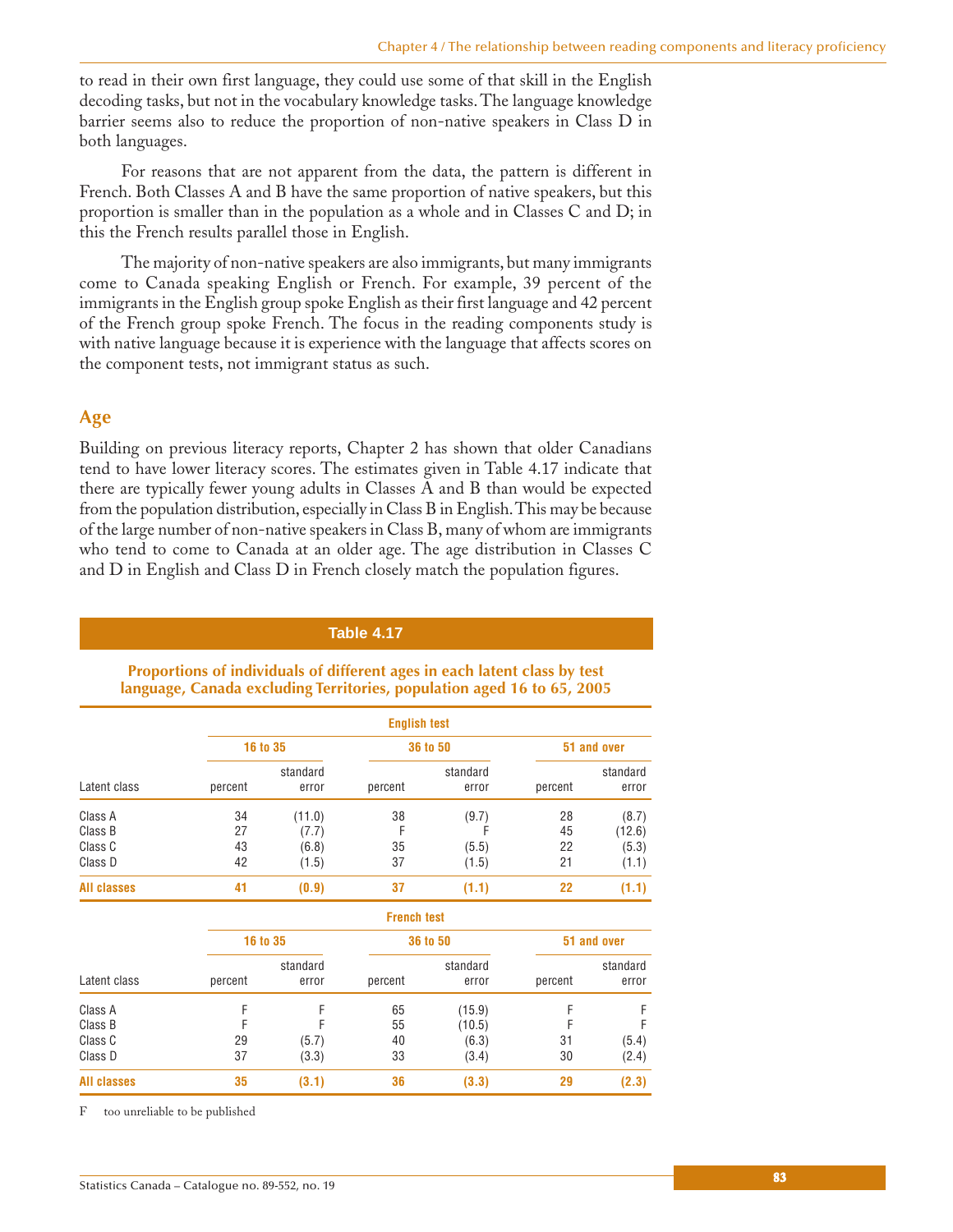#### **Reading for pleasure**

About 52 percent of those in the English test group and 41 percent in the French group report that they read books at least once a week. As might be expected, that distribution varies from latent class to latent class. The estimates are given in Table 4.18.

#### **Table 4.18**

#### **Proportions of individuals who read books frequently in each latent class by test language, Canada excluding Territories, population aged 16 to 65, 2005**

| Latent class       |                                         | <b>English test</b> |                                          |                |  |
|--------------------|-----------------------------------------|---------------------|------------------------------------------|----------------|--|
|                    | Read books once a week<br>or more often |                     | Don't read books at<br>least once a week |                |  |
|                    | percent                                 | standard error      | percent                                  | standard error |  |
| Class A            | F                                       | F                   | 65                                       | (12.4)         |  |
| Class B            |                                         |                     | 84                                       | (8.2)          |  |
| Class C            | 39                                      | (6.4)               | 61                                       | (6.4)          |  |
| Class D            | 57                                      | (3.1)               | 43                                       | (3.1)          |  |
| <b>All classes</b> | 52                                      | (2.6)               | 48                                       | (2.6)          |  |
|                    |                                         |                     |                                          |                |  |

|                    |         | Read books once a week<br>or more often |         | Don't read books at<br>least once a week |  |  |
|--------------------|---------|-----------------------------------------|---------|------------------------------------------|--|--|
| Latent class       | percent | standard error                          | percent | standard error                           |  |  |
| Class A            |         |                                         | 96      | (2.6)                                    |  |  |
| Class B            |         |                                         | 76      | (9.7)                                    |  |  |
| Class C            | 29      | (6.1)                                   | 71      | (6.1)                                    |  |  |
| Class D            | 44      | (2.8)                                   | 56      | (2.8)                                    |  |  |
| <b>All classes</b> | 41      | (2.5)                                   | 59      | (2.5)                                    |  |  |

F too unreliable to be published

Individuals in Class D are considerably more likely to read books at least once a week and those in Class A and B are the least likely to do so. Reading may be both an outcome of the skills profile of those in Class D, but it also undoubtedly contributes to that profile. In reading a reader will confront new vocabulary and find opportunities for decoding novel words, and so develop both skills.

Because Class B in English has such a large proportion of non-native speakers, the low level of reading found there is likely both a product of the level of skill and the availability of reading materials. As first language is not the fundamental distinction between Classes A and B in French, the pattern there shows more clearly a level of literacy effect, with the class lowest in literacy proficiency, Class A, reporting the least reading. The reading frequency characteristic of a class grows as the average component and literacy skill of the class increases.

#### **Social and economic outcomes**

As the latent classes are closely related to literacy proficiency and that proficiency is in turn related to labour market outcomes, it is to be expected that there are social and economic effects associated with the classes. Table 4.19 presents estimates of the relationship between the latent classes and income. The sample size is too small to support an analysis of this relationship by gender.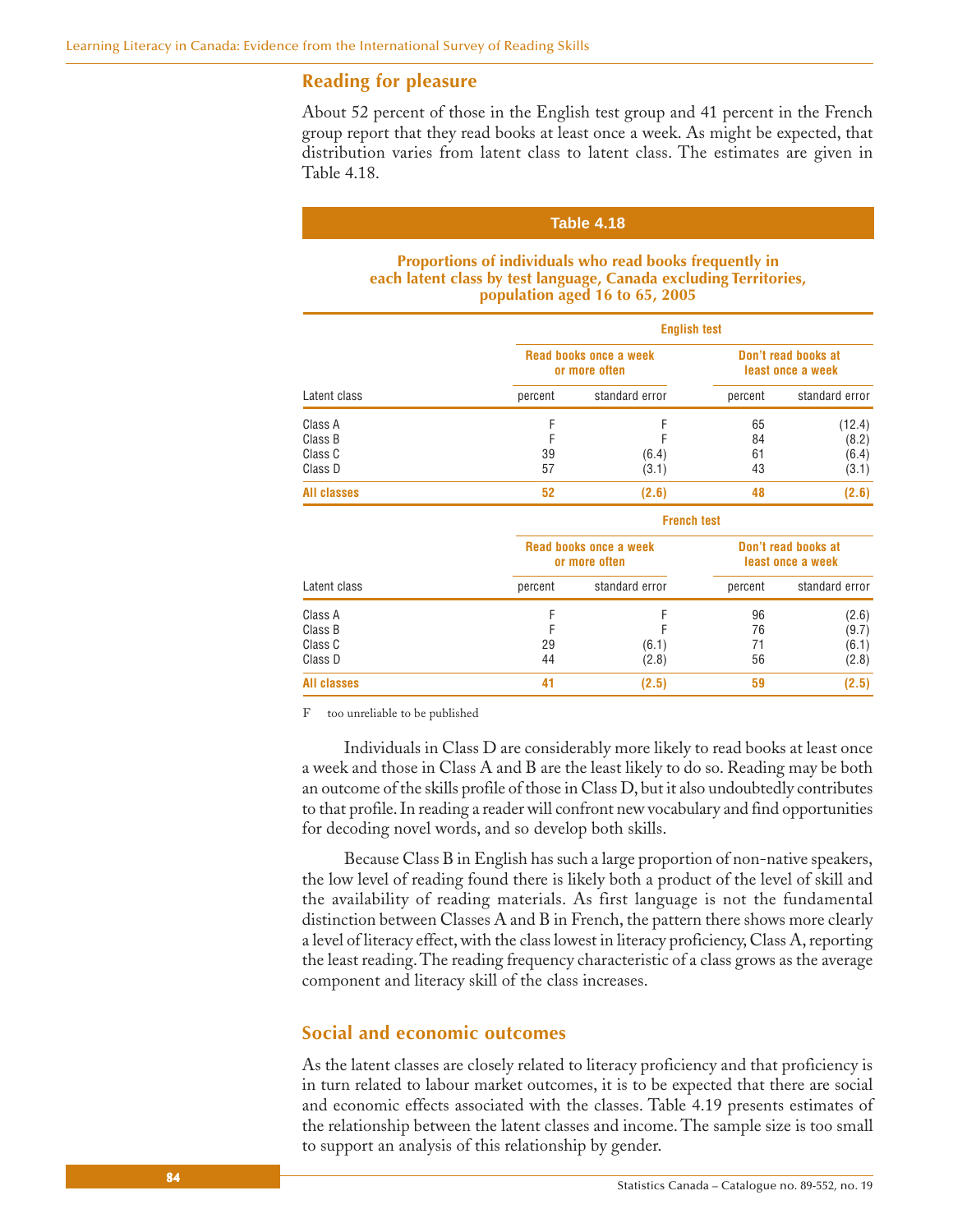#### **Table 4.19**

#### **Proportions of individuals at different income levels in each latent class by test language, Canada excluding Territories, population aged 16 to 65, 2005**

|                    |         | <b>English test</b>                 |                                 |                                 |  |  |
|--------------------|---------|-------------------------------------|---------------------------------|---------------------------------|--|--|
|                    |         | <b>Income \$25,000</b><br>and below |                                 | <b>Income above</b><br>\$25,000 |  |  |
| Latent class       | percent | standard error                      | percent                         | standard error                  |  |  |
| Class A            | 59      | (12.4)                              | 41                              | (12.4)                          |  |  |
| Class B            | 74      | (13.3)                              | F                               | F                               |  |  |
| Class C            | 56      | (6.0)                               | 44                              | (6.0)                           |  |  |
| Class D            | 44      | (3.6)                               | 56                              | (3.6)                           |  |  |
| <b>All classes</b> | 47      | (2.9)                               | 53                              | (2.9)                           |  |  |
|                    |         | <b>French test</b>                  |                                 |                                 |  |  |
|                    |         | <b>Income \$25,000</b><br>and below | <b>Income above</b><br>\$25,000 |                                 |  |  |
| Latent class       | percent | standard error                      | percent                         | standard error                  |  |  |
| Class A            | 75      | (12.6)                              | F                               | F                               |  |  |
| Class B            | 79      | (10.8)                              | F                               | F                               |  |  |
| Class C            | 62      | (5.7)                               | 38                              | (5.7)                           |  |  |
| Class D            | 47      | (3.8)                               | 53                              | (3.8)                           |  |  |
| <b>All classes</b> | 50      | (3.2)                               | 50                              | (3.2)                           |  |  |

F too unreliable to be published

The patterns for Classes C and D are similar in English and French with more Class D individuals earning more than \$25,000 annually.16 But as results included in several previous tables have shown, the two other classes differ between the two languages. In French Classes A and B have about the same income profiles,<sup>17</sup> whereas in English a considerably larger portion of Class B than of Class A is in the lower income bracket. This likely has to do with the larger non-native speaker population in English who are in Class B.

<sup>16.</sup> As the total for Table 4.19 shows, \$25,000 approximately divides the population into half. As income data was collected at \$5000 increments, data was not available to make a more precise division into halves.

<sup>17.</sup> Some subtle differences may have been lost as a consequence of the need to consolidate categories to obtain reliable statistics.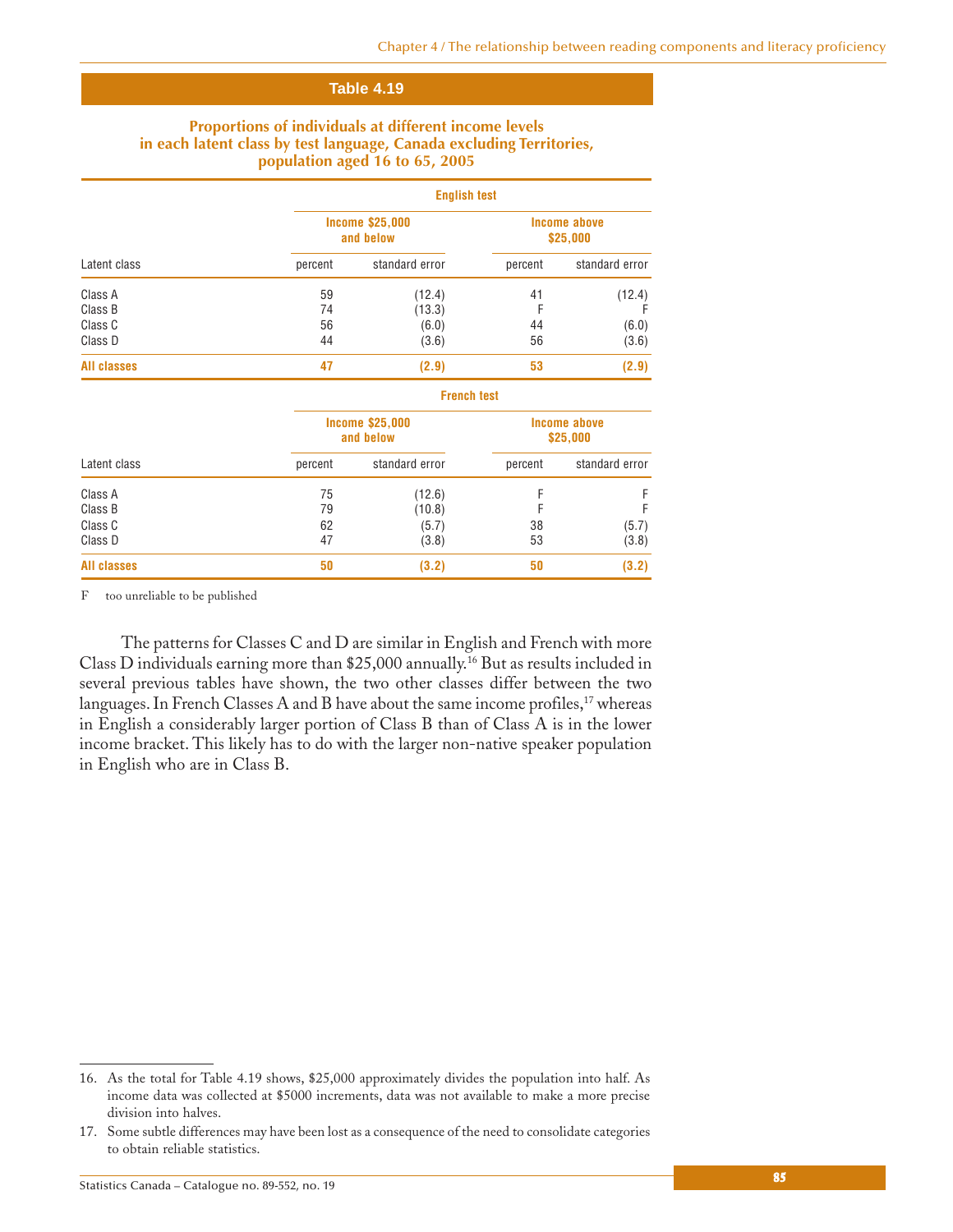## **4.7 Conclusion**

In summary the latent classes represent quite distinct sets of literacy skills.

| Latent class A | This class has the lowest prose literacy scores, at the lower end of IALSS<br>Level 1. This is related to the low scores on the components, which, in<br>turn, seem to follow primarily from low levels of education in both<br>English and French. In particular, those in this latent class have not<br>acquired the decoding ability necessary for developing literacy. It<br>represents 3.8 percent of the English population and 2.2 percent of the<br>French population.                                                                                                                                                                                                                                                 |
|----------------|--------------------------------------------------------------------------------------------------------------------------------------------------------------------------------------------------------------------------------------------------------------------------------------------------------------------------------------------------------------------------------------------------------------------------------------------------------------------------------------------------------------------------------------------------------------------------------------------------------------------------------------------------------------------------------------------------------------------------------|
| Latent class B | The literacy skills of the adults in this class are limited primarily by lack<br>of vocabulary. Their performance on decoding tasks is as good as that<br>typical of Latent class C and enables them to succeed at most Level 1<br>tasks, but the tasks at Level 2 appear to require a level of vocabulary not<br>available to readers in this class. Their vocabulary limitations seem<br>primarily from lack of familiarity with the language of the test (most<br>often the case for those taking the test in English) or from low levels of<br>education (most often the case for those taking the test in French). It<br>represents 3.0 percent of the English population and 2.9 percent of the<br>French population.    |
| Latent class C | The pattern of component skills for this class is similar to that for the<br>fourth class, Latent class D, but overall at a lower level in each component.<br>Level 2 tasks are easily within the reach of Latent class C and some able<br>to accomplish simpler Level 3 tasks. The levels of education for this<br>class are somewhat lower than that for Class D, but the most telling<br>difference is in the use of literacy. Readers in this class are much less<br>likely to engage in regular reading; this lack of experience provides fewer<br>opportunities to develop vocabulary and enhance decoding skills. It<br>represents 16.5 percent of the English population and 13.1 percent of<br>the French population. |
| Latent class D | As noted above, the pattern of skill for Classes C and D is similar, though<br>those in Class D score higher across all the components. This is the<br>most skilled class, has the highest levels of education and the greatest<br>engagement with literacy. Level 3 tasks are easy for most members of<br>this class and some, of course, are able to do tasks at Levels 4 and 5. It<br>represents 76.7 percent of the English population and 81.8 percent of<br>the French population.                                                                                                                                                                                                                                       |

It is important to point out that in terms of the components, Latent class C is more like Latent class D, than like either Classes A or B. Since Class C is the typical Level 2 class while Classes A and B represent Level 1 and Class D Level 3 and above, it follows that the skills that underlie Level 2 are more like those for Level 3 than for Level 1. If both Level 1 and Level 2 are considered to lie below the desired skill threshold, then it must also be recognized that much differing approaches to program intervention are required for the two levels.

The profiles of component skill established through the latent classes have importance to both policy and practice. In policy, the latent classes add considerable insight into the nature of the skills that make up the IALSS literacy levels, and are especially useful in understanding what sorts of reading difficulties characterize performance in Levels 1 and 2. The latent class data also suggest that Level 2 adults differ from those in Level 1, not just by the amount of literacy, but also by the configuration of component skills. Those in Level 2 have considerably more language knowledge than their Level 1 counterparts, whether the latter are in Class A or B, as evidenced by their higher vocabulary knowledge and spelling scores. But even with vocabulary knowledge near the same level as readers who are more likely to be in Level 3, the low decoding skills make Level 3 tasks too difficult for them.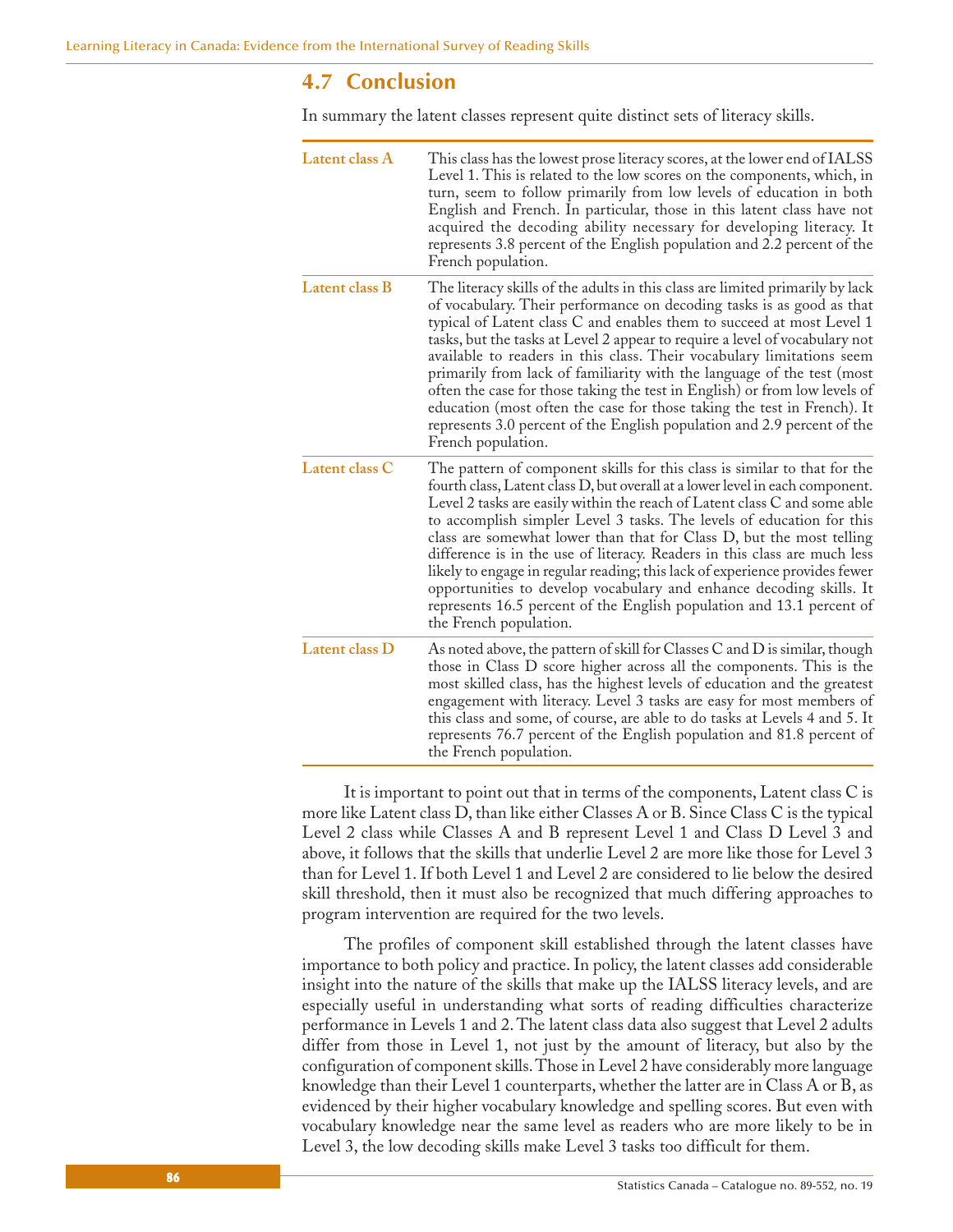This suggests, for example, that expectations that use of clear language approaches which focus primarily on vocabulary and sentence structure, may have little benefit for those in Level 2 (particularly those in Level 2 who are also in Latent class C) as the typical reading difficulty for these readers is not vocabulary. Further, the components and latent class groupings provide additional insight into Level 1 by distinguishing those Level 1 adults who are likely to find even the easiest tasks difficult from those who can manage the largely vocabulary based Level 1 tasks, but not the more complex Level 2 tasks.

Latent classes may also provide a tool for distinguishing two kinds of Level 1 skill. Most IALSS levels identify people who are successful with literacy tasks at that level, but are not successful with tasks at the highest level. Thus, someone in Level 3 has a high probability of being able to complete tasks that are typical of that level, but not those typical of Level 4. Level 1, however, also includes individuals who have a low probability of success on even Level 1 tasks. Given the pattern of component scores and the lower prose scores for Class A compared to Class B, it seems reasonable to suggest that those individuals who find difficulty with Level 1 tasks are more likely to be in Latent class A, while those in Latent class B are those who are successful with tasks at Level 1.

In conclusion it may be asked, what do the latent classes and the components explain about literacy? Clearly they do not explain everything. Individuals reading at Level 3 do not differ in any significant way in their component scores from those at Levels 4 and 5, and even those at Level 2 are often indistinguishable from Level 3 readers. Nor do the latent classes help explain the differences between the higher literacy levels, as Table 4.20 demonstrates.

| Table 4.20           |         |                                                                                                                                                              |         |                       |  |  |
|----------------------|---------|--------------------------------------------------------------------------------------------------------------------------------------------------------------|---------|-----------------------|--|--|
|                      |         | <b>Proportions of individuals by prose level and latent class</b><br>for each test language, Canada excluding Territories,<br>population aged 16 to 65, 2005 |         |                       |  |  |
|                      |         | <b>French test</b>                                                                                                                                           |         |                       |  |  |
|                      |         | Latent class A, B and C                                                                                                                                      |         | <b>Latent class D</b> |  |  |
| Prose literacy level | percent | standard error                                                                                                                                               | percent | standard error        |  |  |
| Level 1              | 79.1    | (7.1)                                                                                                                                                        | 21.1    | (7.1)                 |  |  |
| Level 2              | 23.9    | (3.6)                                                                                                                                                        | 76.1    | (3.6)                 |  |  |
| Level 3 and above    | 3.6     | (0.9)                                                                                                                                                        | 96.4    | (0.9)                 |  |  |
|                      |         | <b>English test</b>                                                                                                                                          |         |                       |  |  |
|                      |         | <b>Latent class D</b><br>Latent class A, B and C                                                                                                             |         |                       |  |  |
| Prose literacy level | percent | standard error                                                                                                                                               | percent | standard error        |  |  |
| Level 1              | 89.6    | (4.3)                                                                                                                                                        | F       | F                     |  |  |
| Level 2              | 29.9    | (5.1)                                                                                                                                                        | 70.1    | (5.1)                 |  |  |
| Level 3 and above    | 9.2     | (1.7)                                                                                                                                                        | 91.5    | (1.7)                 |  |  |

too unreliable to be published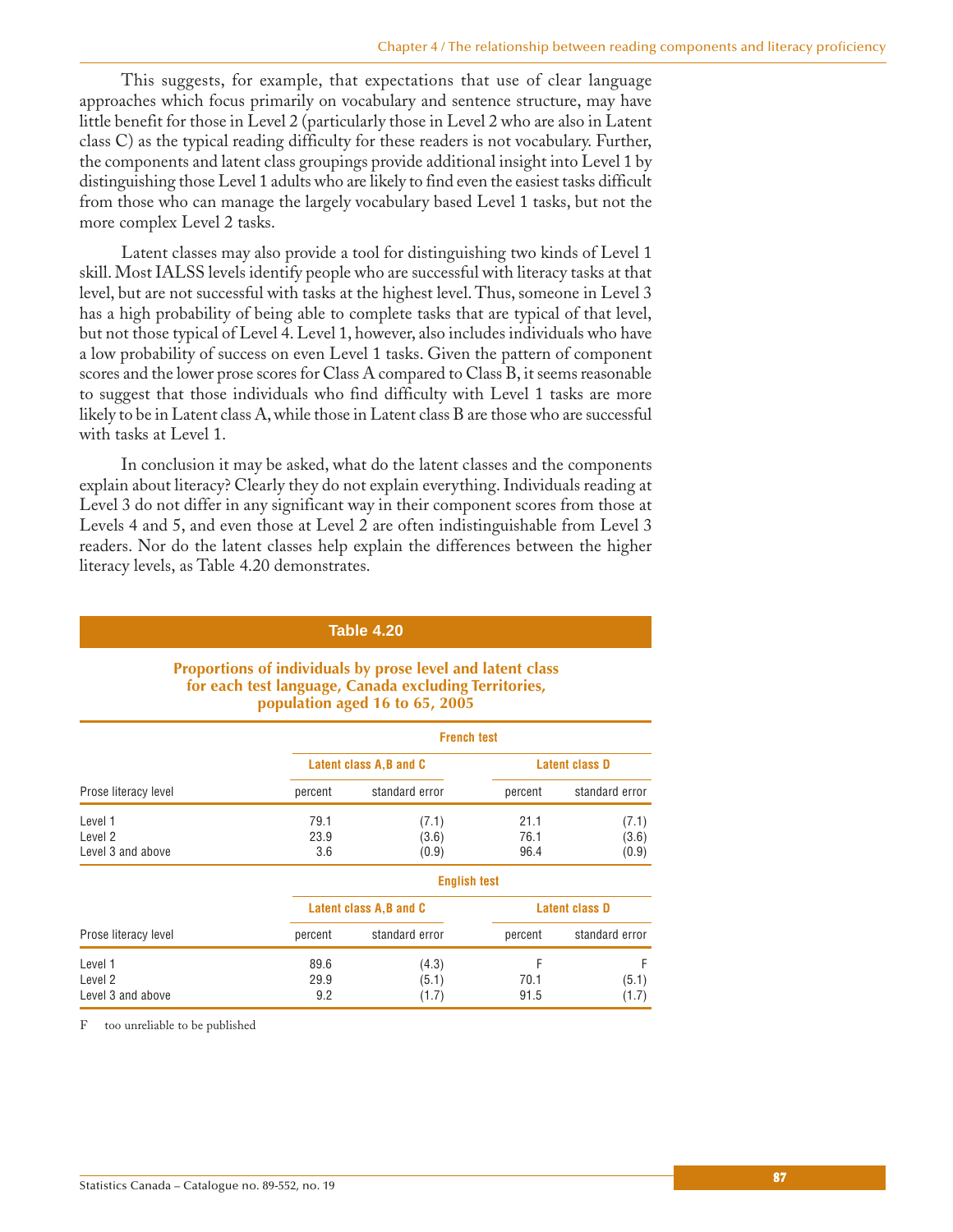Almost all those at Level 3 and above are in latent class D and the great majority of those at Level 2 are also in D, so that the latent classes do not distinguish these higher levels. But this finding is expected. Analyses of the IALSS levels have shown that three properties of the items, namely semantic complexity, structural complexity, and the amount of information, are sufficient to explain much of the differences between the levels. Adults are at Level 2 not because they lack component skills, but because they lack the reading strategies necessary to process Level 3 tasks. In contrast, however, most individuals who are at Level 1 are there in large part because they *do* lack some or all component skills. The evidence from the ISRS suggests that until they acquire the component skills, it will be difficult for them to acquire the reading strategy skills that provide access to Level 2 and more difficult tasks. Furthermore, the components, especially as they define latent classes A, B and C, provide an insight into Level 1 and help delineate the characteristics of individuals who are at the lowest level of adult literacy.

**Author Stan Jones**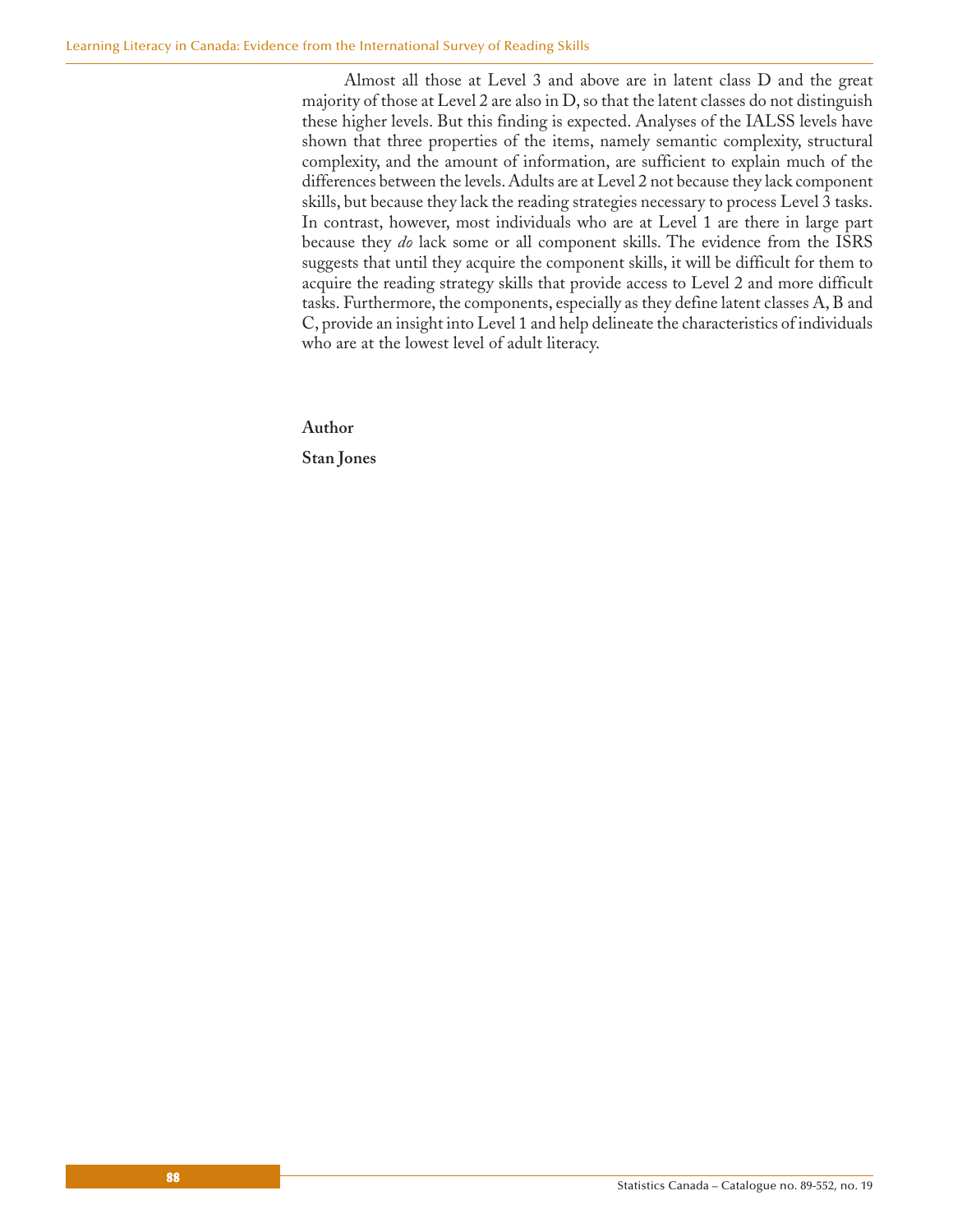# Chapter 5

## **Conclusions and implications for public policy and instruction**

Based on the evidence collected in previous literacy surveys, it is widely accepted that literacy proficiency influences the employability, earnings, health, social engagement and access to future learning of individuals. The absence of notable change in literacy performance in Canada between 1994 (IALS) and 2003 (IALSS), and the observed variations in results between the provinces, have created an interest in how the literacy skills of adults might be improved. Differences in literacy performance between individuals, and regional economies, matter to Canada because they constrain our ability to compete with countries where the level of literacy skill is rising rapidly. Thus, literacy levels might influence future economic growth rates and, hence, living standards for Canadians.

Nearly 57 percent of all Canadians aged 16 to 65 years with proficiency at Level 1 on the IALSS prose scale, and 70 percent of those with literacy proficiency at Level 2, were employed at the time the data were collected. Their labour market prospects, and the life chances of the people with low literacy who are not in the labour force, can be greatly enhanced if literacy levels could be improved. Canada as a whole would greatly benefit as well. The findings presented in this report add considerably to our understanding of the nature of the adult literacy challenges and the appropriate ways in which these could be addressed.

As predicted by theory and evidence, performance on the reading components was closely related to the emergence of fluid and automatic reading required for Level 3 and above prose literacy proficiency in English and in French. There was a direct relationship between the performance in the components tested in the ISRS and the scores achieved on the prose literacy assessment.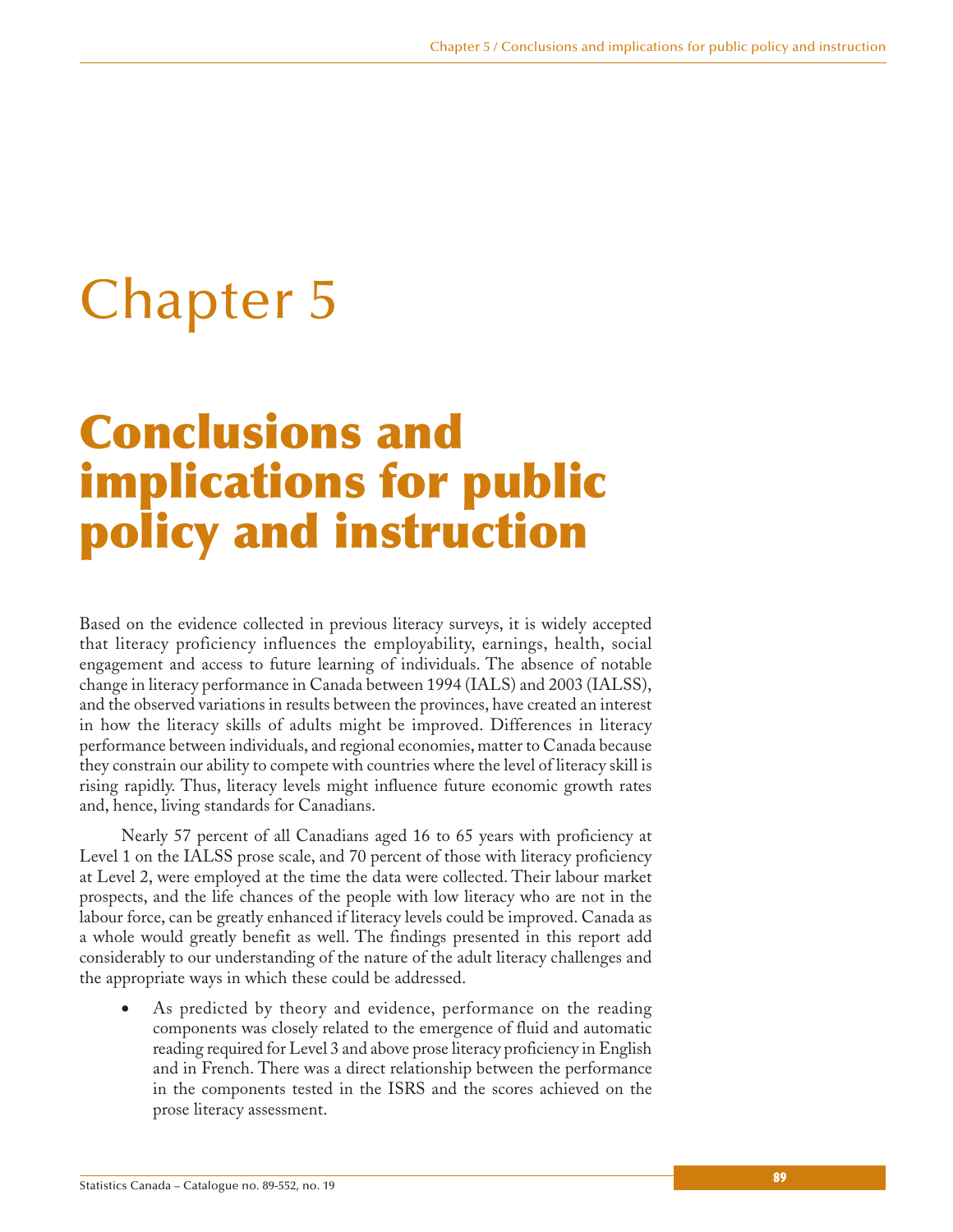- The performance of those who took the reading component tests in French differed from those who took them in English, which reflected the linguistic and orthographic differences between the two languages. The differences were further affected by the fact that there were more nonnative speakers taking the test in English than in French.
- In order to identify relatively homogeneous groups of learners that share common sets of literacy learning needs, the latent class analyses yielded four distinct groups, as shown in Table 4.10.
- The latent class analysis was based on testing the component competencies related to vocabulary, decoding and working memories which are essential for fluid reading and comprehension.

Latent class A had the lowest prose literacy scores at the lower end of Level 1. This is related to the respondents' low scores on the components, especially because they had not acquired the decoding ability necessary to be competent readers. In general, their literacy skills are so limited that it is very difficult for them to reliably gain new information from print.

Those in Latent class B are limited primarily by their lack of vocabulary. Their decoding abilities enable them to succeed at most Level 1 tasks but the tasks at Level 2 appear to require a higher level of vocabulary than they currently hold. The English Latent class B group is primary composed of non native speakers.

Respondents in Latent class C are more similar to people in class D than to individuals in class A and B. However adults in class C had lower scores on each component than those in class D. They are capable of coping with most Level 2 tasks and some of the easier Level 3 ones. The striking difference between class C and D is their use of literacy. People in class C are less likely to engage in regular reading thus they have less opportunity to improve vocabulary and decoding skill.

Adults in Latent class D have higher scores in all components, although their pattern of reading performance is similar to that of people described by Latent class C. Level 3 tasks are easily performed and even some tasks at Levels 4 and 5 are correctly executed. However a good proportion of people in that class are still classified at Level 2 (28%).

As mentioned in Chapter 4 the component skill analysis seem to demonstrate that people at level 1 and people at level 2 differ not only in their literacy ability but also in the configuration of their component skills. People at level 2 have more similar patterns of skill to the level 3 people then the people at level 1.

It is also important to point out that a large proportion of level 2 adults, (70% of those who took the test in English and 76% of those who did the test in French) are in class D. This finding implies that Class D adults have mastered the component skills but appear not to have acquired the reading strategies that would allow them to cope reliably with Level 3 tasks.

If the objective were to raise competencies for people that are at level 1 and 2 the component analysis suggest that the remedial approaches for each group should be adapted to their needs. The types of program interventions designed to support each of these classes have to be targeted to match the particular literacy learning needs of the different groups. Therefore, it would be helpful to know the distribution of learners across the classes. Table 4.12 presents this information separately for the French and English speaking population.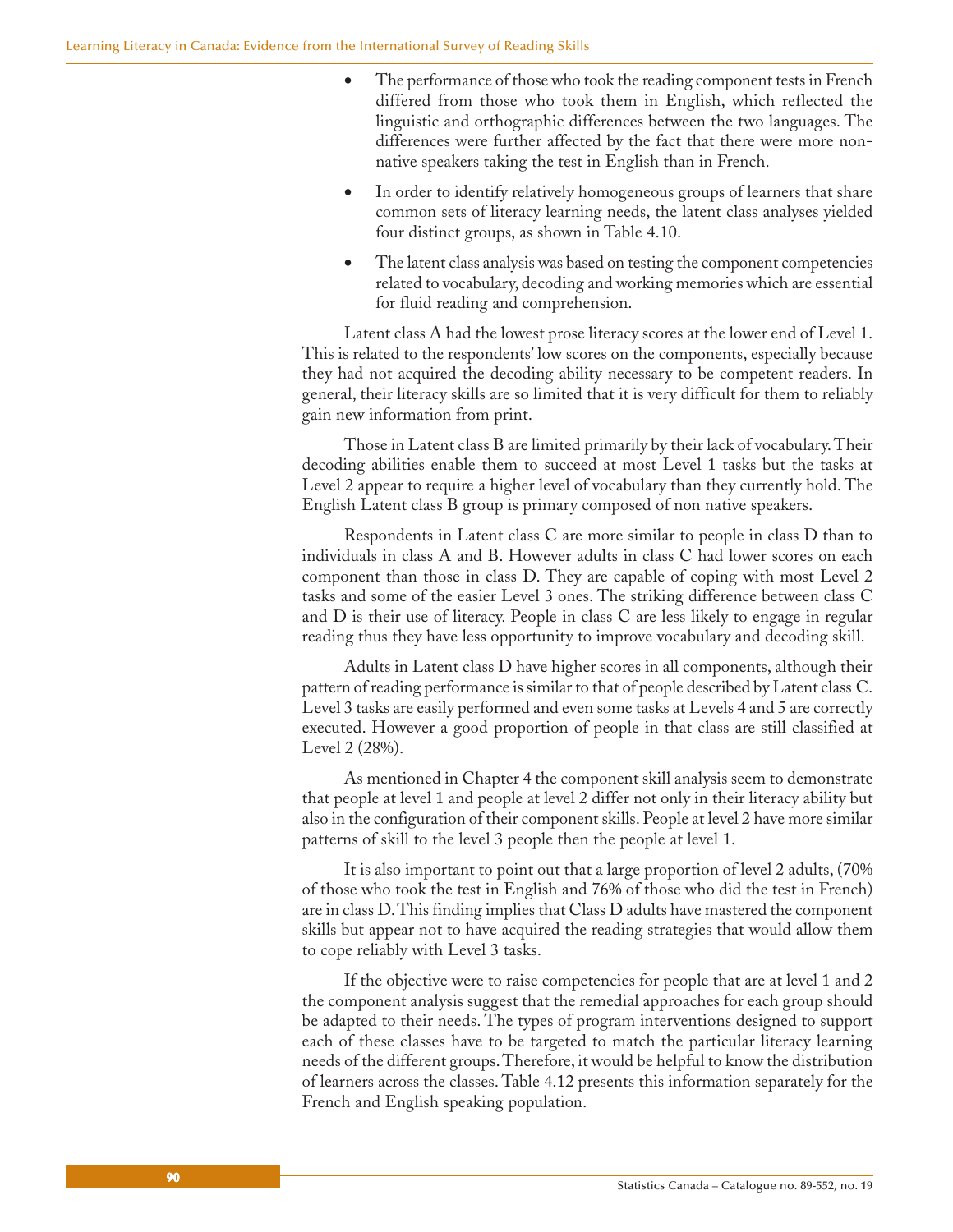The two latent classes with the lowest component scores, classes A and B, represent a very small proportion (fewer than 4% in each class) of the Canadian population. There is a slightly higher percentage of the English population in Class C (16.5%) compared to the French population (13.1%).

## **Key implications for public policy and instruction**

- Canada has very few people who could be termed "illiterate" who are non-readers, even when non native speakers in English and French are included. About 16% percent of adults with Levels 1 and 2 proficiency in French and in English have limited reading ability. Most of them possess some of the required component skills, albeit at a level below that required for Level 3 proficiency. Though interventions have to be intense and perhaps longer term, the total investment costs needed for raising the overall literacy level of the Canadian adult population might be significantly lower than first estimated because this group is small.
- Plain language initiatives<sup>18</sup>, while necessary and desirable, are unlikely to afford access to print information for three of the four classes. Proficiency in both decoding and vocabulary is required for even comprehension of simple text.
- The latent classes suggest that Level 2 adults differ from those at level 1, not just in their level of proficiency but also in the configuration of their component skills. Those at Level 2 have higher vocabulary and spelling scores. Despite their adequate vocabulary, their low decoding skills make Level 3 tasks too difficult. Therefore the interventions for those at Level 1 will have to be substantially different from those used for people at Level 2 proficiency. Those at Level 2 need to focus more on their decoding skills while maintaining their vocabulary.
- A large proportion of those in latent class A have low levels of education. There are, however, also many adults who have managed to complete their secondary schooling despite their reading difficulties. This will likely affect their future learning paths as well as their daily functioning in society. Ideally, standards at graduation from secondary school should ensure that Level 3 literacy proficiency is attained by all as a basis for functioning well in the global knowledge economy. This is because decoding skills in particular are gained during secondary education while vocabulary may continue to be gained through work, reading and future training to augment the basic level attained during such education.
- A significant proportion of adults in the three lowest latent classes are immigrants, particularly those whose first language is neither English nor French. For many, their current literacy proficiency is inadequate given the high levels demanded in the Canadian economy and society. The program interventions on offer in Canada today are often ill suited to empower them to increase their performance and to enable them to work and earn at their potential, given their levels of education.

<sup>18.</sup> Plain language is a process. It starts with understanding the readers needs and skills and the purpose of your document. Plain language initiatives draw on the same research that supported the IALSS and ISRS assessments by making clear what features of text help people read, understand, and use written information. Plain language is clear, concise, and well-organized. Source: NWT Literacy Council.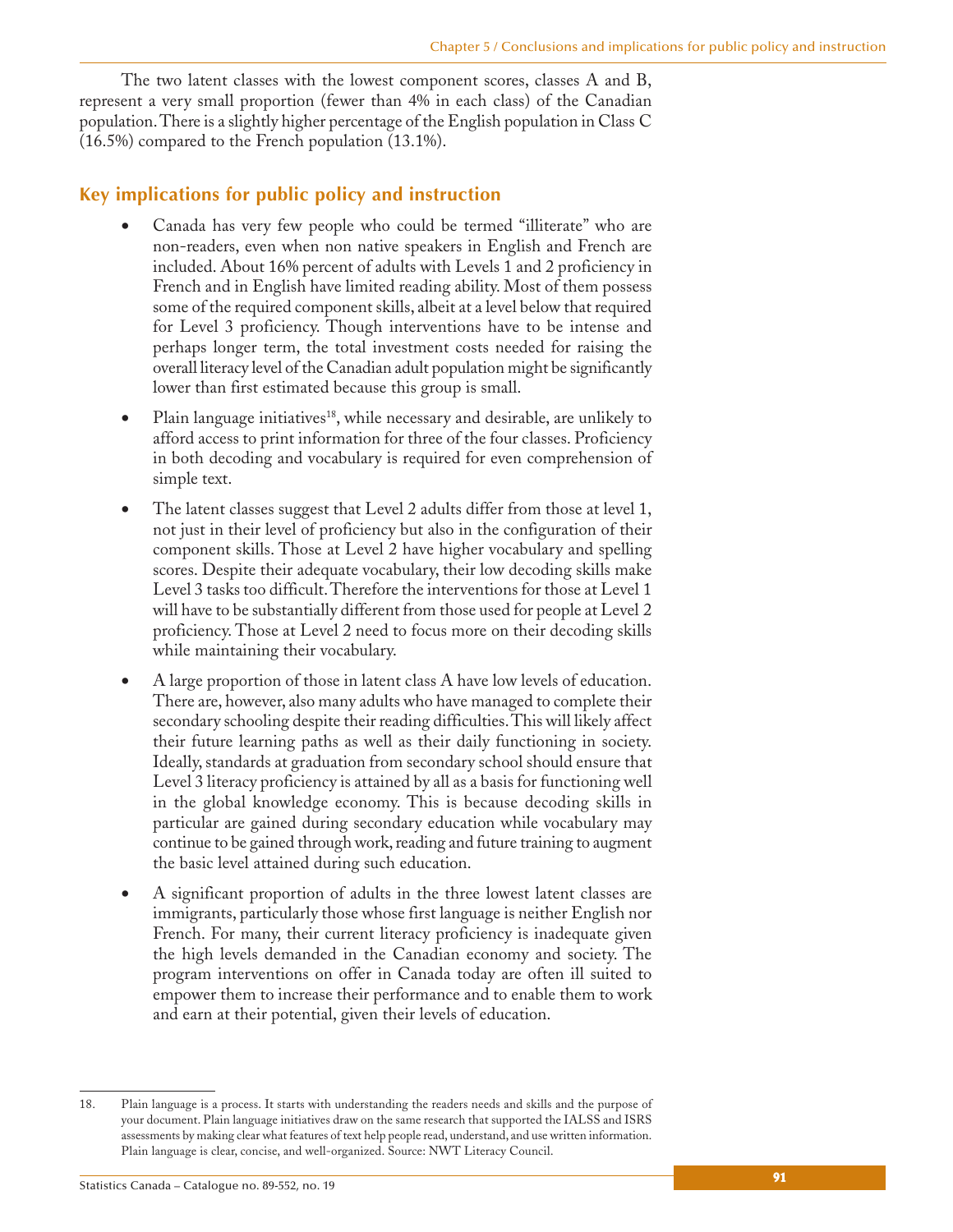It is important, therefore, that those at the lower latent classes are given opportunities to participate in appropriate literacy training programs in order to benefit from future adult education and training.

Literacy is a key competence in a world where information, whether print or digital, is ubiquitous. The International Study of Reading Skills has provided valuable information about the patterns of reading abilities of the least-skilled adult readers in society. This information can now be put to good use in making decisions about how to plan and deliver appropriate and efficient reading instruction for different groups of adult learners. The new dataset should inform the development of better diagnostic systems for adults with low levels of literacy, tailoring the contents and modalities of literacy program interventions and instruction to their needs, and creating improved strategies to encourage active participation by adult learners.

**Authors**

**Satya Brink, T. Scott Murray and Sylvie Grenier**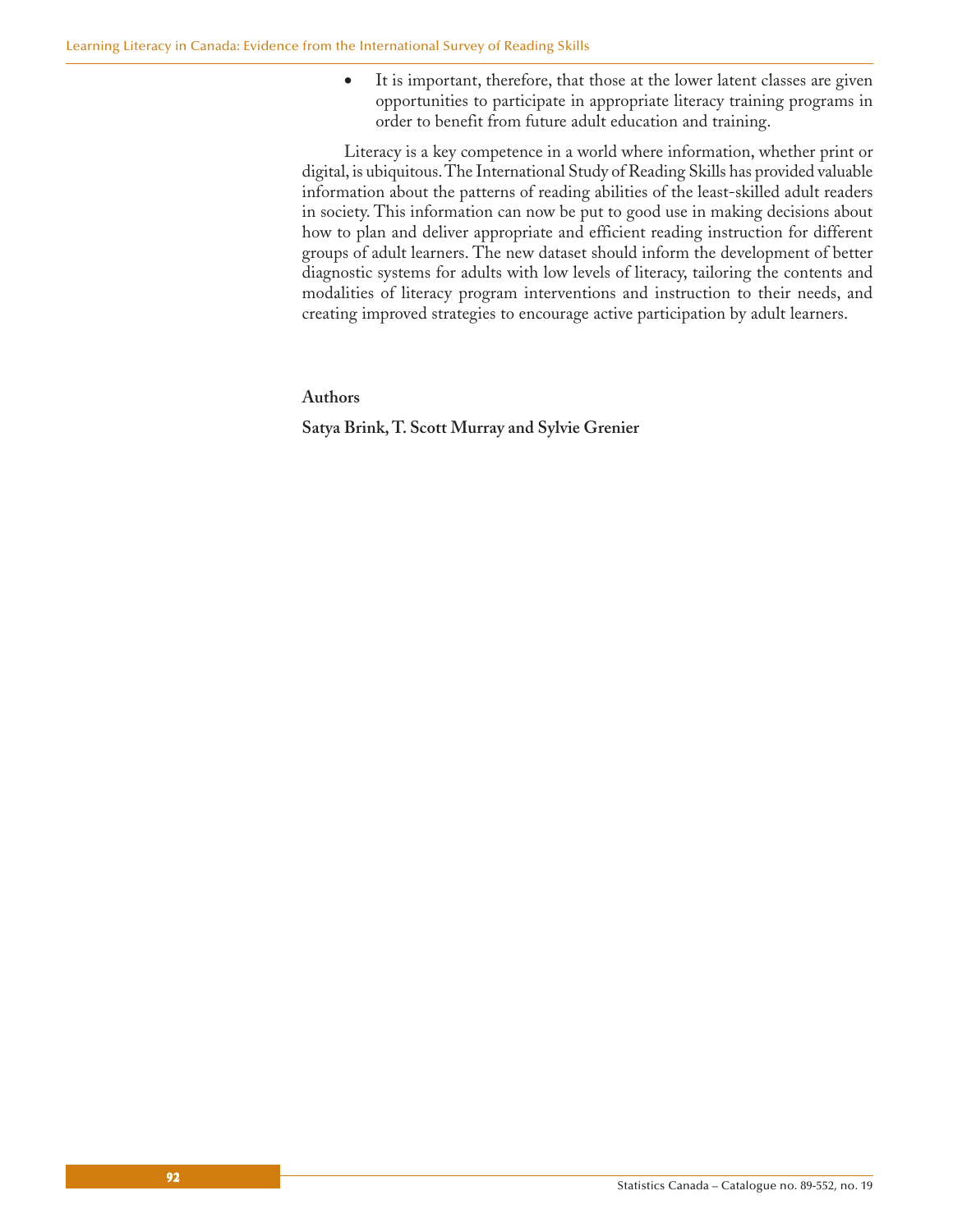# Annex A

## **Assessment design and survey methodology**

The International Survey of Reading Skills (ISRS) is a follow-up survey of the International Adult Literacy and Skills Survey (IALSS). The survey was designed to provide measures of proficiency in several literacy and life-skill domains for adult populations, in particular skills thought to be important economically and socially. The Canadian component also profiled skill sets for targeted subpopulations such as youth, urban aboriginals, immigrants, and linguistic minorities in certain sub-national regions. As for ISRS, it mainly focuses on adults with low literacy proficiency. These adults are of great interest to policy makers and information collected up to now has not provided sufficient data to support the design of efficient and effective remedial programs.

The objectives of the ISRS are, first, to provide national population estimates of specific reading skills among adults with low literacy level and to compare them with adults with greater literacy level; second, to identify the relationship between reading skills and both literacy skills and other characteristics of adults; and third, to identify sub-groups based on patterns of performance on reading activities.

## **Assessment design**

The ISRS measured two aspects of adult literacy: prose literacy and document literacy. The survey also measured five reading-related skills: word recognition, vocabulary, listening comprehension, general reading processing skills and spelling.

Prose literacy skills and document literacy skills were assessed with a set of tasks designed to simulate day-to-day reading and writing activities, such as signing a library card, reading an advertisement, and following a recipe. The tasks were arranged in two booklets: a Core Task Booklet containing nine simple tasks, and a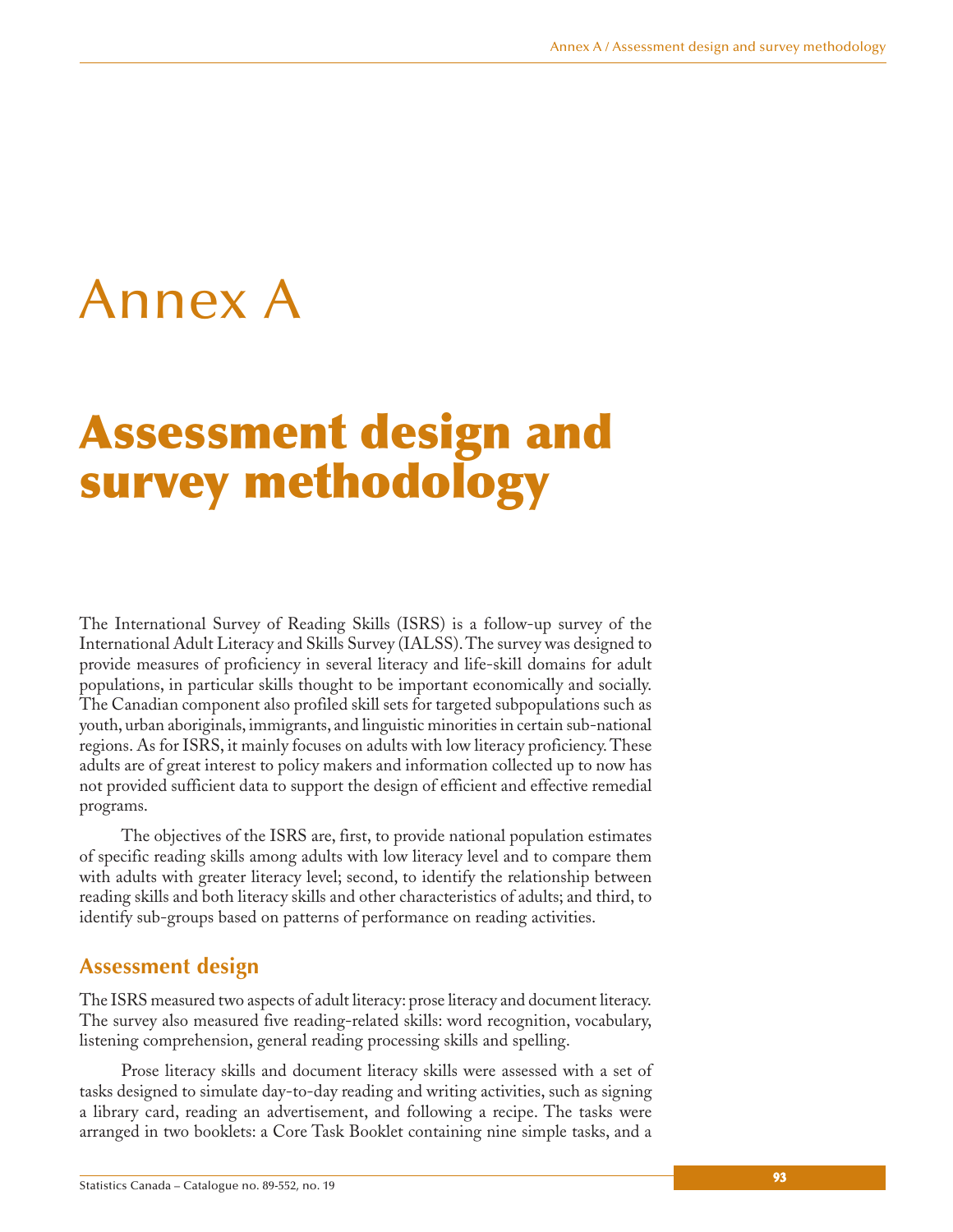Main Task Booklet containing 31 tasks divided into two blocks. Respondents were asked to complete the Core Task Booklet first, and if they had at least three correct answers, they were asked to complete the Main Task Booklet.

Word recognition was assessed with the Test of Word Recognition Efficiency (TOWRE) – real words (TOWRE-A) and pseudo-words (TOWRE-B). Vocabulary was assessed with the abridged Peabody Picture Vocabulary Test (PPVT-m), and general processing skills were assessed with the Rapid Automatized Naming (RAN) test and the Digit-Span test and spelling with an abridged version of a test developed by Moats.<sup>19</sup>

## **Target population**

The ISRS targets the population of 16 years of age or older residing in the 10 Canadian provinces at the time of the IALSS data collection ( June 2003), excluding institutional residents, members of the armed forces, and individuals living on Indian Reserves or remote regions. Also, the ISRS target population excludes individuals over 65 years of age for the Anglophone population. Individuals over 65 years of age were retained in the French population to increase the sample size and were used to derive the prose and literacy scale scores. However, they were excluded from the data analyses performed for this report.

Residents of sparsely populated regions were also excluded from the survey population for operational reasons. Even when combined with the first exclusions listed above, this represented no more than two percent of the total population in the 10 provinces (including those over 65 years of age).

## **Sample frame**

The most recent Census of Population and Housing at the time of IALSS planning, with a reference date of May 15th 2001, was chosen as the frame for IALSS. More specifically, the survey frame consisted of households enumerated by the Census long-form sample (which contains 20% of the Canadian population). As the ISRS is a follow-up of IALSS, the sample frame is identical.20

## **Sample design**

A stratified, multi-phase and multi-stage sample design was used to select the ISRS sample. As ISRS is a follow-up of IALSS, its first-phase sample design is the same as that used for IALSS.

The IALSS sample was selected from the Census Frame using a stratified, multi-stage probability sample design. This survey was designed to yield separate samples for the two official languages, English and French. In addition, the sample size was increased to produce estimates for a number of population subgroups. Provincial ministries and other organizations sponsored supplementary samples to increase the base or to target specific subpopulations such as youth (ages 16 to 24 in Québec and 16 to 29 in British Columbia), adults aged 25 to 64 in Québec, linguistic minorities (English in Québec and French elsewhere), recent and established immigrants, urban aboriginal peoples, and residents of the northern territories.

<sup>19.</sup> For a complete description of these components, see Chapter 3.

<sup>20.</sup> For more detailed information on the IALSS sample design the reader is referred to the report, *Building on our Competencies: Canadian Results of the International Adult Literacy and Skills Survey* (Statistics Canada, 2003).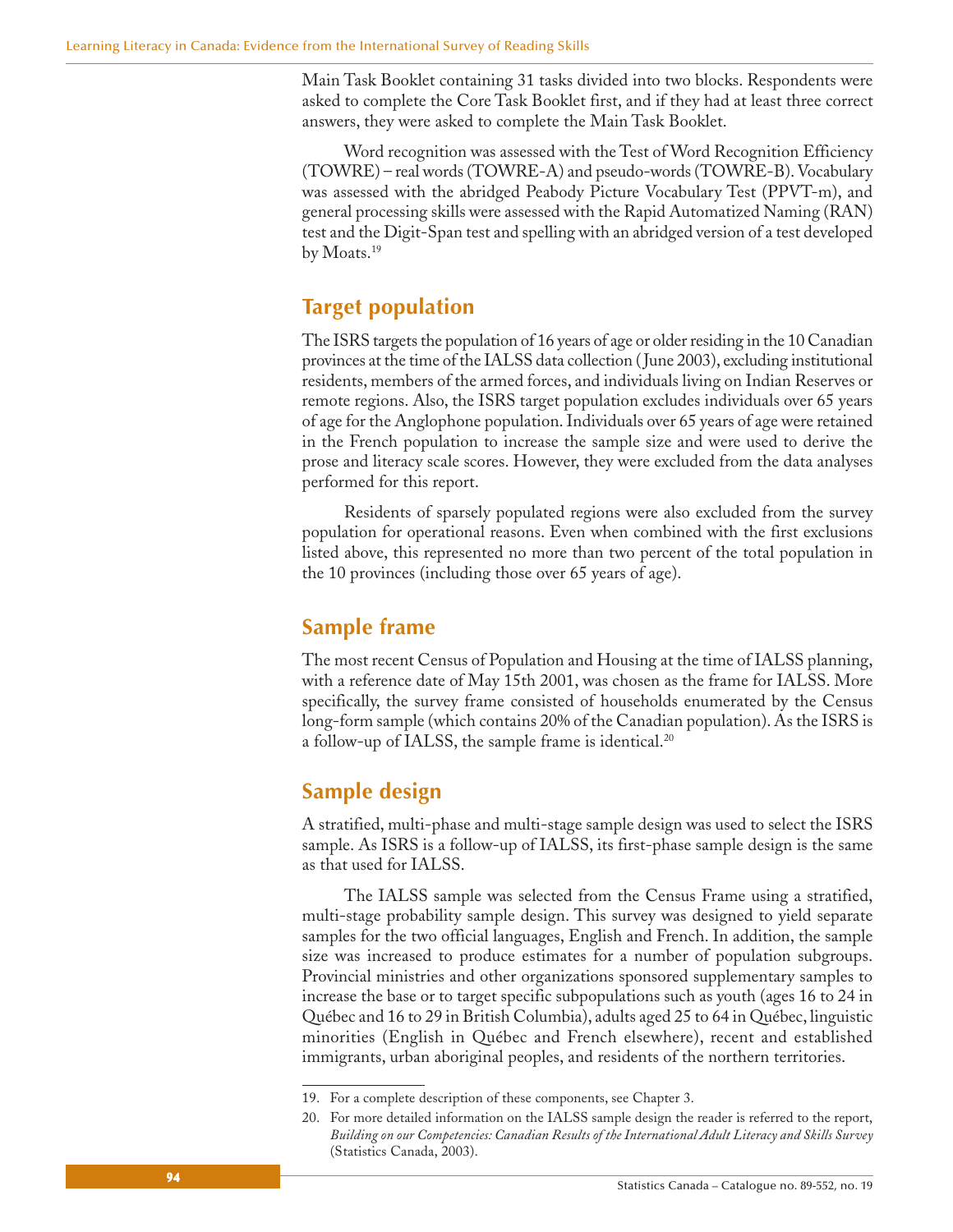The Census Frame was further stratified, within each province, into an urban stratum and a rural stratum. The urban stratum was restricted to urban centres of a particular size, as determined from the previous census. The remainder of the survey frame was delineated into primary sampling units (PSUs) that contained sufficient population in terms of the number of dwellings within a limited area of reasonable compactness. In addition, a general indication of the education level of the population from the 1996 Census was incorporated to create PSUs that reflected the educational distribution of their province.

Within the urban stratum, two stages of sampling were used. In the first stage, households were selected systematically with probability proportional to size. The size measure was constructed in terms of the number of adults in a household. For the second stage, individuals were randomly selected at collection from the list of eligible household adults.

Three stages were used to select the sample in the rural stratum. In the first stage, PSUs were selected with probability proportional to population size as measured by the total number of adults for each sample's survey population in the 2001 Census. The second and third stages for the rural stratum repeated the same methodology employed in the two-stage selection for the urban stratum.

The ISRS was designed to produce Canada-level estimates for the two official languages, English and French. The sample was drawn from IALSS respondents that accepted, during its collection, to participate in a follow-up survey. Since the focus of the study is the adult population with low literacy level, the ISRS sample targets mostly individuals who are at IALSS prose literacy Level 1. Units were then selected randomly within strata defined by the cross-classifications of language (English, French), provinces, subpopulations, literacy levels estimated from IALSS, and age groups. This was done to respect IALSS design as much as possible. Afterwards, the sample was reduced by 15 percent to cut field expenses. Two rounds of cuts were undertaken: eliminate a number of remote and expensive interviewer assignments (which represent half of the 15% cuts) and drop Anglophones over 65 years old (which had the impact of reducing the target population). It would have been best if they were accomplished with the drawing of the sample, but this was not possible due to time and operational constraints.

Since a significant percentage of respondents refused to take part in a followup survey, a non-response analysis was performed to ensure that there was no substantial difference between the individuals who agreed to participate in a followup survey and those who refused. As can be seen from tables A.1 and A.2, a larger percentage of Level 1 individuals than of Level 2+ individuals refused to take the follow-up survey. However, since the aim was not to estimate literacy levels in the population but the relationship between the literacy scale and component performance, this had no impact. The key point was to ensure that the individuals within each literacy level who agreed to participate in the follow-up survey were not different from those who refused. A comparison of the two groups was performed using a number of demographic variables. That analysis showed that individuals' characteristics were similar within each literacy level. There appeared to be no substantial difference between the individuals within each literacy level who agreed to participate in the follow-up survey and those who refused.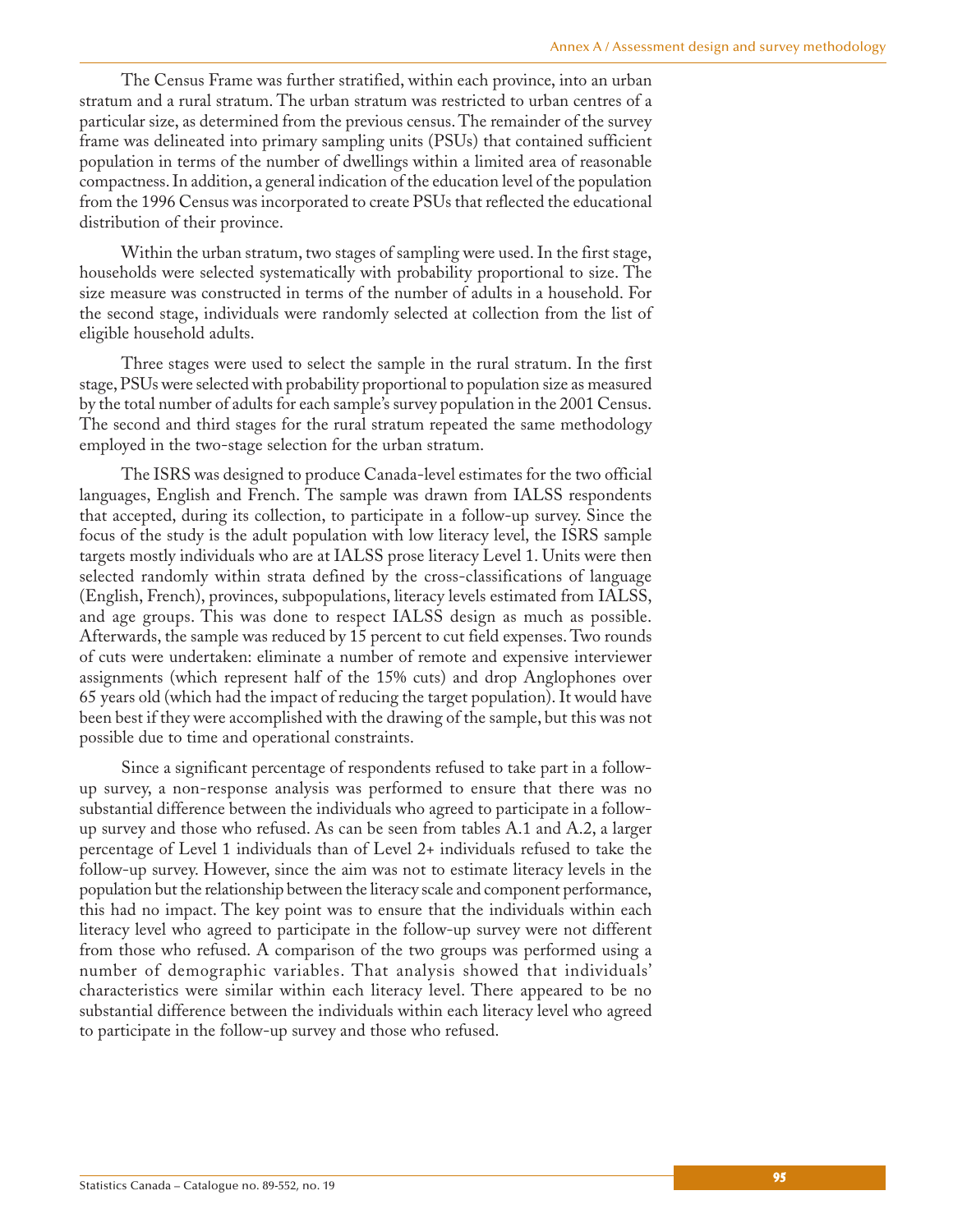#### **Table A.1**

#### **Percentage distribution of English respondents by contact status, population aged 16 to 65, Canada excluding Territories, 2003**

|                   |              | Accepted to be re-contacted |              | <b>Refused to be re-contacted</b> |
|-------------------|--------------|-----------------------------|--------------|-----------------------------------|
|                   | percent      | standard<br>error           | percent      | standard<br>error                 |
| Level 1           |              |                             |              |                                   |
| Prose<br>Document | 31.7<br>33.0 | 1.8<br>1.8                  | 68.3<br>67.0 | 1.8<br>1.8                        |
| Level 2           |              |                             |              |                                   |
| Prose<br>Document | 53.1<br>55.0 | 1.5<br>1.4                  | 46.9<br>45.0 | 1.5<br>1.4                        |
| Level 3           |              |                             |              |                                   |
| Prose<br>Document | 67.8<br>66.8 | 1.4<br>1.2                  | 32.2<br>33.0 | 1.4<br>1.2                        |
| Level 4           |              |                             |              |                                   |
| Prose<br>Document | 76.3<br>75.2 | 1.9<br>2.1                  | 23.7<br>24.9 | 1.9<br>2.1                        |
| Level 5           |              |                             |              |                                   |
| Prose<br>Document | 81.6<br>83.8 | 6.5<br>7.0                  | F<br>F       | 6.5<br>7.0                        |

F too unreliable to be published

#### **Table A.2**

#### **Percentage distribution of French respondents by contact status, population aged 16 to 65, Canada excluding Territories, 2003**

|                   | Accepted to be re-contacted |                   | <b>Refused to be re-contacted</b> |                   |
|-------------------|-----------------------------|-------------------|-----------------------------------|-------------------|
|                   | percent                     | standard<br>error | percent                           | standard<br>error |
| Level 1           |                             |                   |                                   |                   |
| Prose<br>Document | 27.0<br>27.6                | 2.5<br>2.7        | 73.0<br>72.4                      | 2.5<br>2.7        |
| Level 2           |                             |                   |                                   |                   |
| Prose<br>Document | 44.9<br>48.5                | 2.3<br>2.3        | 55.1<br>51.5                      | 2.3<br>2.3        |
| Level 3           |                             |                   |                                   |                   |
| Prose<br>Document | 61.4<br>60.3                | 2.1<br>1.8        | 38.6<br>39.7                      | 2.1<br>1.8        |
| Level 4           |                             |                   |                                   |                   |
| Prose<br>Document | 65.3<br>64.7                | 3.4<br>3.9        | 34.7<br>35.3                      | 3.4<br>3.9        |
| Level 5           |                             |                   |                                   |                   |
| Prose<br>Document | 70.1<br>69.1                | 10.2<br>12.5      | F<br>F                            | 10.2<br>12.5      |

F too unreliable to be published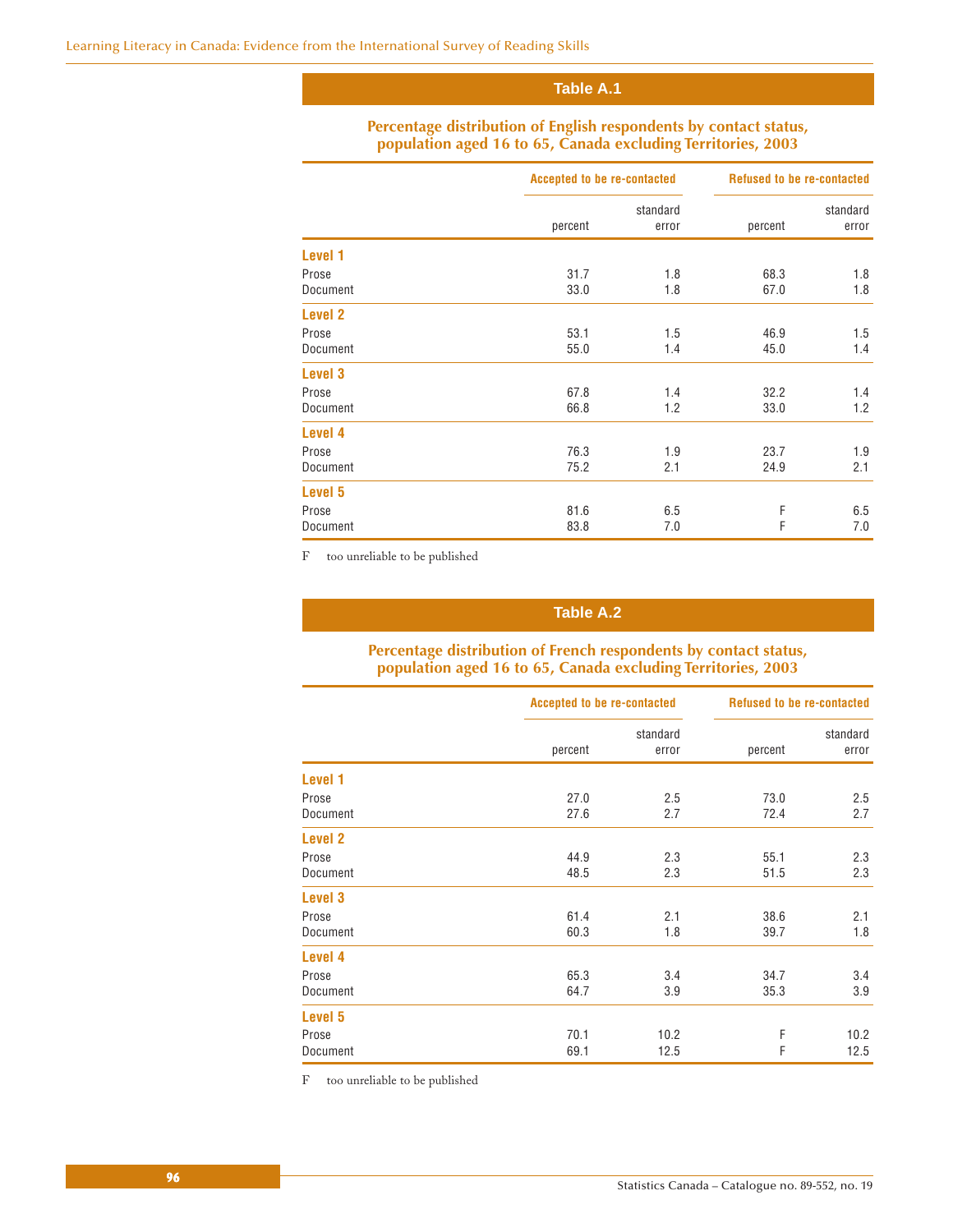## **Sample size**

The IALSS sample assigned to each province had a base sample covering their general population. Additionally, supplementary samples were added to increase the base or to target specific subpopulations. These samples were selected sequentially, one after another, starting with the base sample. After the selection of each sample, chosen households were removed from the frame before the next selections, thereby making the samples dependent.

The ISRS sample was determined by examining distributions of IALSS literacy levels and age groups by language, regardless of supplementary samples, and considering non-response and cost constraints. The ISRS overall sample size is 2,967, of which 1,585 for English and 1,382 for French.

## **Data collection**

The ISRS survey design combined educational testing techniques with household survey techniques to measure literacy and reading skills and provide the information necessary to make the measures meaningful. The tests (Main Task Booklets and tests of reading-related skills) were the last of a series of collection instruments to be applied. First, respondents were asked to complete a background questionnaire, which consisted of several information modules required to relate the tested skills to the respondents' economic and social situations. Specifically, interviewers asked respondents a series of oral questions about their education, the language they use in various situations, their labour force status and another set of questions about health and disabilities. The mean time required to administer the background questionnaire was about 30 minutes.

Once the background questionnaire had been completed, respondents were given a short booklet of nine relatively simple reading tasks (Core Task Booklet). Respondents who answered at least three of the nine core tasks correctly were given the much larger, more difficult Main Task Booklet containing 31 tasks. The booklet tests were not timed, and respondents were encouraged to attempt every item. Respondents were given every opportunity to demonstrate their skills, even if they were minimal.

Next, all respondents, regardless of their score on the Core Tasks, were asked to complete a series of additional exercises. Designed to measure reading-related skills, the tests were administered as follows. The first exercise was the abridged Peabody Picture Vocabulary Test (PPVT-m), which required respondents to identify which of four different images corresponded to a word spoken by the interviewer. Next came the RAN test, in which respondents were asked to read a series of random letters as quickly as possible. The third exercise involved reading a list of real words (TOWRE-A), followed by a list of pseudo-words (TOWRE-B), as quickly as possible. The time limit for each word list was 60 seconds. The fourth exercise was PhonePass, which contained three different tasks: repetition of simple sentences, a set of short-answer questions, and reading of simple sentences. The fifth test involved repeating a series of digits in order and another series of digits in the opposite sequence to how they were read. The final exercise was a spelling test.

The ISRS was a paper and pencil survey, but the RAN, TOWRE, PhonePass and Digit-Span tests were recorded over the telephone. Ordinate Corp. developed the telephone recording system. The tests were administered in such a way that the interviewer, using a special phone, called the recording system and the respondent completed the test on the telephone while the interview listened.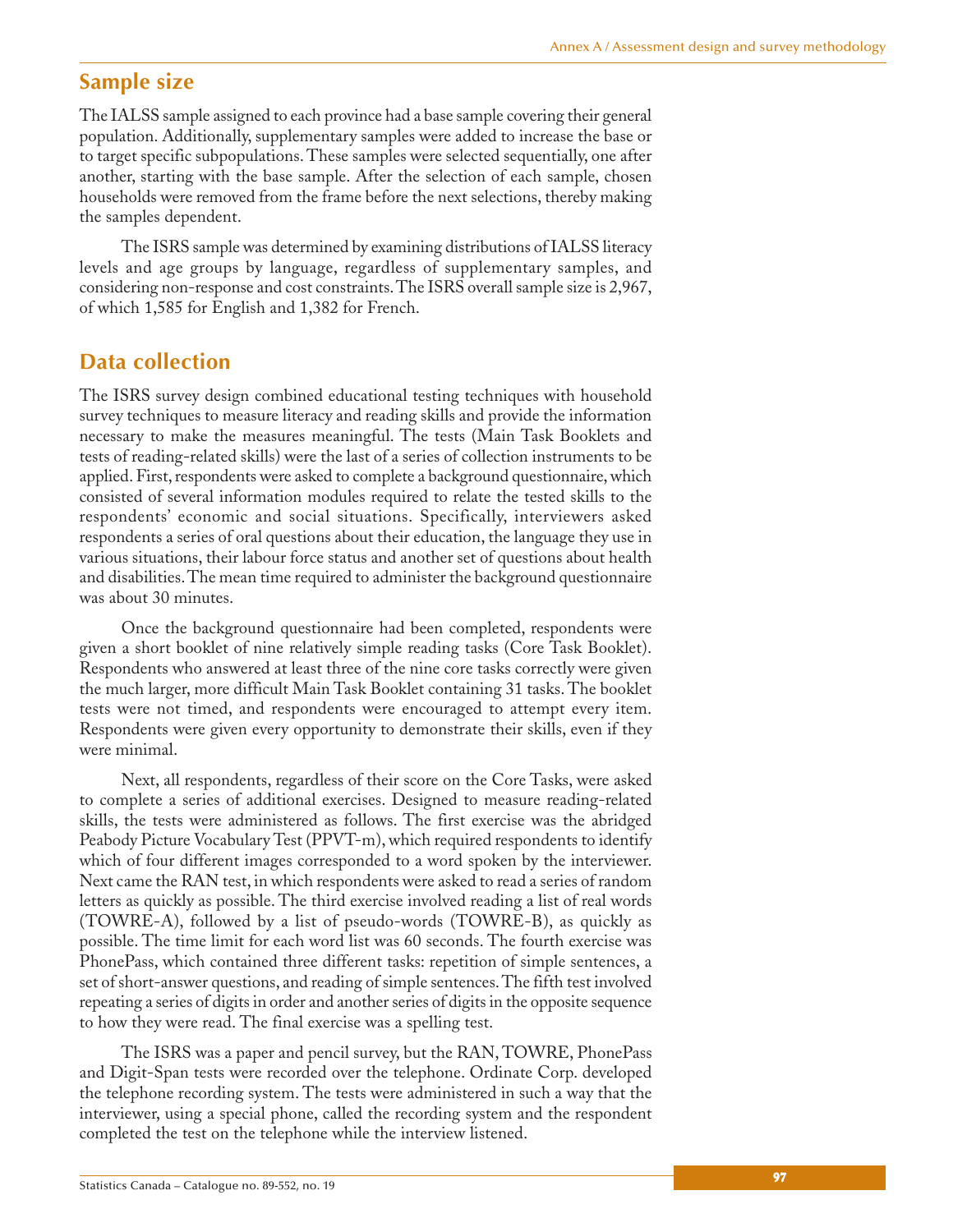Data collection began in October 2004, and the final interviews were conducted in February 2005. All survey documents were returned to Head Office in March 2005.

To ensure high data quality, both the Survey Administration Guidelines and Statistics Canada's own internal policies and procedures were followed. The interviews were conducted in the respondent's home in a neutral manner. Interviewer training and supervision were provided, with particular emphasis on the importance of precautions against non-response bias. Interviewers were specifically instructed to return several times to non-respondent households in order to obtain as many responses as possible. Since the ISRS was a follow-up to the IALSS, specific respondents had to be contacted and special procedures were implemented to ensure that ISRS respondents were in fact the same individuals who took part in the IALSS the year before. Particular attention was paid to respondents for whom contact information was no longer available or whose address and telephone number had changed since the IALSS interview in 2003. Supervision of the interviewers' work included frequent quality checks at the beginning of data collection, with fewer quality checks as collection progressed; assistance was also made available to interviewers during the data collection period.

Test scoring accuracy was essential to ensure high data quality. To achieve accuracy, every record was entered twice (100% keystroke verification).

## **Test scoring**

The task booklets were scored differently from the tests of reading-related skills. Some of the tests of reading-related skills (PhonePass, TOWRE and RAN) were scored from audio files, while others (PPVT, Digit-Span and Spelling) were scored from the answer sheets completed by the interviewer. Scorers received intensive training in scoring the responses to the task booklets and the tests of reading-related skills. Detailed instructions were provided in a scoring manual.

First, different scorers scored at least 30 percent of the task booklets twice. International standards require a 95 percent match between scorers for each booklet item. Specific procedures were implemented to determine which booklets would be rescored. Rescoring was carried out in three phases. In the initial phase, the first 100 booklets were all scored twice so that scoring problems could be identified right away, additional information could be provided to scorers, and changes could be made in the scoring manual if necessary. In the second phase, 80 of the next 250 booklets were rescored, and in the third phase, 40 of each subsequent set of 250 booklets were rescored. This less intensive rescoring was essential to maintain high quality in scoring throughout the process. The 95 percent match between the scoring and rescoring was checked in each phase. Throughout the scoring period, all items for which the match was less than 95 percent were examined closely so that errors could be identified and required changes could be made in the scoring manual and scorer training. In addition, a 97 percent match was required for the entire set of items. The rescoring process is intended primarily to monitor inter-scorer reliability and correct scoring procedures if necessary. Only the initial scoring is changed, if necessary, and corrections can be made only where there are systematic errors in an item. Because of the careful verification throughout the scoring process, scores rarely had to be altered. In the ISRS, no scores were changed at this stage.

Second, to ensure scoring consistency between the English and French booklets, 20 percent of the French booklets were rescored by the English scoring team, and 20 percent of the English booklets were rescored by the French scoring team. The required match rate was 95 percent. Each item for which the match rate was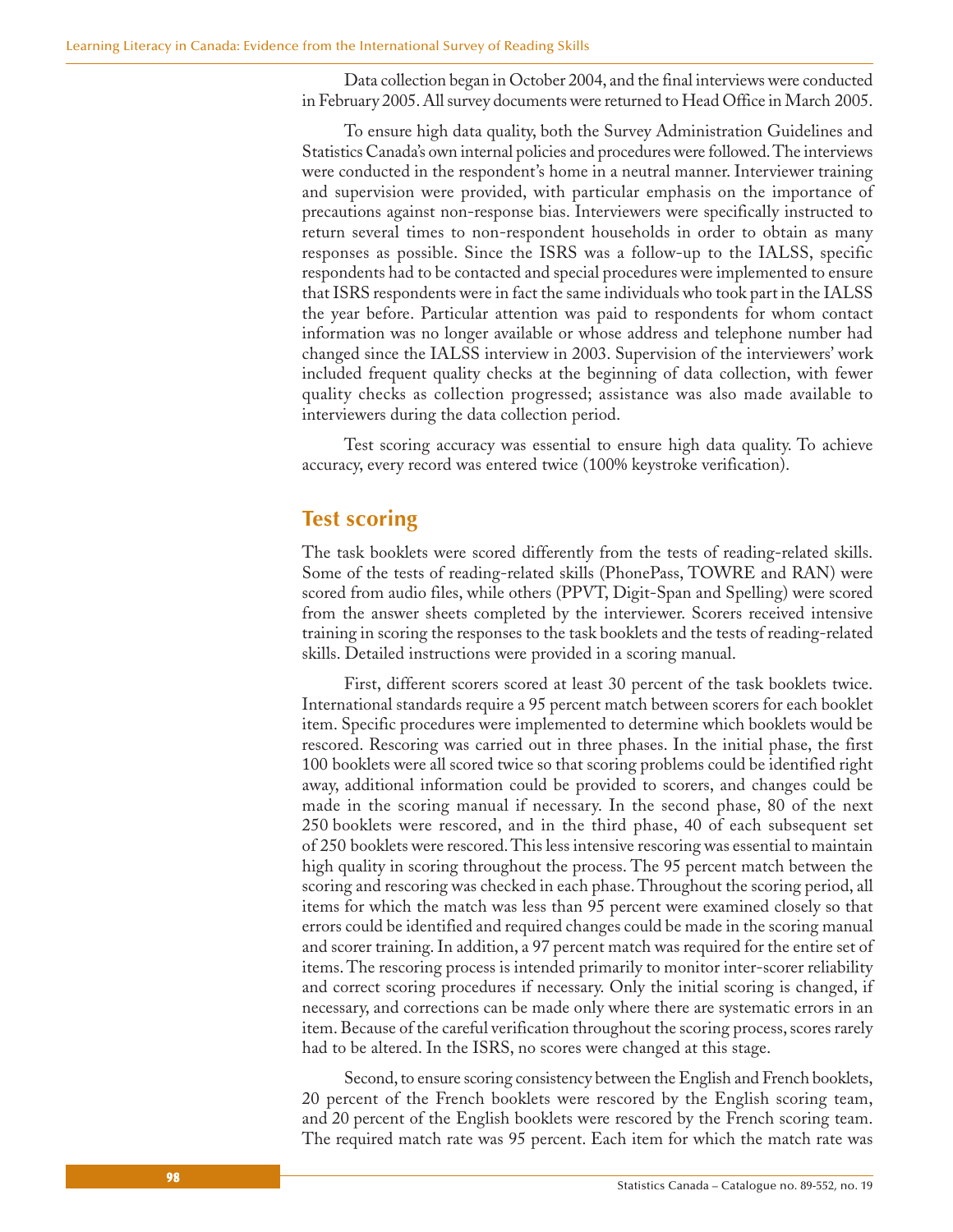less than 95 percent was examined more closely to identify systematic errors (always the same type of scoring error for a typical response). Systematic errors affect data quality. When a systematic error was detected, all booklets in which the item was scored wrong were reviewed, and if the same systematic error was found, they were corrected. Overall, very few items had a match rate of less than 95 percent.

**TOWRE-A (Real Words).** Scoring was done using audio files. Strict instructions were given on the pronunciations that were acceptable. To insure quality, 40 percent of theses tests were rescored by a second scorer. The first 200 cases were rescored to detect inconsistency in the scoring early in the process. Each item that had more than five percent discrepancy was looked at closely with the scorer to insure consistency and quality. Rescoring occurred during the entire scoring period to ensure quality throughout the process. The TOWRE-A scoring went fine. There was no inter-language rescoring for the TOWRE-A test since the test was not the same.

**TOWRE-B (Pseudo-words).** Scoring was done using audio files. Strict instructions were given on the pronunciations that were acceptable. To insure quality, 100 percent of the tests were rescored by a second scorer. The first 200 cases were looked at really closely to detect inconsistencies and refine scoring. The TOWRE-B task was not easy to score. Items with more then five percent inconsistency were examined closely. All the disagreements between scorers for all the items that had more than five percent discrepancy were sent for arbitration. The arbitrated score was the final score kept on the file. There was no inter-language rescoring for the TOWRE-B test since the test was not the same.

**RAN.** Scoring was done using audio files. Strict instructions were given on the pronunciations that were acceptable. To ensure quality, 20 percent of the tests were rescored by a second scorer. The first 100 cases were rescored to detect inconsistency in the scoring early in the process. No problems were found. This test was easy to score.

**Spelling.** Each scorer had a response sheet with the exact spelling of the words. This task was easy to score and no rescoring was required.

**PPVT-m.** Four different pictures were presented to the respondent on each page of the shortened PPVT notebook. As interviewers showed one page, they read a word that describes one of the pictures. The respondent had to indicate which picture matched the word. The interviewer recorded the respondent's responses on the PPVT – Interviewer's Recoding Sheet. These recording sheets were imaged and captured at Statistics Canada after collection. They were 100 percent verified. An automated program was run to score each question and to attribute a score to each question.

**Digit-Span** – Forward & Backward. Sets of numbers were read to the respondent and the respondent was asked to repeat the numbers, either in the same order or in reversed order. The interviewer had to record the respondent's answers on the Digit-Span Forward and Backward – Interviewer's Recording Sheet. These recording sheets were imaged and captured at Statistics Canada after collection. They were 100 percent verified. A program was run to score each question and to attribute a final score to each respondent.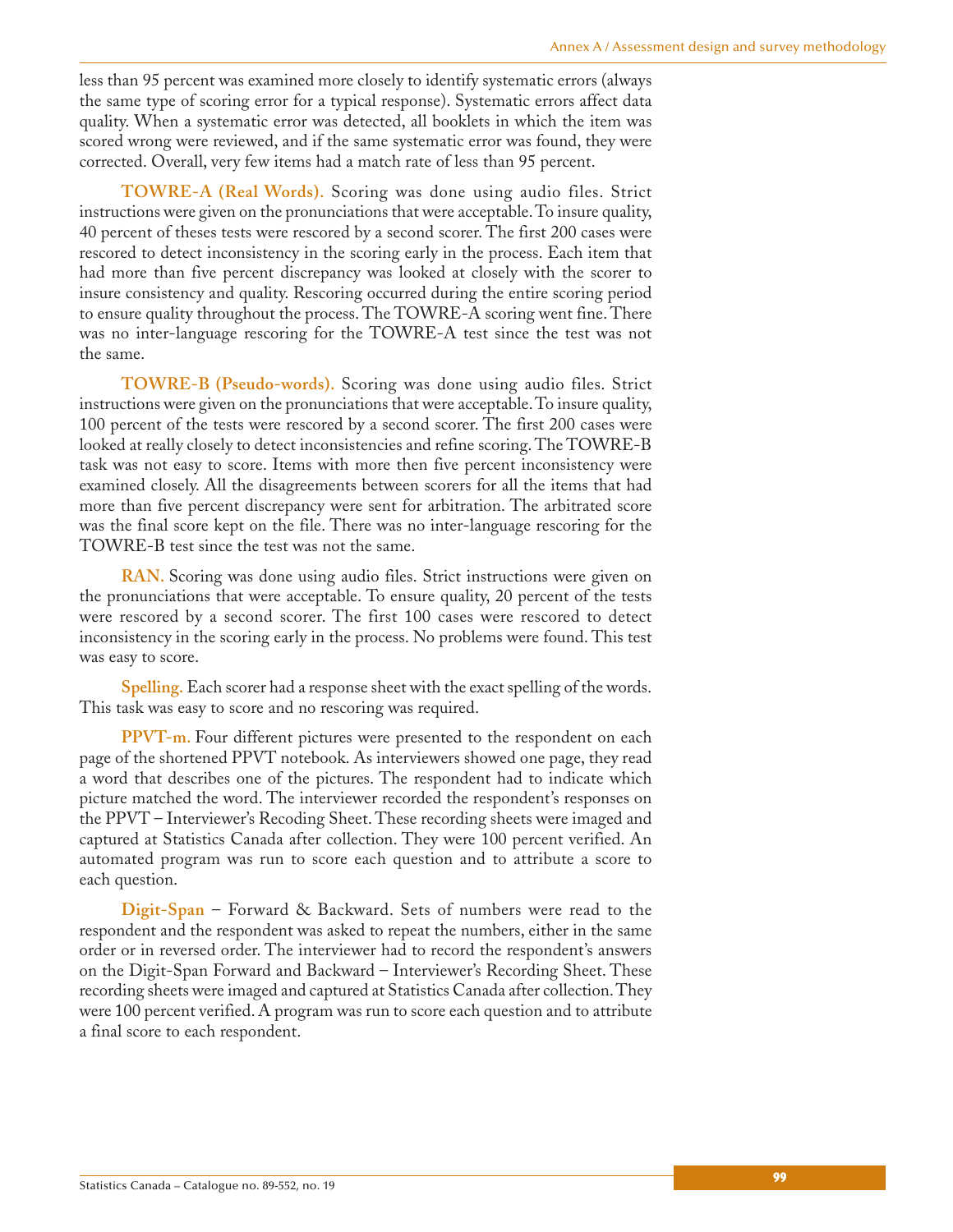**Table A.3**

**Score reliability in percent by reading component, population aged 16 to 65, Canada excluding Territories, 2005**

| Test          | English |               |
|---------------|---------|---------------|
| TOWRE-A       | 99      | percent<br>99 |
| TOWRE-B       | 93      | 95            |
| RAN-1         | 99      | 99            |
| RAN-2         | 99      | 99            |
| Main booklets | 98      | 97            |

### **Survey response and weighting**

The ISRS respondent's data is considered complete for the purposes of the scaling of psychometric assessment data provided that one of the reading exercises has been completed or the Core Booklet and at least one of the reading exercises has been completed. The ISRS has a total of 1,885 respondents out of 2,967, which gives a response rate of 64 percent.

The ISRS sample has a very complex design, involving stratification, multiple phases, multiple stages, systematic sampling, probability proportional to size sampling, overlapping samples and reduction after sample selection. Furthermore, there is a need to compensate for the non-response that occurred at varying levels. Therefore, the estimation of population parameters and the associated standard errors is dependent on the survey weights. Two types of weights were calculated: survey weights that are required for the production of population estimates, and jackknife replicate weights that are used to derive the corresponding standard errors.

## **Survey weights**

ISRS population weights were derived in three steps: calculation of the design weights; weighting adjustments for non-response; and calibration. The design weights were defined as the inverse of the probabilities of selection. As the ISRS sample was selected from IALSS respondents, the IALSS weights before calibration were taken as the initial ISRS weights. These weights have been adjusted for IALSS sample selection, IALSS non-response and for the overlapping of the samples. Also, as the ISRS sample was more specifically selected from IALSS respondents that accepted to participate in a follow-up survey, the initial ISRS weights needed to be adjusted to compensate for refusal and no answer to the follow-up question. After, they were inflated to take the ISRS sample selection into account by a factor equal to the inverse of the probabilities of selection. Furthermore, they needed to be adjusted for sample cuts that were made after ISRS sample selection. The cuts that were adjusted for do not include the removal of the Anglophones over 65 years old since they were suppressed from the target population for ISRS. The adjusted weights are the design weights.

The weighting adjustments for non-response were calculated by first categorizing the sample units as either respondents or non-respondent individuals. A logistic regression was used subsequently to determine variables that have an influence on response, obtain predicted probabilities of responding and form weighting classes as homogeneous as possible by grouping similar estimated response probabilities together. Finally, the design weight of each respondent was adjusted by the inverse of the weighted response rate of the weighting class in which the respondent belongs in order to represent all individuals.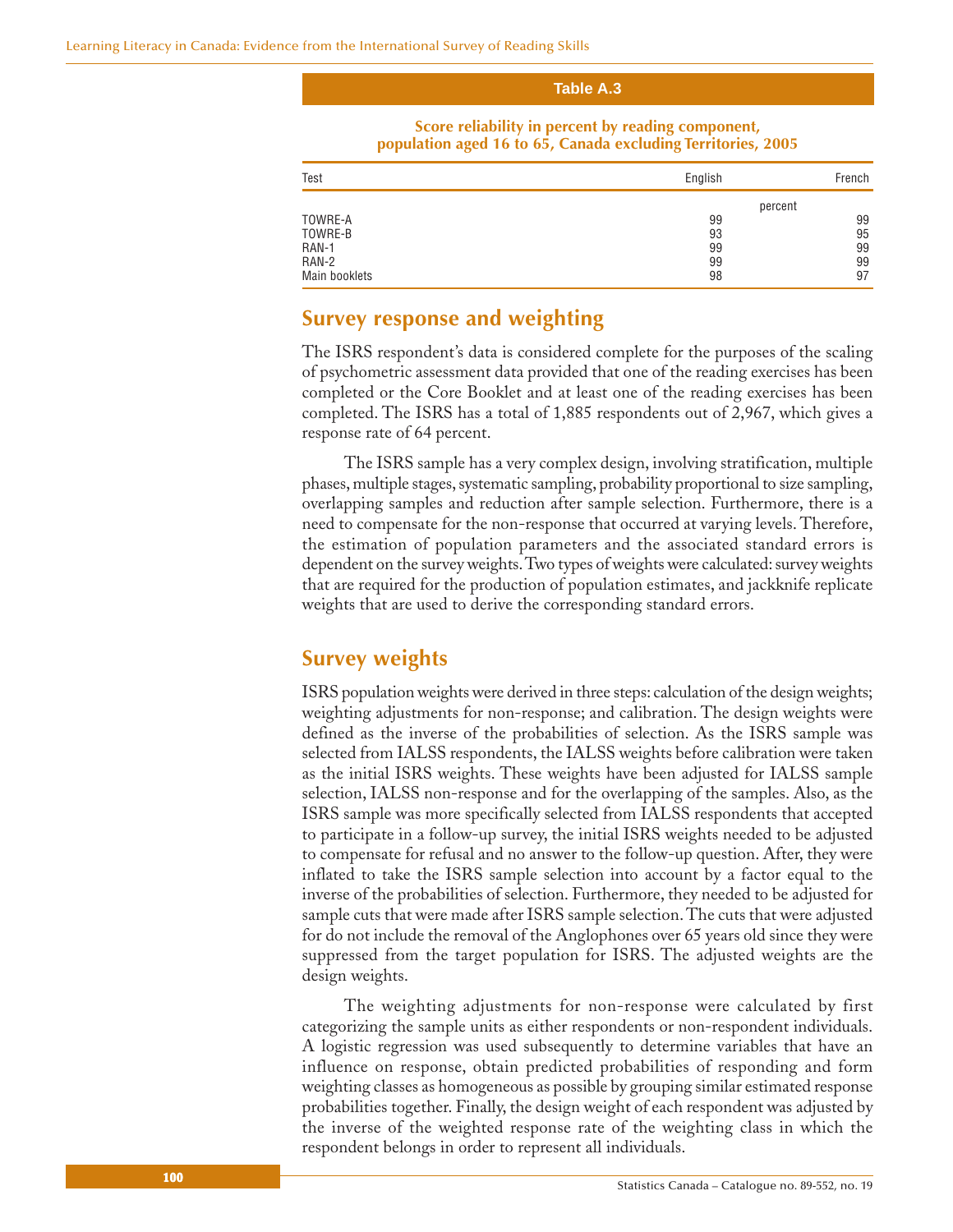Finally, the weights were calibrated using the age and sex group population totals, where the age group was defined as 16 to 25, 26 to 35, 36 to 45, 46 to 55, and 56 to 65 years. These were obtained using the 2001 Census of Population and Housing inflated according to the growth measured between provincial age and gender totals from the Census and the corresponding official demographic counts as of June 21, 2003 (midpoint of the IALSS collection). The benchmarks used for ISRS include only the 10 provinces, and exclude the 66and over age group because the population counts for the Francophone population were not easily available (the Anglophone population for this age group was removed from ISRS targeted population). It was not possible for ISRS to include more benchmarks since the sample size was too small.

## **Jackknife weights**

To simplify variance estimation, it was assumed that the various samples (base sample and supplementary samples) were selected independently. It is believed that this assumption causes a slight overestimation of the variance. This assumption allowed the use of jackknife variance estimation by treating the samples from different frames as samples from different strata, and applying the jackknife as for stratified sampling. To meet international standards, thirty jackknife replicate weights were developed for the IALSS survey for use in determining the standard errors of the survey estimates. The 30 replicates cut across strata – for each of the different samples (base sample and supplementary samples), 30 replicates were created within each stratum.

In the urban strata, households were selected systematically in the first stage of sample selection. The replicates were formed by sorting the households in the order that was used for the systematic sample selection, and by assigning replicate numbers sequentially from 1 to 30 to the households, restarting back to 1 after reaching 30.

In the rural strata, PSUs were selected in the first stage of selection. Since fewer than 30 PSUs were selected in all strata, the PSUs were split to form the replicates. As much as possible, the PSUs were split into an equal number of replicates. If this was not possible, the PSUs with a larger number of respondents were split into more replicates. For example, if 11 PSUs were selected for a particular province and sample, then the eight PSUs with the greatest number of respondents would each be split into three replicates, and the remaining three PSUs would each be split into two replicates, in order to obtain a total of 30 replicates.

The replicates were formed using the initial IALSS sample of over 40,000 units. Each jackknife weight was created by removing one replicate from each stratum for each of the samples. ISRS initial jackknife weights are the ISRS weights before calibration (i.e. the non-response adjusted weights). For each of the 30 jackknife replicate weights, the weights were changed to 0 for the removed replicate; and the weights of the other replicates were adjusted within each stratum and sample type (base sample and supplementary samples) to compensate for this. Then, the calibration step was repeated to ensure that the sum of weights in the age/sex groups matched the population totals. It was not deemed worthwhile to redo the non-response adjustments as the IALSS had done because the adjustment had almost no impact on variance estimates.

**Author**

**Sylvie Grenier**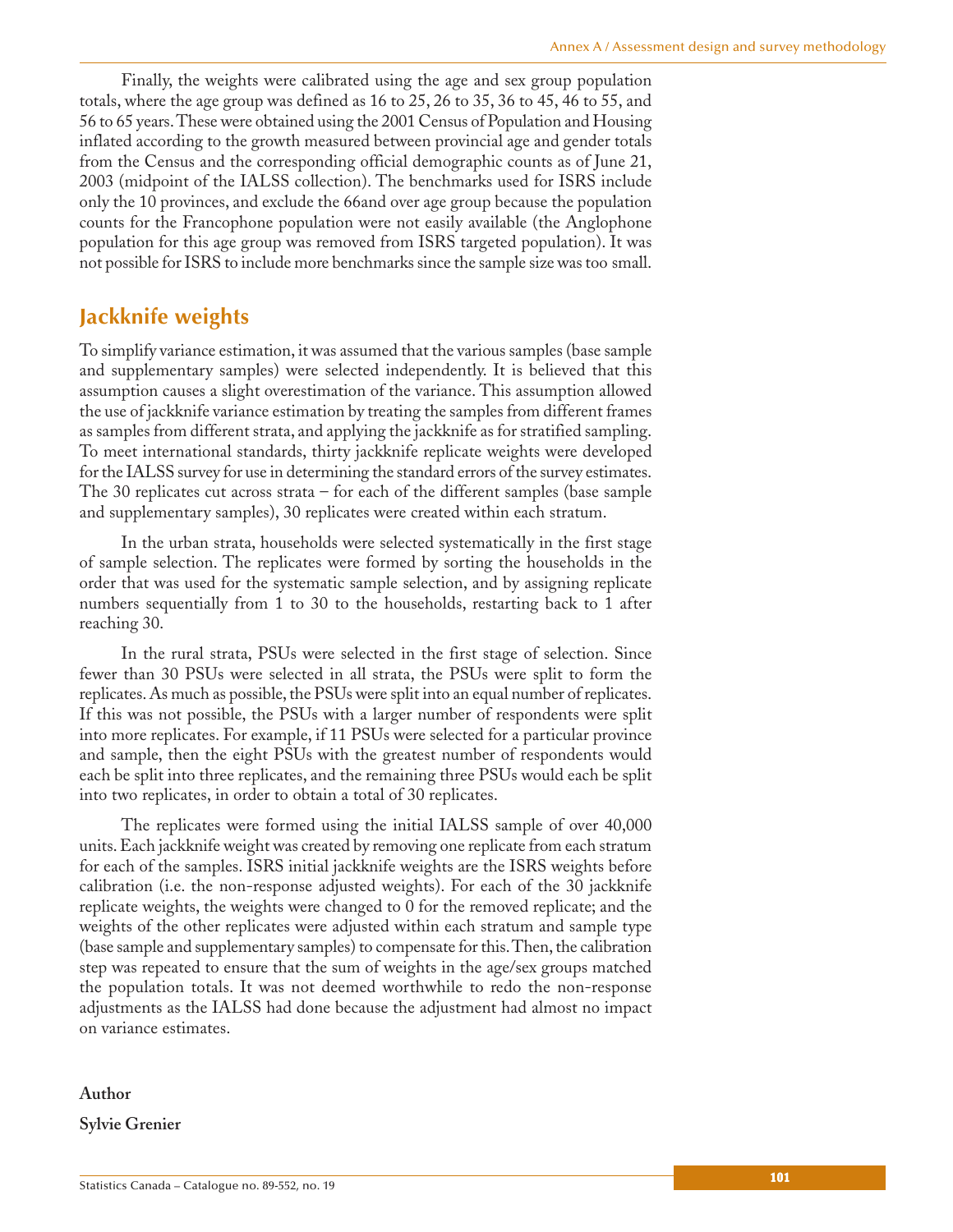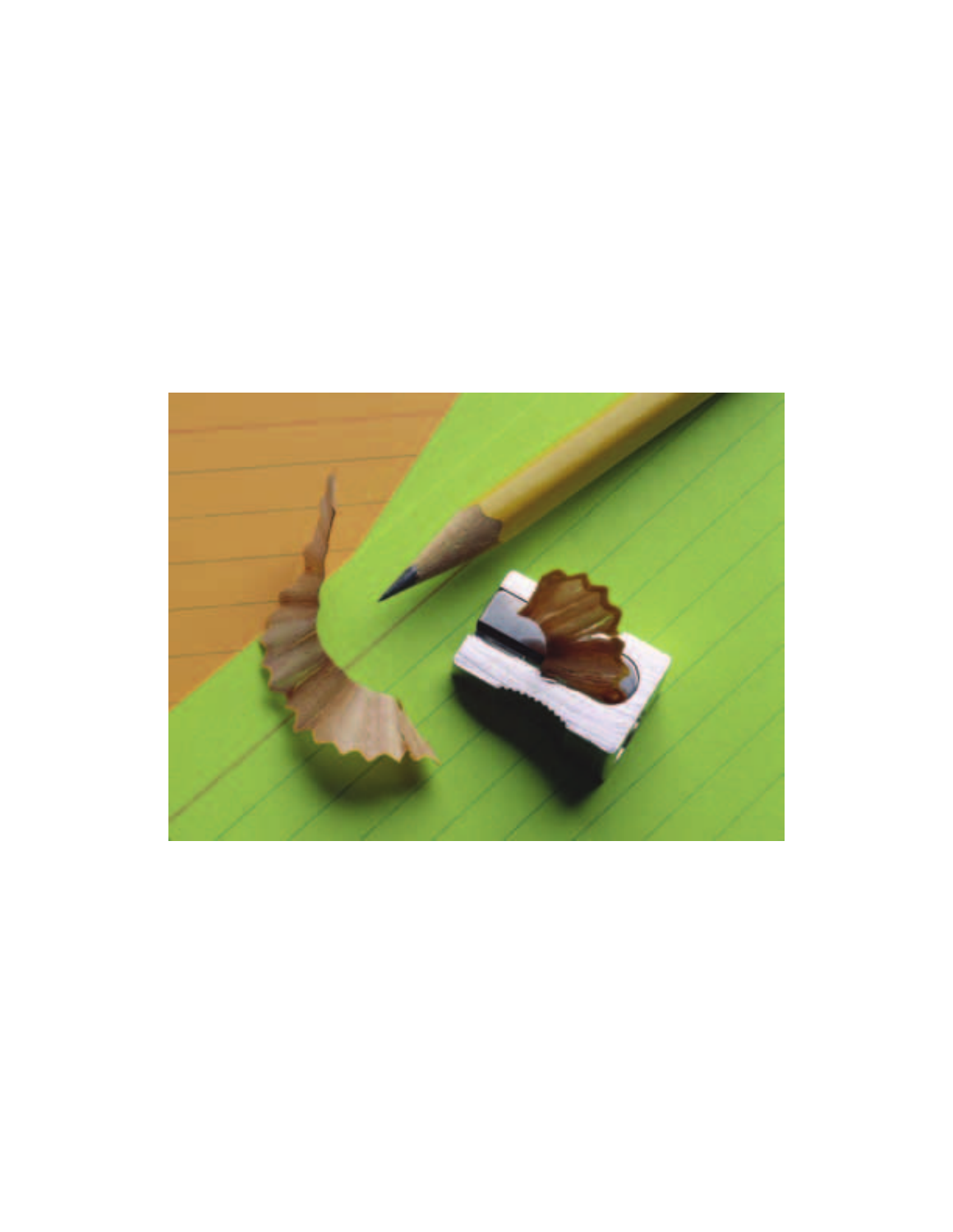# Annex B

## **Statistical models used for proficiency scaling**

Results from the ISRS are reported on two of the four literacy scales, prose and document, established by the IALS and IALSS. With the scaling method employed, the performance of a sample of respondents can be summarized on a series of scales, even when the respondents have been administered a subset of assessment items from IALS and IALSS. A unique feature of the ISRS was to assess five new reading components.

This annex briefly describes the statistical models and procedures used to scale the ISRS results and estimate respondents' proficiencies. The text is an abridged version of a fuller description that can, upon request, be obtained from the ISRS survey co-ordinator at Statistics Canada.

## **Booklet design**

Three blocks of items selected mainly from the pool of items created for IALS and IALSS were assembled: two main blocks containing about 15 prose and document items, and one additional block with nine core items most informative for the least skilled. The position of the two main blocks was alternated to balance order effects on item performance. Every respondent took both main blocks and the core block. About half of the samples received Block A before B, while the other half received Block B before A. Table B.1 shows the number of items in the blocks by literacy scale. Although the total number of literacy items administered to both samples is 40 for this survey, when combined with the prose and document items the respondent answered initially during the IALSS survey, the total number can reach 70 to 97 items, depending upon the booklet combinations.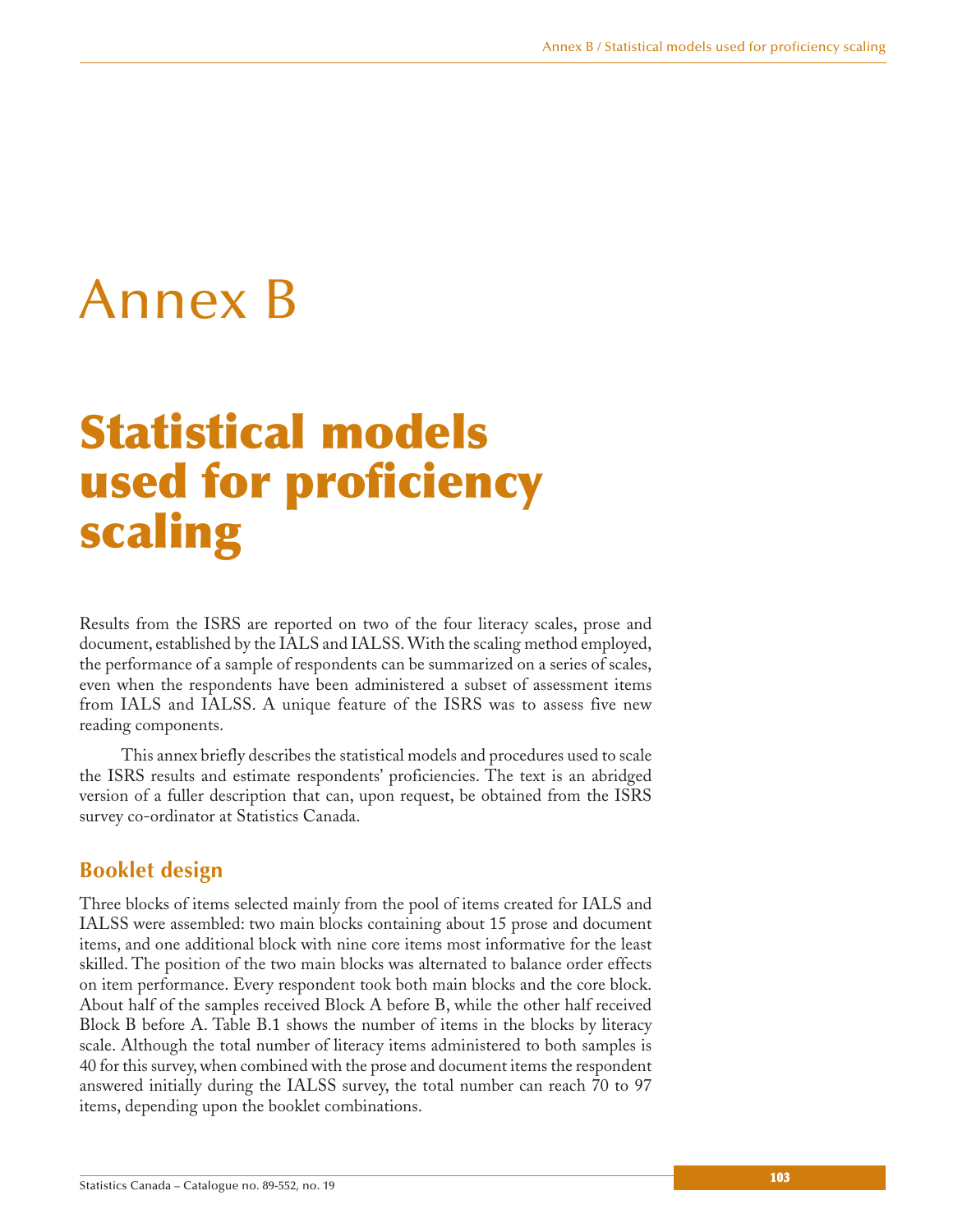| <b>Table B.1</b><br><b>Number of items by blocks</b> |    |        |    |  |  |
|------------------------------------------------------|----|--------|----|--|--|
|                                                      |    |        |    |  |  |
|                                                      |    | number |    |  |  |
| Core                                                 | 5  | 4      | 9  |  |  |
| A                                                    |    | 8      | 15 |  |  |
| B                                                    |    | 9      | 16 |  |  |
| <b>Total</b>                                         | 19 | 21     | 40 |  |  |

Test items measuring the five component skills were administered subsequent to the literacy blocks. These component tests were available in English from existing clinical tests or from the US survey conducted in parallel. Some of these were also available in French, but in some cases the test items needed to be adapted from the English version. They showed appropriate ranges of difficulty for Level 1 and Level 2 populations. Table B.2 shows the number of test items used for each component skill.

| Table B.2                                            |            |            |          |                      |          |          |          |
|------------------------------------------------------|------------|------------|----------|----------------------|----------|----------|----------|
| Number of items in each of the component skill tests |            |            |          |                      |          |          |          |
| Skill                                                | Vocabulary | Digit-Span | Spelling | TOWRE-A              | TOWRE-B  | RAN-1    | RAN-2    |
| English items<br>French items                        | 57<br>58   | 30<br>30   | 15<br>15 | number<br>104<br>104 | 63<br>63 | 50<br>50 | 26<br>26 |

Most of the items used for the English and French assessment of component skills were different, though similar in number. Efforts were made to ensure a degree of similarity in the measurement properties of the component skills. Despite this, as described below, the English and French component test items relate differently to the literacy scales. Only the Digit-Span items are identical for both languages.

## **Overview of the analysis**

The ISRS gathered descriptive and proficiency information from 1,815 sampled respondents through a background questionnaire and a series of assessment booklets. Sampling methods and survey procedures are described in Annex A.

Each respondent answered a common set of background questions in addition to those already collected during the IALSS survey. Responses to these background questions served two major purposes. First, they provided a way to summarize the survey results using descriptive variables such as gender, age, educational attainment, and country of birth. Second, they increased the accuracy of the proficiency estimates for various subpopulations, as described later. Because the data collection process did not require respondents to read any materials the background variables are independent of respondents' literacy proficiency.

To achieve acceptable content coverage of each literacy domain, the number of tasks in the assessment had to be quite large. However, since the items used in the ISRS were selected from previous international surveys their measurement parameters were known, having been established on the larger data set in terms of both sample size and item pool.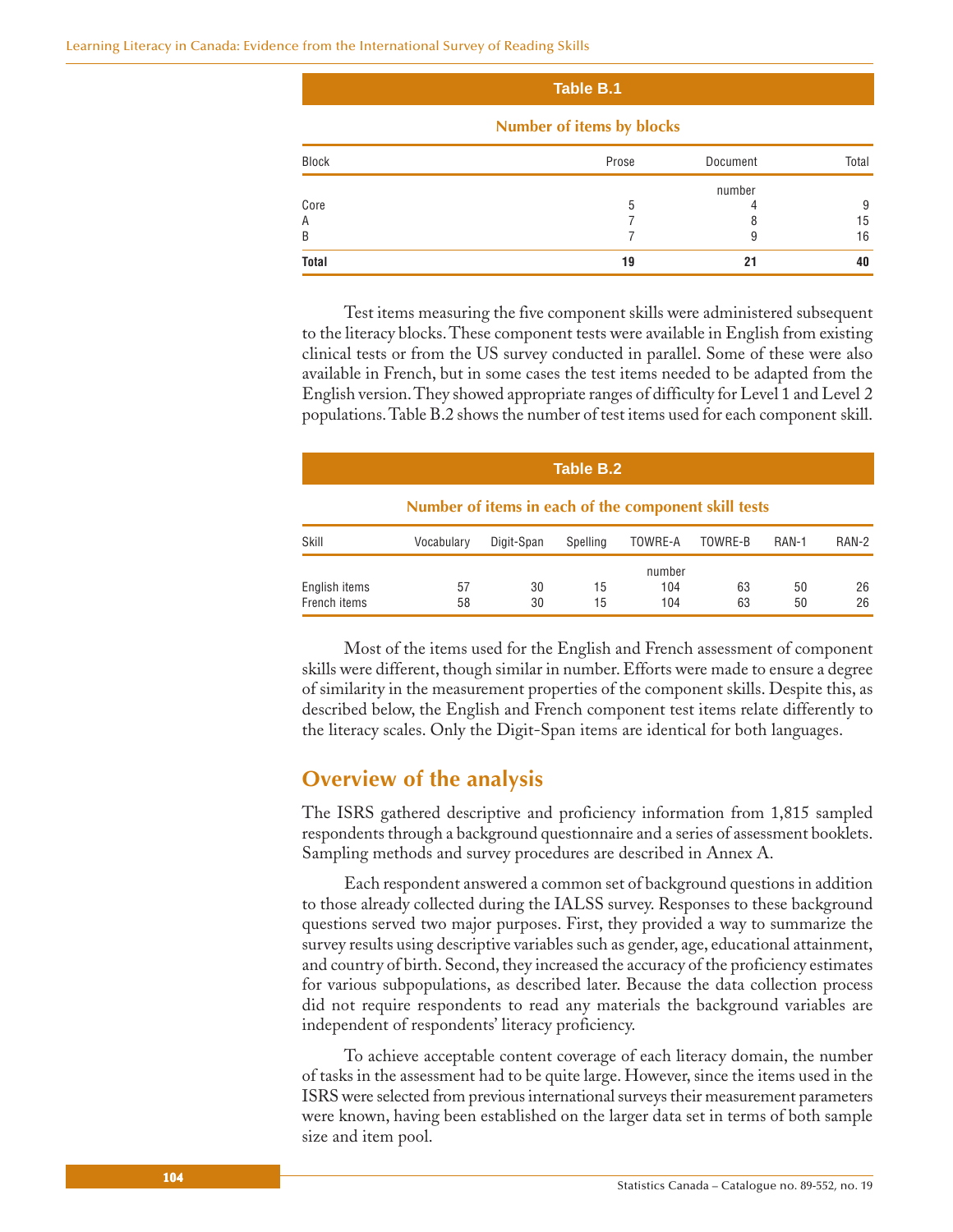Respondents' literacy proficiencies were estimated based on their performance on the 40 cognitive tasks administered in the ISRS assessment in addition to their responses obtained from the IALSS. Unlike multiple-choice questions commonly used in large-scale surveys, which offer a fixed number of response options, openended items were used for this study. Because raw data is seldom useful by itself, responses must be grouped in some way in order to summarize the results. As they were scored, and in the ensuing analyses, responses to the ISRS open-ended items were classified into four categories: correct, incorrect, omitted, and not presented.

As noted earlier, even though a matrix design was not used in this study, all respondents had previously participated in the IALSS survey, so that each respondent could receive only a subset of the items in the pool. Accordingly, in reporting the survey results it is inappropriate to use any statistic based on the number of correct responses, such as the proportion of items answered correctly. Differences in total scores between respondents who took different sets of items may be caused by differences in respondents' abilities, difficulty between the two sets of items, or both. Unless one makes very strong assumptions – for example, that the two sets of items are perfectly parallel – the performance of the two groups assessed in a matrix sampling arrangement cannot be directly compared using total score statistics. Moreover, itemby-item reporting ignores the similarities of subgroup comparisons that are common across items. Finally, using the average percentage of items answered correctly to estimate proficiencies in a given subpopulation does not provide any other information about the distribution of skills within that subpopulation, such as the size of variances.

Item Response Theory (IRT) scaling capitalizes on the notion that when several items require similar skills, the response patterns should have some regularity. This regularity can be used to characterize both respondents and items in terms of a common standard scale, even when the respondents do not take identical sets of items. In this way, it becomes possible to discuss distributions of performance in a population or subpopulation and to estimate the relationships between proficiency and background variables. Regardless of the procedure used to aggregate data, a certain amount of information is considered non-essential to the analysis. The methods employed to analyze the ISRS results were carefully designed so as to capture most of the dominant characteristics of the data.

Scaling and analyses of the ISRS were carried out separately for each domain of cognitive skills, prose and document, and also for each component skill. By creating a separate scale for each, it remains possible to explore potential differences in subpopulation performance across these areas of skills.

## **Item analysis**

Certain proportions of the booklets were rescored to improve data quality. Information about the scoring procedures used in the ISRS is given in Annex A. Conventional item analysis on the scored data was performed within block or within scale. Table B.3 shows the weighted average of proportions correct by block and scale for both samples, English and French.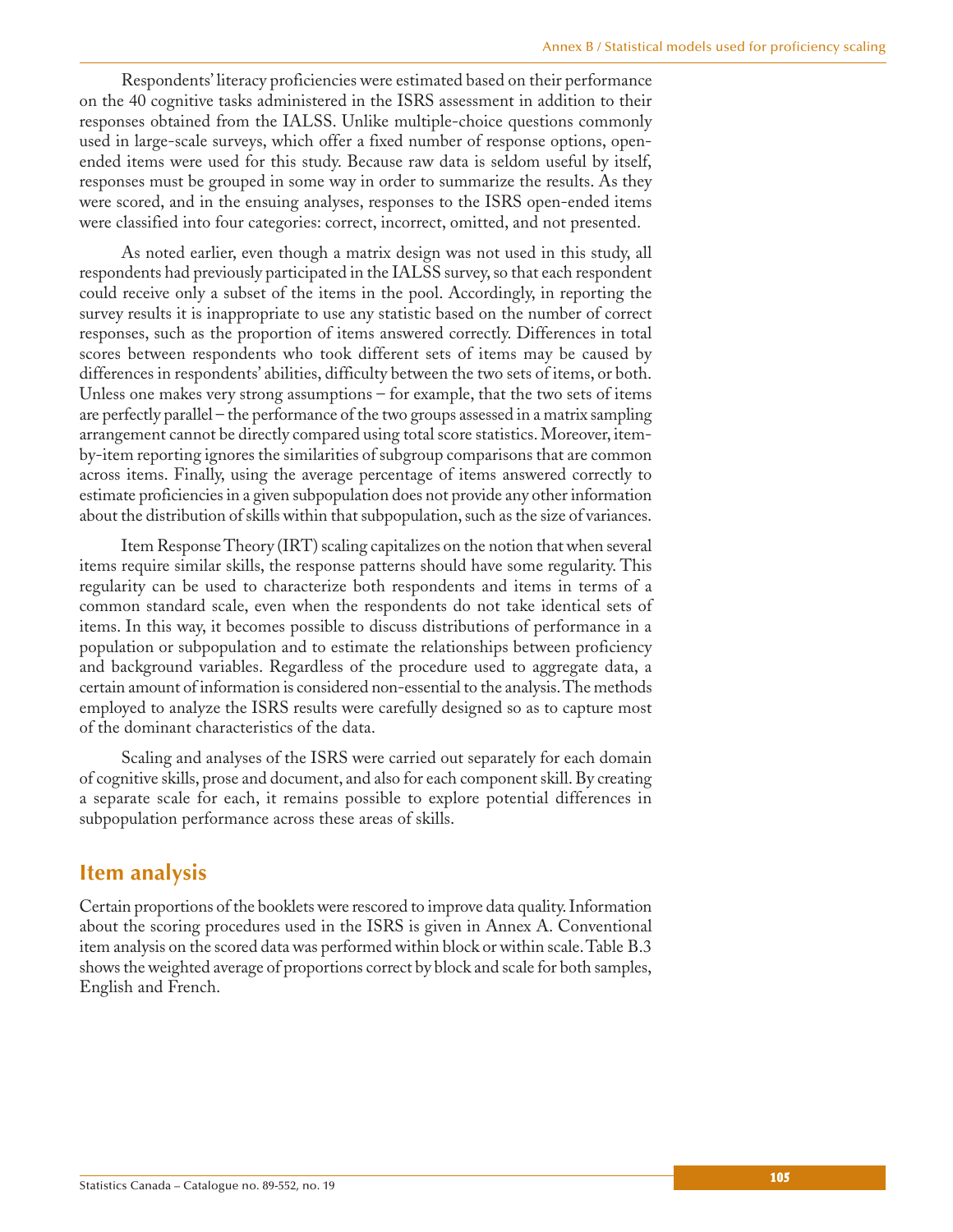#### **Table B.3**

|                | English | French           |
|----------------|---------|------------------|
|                |         |                  |
|                |         | weighted average |
| Core           | 98      | 96               |
| <b>Block A</b> | 81      | 70               |
| <b>Block B</b> | 84      | 80               |
| PPVT-m/EVIP    | 95      | 89               |
| Digit-Span/F   | 63      | 57               |
| Digit-Span/B   | 46      | 41               |
| Spelling       | 90      | 79               |
| TOWRE-A        | 98      | 98               |
| TOWRE-B        | 77      | 86               |
| RAN-1          | 98      | 99               |
| RAN-2          | 99      | 98               |
| Prose          | 77      | 72               |
| Document       | 84      | 76               |

|  | Weighted average of proportions correct by block and scale |  |  |  |  |  |  |
|--|------------------------------------------------------------|--|--|--|--|--|--|
|--|------------------------------------------------------------|--|--|--|--|--|--|

Proportions of correct and omitted responses by item are provided in the full technical description and can be obtained from Statistics Canada. Due to the definition of "omitted response" compared to "not reached response," non-response of the last item in the block was considered as not reached instead of omitted. Proportions correct at block level were calculated using the number correct divided by the number administered, while proportions correct by scale were based on the number correct divided by the number attempted by the respondent. Some respondents did not attempt certain IALSS items administered. Because of this, the weighted proportions correct at block level are slightly different from those by scale.

#### **Scaling methodology**

The scaling model used for the ISRS is the two-parameter logistic (2PL) model from the Item Response Theory (Birnbaum, 1968; Lord, 1980) for literacy items as well as most component items. It is a mathematical model estimating the probability that a person will respond correctly to a particular item from a single domain of items. This probability is given as a function of a parameter characterizing the proficiency of that person, and two parameters characterizing the properties of that item. The following 2PL IRT model was employed in the ISRS:

$$
P(x_{ij} = 1 | \theta_j, a_i, b_i) = \frac{1}{1.0 + \exp(-Da_i(\theta_j - b_i))}
$$
(1)

where,

- $x_{ij}$  is the response of person j to item i, 1 if correct and 0 if incorrect;
- $\theta$  is the proficiency of person j (note that a person with higher proficiency has a greater probability of responding correctly);
- *a<sub>i</sub>* is the slope parameter of item i, characterizing its sensitivity to proficiency;
- *b* is its locator parameter, characterizing its difficulty.

The main assumption of IRT is conditional independence. In other words, item response probabilities depend only on  $\theta$  (a measure of proficiency) and the specified item parameters, and not on any demographic characteristics of respondents, on any other items presented together in a test, or on the survey administration conditions. This enables one to formulate the following joint probability of a particular response pattern *x* across a set of n items.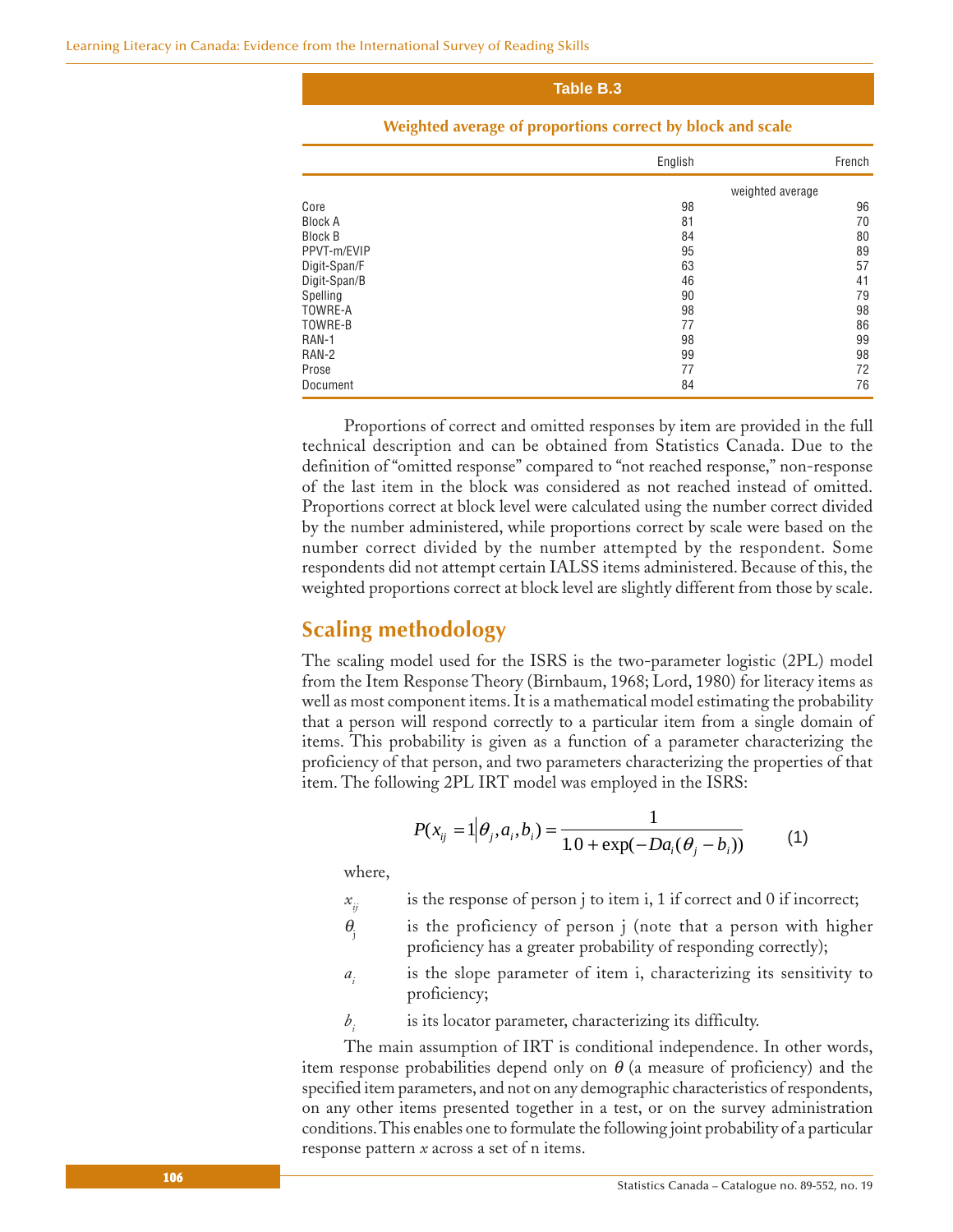$$
P(\underline{x}|\theta,\underline{a},\underline{b})=\prod_{i=1}^n P_i(\theta)^{x_i}(1-P_i(\theta))^{1-x_i}
$$

(2)

Replacing the hypothetical response pattern with the real scored data, the above function can be viewed as a likelihood function that is to be maximized with a given set of item parameters. These item parameters were treated as known for the subsequent analyses.

Another assumption of the model is unidimensionality – that is, performance on a set of items is accounted for by a single unidimensional variable. Although this assumption may be too strong, the use of the model is motivated by the need to summarize overall performance parsimoniously within a single domain. Hence, item parameters were estimated for each scale separately. Testing the assumption of conditional independence is a critical part of the data analysis. Conditional independence means that respondents with identical ability have a similar probability of producing a correct response on an item regardless of any differences they may have in demographic variables or responses on other items. This assumption applies to both samples. Serious violation of the conditional independence assumption would undermine the accuracy and integrity of the results. It is common to find a subset of items to be unusable for a particular subpopulation. Thus, while the item parameters were being estimated, empirical conditional percentages correct were monitored across the samples.

#### **Item parameter estimation**

Identical item calibration procedures were carried out separately for the two literacy scales as well as component skills. Two different levels of fit in the IRT model were considered. The first is the fit of the data to the existing item parameters derived from the IALS and IALSS surveys and the US study. Sufficient fit of these parameters to the data ensures linkage of the scale and the comparability of the inferences to be made based on the scale. The second is the fit of the IRT model to the English and French samples. The fit of the two-parameter logistic IRT parameters estimated on the basis of the IALS and IALSS for common items was evaluated with respect to both samples using weights. Post-stratified weights take into account the sampling design such as over sampling as well as the randomness of real data. By applying post-stratified weights, vital characteristics of the sample can be closely matched to the characteristics of the population. During calibration, the fit of item parameters is maximized along the proficiency distribution of the calibration sample.

Model fit was evaluated by likelihood ratio statistics as well as inspecting residuals from fitted item response curves. The residuals were also summarized into Root Mean Squared Deviations and Mean Deviations. In general, the fit of the model to the data was quite good. The great majority of responses were accurately described by the common item parameters. For some items, there was evidence that the parameters did not fit as well to a certain assessment sample. The item parameters for newly introduced items were estimated simultaneously. The existing item parameters did not describe a few items very well for some subpopulations.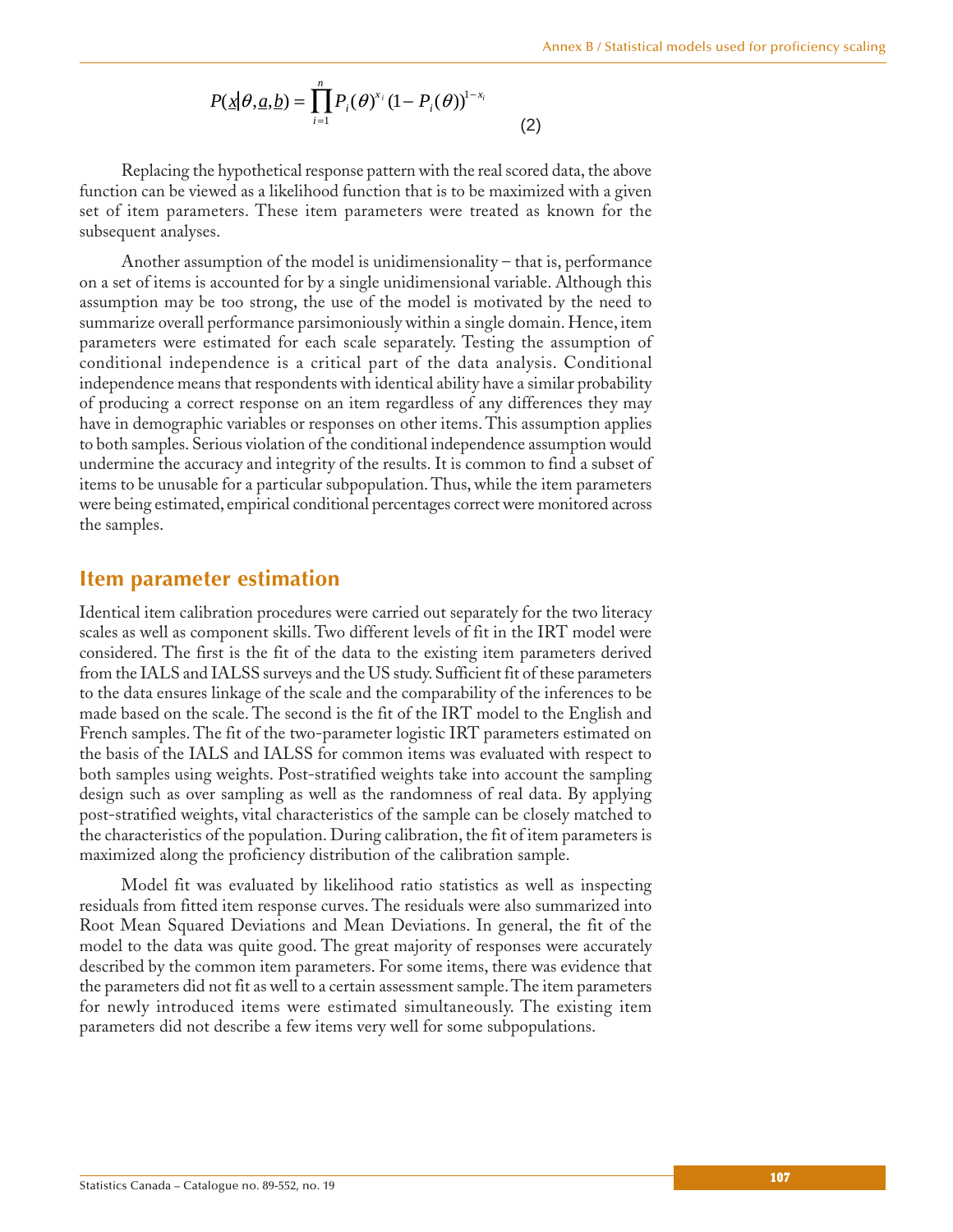**Chart B.1**





In Chart B.1, the smooth lines are the fitted two-parameter logistic item response curves and the legends are the (approximate) expected proportions of correct response at various points along the document literacy scale for two subpopulations. The plot indicates that the observed proportions correct given proficiency are quite similar for both subpopulations between the scale scores of 130 and 330 points. However, data from the French speaking subpopulation indicate greater departure from the common item characteristic curve of the solid line in the lower proficiency range around 210 points. The greater deviation is partly due to the much smaller sample size of the French speaking subpopulation.

Item parameters common to IALS and IALSS fit quite well for both French and English samples. Only one document item for the French sample received a different item parameter. A common set of item parameters establishes the comparability of inferences between the ISRS data and data from other international assessments such as IALS and IALSS.

The scaling of component items for the English sample was done using similar procedures because known item parameters from the US survey could be used. However, since the items for most of the component skills, except Digit-Span, are different between the English and French test booklets, the item parameters for French component skills were estimated based on the ISRS data alone. Item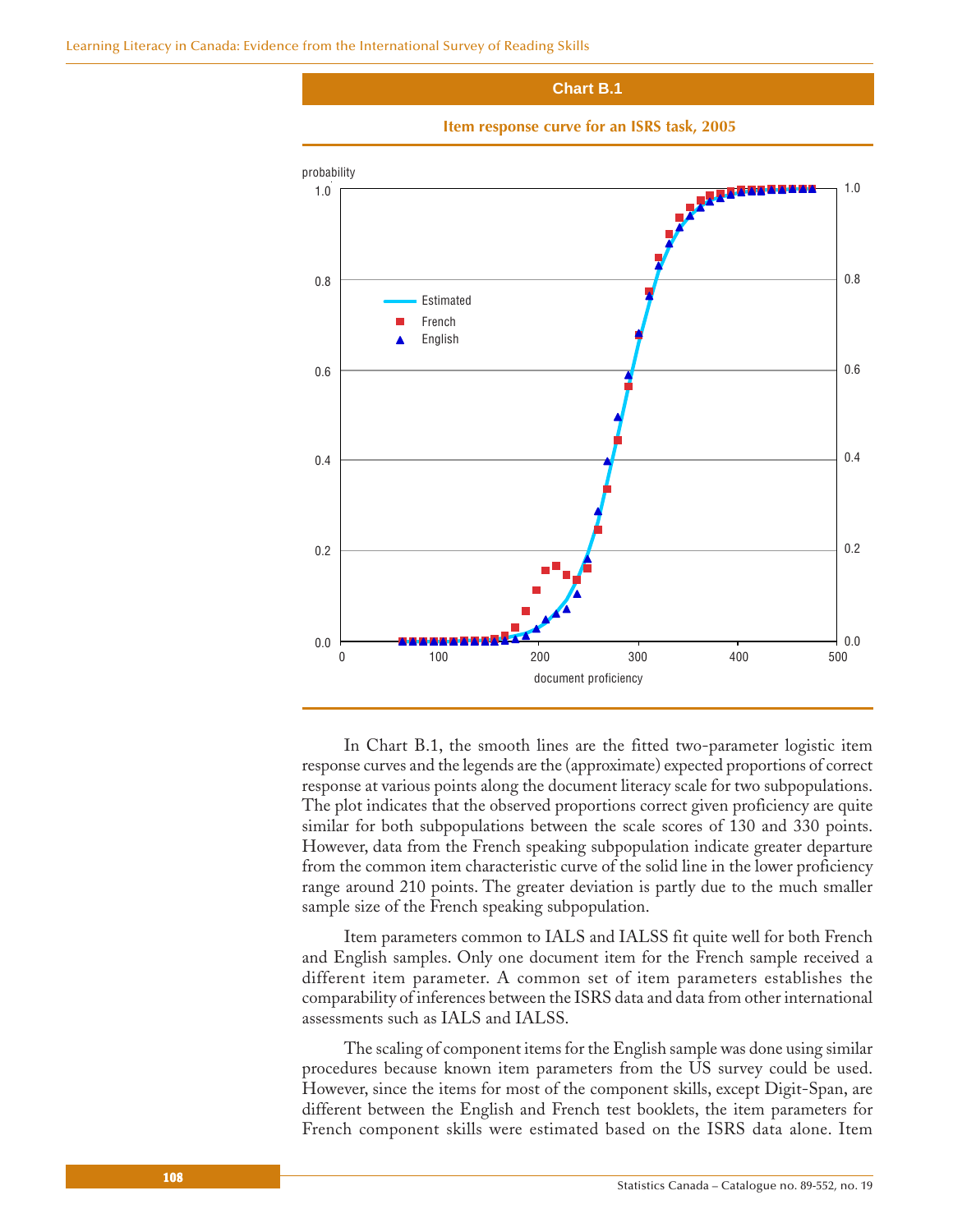parameters for Digit-Span originally estimated on the basis of the US survey data fit well to the data from Canadian samples. Evaluation of fit of the item parameters was carried out for each of the component skills separately.

## **Proficiency estimation using plausible values**

The measurement of cognitive skills usually involves accurately assessing the performance of individual respondents for the purposes of diagnosis, selection or placement. Regardless of which measurement model is used, classical test theory or item response theory, the accuracy of these measurements can be improved – that is, the amount of measurement error can be reduced – by increasing the number of items given to the individual. Thus, achievement tests containing more than 70 items are common. Since the uncertainty associated with each  $\theta$  is negligible, the distribution of  $\theta$  or the joint distribution of  $\theta$  with other variables can be approximated using individual θs.

When analyzing the distribution of proficiencies in a group of persons, however, more efficient estimates can be obtained from a sampling design similar to that used in the ISRS. The survey solicits relatively few responses from each sampled respondent. The advantage of estimating population characteristics more efficiently is offset by the inability to make precise statements about individuals. Uncertainty associated with individual  $\theta$  estimates is too large to be ignored. Point estimates of proficiency that are, in some sense, optimal for each sampled respondent could lead to seriously biased estimates of population characteristics. (Wingersky, Kaplan and Beaton, 1987).

Plausible value methodology was developed as a way to estimate key population features consistently and to approximate others no worse than standard IRT procedures would. A detailed review of plausible value methodology is given in Mislevy (1991) and has been developed further more recently by Thomas (2002) and Davier and Sinharay (2004). Along with theoretical justifications, Mislevy, Beaton, Kaplan and Sheehan (1992) present comparisons with standard procedures, discuss biases that arise in some secondary analyses, and offer numerical examples. An overview of the plausible values approach, focusing on its implementation in the ISRS analyses, is given in the full version of this technical annex.

**Author Kentaro Yamamoto**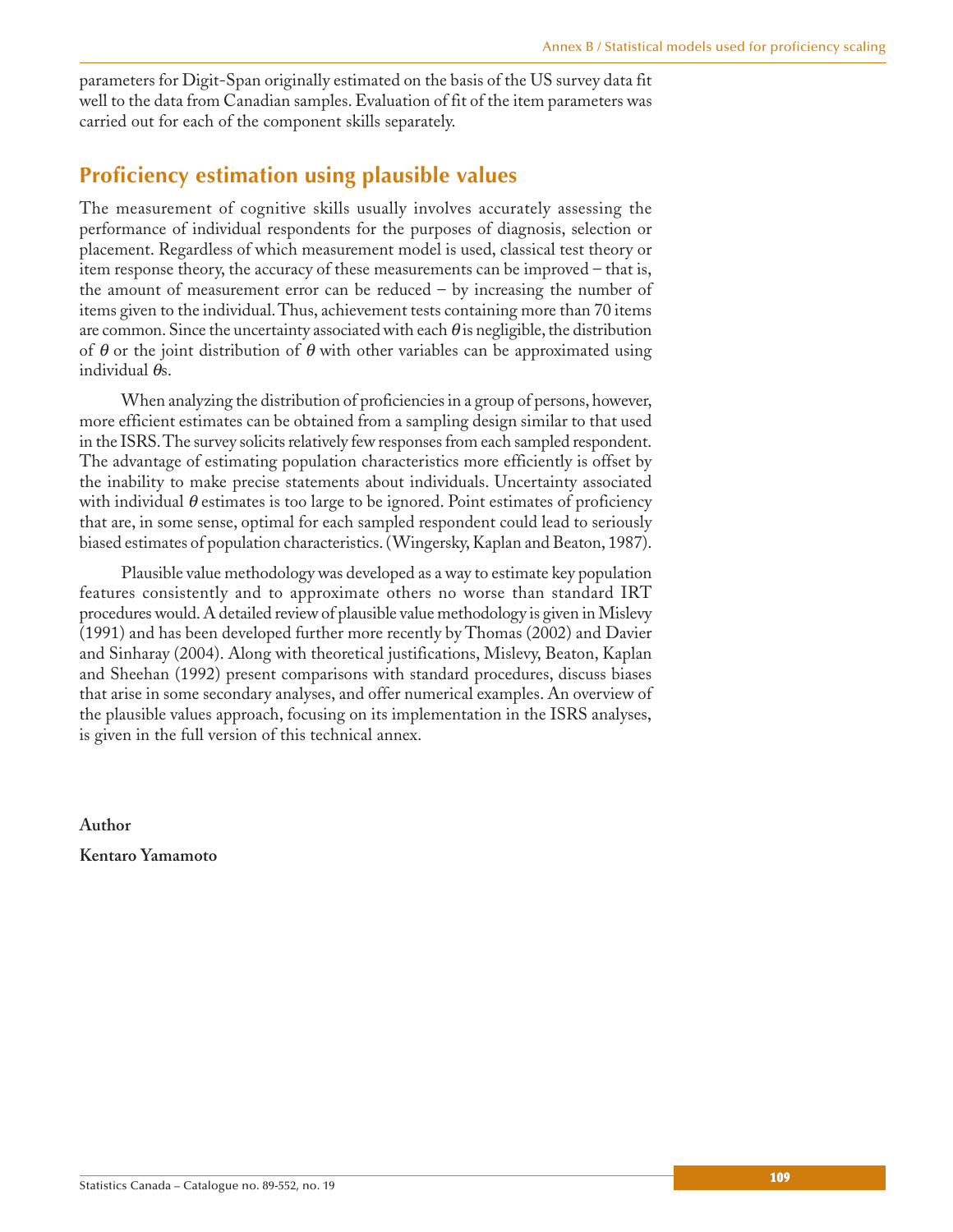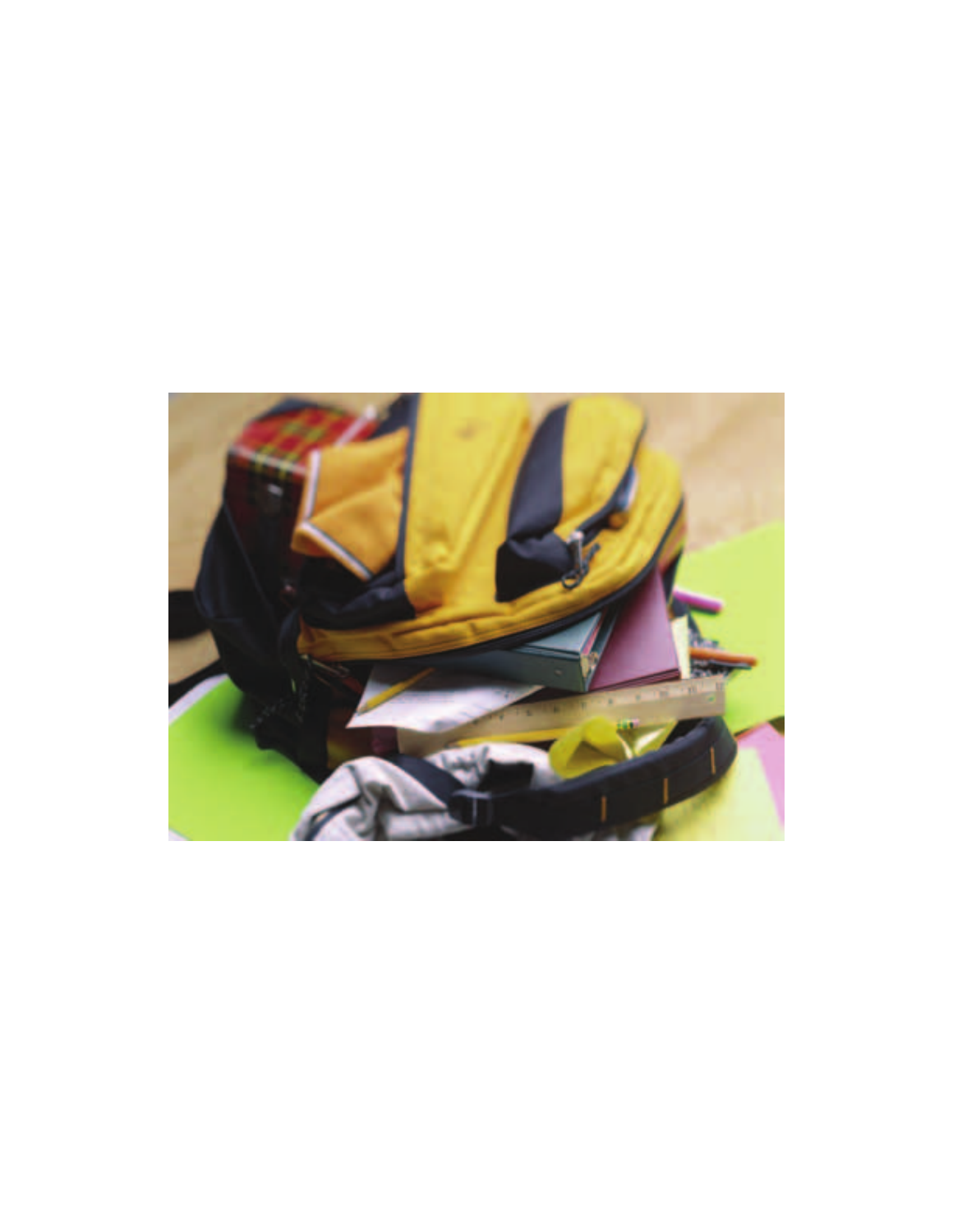# Annex C

## **Statistical tables**

## **Table C.2.1**

#### **Distribution in numbers and percentages of prose proficiency levels by age, population aged 16 to 65, Canada excluding Territories, 2003**

|                    | numbers   | percent | standard error |
|--------------------|-----------|---------|----------------|
| Level 1            |           |         |                |
| 16 to 25           | 394,761   | 12.7    | (1.1)          |
| 26 to 35           | 411,300   | 13.2    | (1.3)          |
| 36 to 45           | 770,794   | 24.8    | (1.8)          |
| 46 to 55           | 723,020   | 23.2    | (1.1)          |
| 56 to 65           | 811,487   | 26.1    | (1.5)          |
| Level <sub>2</sub> |           |         |                |
| 16 to 25           | 1,181,233 | 20.3    | (1.2)          |
| 26 to 35           | 1,037,675 | 17.8    | (1.3)          |
| 36 to 45           | 1,401,835 | 24.1    | (1.4)          |
| 46 to 55           | 1,259,385 | 21.7    | (1.0)          |
| 56 to 65           | 934,934   | 16.1    | (1.0)          |
| Levels 3, 4 and 5  |           |         |                |
| 16 to 25           | 2,600,945 | 21.0    | (0.7)          |
| 26 to 35           | 2,882,016 | 23.3    | (0.6)          |
| 36 to 45           | 3,069,547 | 24.8    | (0.8)          |
| 46 to 55           | 2,551,009 | 20.6    | (0.6)          |
| 56 to 65           | 1,274,045 | 10.3    | (0.5)          |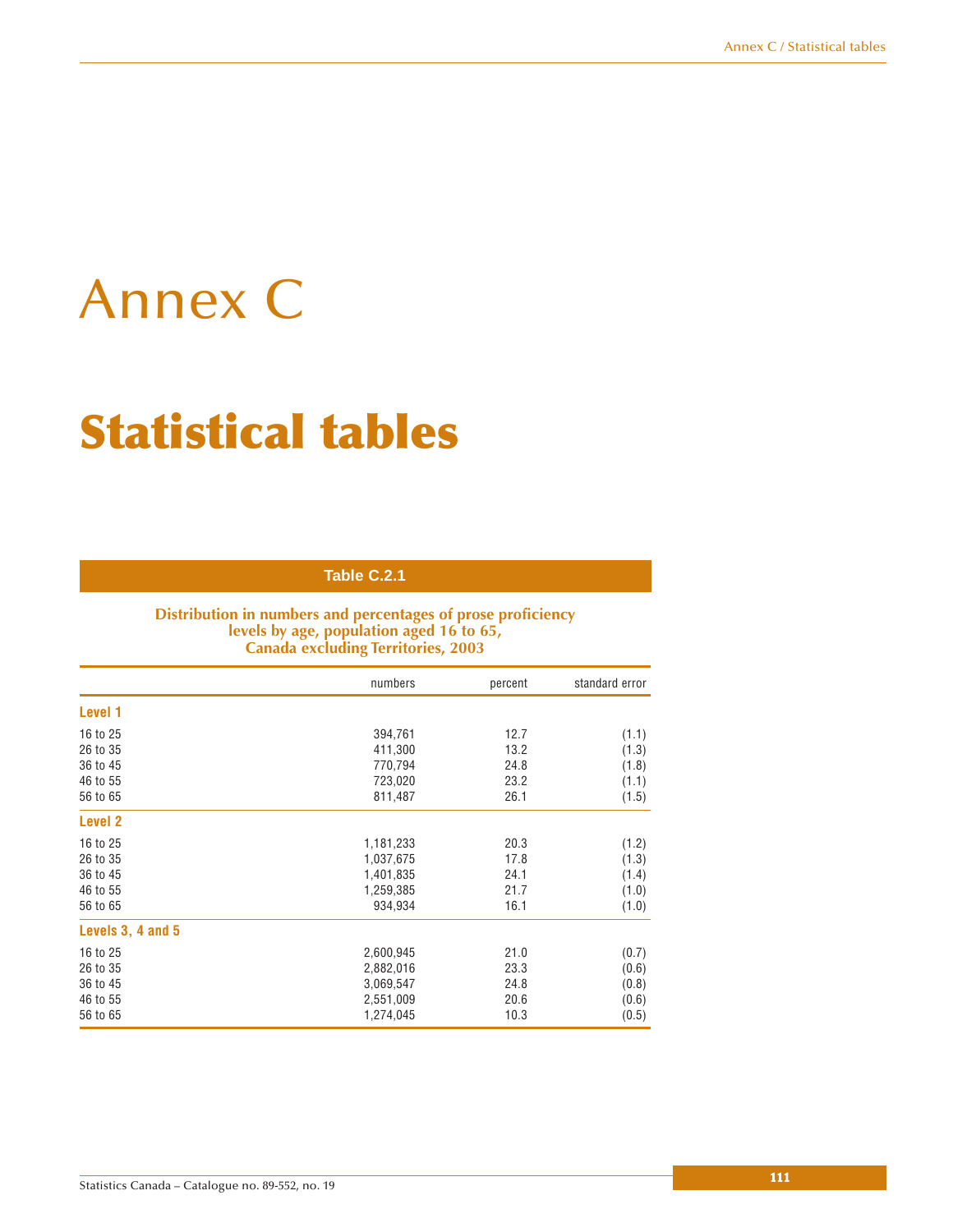#### **Distribution in numbers and percentages of proficiency levels by educational attainment, population aged 16 to 65, Canada excluding Territories, 2003**

|                                                                                                    | numbers                                          | percent                      | standard error                   |
|----------------------------------------------------------------------------------------------------|--------------------------------------------------|------------------------------|----------------------------------|
| Level 1                                                                                            |                                                  |                              |                                  |
| Less than high school<br>High school diploma<br>Non-university post-secondary<br>University degree | 1,562,124<br>943.426<br>363,160<br>242,433       | 50.2<br>30.3<br>11.7<br>7.8  | (1.7)<br>(1.4)<br>(1.1)<br>(0.9) |
| Level <sub>2</sub>                                                                                 |                                                  |                              |                                  |
| Less than high school<br>High school diploma<br>Non-university post-secondary<br>University degree | 1,597,940<br>2,166,256<br>1,230,828<br>818.592   | 27.5<br>37.3<br>21.2<br>14.1 | (1.2)<br>(1.6)<br>(1.2)<br>(1.0) |
| Levels 3, 4 and 5                                                                                  |                                                  |                              |                                  |
| Less than high school<br>High school diploma<br>Non-university post-secondary<br>University degree | 1,310,400<br>3,890,131<br>3,191,657<br>3,983,800 | 10.6<br>31.4<br>25.8<br>32.2 | (0.6)<br>(0.9)<br>(0.8)<br>(0.8) |

#### **Table C.2.3**

#### **Distribution in numbers and percentages of prose proficiency levels by gender, population aged 16 to 65, Canada excluding Territories, 2003**

|                   | numbers                | percent      | standard error |
|-------------------|------------------------|--------------|----------------|
| Level 1           |                        |              |                |
| Men<br>Women      | 1,668,674<br>1,442,688 | 53.6<br>46.4 | (2.0)<br>(2.0) |
| Level 2           |                        |              |                |
| Men<br>Women      | 3,029,926<br>2,785,136 | 52.1<br>47.9 | (1.9)<br>(1.9) |
| Levels 3, 4 and 5 |                        |              |                |
| Men<br>Women      | 5,961,711<br>6,415,851 | 48.2<br>51.8 | (1.0)<br>(1.0) |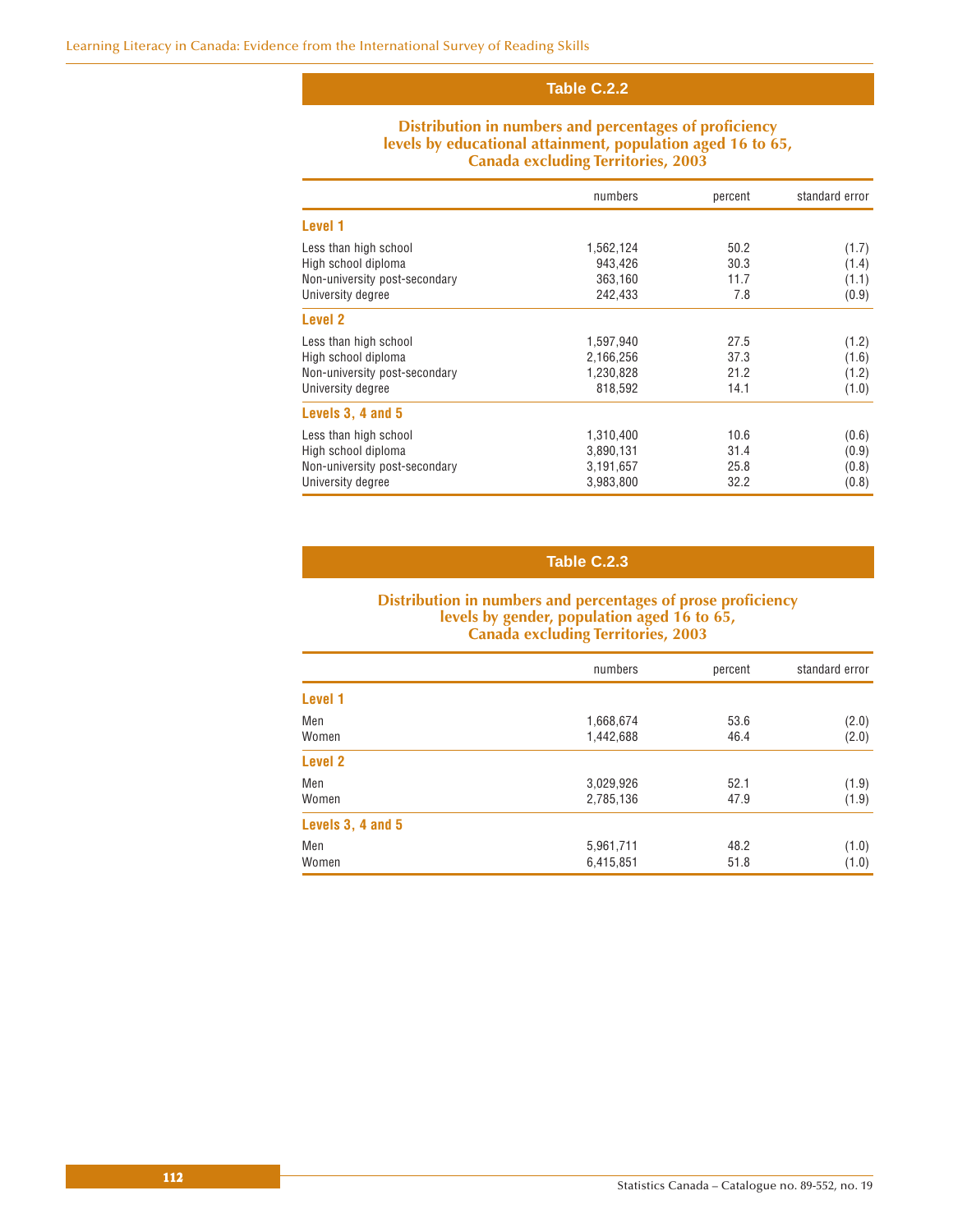#### **Distribution in numbers and percentages of prose proficiency levels by language of assessment, population aged 16 to 65, Canada excluding Territories, 2003**

|                   | numbers                 | percent      | standard error |
|-------------------|-------------------------|--------------|----------------|
| Level 1           |                         |              |                |
| English<br>French | 2,375,260<br>736,102    | 14.3<br>15.6 | (0.5)<br>(0.8) |
| Level 2           |                         |              |                |
| English<br>French | 4,208,085<br>1,606,978  | 25.4<br>34.1 | (0.8)<br>(1.4) |
| Levels 3, 4 and 5 |                         |              |                |
| English<br>French | 10,004,602<br>2,372,960 | 60.3<br>50.3 | (0.9)<br>(1.3) |

#### **Table C.2.5**

#### **Distribution in percentage of Canadian born and immigrants by prose proficiency levels, population aged 16 to 65, Canada excluding Territories, 2003**

|                                         | percent              | standard error          |
|-----------------------------------------|----------------------|-------------------------|
| <b>Canadian born</b>                    |                      |                         |
| Level 1<br>Level 2<br>Levels 3, 4 and 5 | 10.1<br>27.1<br>62.8 | (0.5)<br>(0.8)<br>(0.8) |
| <b>Immigrants</b>                       |                      |                         |
| Level 1<br>Level 2<br>Levels 3, 4 and 5 | 32.0<br>28.1<br>39.9 | (1.5)<br>(1.4)<br>(1.7) |

#### **Table C.2.6**

#### **Distribution in numbers and percentages within prose proficiency levels by immigrant status, population aged 16 to 65, Canada excluding Territories, 2003**

|                             | numbers                 | percent      | standard error |
|-----------------------------|-------------------------|--------------|----------------|
| Level 1                     |                         |              |                |
| Canadian born<br>Immigrants | 1,704,567<br>1,406,795  | 54.9<br>45.1 | (1.9)<br>(1.9) |
| Level 2                     |                         |              |                |
| Canadian born<br>Immigrants | 4,582,035<br>1,233,027  | 78.8<br>21.2 | (1.0)<br>(1.0) |
| Levels 3, 4 and 5           |                         |              |                |
| Canadian born<br>Immigrants | 10,627,301<br>1,750,261 | 85.9<br>14.1 | (0.5)<br>(0.5) |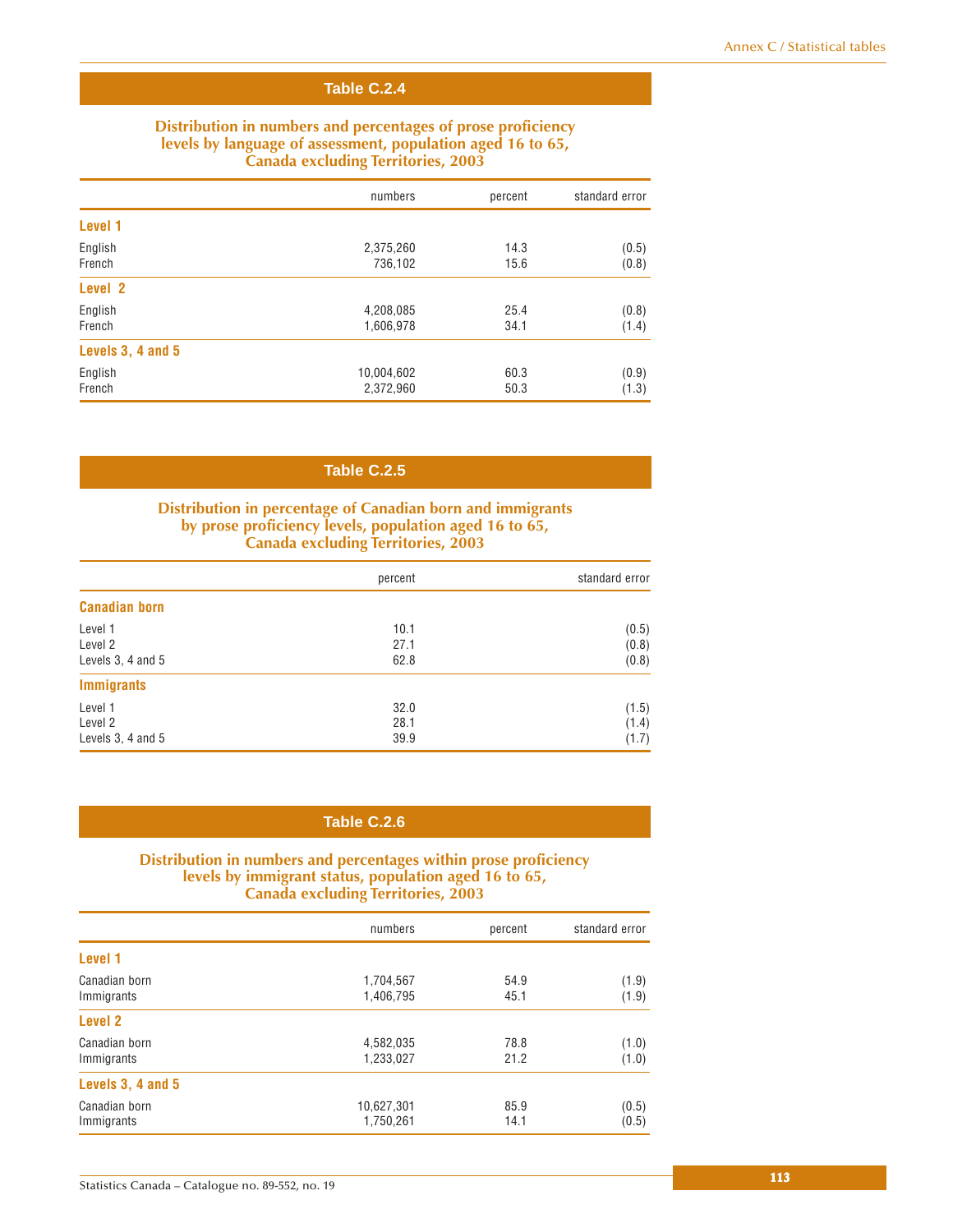#### **Distribution in numbers and percentages of prose proficiency levels, by language of assessment and immigrant status, population aged 16 to 65, Canada excluding Territories, 2003**

|                    | numbers   | percent | standard error |
|--------------------|-----------|---------|----------------|
| Level 1            |           |         |                |
| <b>English</b>     |           |         |                |
| Canadian born      | 1,071,723 | 45.1    | (2.5)          |
| Immigrants         | 1,303,537 | 54.9    | (2.5)          |
| <b>French</b>      |           |         |                |
| Canadian born      | 632,844   | 86.0    | (1.8)          |
| Immigrants         | 103,258   | 14.0    | (1.8)          |
| Level <sub>2</sub> |           |         |                |
| <b>English</b>     |           |         |                |
| Canadian born      | 3,084,325 | 73.4    | (1.4)          |
| Immigrants         | 1,123,760 | 26.6    | (1.4)          |
| <b>French</b>      |           |         |                |
| Canadian born      | 1,497,711 | 93.2    | (1.2)          |
| Immigrants         | 109,267   | 6.8     | (1.2)          |
| Levels 3, 4 and 5  |           |         |                |
| <b>English</b>     |           |         |                |
| Canadian born      | 8,410,682 | 84.1    | (0.6)          |
| Immigrants         | 1,593,920 | 15.9    | (0.6)          |
| <b>French</b>      |           |         |                |
| Canadian born      | 2,216,619 | 93.4    | (0.9)          |
| Immigrants         | 156,341   | 6.6     | (0.9)          |

#### **Table C.2.8**

#### **Distribution in numbers and percentages of prose proficiency levels by mother tongue, population aged 16 to 65, Canada excluding Territories, 2003**

|                              | numbers          | percent     | standard error |
|------------------------------|------------------|-------------|----------------|
| Level 1                      |                  |             |                |
| English                      | 1,049,009        | 33.7        | (2.0)          |
| French<br>English and French | 712,047<br>8,513 | 22.9<br>0.3 | (1.1)<br>(0.1) |
| Other than English or French | 1,341,793        | 43.1        | (1.7)          |
| Level <sub>2</sub>           |                  |             |                |
| English                      | 2,971,640        | 51.1        | (1.4)          |
| French                       | 1,658,481        | 28.5        | (0.9)          |
| English and French           | 18,657           | 0.3         | (0.1)          |
| Other than English or French | 1,166,284        | 20.1        | (0.1)          |
| Levels 3, 4 and 5            |                  |             |                |
| English                      | 8,110,110        | 65.5        | (0.7)          |
| French                       | 2,527,609        | 20.4        | (0.5)          |
| English and French           | 49,733           | 0.4         | (0.1)          |
| Other than English or French | 1,690,110        | 13.7        | (0.6)          |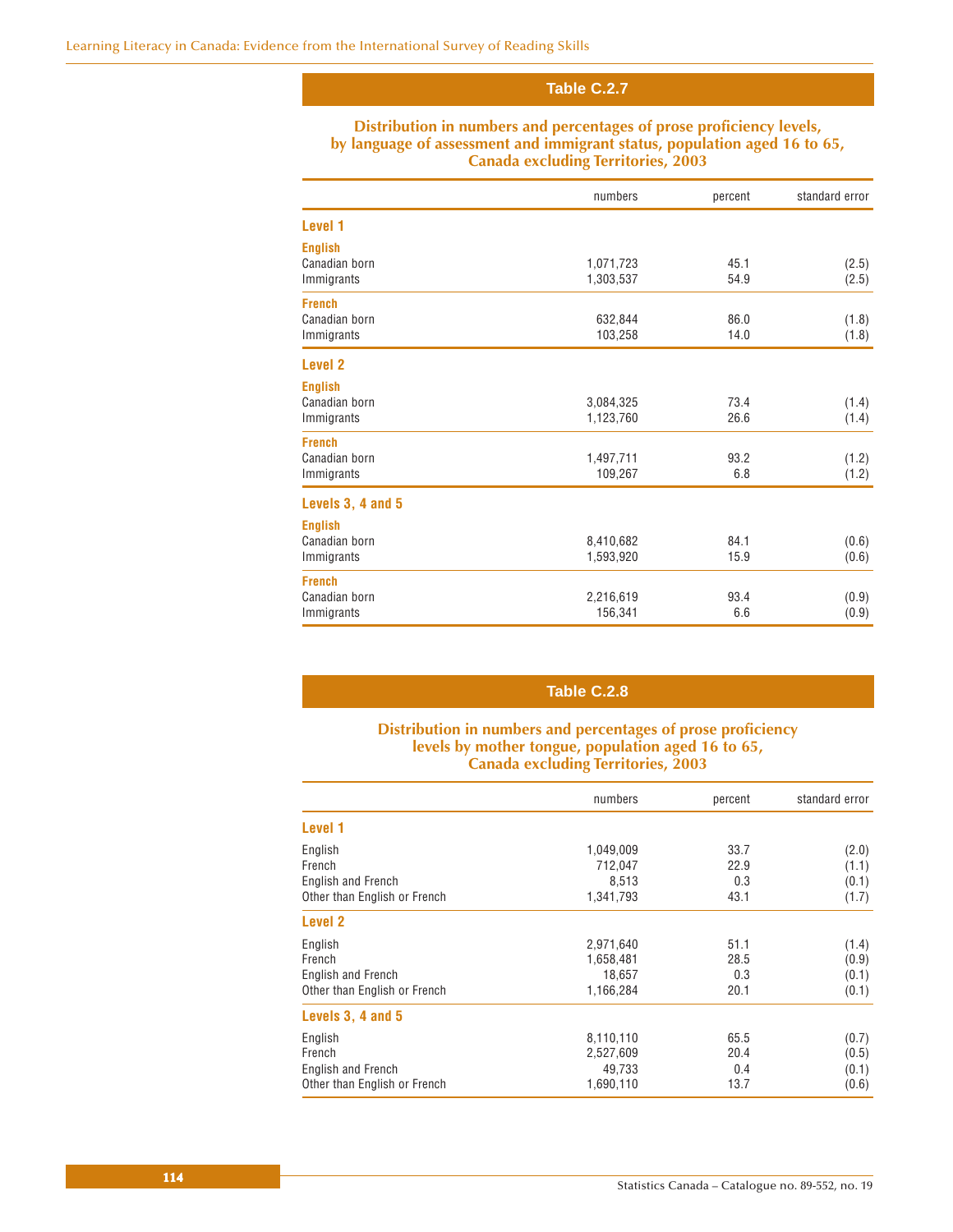#### **Distribution in numbers and percentages of prose proficiency levels and reading practices, population aged 16 to 65, Canada excluding Territories, 2003**

|                                                                                                   | numbers                             | percent              | standard error          |
|---------------------------------------------------------------------------------------------------|-------------------------------------|----------------------|-------------------------|
| Level 1                                                                                           |                                     |                      |                         |
| Read books at least once a week<br>Read books less than once a week<br>Rarely or never read books | 747.754<br>327.954<br>2,032,846     | 24.0<br>10.5<br>65.3 | (1.7)<br>(1.2)<br>(1.9) |
| Level <sub>2</sub>                                                                                |                                     |                      |                         |
| Read books at least once a week<br>Read books less than once a week<br>Rarely or never read books | 2,088,468<br>892.876<br>2,830,427   | 35.9<br>15.3<br>48.7 | (1.4)<br>(1.4)<br>(1.7) |
| Levels 3, 4 and 5                                                                                 |                                     |                      |                         |
| Read books at least once a week<br>Read books less than once a week<br>Rarely or never read books | 6,702,868<br>2,335,166<br>3,334,091 | 54.2<br>18.9<br>26.9 | (0.9)<br>(0.8)<br>(0.8) |

## **Table C.2.10**

#### **Distribution in numbers and percentages of prose proficiency levels by labour force status, population aged 16 to 65, Canada excluding Territories, 2003**

|                                                   | numbers                           | percent              | standard error          |
|---------------------------------------------------|-----------------------------------|----------------------|-------------------------|
| Level 1                                           |                                   |                      |                         |
| Not in the labour force<br>Unemployed<br>Employed | 972.918<br>359,388<br>1,775,482   | 31.3<br>11.6<br>57.1 | (1.4)<br>(1.2)<br>(1.8) |
| Level <sub>2</sub>                                |                                   |                      |                         |
| Not in the labour force<br>Unemployed<br>Employed | 1,224,386<br>484.124<br>4,101,187 | 21.1<br>8.3<br>70.5  | (0.9)<br>(0.8)<br>(1.3) |
| Levels 3, 4 and 5                                 |                                   |                      |                         |
| Not in the labour force<br>Unemployed<br>Employed | 2,043,962<br>739,492<br>9,579,005 | 16.5<br>6.0<br>77.4  | (0.7)<br>(0.5)<br>(0.8) |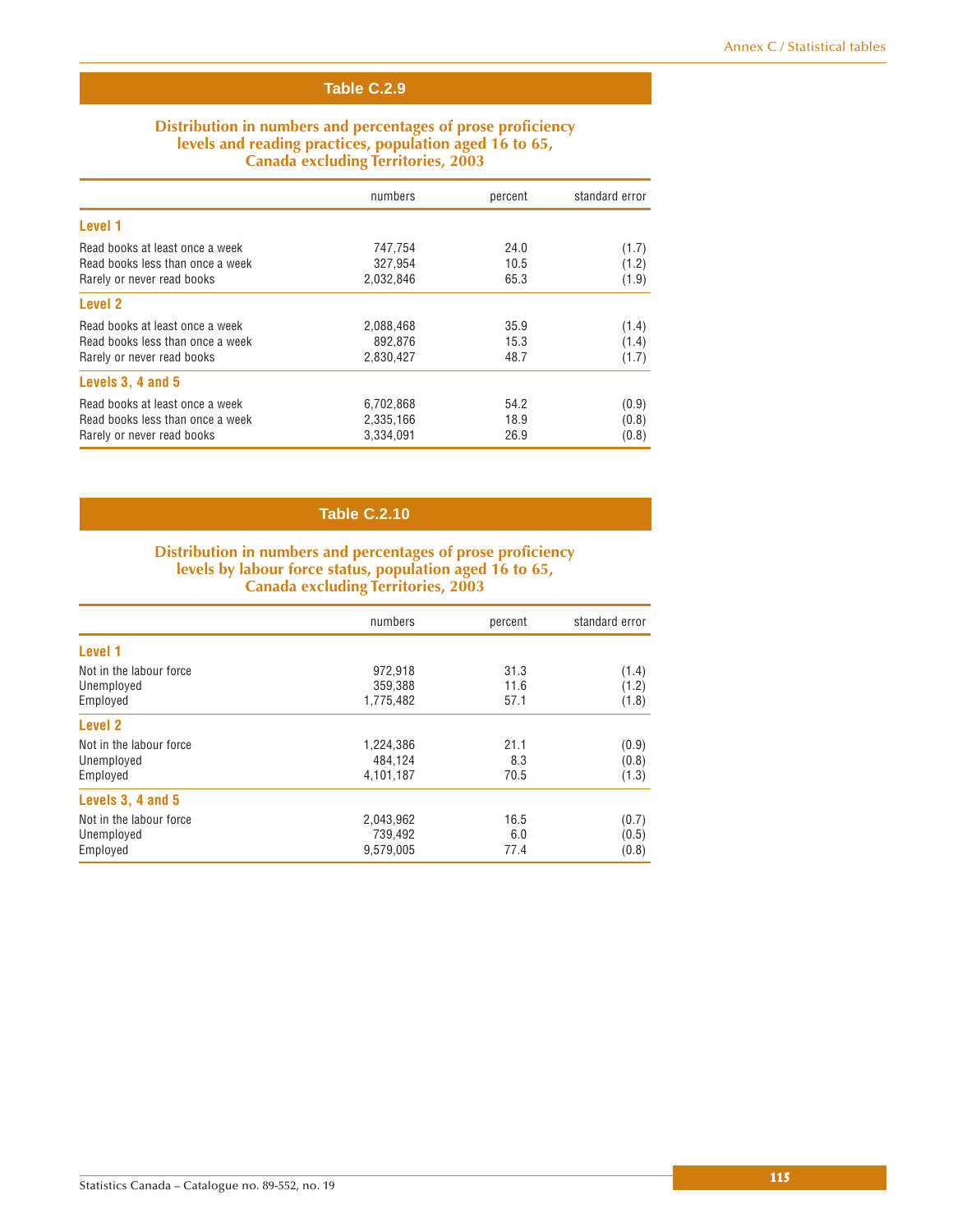#### **Distribution in numbers and percentages of prose proficiency levels by annual income quartiles, population aged 16 to 65, Canada excluding Territories, 2003**

|                    | numbers   | percent | standard error |
|--------------------|-----------|---------|----------------|
| Level 1            |           |         |                |
| 1st quartile       | 915,460   | 29.4    | (1.4)          |
| 2nd quartile       | 1,108,288 | 35.6    | (1.5)          |
| 3rd quartile       | 737,645   | 23.7    | (1.6)          |
| 4th quartile       | 194,437   | 6.2     | (1.2)          |
| Level <sub>2</sub> |           |         |                |
| 1st quartile       | 1,312,805 | 22.6    | (1.2)          |
| 2nd quartile       | 1,794,948 | 30.9    | (1.7)          |
| 3rd quartile       | 1,744,465 | 30.0    | (1.6)          |
| 4th quartile       | 760,500   | 13.1    | (1.0)          |
| Levels 3, 4 and 5  |           |         |                |
| 1st quartile       | 2,288,991 | 18.5    | (0.7)          |
| 2nd quartile       | 2,802,989 | 22.6    | (0.9)          |
| 3rd quartile       | 3,851,377 | 31.1    | (1.1)          |
| 4th quartile       | 3,041,480 | 24.6    | (0.8)          |

#### **Table C.2.12**

#### **Distribution of mother tongue, by immigrant status, Canada excluding Territories, population aged 16 to 65, 2003**

|                                                                               | numbers                | percent      | standard error |
|-------------------------------------------------------------------------------|------------------------|--------------|----------------|
| <b>Canadian born</b>                                                          |                        |              |                |
| Mother tonque English or French<br>Mother tonque other than English or French | 15,946,017<br>967.886  | 94.3<br>5.7  | (0.3)<br>(0.3) |
| <b>Immigrant</b>                                                              |                        |              |                |
| Mother tonque English or French<br>Mother tonque other than English or French | 1,159,782<br>3,230,301 | 26.4<br>73.6 | (1.2)<br>(1.2) |

#### **Table C.2.13**

#### **Distribution of mother tongue, by immigrant status, and language of assessment, Canada excluding Territories, population aged 16 to 65, 2003**

|                                                                               |                       | <b>Canadian born</b> |                   |                        | <b>Immigrants</b> |                   |
|-------------------------------------------------------------------------------|-----------------------|----------------------|-------------------|------------------------|-------------------|-------------------|
|                                                                               | numbers               | percent              | standard<br>error | numbers                | percent           | standard<br>error |
| <b>English</b>                                                                |                       |                      |                   |                        |                   |                   |
| Mother tonque English or French<br>Mother tonque other than English or French | 11,643,938<br>922,792 | 92.7<br>7.3          | (0.5)<br>(0.5)    | 1.015.999<br>3,005,219 | 25.3<br>74.7      | (1.5)<br>(1.5)    |
| <b>French</b>                                                                 |                       |                      |                   |                        |                   |                   |
| Mother tonque English or French<br>Mother tonque other than English or French | 4,302,079<br>45,095   | 99.0<br>1.0          | (0.2)<br>(0.2)    | 143,783<br>14.433      | 39.0<br>61.0      | (3.2)<br>(3.2)    |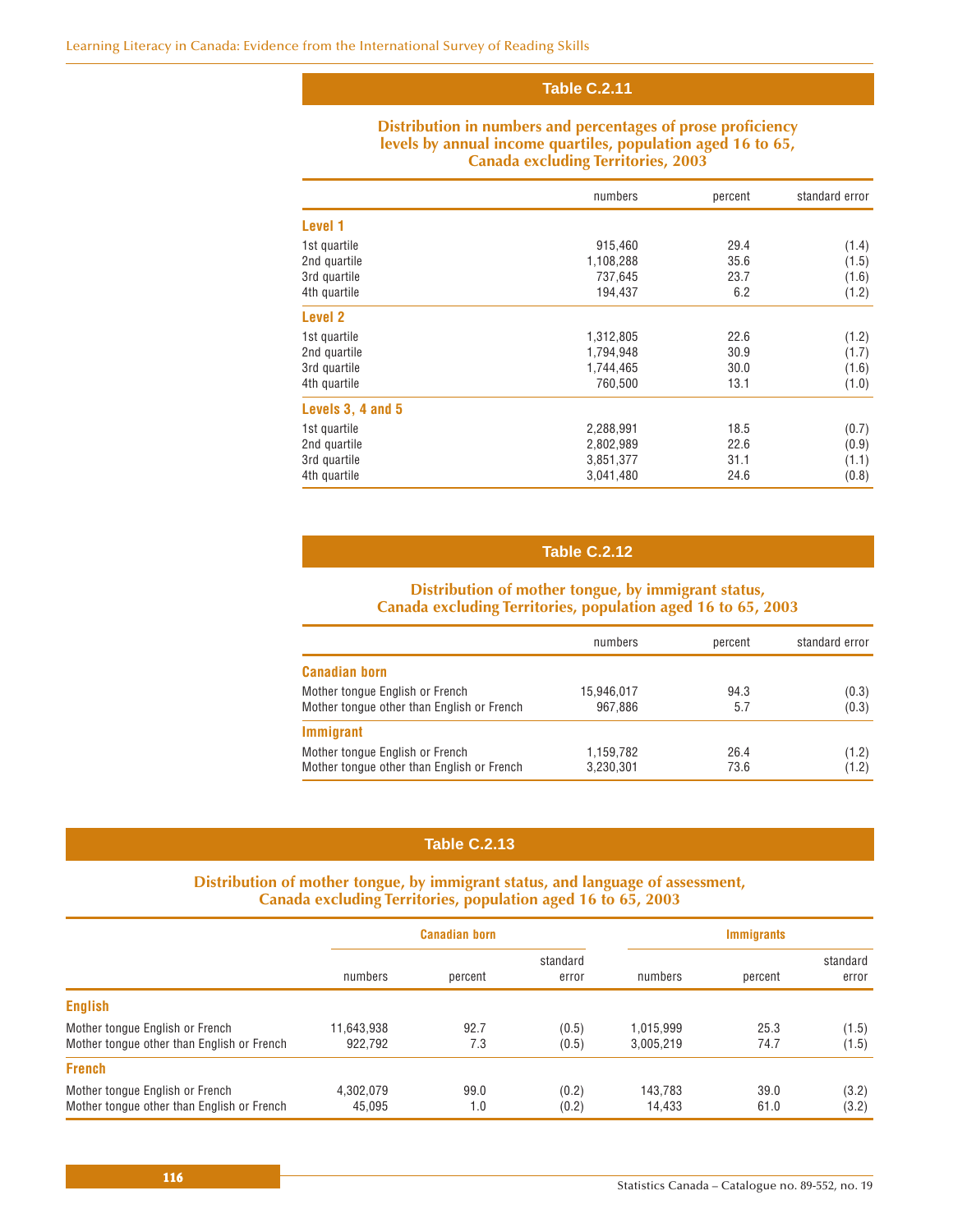#### **Distribution in numbers and percentages of prose proficiency levels, by language of assessment and mother tongue, population aged 16 to 65, Canada excluding Territories, 2003**

|                                                                                                  | numbers                                     | percent                    | standard error                   |
|--------------------------------------------------------------------------------------------------|---------------------------------------------|----------------------------|----------------------------------|
| Level 1                                                                                          |                                             |                            |                                  |
| <b>English</b><br>English<br>French<br><b>English and French</b><br>Other than English or French | 1,041,724<br>74,588<br>3,972<br>1,254,976   | 43.8<br>3.1<br>0.2<br>52.9 | (2.2)<br>(0.4)<br>(0.1)<br>(2.2) |
| <b>French</b><br>English<br>French<br>English and French<br>Other than English or French         | 7,285<br>637,458<br>4,541<br>86,817         | 1.0<br>86.6<br>0.6<br>11.8 | (0.6)<br>(1.9)<br>(0.4)<br>(1.8) |
| <b>Level 2</b>                                                                                   |                                             |                            |                                  |
| <b>English</b><br>English<br>French<br>English and French<br>Other than English or French        | 2,955,518<br>158,577<br>13,697<br>1,080,293 | 70.2<br>3.8<br>0.3<br>25.7 | (1.6)<br>(0.4)<br>(0.2)<br>(1.6) |
| <b>French</b><br>English<br>French<br><b>English and French</b><br>Other than English or French  | 16,122<br>1,499,904<br>4,960<br>85,992      | 1.0<br>93.3<br>0.3<br>5.3  | (0.5)<br>(0.9)<br>(0.2)<br>(0.9) |
| Levels 3, 4 and 5                                                                                |                                             |                            |                                  |
| <b>English</b><br>English<br>French<br>English and French<br>Other than English or French        | 8,060,618<br>308,520<br>42,722<br>1,592,742 | 80.6<br>3.1<br>0.4<br>15.9 | (0.8)<br>(0.2)<br>(0.2)<br>(0.7) |
| <b>French</b><br>English<br>French<br>English and French<br>Other than English or French         | 49,492<br>2,219,089<br>7,011<br>97,368      | 2.1<br>93.5<br>0.3<br>4.1  | (0.5)<br>(0.8)<br>(0.2)<br>(0.7) |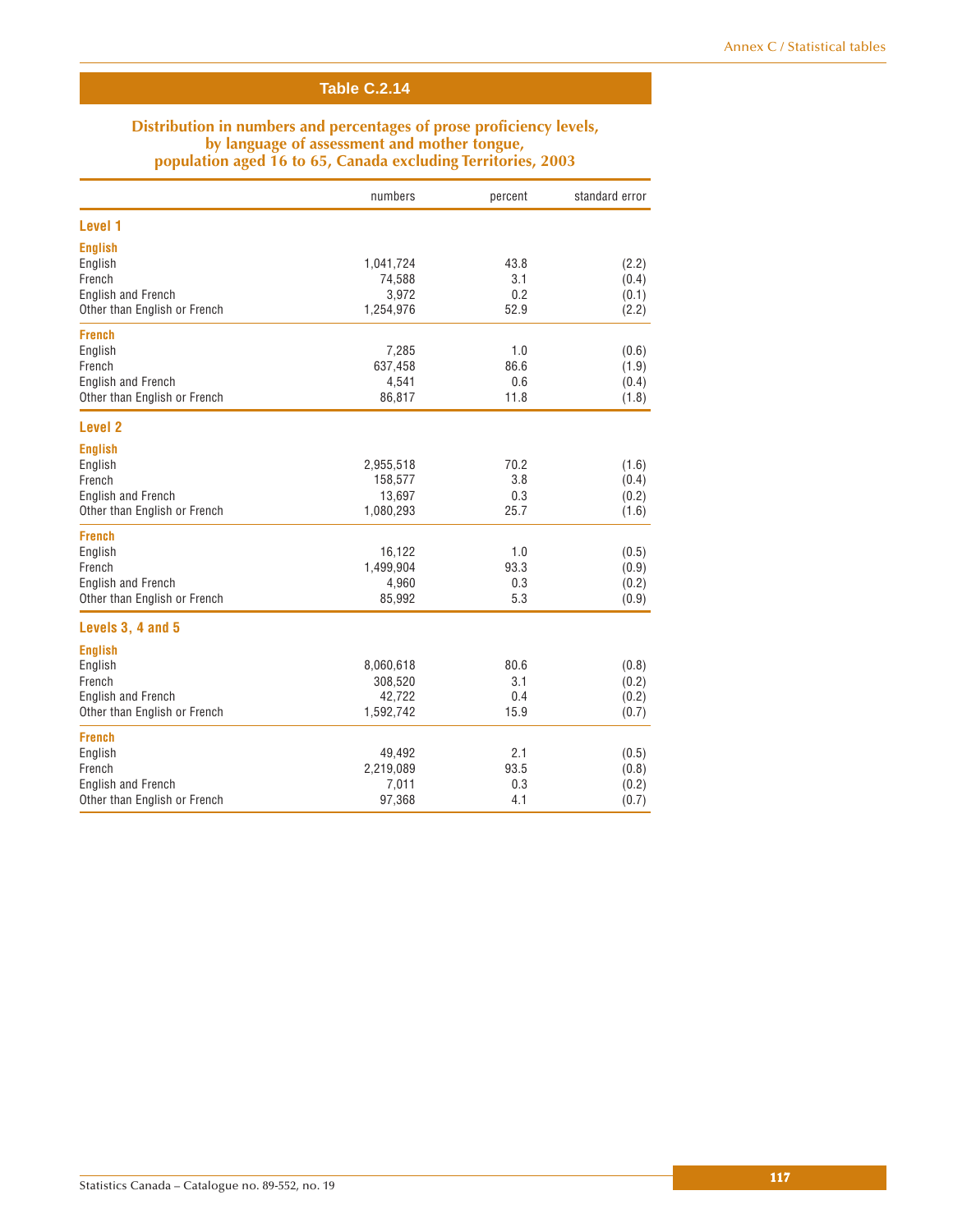#### **Distribution in numbers and percentages of prose proficiency levels, by labour force status, population aged 16 to 65, Canada excluding Territories, 2003**

|                                                                     | numbers                           | percent              | standard error          |
|---------------------------------------------------------------------|-----------------------------------|----------------------|-------------------------|
| Level 1                                                             |                                   |                      |                         |
| <b>English</b><br>Not in the labour force<br>Unemployed<br>Employed | 734,299<br>262,938<br>1,374,449   | 30.9<br>11.1<br>57.9 | (1.7)<br>(1.3)<br>(2.2) |
| <b>French</b><br>Not in the labour force<br>Unemployed<br>Employed  | 238,620<br>96,449<br>401,033      | 32.4<br>13.1<br>54.5 | (2.3)<br>(2.0)<br>(2.5) |
| <b>Level 2</b>                                                      |                                   |                      |                         |
| <b>English</b><br>Not in the labour force<br>Unemployed<br>Employed | 844,261<br>373,324<br>2,985,134   | 20.1<br>8.9<br>70.9  | (1.1)<br>(1.2)<br>(1.6) |
| <b>French</b><br>Not in the labour force<br>Unemployed<br>Employed  | 380,125<br>110,800<br>1,116,052   | 23.7<br>6.9<br>69.5  | (1.6)<br>(1.0)<br>(1.5) |
| Levels 3, 4 and 5                                                   |                                   |                      |                         |
| <b>Enalish</b><br>Not in the labour force<br>Unemployed<br>Employed | 1,567,438<br>642,850<br>7,779,211 | 15.7<br>6.4<br>77.8  | (0.7)<br>(0.5)<br>(0.9) |
| <b>French</b><br>Not in the labour force<br>Unemployed<br>Employed  | 476,523<br>96,643<br>1,799,794    | 20.1<br>4.1<br>75.8  | (1.5)<br>(0.5)<br>(1.5) |

#### **Table C.2.16**

#### **Prose proficiency mean scores by language of assessment and prose proficiency levels, population aged 16 to 65, Canada excluding Territories, 2003**

|                   | mean score | standard error |
|-------------------|------------|----------------|
| Level 1           |            |                |
| English           | 184        | (1.7)          |
| French            | 194        | (1.7)          |
| <b>Level 2</b>    |            |                |
| English           | 255        | (0.7)          |
| French            | 254        | (0.7)          |
| Levels 3, 4 and 5 |            |                |
| English           | 318        | (0.8)          |
| French            | 312        | (0.9)          |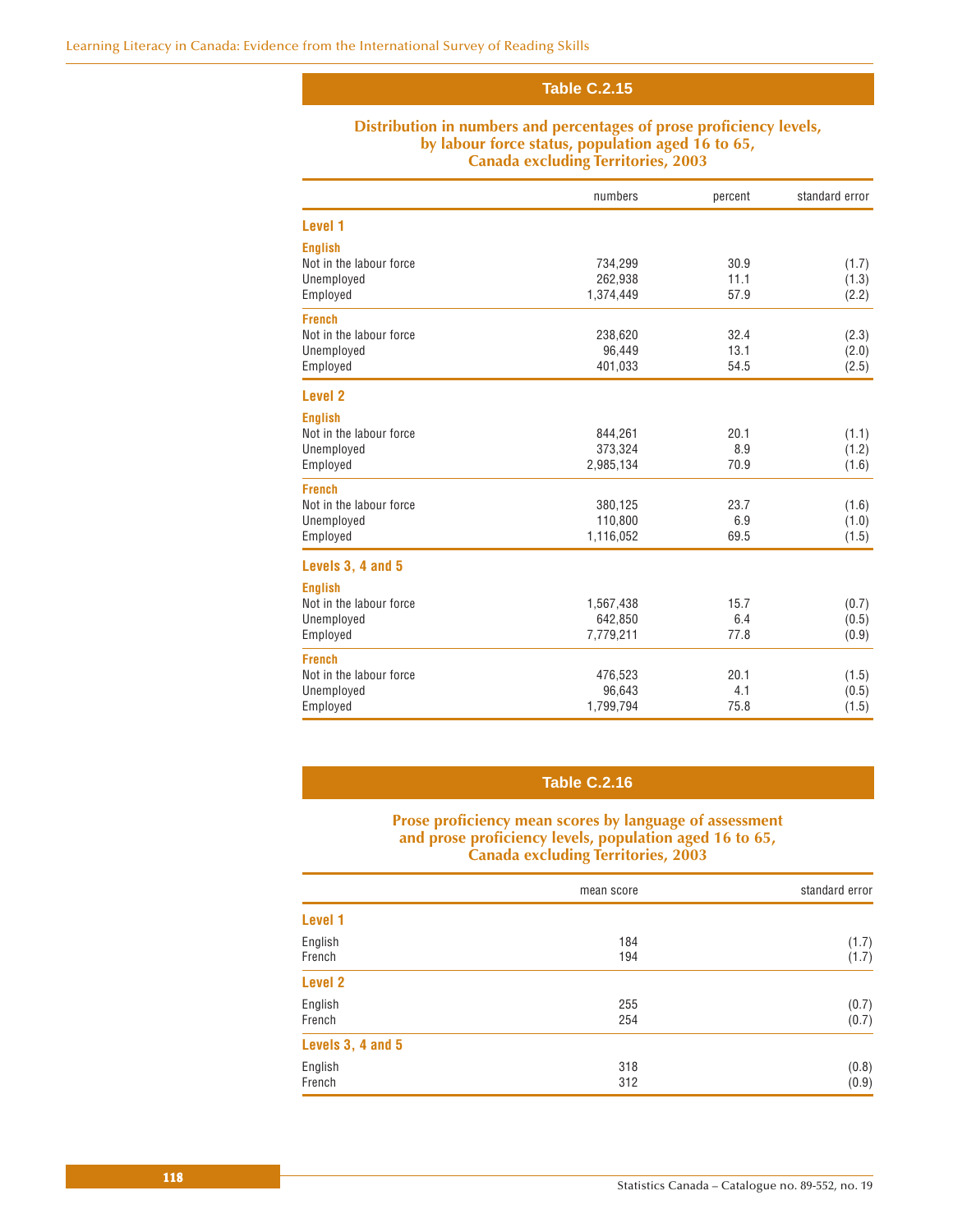#### **Prose mean scores by proficiency levels, by language of assessment and immigrant status, population aged 16 to 65, Canada excluding Territories, 2003**

|                                              | mean score | standard error |
|----------------------------------------------|------------|----------------|
| Level 1                                      |            |                |
| <b>English</b><br>Canadian born<br>Immigrant | 193<br>177 | (2.6)<br>(2.2) |
| <b>French</b><br>Canadian born<br>Immigrant  | 195<br>185 | (1.4)<br>(5.9) |
| Level <sub>2</sub>                           |            |                |
| <b>English</b><br>Canadian born<br>Immigrant | 256<br>252 | (0.8)<br>(0.8) |
| <b>French</b><br>Canadian born<br>Immigrant  | 254<br>252 | (0.8)<br>(3.3) |
| Levels 3, 4 and 5                            |            |                |
| <b>English</b><br>Canadian born<br>Immigrant | 319<br>311 | (0.8)<br>(1.4) |
| <b>French</b><br>Canadian born<br>Immigrant  | 312<br>312 | (0.9)<br>(3.7) |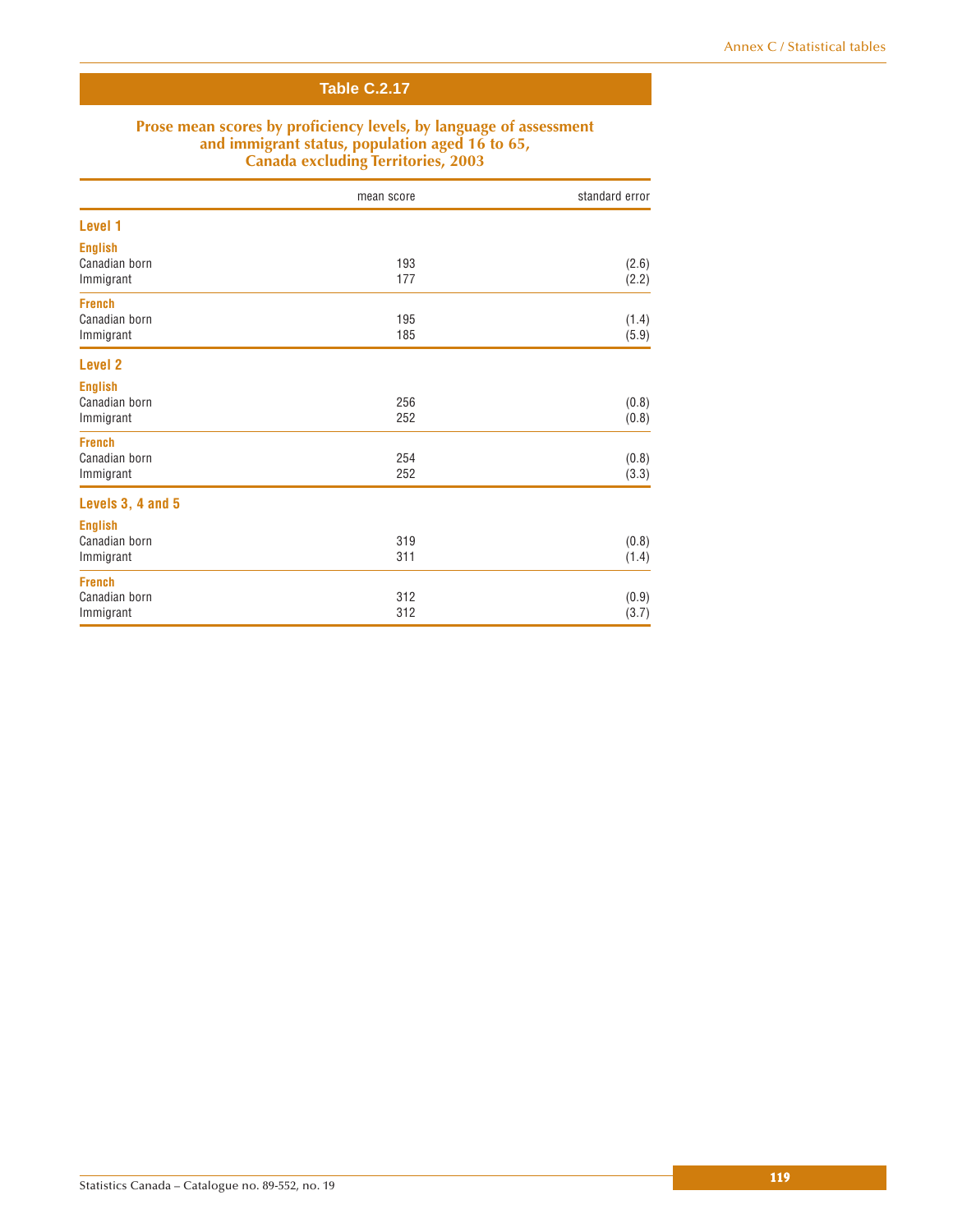#### **Table C.3.1**

#### **Observed scores on each component by score on the prose scale, English, Canada excluding territories, population aged 16 to 65, 2005**

|                                                                         | <b>English prose literacy score</b> |                                 |                                 |                                 |                                 |                                 |                                 |                                 |                                 |                                 |
|-------------------------------------------------------------------------|-------------------------------------|---------------------------------|---------------------------------|---------------------------------|---------------------------------|---------------------------------|---------------------------------|---------------------------------|---------------------------------|---------------------------------|
|                                                                         | 166                                 | 211                             | 230                             | 244                             | 260                             | 274                             | 288                             | 303                             | 321                             | 345                             |
| <b>Proportion correct by</b><br>test for points estimates               |                                     |                                 |                                 |                                 |                                 |                                 |                                 |                                 |                                 |                                 |
| Vocabulary<br>Digit-Span<br>Spelling<br><b>Real Word</b><br>Pseudo-word | 0.7<br>0.4<br>0.3<br>0.6<br>0.3     | 0.8<br>0.4<br>0.6<br>0.8<br>0.5 | 0.9<br>0.5<br>0.8<br>0.9<br>0.5 | 1.0<br>0.5<br>0.9<br>0.9<br>0.6 | 1.0<br>0.5<br>0.9<br>0.9<br>0.6 | 1.0<br>0.5<br>0.9<br>0.9<br>0.7 | 1.0<br>0.5<br>1.0<br>1.0<br>0.8 | 1.0<br>0.5<br>1.0<br>1.0<br>0.7 | 1.0<br>0.6<br>1.0<br>1.0<br>0.8 | 1.0<br>0.6<br>1.0<br>1.0<br>0.9 |
| <b>Proportion correct</b><br>by test for curve                          |                                     |                                 |                                 |                                 |                                 |                                 |                                 |                                 |                                 |                                 |
| Vocabulary<br>Digit-Span<br>Spelling<br><b>Real Word</b><br>Pseudo-word | 0.7<br>0.3<br>0.3<br>0.6<br>0.3     | 0.9<br>0.4<br>0.7<br>0.8<br>0.5 | 0.9<br>0.4<br>0.8<br>0.9<br>0.6 | 0.9<br>0.5<br>0.8<br>0.9<br>0.6 | 1.0<br>0.5<br>0.9<br>0.9<br>0.7 | 1.0<br>0.5<br>0.9<br>0.9<br>0.7 | 1.0<br>0.5<br>1.0<br>1.0<br>0.7 | 1.0<br>0.5<br>1.0<br>1.0<br>0.8 | 1.0<br>0.6<br>1.0<br>1.0<br>0.8 | 1.0<br>0.6<br>1.0<br>1.0<br>0.9 |

#### **Table C.3.2**

#### **Observed scores on each component by score on the prose scale, French, Canada excluding territories, population aged 16 to 65, 2005**

|                                                           |                          | <b>French prose literacy score</b> |                          |                          |                          |                          |                          |                          |                          |
|-----------------------------------------------------------|--------------------------|------------------------------------|--------------------------|--------------------------|--------------------------|--------------------------|--------------------------|--------------------------|--------------------------|
|                                                           | 184                      | 228                                | 249                      | 262                      | 274                      | 285                      | 297                      | 310                      | 339                      |
| <b>Proportion correct by</b><br>test for points estimates |                          |                                    |                          |                          |                          |                          |                          |                          |                          |
| Vocabulary<br>Digit-Span<br>Spelling<br>Pseudo-word       | 0.9<br>0.4<br>0.5<br>0.7 | 0.8<br>0.4<br>0.7<br>0.8           | 0.9<br>0.5<br>0.7<br>0.8 | 0.9<br>0.4<br>0.8<br>0.9 | 0.9<br>0.5<br>0.8<br>0.9 | 0.9<br>0.5<br>0.9<br>0.9 | 0.9<br>0.5<br>0.9<br>0.9 | 0.9<br>0.5<br>0.9<br>0.9 | 0.9<br>0.6<br>0.9<br>0.9 |
| <b>Proportion correct by</b><br>test for curve            |                          |                                    |                          |                          |                          |                          |                          |                          |                          |
| Vocabulary<br>Digit-Span<br>Spelling<br>Pseudo-word       | 0.8<br>0.4<br>0.5<br>0.7 | 0.9<br>0.4<br>0.7<br>0.8           | 0.9<br>0.4<br>0.8<br>0.9 | 0.9<br>0.5<br>0.8<br>0.9 | 0.9<br>0.5<br>0.8<br>0.9 | 0.9<br>0.5<br>0.8<br>0.9 | 0.9<br>0.5<br>0.9<br>0.9 | 0.9<br>0.5<br>0.9<br>0.9 | 1.0<br>0.5<br>0.9<br>0.9 |

|  | Table C.3.3 |  |
|--|-------------|--|
|  |             |  |
|  |             |  |
|  |             |  |

#### **Distribution by percentage of correct scores, Real Word Reading test, English, Canada excluding territories, population aged 16 to 65, 2005**

|                              | <b>Real Word</b> |                |  |
|------------------------------|------------------|----------------|--|
| Percentage correct Real Word | percent          | standard error |  |
| Less than 80                 | 18.5             | (1.7)          |  |
| Between 80 and 90            | 16.8             | (0.1)          |  |
| Greater than 90              | 64.7             | (1.9)          |  |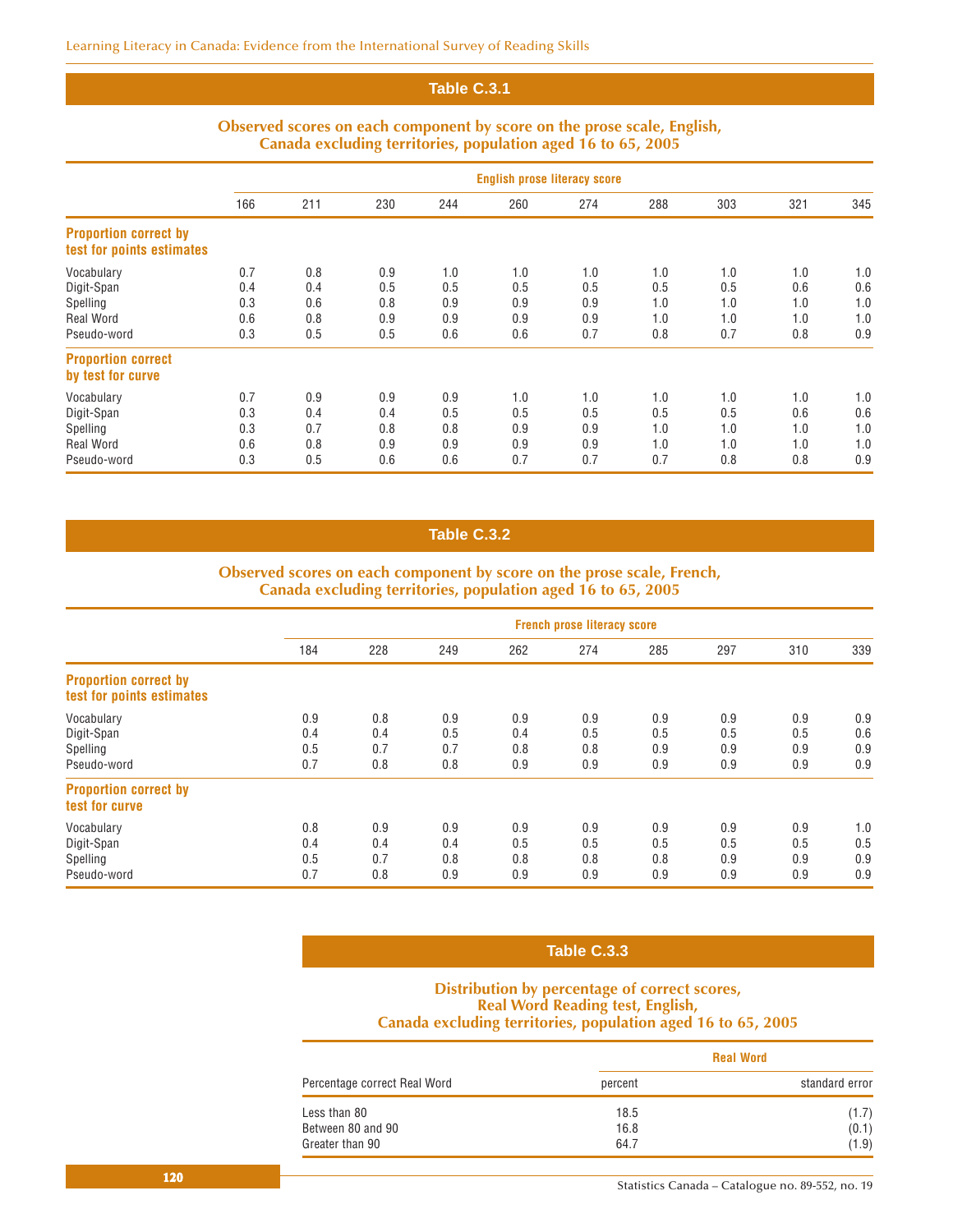#### **Table C.3.4**

#### **Distribution by percentage of correct scores, Pseudo-word Reading test, English and French, Canada excluding territories, population aged 16 to 65, 2005**

|                                                      |                      | <b>English</b>          | <b>French</b>        |                         |  |
|------------------------------------------------------|----------------------|-------------------------|----------------------|-------------------------|--|
| Percentage correct Pseudo-word                       | percent              | standard error          | percent              | standard error          |  |
| Less than 80<br>Between 80 and 90<br>Greater than 90 | 66.8<br>19.0<br>14.2 | (2.2)<br>(2.1)<br>(1.7) | 57.4<br>27.3<br>15.3 | (2.8)<br>(2.6)<br>(1.8) |  |

#### **Table C.3.5**

#### **Distribution by percentage of correct scores, Spelling test, English and French, Canada excluding territories, population aged 16 to 65, 2005**

|                             |         | <b>English</b> |         | <b>French</b>  |
|-----------------------------|---------|----------------|---------|----------------|
| Percentage correct Spelling | percent | standard error | percent | standard error |
| Less than 80                | 15.0    | (1.9)          | 37.0    | (2.8)          |
| Between 80 and 90           | 19.7    | (2.1)          | 30.1    | (2.7)          |
| Greater than 90             | 65.7    | (2.4)          | 33.0    | (3.1)          |

#### **Table C.3.6**

#### **Distribution by percentage of correct scores, Vocabulary test, English and French, Canada excluding territories, population aged 16 to 65, 2005**

|                               |         | <b>English</b> | <b>French</b> |                |  |
|-------------------------------|---------|----------------|---------------|----------------|--|
| Percentage correct Vocabulary | percent | standard error | percent       | standard error |  |
| Less than 80                  | 6.3     | (1.3)          | 6.1           | (1.1)          |  |
| Between 80 and 90             | 6.9     | (1.1)          | 24.4          | (2.4)          |  |
| Greater than 90               | 86.8    | (1.5)          | 69.5          | (2.7)          |  |

### **Table C.3.7**

#### **Percentile distribution, factor rate of letters-per-second, English and French, Canada excluding territories, population aged 16 to 65, 2005**

|                 | Letters per second |        |
|-----------------|--------------------|--------|
|                 | English            | French |
| 5th percentile  | 1.1                | 1.3    |
| 10th percentile | 1.4                | 1.4    |
| 50th percentile | 2.2                | 2.1    |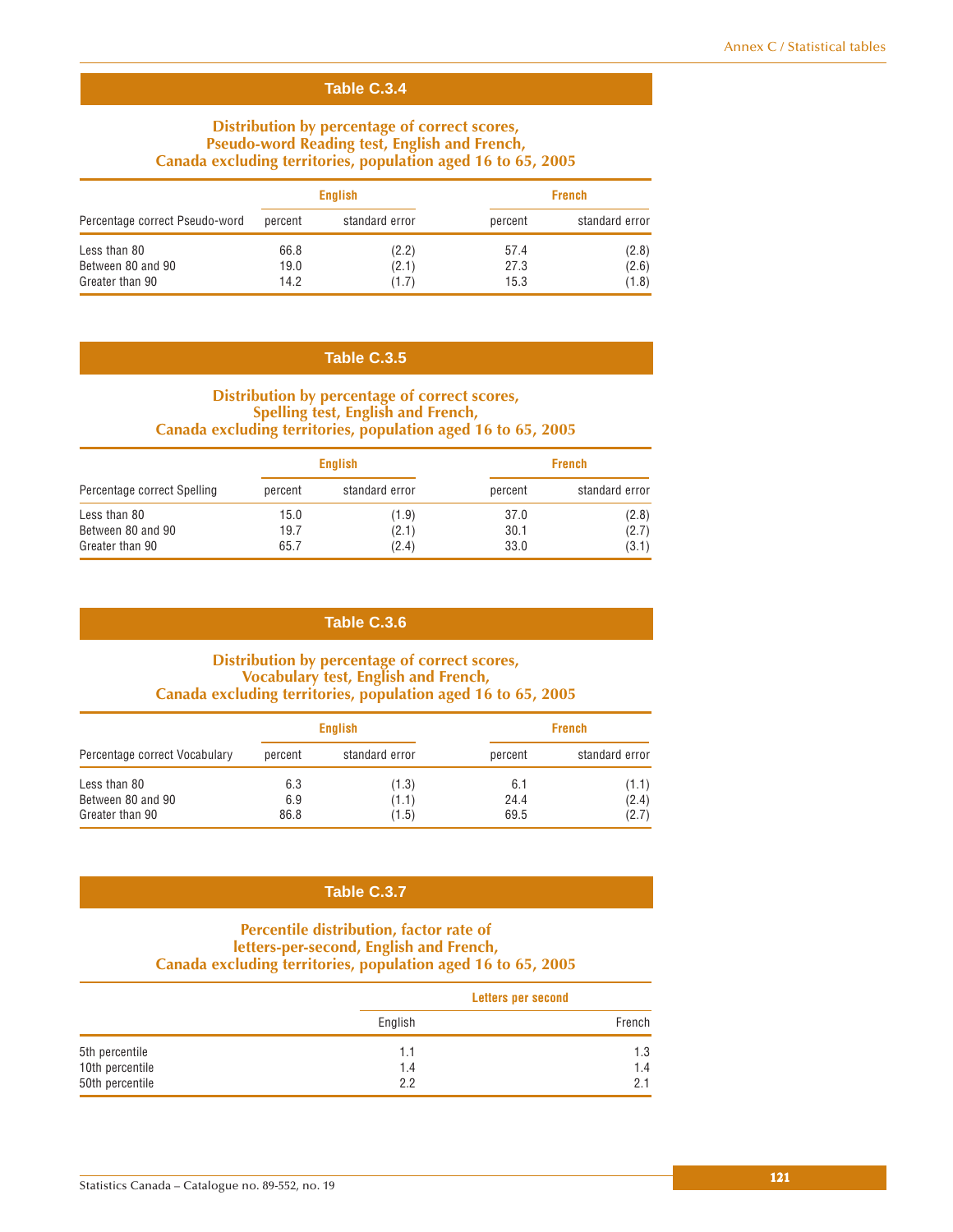## **Table C.3.8**

#### **Distribution by percentage of correct scores, Digit-Span test, English and French, Canada excluding territories, population aged 16 to 65, 2005**

|                               |         | <b>Enalish</b> |         | <b>French</b>  |
|-------------------------------|---------|----------------|---------|----------------|
| Percentage correct Digit-Span | percent | standard error | percent | standard error |
| Less than 50                  | 31.7    | (2.1)          | 44.8    | (2.3)          |
| Between 50 and 80             | 66.2    | (2.3)          | 52.4    | (2.3)          |
| Greater than 80               | 2.1     | (0.7)          | 2.8     | (0.8)          |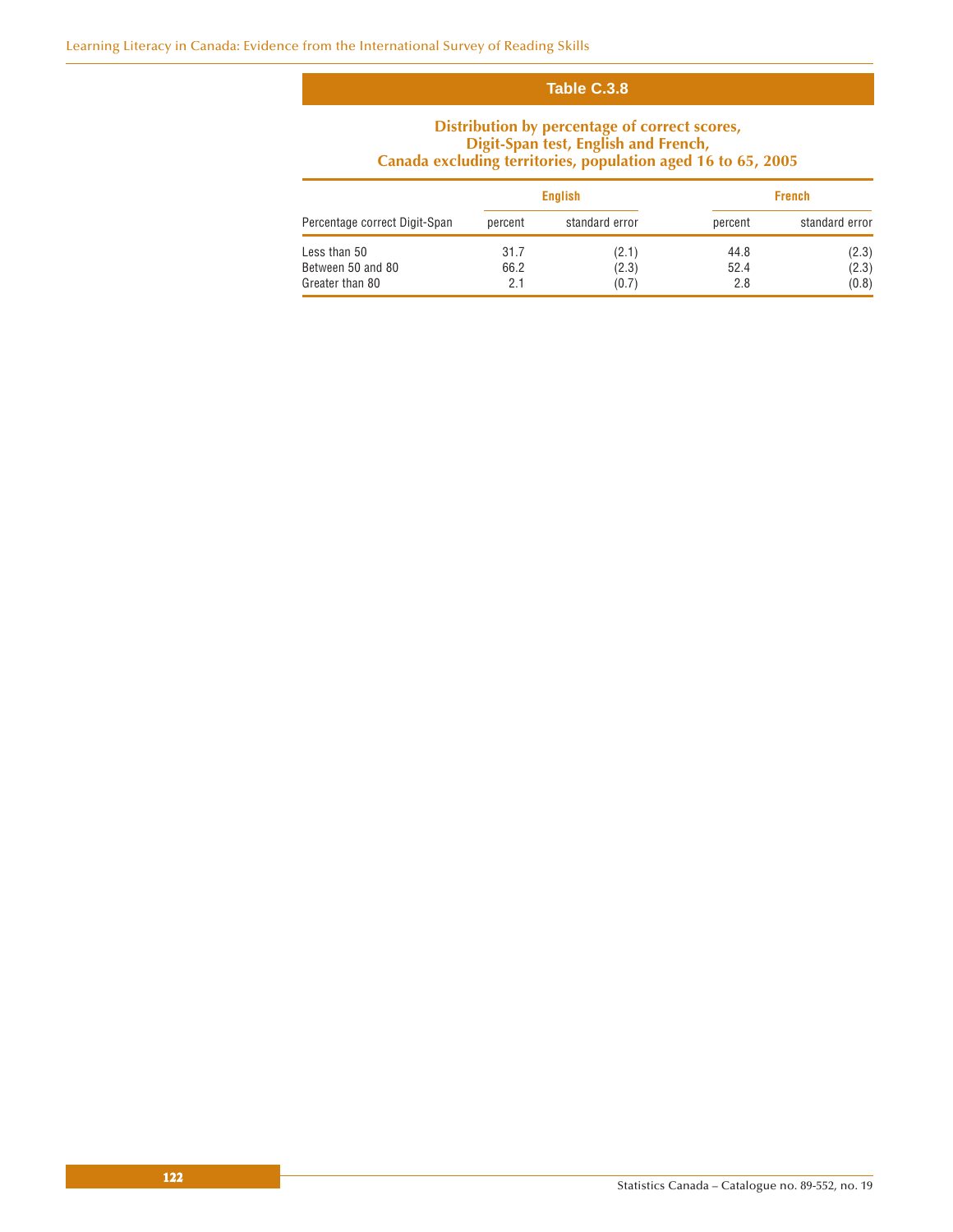#### **Table C.4.1**

#### **Observed scores on each component by score on the prose scale, French, Canada excluding territories, population aged 16 to 65, 2005**

|                                                           |                          | <b>French prose literacy score</b> |                          |                          |                          |                          |                          |                          |                          |  |  |
|-----------------------------------------------------------|--------------------------|------------------------------------|--------------------------|--------------------------|--------------------------|--------------------------|--------------------------|--------------------------|--------------------------|--|--|
|                                                           | 184                      | 228                                | 249                      | 262                      | 274                      | 285                      | 297                      | 310                      | 339                      |  |  |
| <b>Proportion correct by</b><br>test for points estimates |                          |                                    |                          |                          |                          |                          |                          |                          |                          |  |  |
| Vocabulary<br>Digit-Span<br>Spelling<br>Pseudo-word       | 0.9<br>0.4<br>0.5<br>0.7 | 0.8<br>0.4<br>0.7<br>0.8           | 0.9<br>0.5<br>0.7<br>0.8 | 0.9<br>0.4<br>0.8<br>0.9 | 0.9<br>0.5<br>0.8<br>0.9 | 0.9<br>0.5<br>0.9<br>0.9 | 0.9<br>0.5<br>0.9<br>0.9 | 0.9<br>0.5<br>0.9<br>0.9 | 0.9<br>0.6<br>0.9<br>0.9 |  |  |
| <b>Proportion correct by</b><br>test for curve            |                          |                                    |                          |                          |                          |                          |                          |                          |                          |  |  |
| Vocabulary<br>Digit-Span<br>Spelling<br>Pseudo-word       | 0.8<br>0.4<br>0.5<br>0.7 | 0.9<br>0.4<br>0.7<br>0.8           | 0.9<br>0.4<br>0.8<br>0.9 | 0.9<br>0.5<br>0.8<br>0.9 | 0.9<br>0.5<br>0.8<br>0.9 | 0.9<br>0.5<br>0.8<br>0.9 | 0.9<br>0.5<br>0.9<br>0.9 | 0.9<br>0.5<br>0.9<br>0.9 | 1.0<br>0.5<br>0.9<br>0.9 |  |  |

#### **Table C.4.2**

#### **Observed scores on each component by score on the prose scale, English, Canada excluding territories, population aged 16 to 65, 2005**

|                                                           | <b>English prose literacy score</b> |     |     |     |     |     |     |     |     |     |  |
|-----------------------------------------------------------|-------------------------------------|-----|-----|-----|-----|-----|-----|-----|-----|-----|--|
|                                                           | 166                                 | 211 | 230 | 244 | 260 | 274 | 288 | 303 | 321 | 345 |  |
| <b>Proportion correct by</b><br>test for points estimates |                                     |     |     |     |     |     |     |     |     |     |  |
| Vocabulary                                                | 0.7                                 | 0.8 | 0.9 | 1.0 | 1.0 | 1.0 | 1.0 | 1.0 | 1.0 | 1.0 |  |
| Digit-Span                                                | 0.4                                 | 0.4 | 0.5 | 0.5 | 0.5 | 0.5 | 0.5 | 0.5 | 0.6 | 0.6 |  |
| Spelling                                                  | 0.3                                 | 0.6 | 0.8 | 0.9 | 0.9 | 0.9 | 1.0 | 1.0 | 1.0 | 1.0 |  |
| Real word                                                 | 0.6                                 | 0.8 | 0.9 | 0.9 | 0.9 | 0.9 | 1.0 | 1.0 | 1.0 | 1.0 |  |
| Pseudo-word                                               | 0.3                                 | 0.5 | 0.5 | 0.6 | 0.6 | 0.7 | 0.8 | 0.7 | 0.8 | 0.9 |  |
| <b>Proportion correct</b><br>by test for curve            |                                     |     |     |     |     |     |     |     |     |     |  |
| Vocabulary                                                | 0.7                                 | 0.9 | 0.9 | 0.9 | 1.0 | 1.0 | 1.0 | 1.0 | 1.0 | 1.0 |  |
| Digit-Span                                                | 0.3                                 | 0.4 | 0.4 | 0.5 | 0.5 | 0.5 | 0.5 | 0.5 | 0.6 | 0.6 |  |
| Spelling                                                  | 0.3                                 | 0.7 | 0.8 | 0.8 | 0.9 | 0.9 | 1.0 | 1.0 | 1.0 | 1.0 |  |
| Real word                                                 | 0.6                                 | 0.8 | 0.9 | 0.9 | 0.9 | 0.9 | 1.0 | 1.0 | 1.0 | 1.0 |  |
| Pseudo-word                                               | 0.3                                 | 0.5 | 0.6 | 0.6 | 0.7 | 0.7 | 0.7 | 0.8 | 0.8 | 0.9 |  |

## **Table C.4.3**

#### **Proportion of native speakers by ISRS test language and IALSS prose proficiency level, English and French, population aged 16 to 65, Canada excluding Territories, 2005**

|                                        | <b>English</b> |                   |              |                   |                              |                   |         | <b>French</b>     |         |                   |         |                   |
|----------------------------------------|----------------|-------------------|--------------|-------------------|------------------------------|-------------------|---------|-------------------|---------|-------------------|---------|-------------------|
|                                        |                | Level 1           | Level 2      |                   | Levels 3, 4 and 5<br>Level 1 |                   |         | Level 2           |         | Levels 3, 4 and 5 |         |                   |
|                                        | percent        | standard<br>error | percent      | standard<br>error | percent                      | standard<br>error | percent | standard<br>error | percent | standard<br>error | percent | standard<br>error |
| Native language<br>Non-native language | 49.9<br>50.1   | (7.7)<br>7.7)     | 78.2<br>21.8 | (3.1)<br>(3.1)    | 91.5<br>8.5                  | (1.2)<br>(1.2)    | 84.2    | (6.3)             | 95.2    | (1.6)             | 95.8    | (1.2)             |

F too unreliable to be published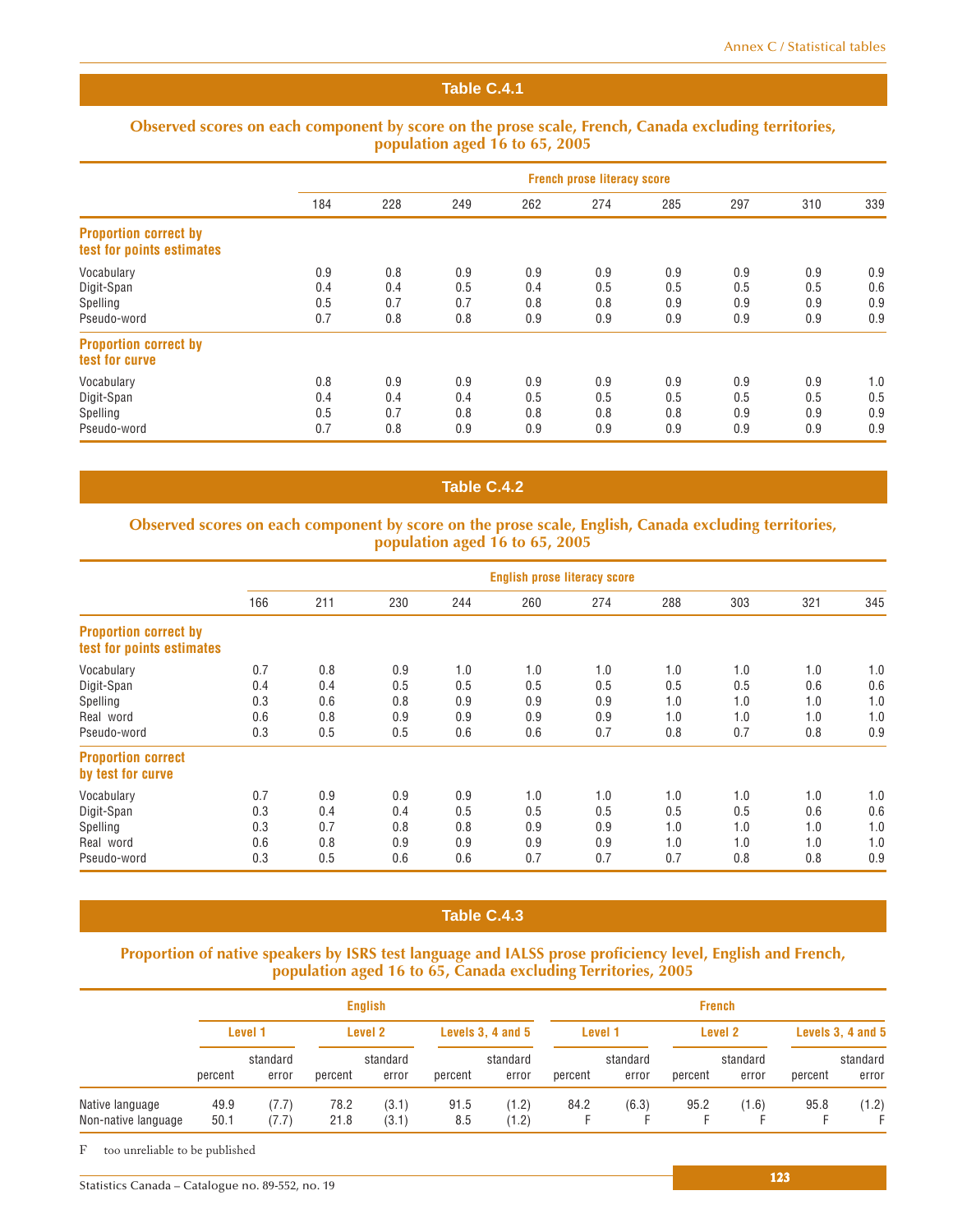#### **Table C.4.4**

#### **Proportion of native readers by ISRS test language and IALSS level, English and French, population aged 16 to 65, Canada excluding Territories, 2005**

|                                        | <b>English</b>     |                   |              |                   |                   |                   |         | <b>French</b>     |         |                   |         |                   |  |
|----------------------------------------|--------------------|-------------------|--------------|-------------------|-------------------|-------------------|---------|-------------------|---------|-------------------|---------|-------------------|--|
|                                        | Level 2<br>Level 1 |                   |              |                   | Levels 3, 4 and 5 |                   |         | Level 1           |         | Level 2           |         | Levels 3, 4 and 5 |  |
|                                        | percent            | standard<br>error | percent      | standard<br>error | percent           | standard<br>error | percent | standard<br>error | percent | standard<br>error | percent | standard<br>error |  |
| Native language<br>Non-native language | 55.3<br>44.4       | (6.0)<br>(1.2)    | 79.0<br>21.0 | (3.2)<br>(2.1)    | 90.8<br>9.2       | (1.4)<br>(1.9)    | 90.1    | (4.8)             | 97.5    | (1.2)             | 98.2    | (0.8)             |  |

F too unreliable to be published

#### **Table C.4.5**

#### **Proportion of ISRS respondents in English and French who report reading a book at least once a week, by language, population aged 16 to 65, Canada excluding Territories, 2005**

|                   |              | Level 1           |              | Level 2           |              | Level 3           | Levels 4 and 5 |                   |
|-------------------|--------------|-------------------|--------------|-------------------|--------------|-------------------|----------------|-------------------|
| Read book weekly  | percent      | standard<br>error | percent      | standard<br>error | percent      | standard<br>error | percent        | standard<br>error |
| English<br>French | 32.2<br>26.8 | (8.3)<br>(6.2)    | 37.3<br>35.6 | (5.1)<br>(4.7'    | 57.2<br>45.7 | (4.5)<br>(4.7)    | 69.1<br>48.9   | (5.5)<br>(8.3)    |

#### **Table C.4.6**

#### **Average proportion correct scores on each component displayed separately for each latent class, English and French combined, population aged 16 to 65, Canada excluding Territories, 2005**

|         |                       | <b>Vocabulary</b> |                       | <b>Real Word</b><br>recognition |                       | Pseudo-word<br>recognition |                       | <b>Spelling</b>   | Digit-Span            |                   |
|---------|-----------------------|-------------------|-----------------------|---------------------------------|-----------------------|----------------------------|-----------------------|-------------------|-----------------------|-------------------|
|         | proportion<br>correct | standard<br>error | proportion<br>correct | standard<br>error               | proportion<br>correct | standard<br>error          | proportion<br>correct | standard<br>error | proportion<br>correct | standard<br>error |
| Class A | 0.68                  | (0.4)             | 0.54                  | (0.3)                           | 0.26                  | (0.2)                      | 0.34                  | (0.2)             | 0.24                  | (0.3)             |
| Class B | 0.63                  | (0.2)             | 0.84                  | (0.3)                           | 0.59                  | (0.3)                      | 0.39                  | (0.2)             | 0.45                  | (0.3)             |
| Class C | 0.90                  | (0.1)             | 0.78                  | (0.2)                           | 0.54                  | (0.2)                      | 0.45                  | (0.1)             | 0.76                  | (0.2)             |
| Class D | 0.95                  | (0.0)             | 0.96                  | (0.0)                           | 0.79                  | (0.0)                      | 0.55                  | (0.0)             | 0.93                  | (0.0)             |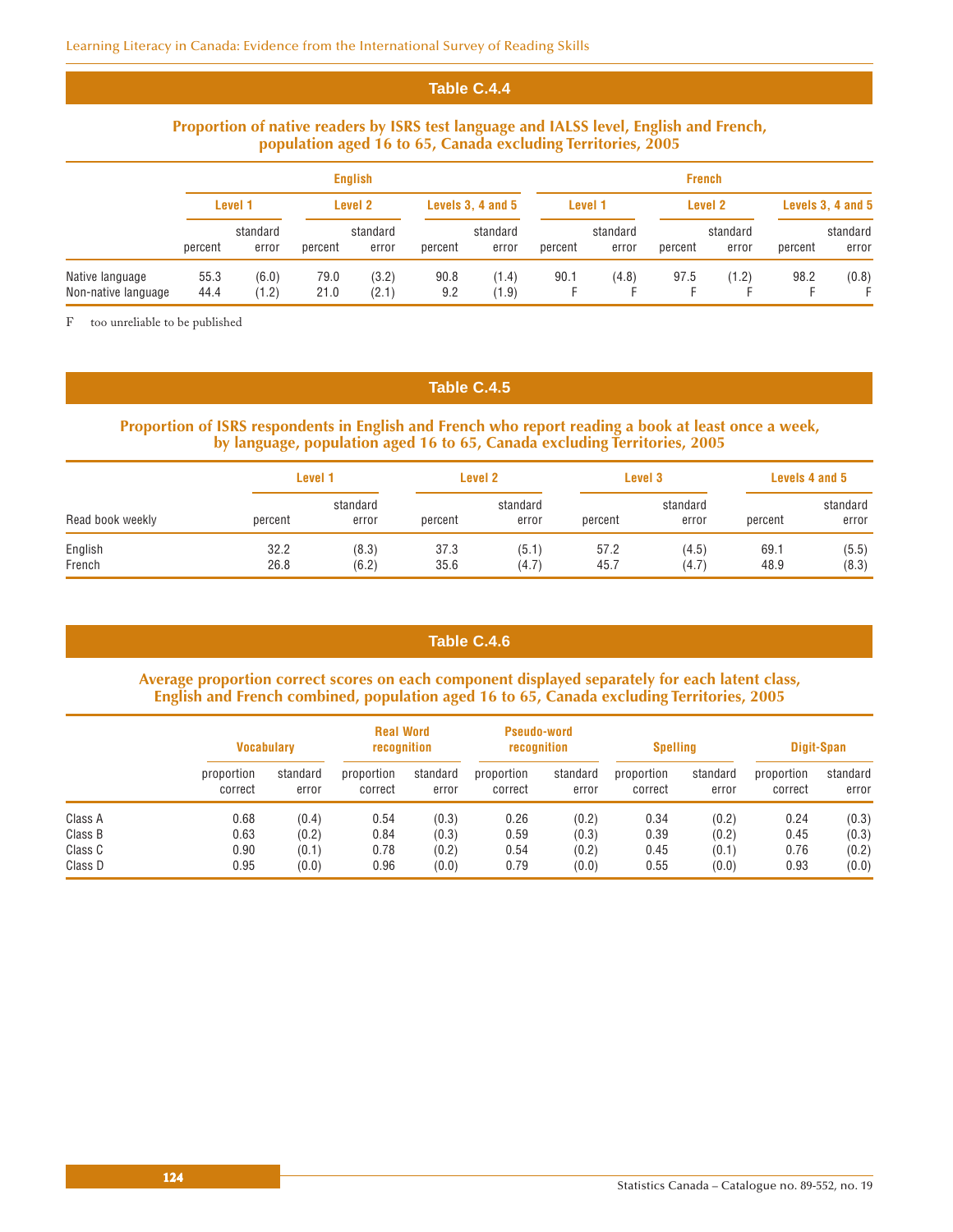#### **Table C.4.7a**

#### **Mean scores with .95 confidence intervals and scores at the 5th, 25th, 75th and 95th percentile on the prose proficiency scale for each latent class, French, population aged 16 to 65, Canada excluding Territories, 2005**

| Prose literacy scale |       | 5th percentile    |       | 25th percentile   |       | <b>Mean</b>       |       | 75th percentile   | 95th percentile |                   |
|----------------------|-------|-------------------|-------|-------------------|-------|-------------------|-------|-------------------|-----------------|-------------------|
|                      | score | standard<br>error | score | standard<br>error | score | standard<br>error | score | standard<br>error | score           | standard<br>error |
| Class A              | 112   | (24.0)            | 158   | (23.2)            | 178   | (14.6)            | 203   | (18.4)            | 235             | (11.7)            |
| Class B              | 155   | (11.0)            | 182   | (8.9)             | 200   | (6.4)             | 219   | (11.3)            | 241             | (6.2)             |
| Class C              | 199   | (11.3)            | 219   | (5.4)             | 244   | (4.0)             | 265   | (6.3)             | 307             | (14.6)            |
| Class D              | 234   | (6.8)             | 269   | (3.8)             | 293   | (1.2)             | 315   | (2.9)             | 354             | (4.5)             |

#### **Table C.4.7b**

#### **Mean scores with .95 confidence intervals and scores at the 5th, 25th, 75th and 95th percentile on the prose proficiency scale for each latent class, English, population aged 16 to 65, Canada excluding Territories, 2005**

|                      |          | 5th percentile |       | 25th percentile |       | <b>Mean</b> |          | 75th percentile | 95th percentile |        |
|----------------------|----------|----------------|-------|-----------------|-------|-------------|----------|-----------------|-----------------|--------|
|                      | standard |                |       | standard        |       | standard    | standard |                 | standard        |        |
| Prose literacy scale | score    | error          | score | error           | score | error       | score    | error           | score           | error  |
| Class A              | 100      | (20.9)         | 152   | (10.4)          | 178   | (9.7)       | 208      | (24.6)          | 253             | (21.6) |
| Class B              | 127      | (20.6)         | 189   | (18.8)          | 207   | (7.7)       | 221      | (15.9)          | 268             | (8.7)  |
| Class C              | 191      | (9.5)          | 222   | (8.2)           | 256   | (5.8)       | 292      | (8.6)           | 335             | (13.9) |
| Class D              | 240      | (2.7)          | 276   | (2.9)           | 302   | (2.3)       | 328      | (2.9)           | 362             | (8.9)  |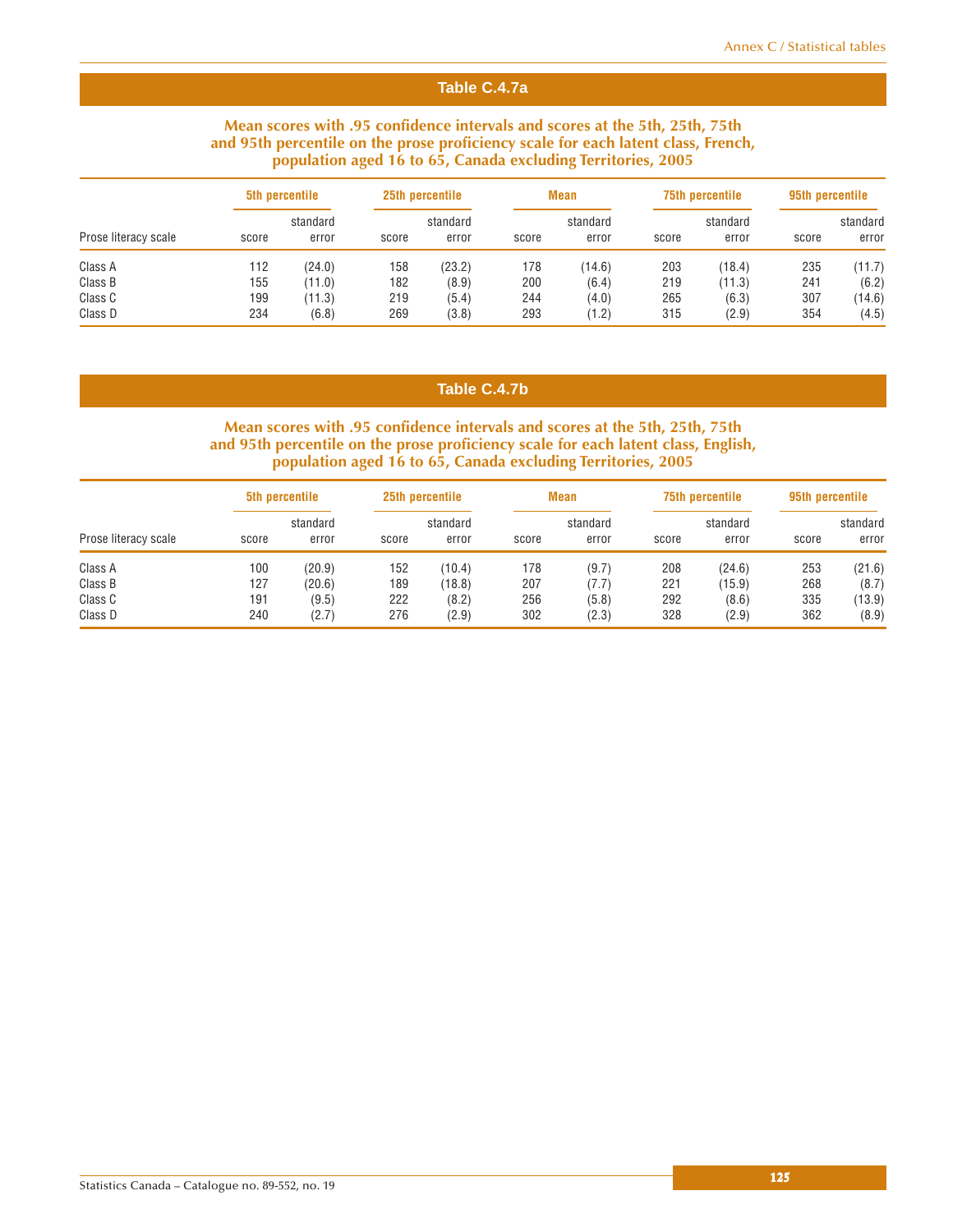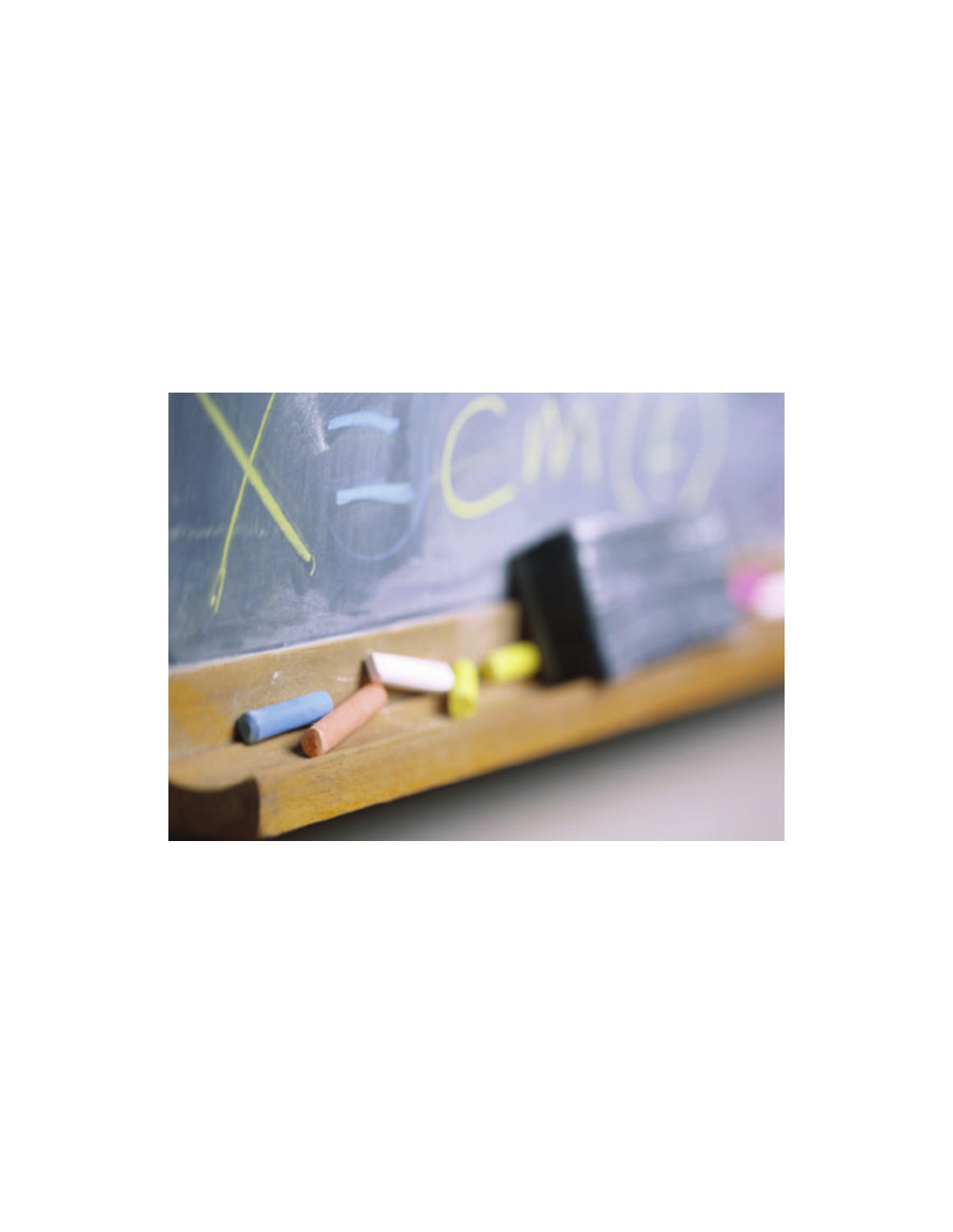# Annex D

## **References**

- Adams, M.J. (1994). *Beginning to read: Thinking and learning about print.* Cambridge, MA: MIT Press.
- Aro, M. and Wimmer, H. (2003). Learning to read: English in comparison to six more regular orthographies. *Applied Psycholinguistics*, Vol. 24, 621-635.
- Ashby, J (2006). Prosody in skilled silent reading: Evidence from eye movements. *Journal of Research in Reading*. Vol. 29, 318-333.
- Barr-Tellford, L., Nault, F. and Pignal, J. (2005). *Building on our competencies: Canadian results of the International Adult Literacy and Skills Survey.* Ottawa: Statistics Canada. Cat. No. 89-617-XWE.
- Beck, I.L., McKeown, M.G. and Kucan, L. (2003). Taking delight in words: Using oral language to build young children's vocabularies. *American Educator*, Spring Issue. Washington, DC: American Federation of Teachers.
- Birnbaum, A. (1968). Some latent trait models and their use in inferring an examinee's ability. In F. M. Lord and M. R. Novick (Eds.), *Statistical theories of mental test scores*. Reading, MA: Addison-Wesley Publishing.
- Bruck, M. (1990). Word-recognition skills of adults with childhood diagnoses of dyslexia. *Developmental Psychology*, Vol. 26(3), 439-454.
- Bruck, M. (1992). Persistence of dyslexic's phonological awareness deficits. *Developmental Psychology*, Vol. 28(5), 874-886.
- Chall, J.S. (1994). Patterns of adult reading. *Learning Disabilities*, Vol. 5(1), 29-33.
- Chomsky, N. and Halle, M. (1968). *The sound pattern of English*. New York: Harper and Row.
- Coulombe, S., Tremblay, J.-F. and Marchand, S. (2004). *Literacy scores, human capital and growth across 14 OECD countries*. Ottawa: Statistics Canada. Cat. No. 89-552- MIE2004011.

Statistics Canada – Catalogue no. 89-552, no. 19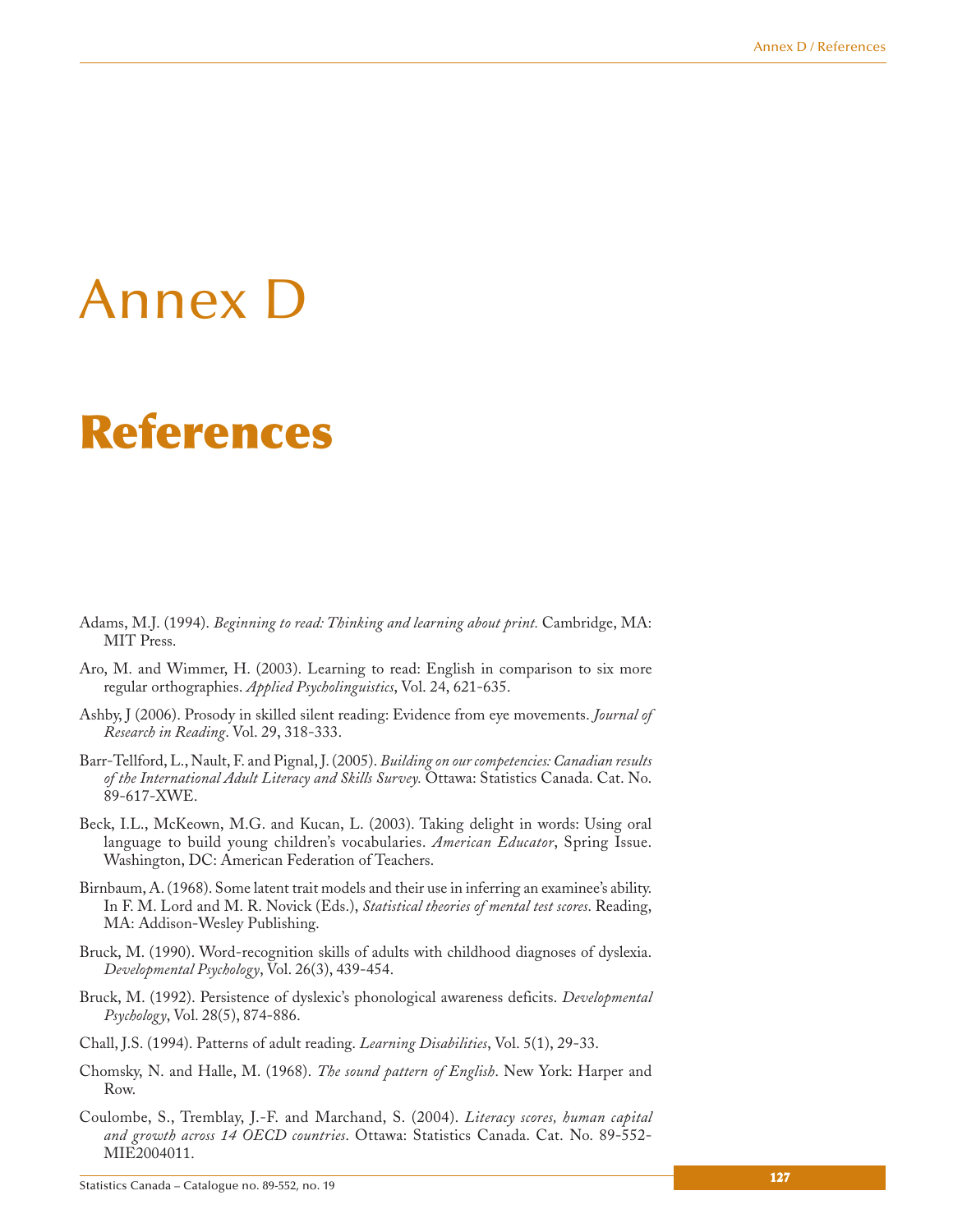- Coulombe, S. and Tremblay, J.-F. (2006). *Human capital and Canadian provincial standards of living.* Ottawa: Statistics Canada. Cat. No. 89-552-MIE2006014.
- Curtis, M.E. (1980). Development of the components of reading. *Journal of Educational Psychology,* Vol. 72, 656-669.
- Curtis, M.E. and Longo, A.M. (1999). *When adolescents can't read: Methods and materials that work.* Cambridge, MA: Brookline Books.
- Davidson, R. and Strucker, J. (2002). Patterns of word recognition errors among adult basic education native and non-native speakers of English. *Scientific Studies in Reading,* Vol. 6(3), 299-316.
- Davier, M. von, and Sinharay, S. (2004). Application of the stochastic EM method to latent regression models. *ETS Research Report RR-04-34.* Princeton, NJ: Educational Testing Service.
- Dunn, L.M. and Dunn, L.M. (1997). *Peabody Picture Vocabulary Test* (3rd edition). Circle Pines, MN: American Guidance Service.
- Educational Testing Service (2007). *Adult Education in America: A First Look at Results from the Adult Education Program and Learners Surveys.* Princeton, NJ: ETS.
- Felton, R.H., Naylor, C.E. and Wood, F.B. (1990). Neuropsychological profiles of adult dyslexics. *Brain and Language*, Vol. 39(4), 485-497.
- Glass, G.V. (1978). Standards and criteria. *Journal of Educational Measurement*, Vol. 15, 237-261.
- Gough, P. and Tunmer, W.E. (1986). Decoding, reading, and reading disability. *Remedial and Special Education,* Vol. 7(1), 6-11.
- Harrison, A.G. and Nichols, E. (2005). A validation of the Dyslexia Adult Screening Test (DAST) in a post-secondary population. *Journal of Research in Reading*, Vol. 28(4), 423-434.
- Hodges, R.E. (1982). Research update: On the development of spelling ability. *Language and Arts,* Vol. 59(1), 284-290.
- Johansson, L., Angst, K., Beer, B., Martin, S., Rebeck, W. and Sibilleau, N. (2000). ESL for Literacy Learners. Winnipeg, MB: Centre for Canadian Language Benchmarks.
- Lazersfeld, P.F. and Henry, N.W. (1968). *Latent structure analysis.* Boston: Houghton Miffin.
- Lord, F.M. (1980). *Applications of item response theory to practical testing problems*. Hillsdale, NJ: Erlbaum Associates.
- McKeown, M.G. and Curtis, M.E. (1987). *The nature of vocabulary acquisition*. Hillsdale, NJ: Erlbaum.
- Mislevy, R.J. (1991). Randomization-based inference about latent variables from complex samples. *Psychometrika,* Vol. 56, 177-196.
- Mislevy, R.J., Beaton, A., Kaplan, B.A., and Sheehan, K. (1992). Estimating population characteristics from sparse matrix samples of item responses. *Journal of Educational Measurement,* Vol. 29(2), 133-161.
- Misra, M., Katzir, T., Wolf, M. and Poldrack, P. (2004). Neural systems underlying Rapid Automatized Naming (RAN) in skilled readers: Unraveling the puzzle of RAN-reading relationships. *Scientific Studies of Reading* (Special Issue on Neuroanatomy of Reading), Vol. 8, 241-256.
- Moats, L.C. (1995). *Spelling development, disability, and instruction.* Timonium, MD: York Press.
- OECD and Statistics Canada (2000). *Literacy in the information age: Final results from the International Adult Literacy Survey.* Paris and Ottawa: Authors.
- OECD and Statistics Canada (2005). *Learning a living: First results of the International Adult Literacy and Life Skills Survey.* Paris and Ottawa: Authors.